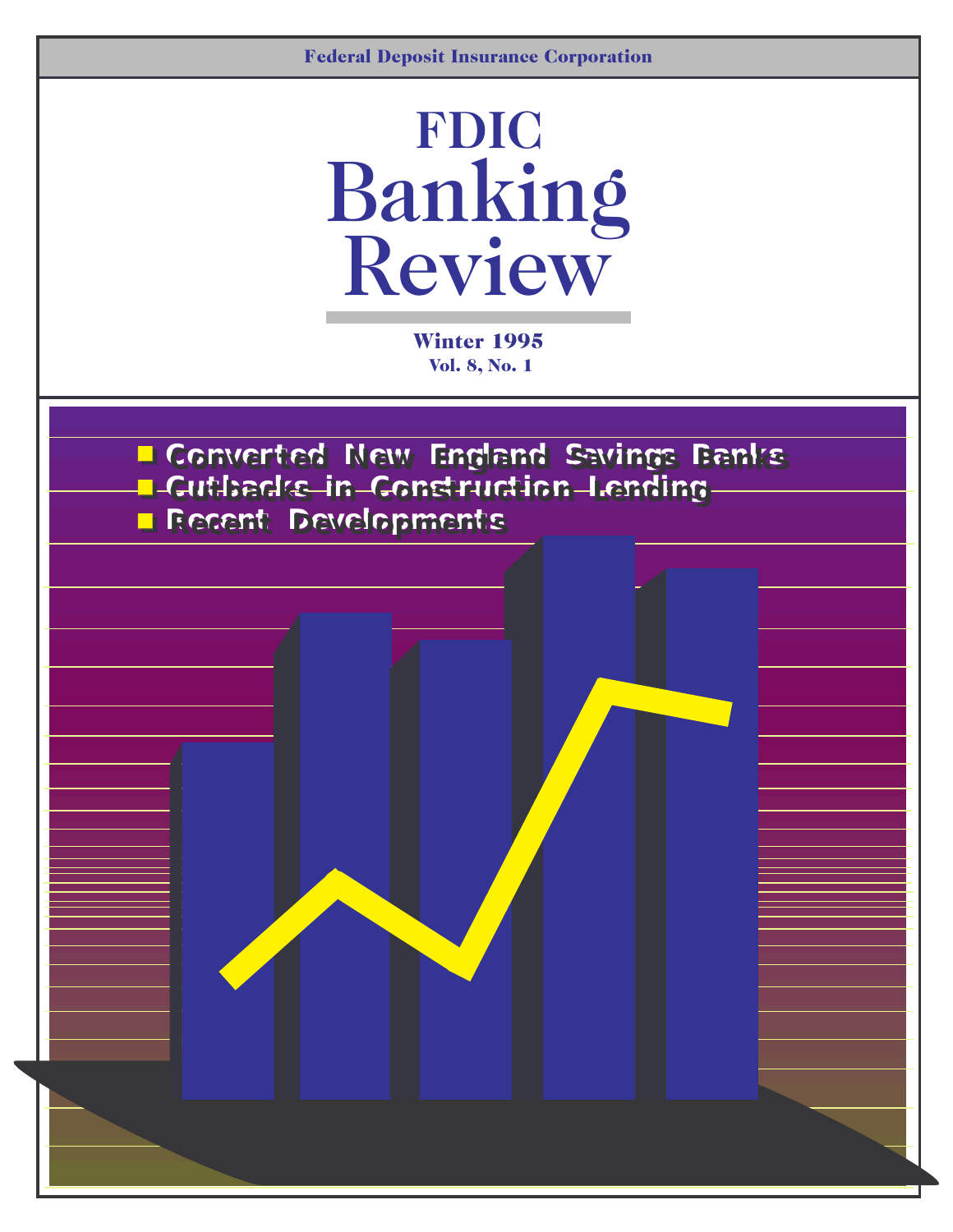

Winter 1995 Vol. 8, No. 1

Chairman Ricki R. Tigert Division of Research and Statistics, Director Wm. Roger Watson Deputy Director Arthur J. Murton **Editor** George E. French Editorial Committee Frederick S. Carns James L. Freund Detta Voesar Managing Editors James L. Freund Detta Voesar Readers Matthew T. Billett Christine E. Blair Richard A. Brown Gary S. Fissel David S. Holland John P. O'Keefe Editorial Secretary

Cathy Wright Design and Production Geri Bonebrake

The views expressed are those of the authors and do not necessarily reflect official positions of the Federal Deposit Insurance Corporation. Articles may be reprinted or abstracted if the *FDIC Banking Review* and author(s) are credited. Please provide the FDIC's Division of Research and Statistics with a copy of any publications containing reprinted material.

Single-copy subscriptions are available to the public free of charge. Requests for subscriptions, back issues or address changes should be mailed to: *FDIC Banking Review*, Office of Corporate Communications, Federal Deposit Insurance Corporation, 550 17th Street, Room 6061, N.W., Washington, D.C. 20429.

#### [Understanding the Experience of Converted New England](#page-2-0)  Savings Banks

*by Jennifer L. Eccles and John P. O'Keefe page 1* 

The authors summarize the environment surrounding New England savings banks in the 1980s, motivations for mutual-to-stock conversion, and the strategies employed by savings banks after conversion. The financial performance of converted savings banks is compared with that of non-converted mutual savings banks in the region, and asset growth rates necessary to produce a sufficient return to investors are estimated. The authors conclude that growth rates required by the New England converted savings banks were high. Because rapid growth can be risky, such fundamental changes in a bank's operating strategy require careful planning and execution in order to be successful.

### [Recent Cutbacks in Construction Lending at BIF-Insured](#page-19-0)  Depository Institutions

*by James L. Freund and Maureen C. Crowley page 19* 

One of the most discussed aspects of the "credit crunch" of the 1990-1992 period was the sharp decline in construction lending at BIF-insured depository institutions. This article examines construction lending during that period. The authors show that the banks that cut back most aggressively had a heavy commitment to such lending in the late 1980s and/or were experiencing general earnings or capital problems. In contrast, various tests designed to capture the influence of real-estate market developments that might affect the demand for construction loans did not help to explain lending patterns.

#### [Recent Developments Affecting Depository Institutions](#page-31-0)

*by Benjamin B. Christopher page 31* 

This regular feature of the *FDIC Banking Review* contains information on regulatory agency actions, state legislation and regulation, and articles and studies pertinent to banking and deposit insurance issues.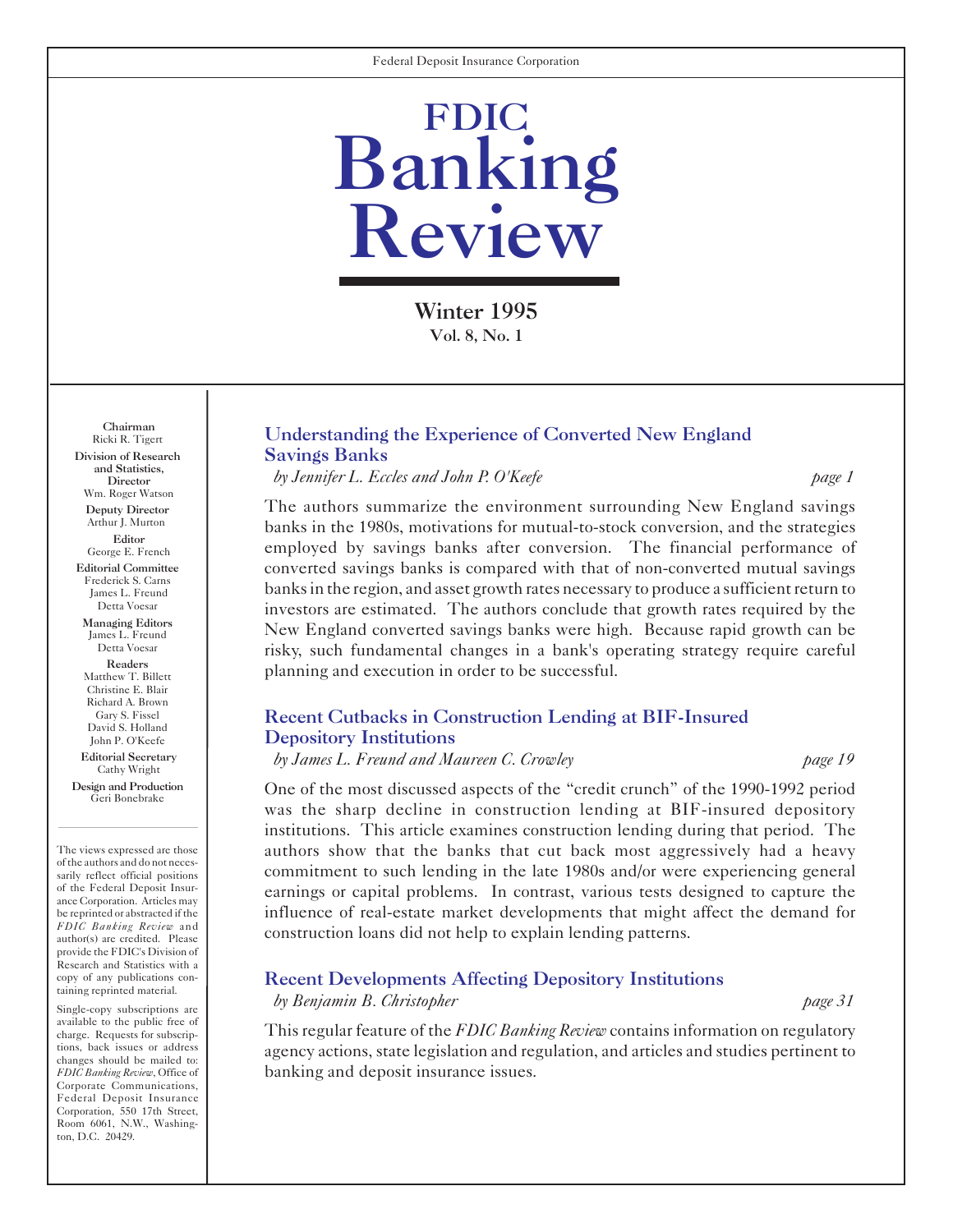## <span id="page-2-0"></span>**Understanding the Experience of Converted New England Savings Banks**

**\* by Jennifer L. Eccles and John P. O'Keefe**

anking industry performance year-end 1989; 17 of the 41 were The capital raised by converting<br>and failure rates since the converted savings banks. The 17 con-<br>mid-1980s have followed a verted savings banks that failed repr centrations in areas related to a and the remaining 24 savings banks mist, Division of Research and Statistics, FDIC, region's growth followed by deteriors that folled represented 7.5 percent of respectively. The views exp region's growth, followed by deteriora-<br>that failed represented 7.5 percent of respectively. The views expressed do not nec-<br>essarily reflect official positions of the FDIC or tion in asset quality, earnings, and all other savings banks.<br>capital when regional recessions ap-<br>while many studies of the causes of of the FDIC's Division of Research and Statiscapital when regional recessions ap-<br>
pear. Moreover, rapid growth in bank<br>
hank failures have looked at the rela-<br>
pear of the SDIC's Division of Research assistance. The

savings banks. The 47 commercial percent of the 396 savings banks at 1990 was approximately \$2.4 billion.

and failure rates since the converted savings banks. The 17 con- savings banks should have served as a mid-1980s have followed a verted savings banks that failed repre- cushion when the economy fell into pattern that is tied closely to regional sented 22 percent of the total number<br>economic conditions. The pattern be-<br>gins with increases in bank loan con-<br>gins with increases in bank loan con-<br>stock form between 1984 and 19

pear. Moreover, rapid growth in bank<br>assets often accompanies the shifts in<br>portfolio composition. lio composition and bank-failure rates,<br>portfolio scheme and Statistics, participants at the 1993 annual These events were repeated by fi-<br>
nancial institutions in New England.<sup>1</sup> ence of a related event in New England<br>
When the regional economy expanded, in the 1980s: the large influx of capital<br>
The authors would like to th When the regional economy expanded, in the 1980s: the large influx of capital nally, the authors would like to thank Al Ta-<br>resulting from the conversion of many nenbaum of Advest, Inc. and Matt Billett at the many financial institutions grew rap-<br>
idly, through increased lending (par-<br>
idly, through increased lending (par-<br>
in commercial real estate)<br>
There was a dramatic increase in the<br>
The same in the state of the state of t ticularly in commercial real estate) There was a dramatic increase in the Maine, Massachusetts, New Hampshire,<br>and/or acquisitions. The subsequent number of conversions in New Eng-<br>collapse in real-estate prices, com-<br>land land in the mid-to late 1980s, with a  $\frac{2 \text{ The } 41 \text{ savings banks include five coop-}$  majority (48) of the conversions of erative banks and two federal savings banks. bined with a regional recession during majority (48) of the conversions of erative banks and two federal savings banks.<br>The late 1980s and early 1990s led to state-chartered savings banks to stock <sup>3</sup> Another indicator of the late 1980s and early 1990s, led to state-chartered savings banks to stock <sup>3</sup> Another indicator of the influx of new<br>the demise of numerous New England form occurring in 1986

Between January 1, 1990 and verted savings banks in Massachusetts creased from one in 1980 to a peak of 26 in January 1, 1994, 88 FDIC-insured alone in 1986 was approximately \$1.1 alone in 1986 was approximately \$1.1  $\frac{1997}{\text{through}}$  1991. This rate exceeded the average in 1995 billion — enough capital to support a banks failed in New England, includ-<br>billion — enough capital to support a annual rate of seven new charters issued being a large number of converted sav-<br>
17.5 percent increase in the state's tween 1970 through 1984. Of the 171 New<br>
England banks chartered since 1980, 29 (17<br>
17.5 percent increase in the state's tween 1970 through 1984. ings banks. Of these 88 failures, 47 banking assets, assuming a 4.8 percent percent) failed. In all other regions, 419 of the percent) failed. In all other regions, 419 of the percent) failed. In all other regions, 419 of capitalization rate on the additional as  $\frac{4}{4}$ ,534 (nine percent) of *de novo* banks failed sets (the capitalization rate of the larg-<br>since 1980. banks represented 17 percent of the est bank in Massachusetts at that <sup>4</sup> Stated differently, the largest bank in 276 commercial banks operating in time) <sup>4</sup> The total capital increase asso. 276 commercial banks operating in time).<sup>4</sup> The total capital increase assometris could have nearly doubled in<br>New England at year-end 1989. The ciated with all New England savings<br>41 savings banks<sup>2</sup> accounted for ten ban banks' conversions between 1984 and setts was the First National Bank of Boston,<br>1990 was approximately \$2.4 billion with assets of \$25.1 billion and equity capital of

the demise of numerous New England form occurring in 1986.<br>In New England, the number of new commerbanks. The total capital raised by con-cial and savings banks chartered annually in-

\$1.2 billion (4.8 percent capitalization).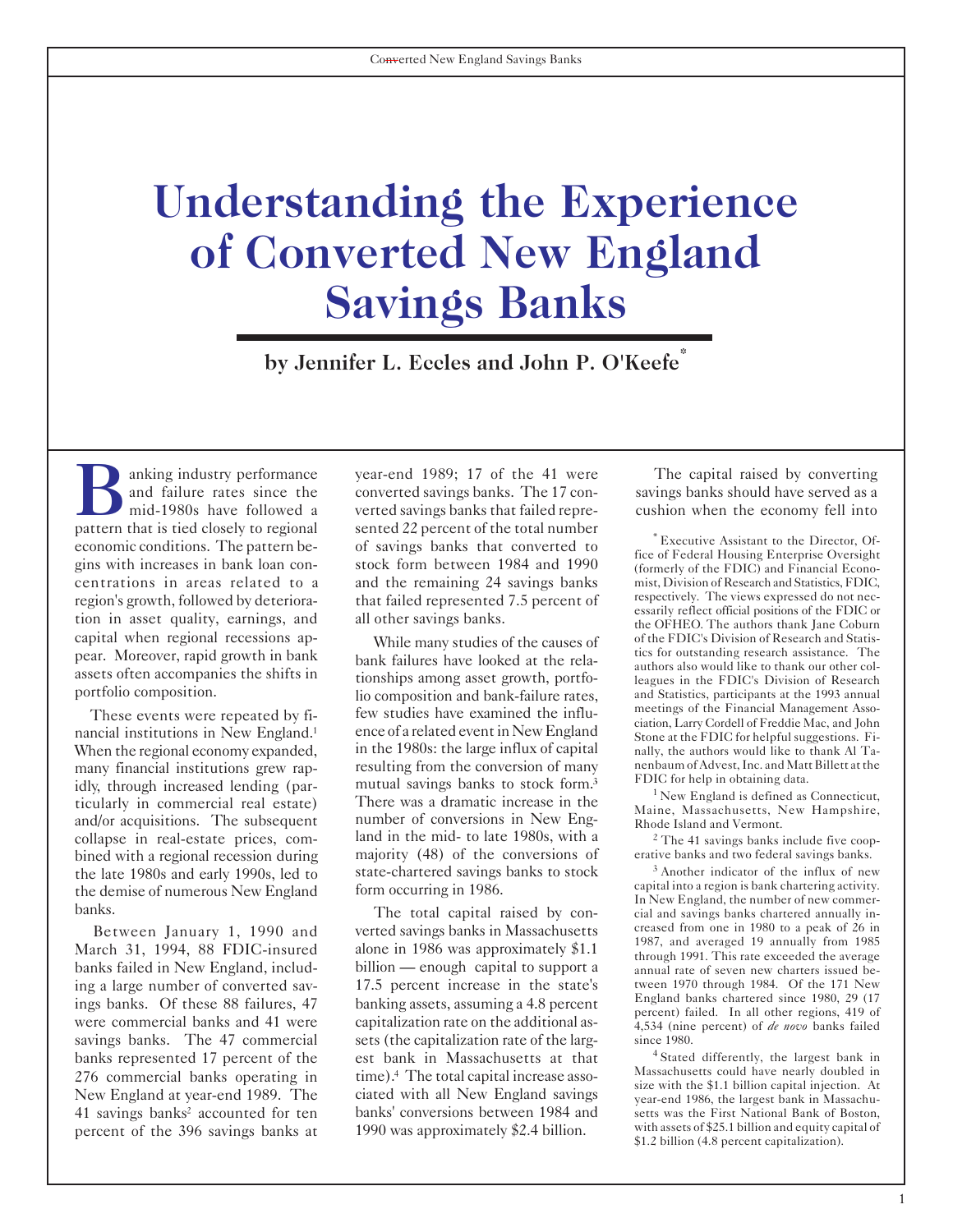recession. Yet, as noted above, those savings banks that converted between 1984 and 1990 had a higher failure rate than other savings banks and commercial banks. This paper examines why this discrepancy occurred.

The introduction of common equity required management at converted savings banks to be accountable to a new constituency the shareholder. As part of that duty, management had a fiduciary responsibility to enhance shareholder value and generate an adequate return to investors. Capital raised during conversion led to high capitalization rates that reduced returns on equity. To increase returns on equity, management at newly converted savings banks had several options. The primary strategy employed was to leverage the bank by growing assets. This could be accomplished by growth in the loan or investment portfolio, or by acquisition of another institution. Other possible strategies included engaging in stock repurchase programs, increasing the dividend payout rate, or improving earnings by increasing efficiencies and, therefore, lowering noninterest expense.

Despite the use of these strategies, many converted savings banks were unable to earn competitive returns on equity. By the late 1980s, certain shareholder groups began to express their concerns about the low returns on equity. While management grappled with shareholder issues, the regional economy moved into a recession. The equity "cushion" secured by converted savings banks eroded as losses mounted, and ultimately proved to be insufficient to prevent the failure of many institutions.

This paper first reviews the experience of New England savings banks that converted in the 1980s. Topics to be discussed include the environment surrounding New England savings banks at that time, motivations for mutual-to-stock conversion, and the sequence of events following the rush of conversions. As part of this review, the strategies employed by converted savings banks are examined. The financial performance of converted savings banks is compared with that of non-converted mutual savings banks in the region.

Next, this paper examines shareholders' expectations of expected earnings growth rates (net income to common shareholders) for converted savings banks. These earnings expectations subsequently are related to banks' financial condition and the regional economy to make inferences about shareholders' expectations regarding banks' strategic plans.

The paper concludes that high asset growth rates were required by the New England converted savings banks in order to generate adequate returns on equity for stockholders. However, as has been demonstrated by previous examples of bank failures, rapid growth can be risky. The experience of converted New England savings banks suggests that a fundamental change in a bank's strategy requires careful planning and execution in order to be successful. These lessons are particularly relevant now, given the large number of mutual savings institutions that have been converting to stock form recently.

#### *Background: New England Savings Banks*

#### *What Are Savings Banks?*

There are two characteristics of savings banks that deserve consideration before engaging in a review of the environment surrounding New England savings banks in the 1980s. First, the historical origins and functions of savings banks were quite different from those of commercial banks and savings associations. For these reasons, savings banks were issued a unique charter type by bank regulators.

Savings banks originated in Europe as philanthropic institutions, as an attempt to offer the working class a mechanism for saving and investing funds.<sup>5</sup> The first savings bank in the United States was chartered in 1816. While the number of savings banks has grown over the years, the charter has not been permitted in all states.<sup>6</sup> State-chartered savings banks operated in 19 states as of December 31, 1993.<sup>7</sup>

Historically, state-chartered savings banks have been given broader lending and investment powers than savings and loan associations. Nevertheless, in recent years, savings banks have tended to have a balance sheet that more closely resembled a savings and loan association than a commercial bank. Savings banks have tended to concentrate their assets in longterm assets such as mortgages, rather than shorter-term loans such as commercial and industrial loans, yet their liability structure has tended to be weighted toward shorter-term funds such as deposits.<sup>8</sup>

The second point is that in New England, and in most other regions, savings banks have been predominantly mutual form.<sup>9</sup> Mutual form implies that there are no stockholders of the institution. The primary implications of this form of organization are two-fold. First, it is not possible to approach the capital markets for additional equity because the mutual has not issued any equity stock; hence, all equity-financed asset growth must be

6 Savings banks were all state-chartered until 1978, at which time mutual savings banks were permitted to convert to federal charters by The Financial Institutions Regulatory and Interest Rate Control Act of 1978.

7 Source: Division of Research and Statistics, FDIC.

8 Legislative changes involving expanded investment powers for banks and thrifts over the past 15 years have tended to blur the differences among savings banks, savings and loan associations, and commercial banks.

<sup>9</sup> The proportion of mutual-form savings banks in New England rose from 70 percent to 75 percent between year-ends 1988 and 1993. Nationally, the proportion of mutual-form savings banks rose from 66 percent to 72 percent over this same interval. This rise was due, in part, to higher failure rates among stock-form savings banks.

<sup>5</sup> For a detailed history of savings banking in the United States, see Ornstein (1985) or Golembe and Holland (1986).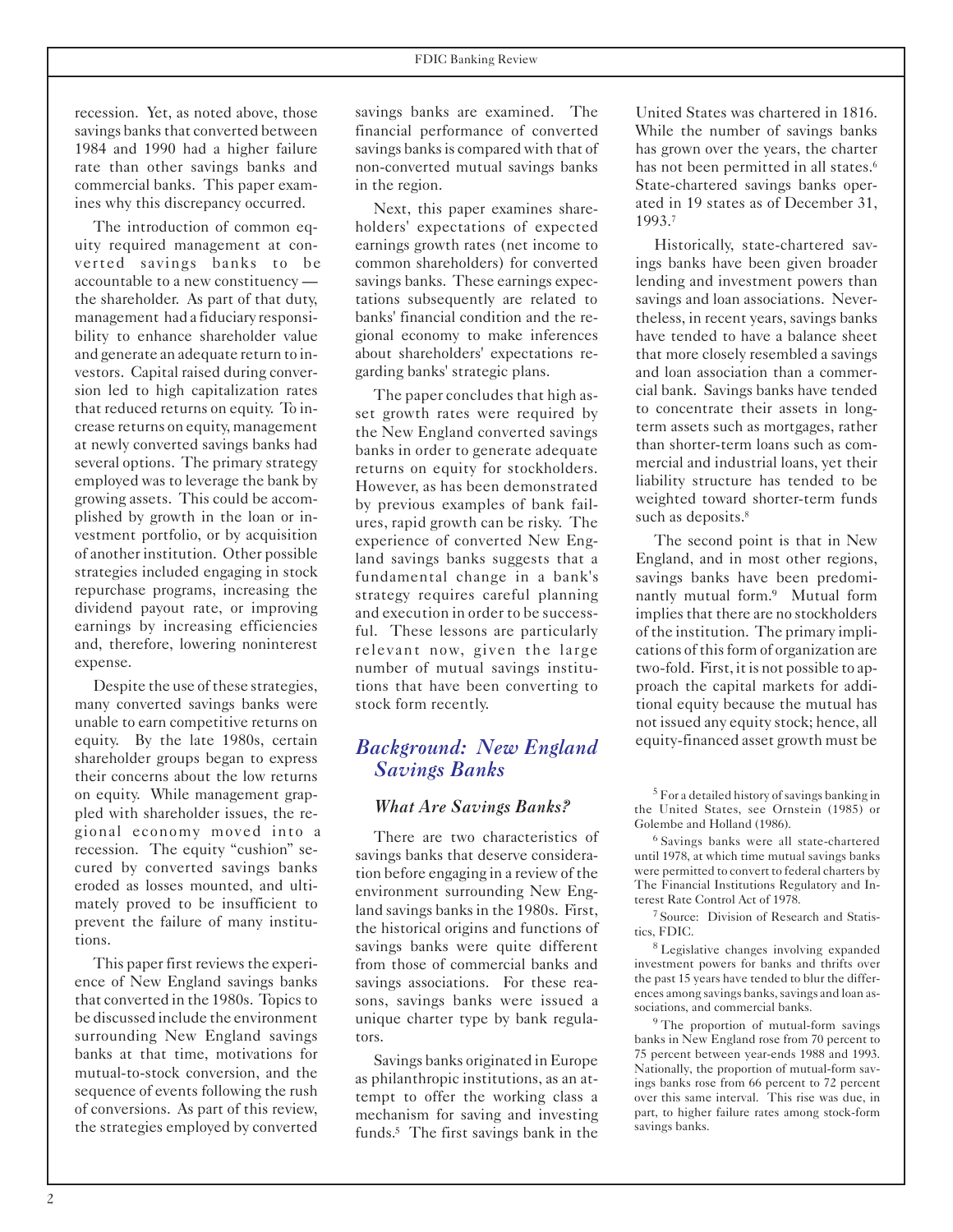funded by retained earnings. Second, the control exerted over management is more limited with mutual ownership.<sup>10</sup>

#### *The Changing Environment*

The financial-services industry has been transformed significantly over the past 20 years. Two important factors that affected the savings bank industry were the economy and banking-related legislation and regulation. In particular, the rising interest-rate environment of the 1980s precipitated many changes in the industry. When interest rates rose significantly in the early 1980s, the subsequent asset/liability mismatch caused net interest margins to shrink dramatically. As a result, numerous thrift institutions sustained heavy losses and severe depletion of capital.<sup>11</sup> At the same time, deposit interest-rate ceilings imposed by Regulation Q created a disintermediation out of the banking system and into alternative but higher-yielding investments.

In response to these problems, legislation in the early 1980s was enacted to remove interest-rate ceilings<sup>12</sup> and to expand the powers of thrift institutions.<sup>13</sup> These laws were intended to help depository institutions evolve with the changing economy and compete with other financial institutions. New England states were on the leading edge ofreform initiatives, allowing institutions to offer negotiable orders of withdrawal (NOW) accounts in 1972, and granting state-chartered savings banks a fair amount of latitude with respect to powers by the early 1980s:

Of the six New England states, Massachusetts has done the most to expand the powers of its statechartered thrifts. As of July 1, 1983, state-chartered mutual savings banks and cooperative banks in Massachusetts will have the same powers as commercial banks. In Vermont, savings banks may offer all services offered by commercial banks except trust services. Maine and New Hampshire have granted state-chartered thrifts parity with federal thrifts in most product

|      | <b>New England Savings Banks</b> | Table 1<br>(\$ Millions) |                                   |                           |
|------|----------------------------------|--------------------------|-----------------------------------|---------------------------|
| Year | Number of<br>Conversions         | Assets                   | Capital<br>Ratio<br><b>Before</b> | Capital<br>Ratio<br>After |
| 1985 | 5                                | \$1,507                  | $5.55\%$                          | 12.70%                    |
| 1986 | 48                               | \$16,222                 | $6.60\%$                          | 16.77%                    |
| 1987 | 14                               | \$3,140                  | 6.19%                             | 14.04%                    |
| 1988 | 5                                | \$1,332                  | 7.73%                             | 11.56%                    |

lines, and have established more liberal lending limits for commercial, industrial and commercial real estate loans. Connecticut legislated approximate equality between federal and state thrifts, while Rhode Island has expanded thrift powers only in the area of consumer loans. The banking situation in Rhode Island is unique, however, since all state-chartered thrifts own commercial bank subsidiaries.<sup>14</sup>

#### *The Flurry of Conversions*

New England states also authorized the conversion of mutual savings banks to stock form. New Hampshire allowed savings banks to convert beginning in 1969, with Maine following in 1975, Vermont in 1981, Connecticut and Rhode Island in 1983, and Massachusetts in 1985.<sup>15</sup>

The majority of conversions occurred in 1986, immediately following the 1985 authorization of conversions in Massachusetts. Table 1 shows the year of conversion, number of converted savings banks per year, total assets of converted savings banks as of the quarter-end after conversion, and median capital ratios as of the quarterends immediately before and after conversion. As seen in Table 1, these conversions increased book capitalization rates dramatically.

#### *The Economic Boom*

While authorized powers were expanded and mutuals were permitted to convert, the regional economy was heating up. In the 1980s, New England sustained a decade of strong economic growth. This growth increased the demand for bank lending, and created a rich environment for sustained growth at depository institutions. This growth-oriented environment is seen in the following graphs. Figure 1 shows the growth in nonagricultural employment for the New England region plotted against the national growth rate for 1981 through 1993. For every year between 1983 and 1987, except 1985, the rate of employment growth in New England exceeded the national average. This trend is also evident in Figure 2 growth in Gross State Product *versus* GDP growth. Office vacancy rates in Boston and Hartford were low in the early 1980s, as shown in Figure 3.<sup>16</sup> Builders responded accordingly, as seen in the growth in office stock shown in Figure 4.

#### *Interstate Banking and Acquisitions*

While the booming economy provided incentives for growth in loan portfolios, another legislative development allowed banks to expand

10 For a discussion of agency conflicts at mutual and stock institutions, see Cordell, Mac-Donald, and Wohar (1993), or Dunham (1985).

<sup>11</sup> In the 1970s, savings and loan associations were permitted to convert to stock form as a means of recapitalization. *See* Williams, Fleck, and Comizio (1987).

<sup>12</sup> The Depository Institutions Deregulation and Monetary Control Act of 1980.

13 The Garn-St Germain Depository Institutions Act of 1982.

14 FDIC (1983).

15 Source: Conference of State Bank Supervisors.

<sup>16</sup> Data are available for Boston and Hartford, two large New England metropolitan areas.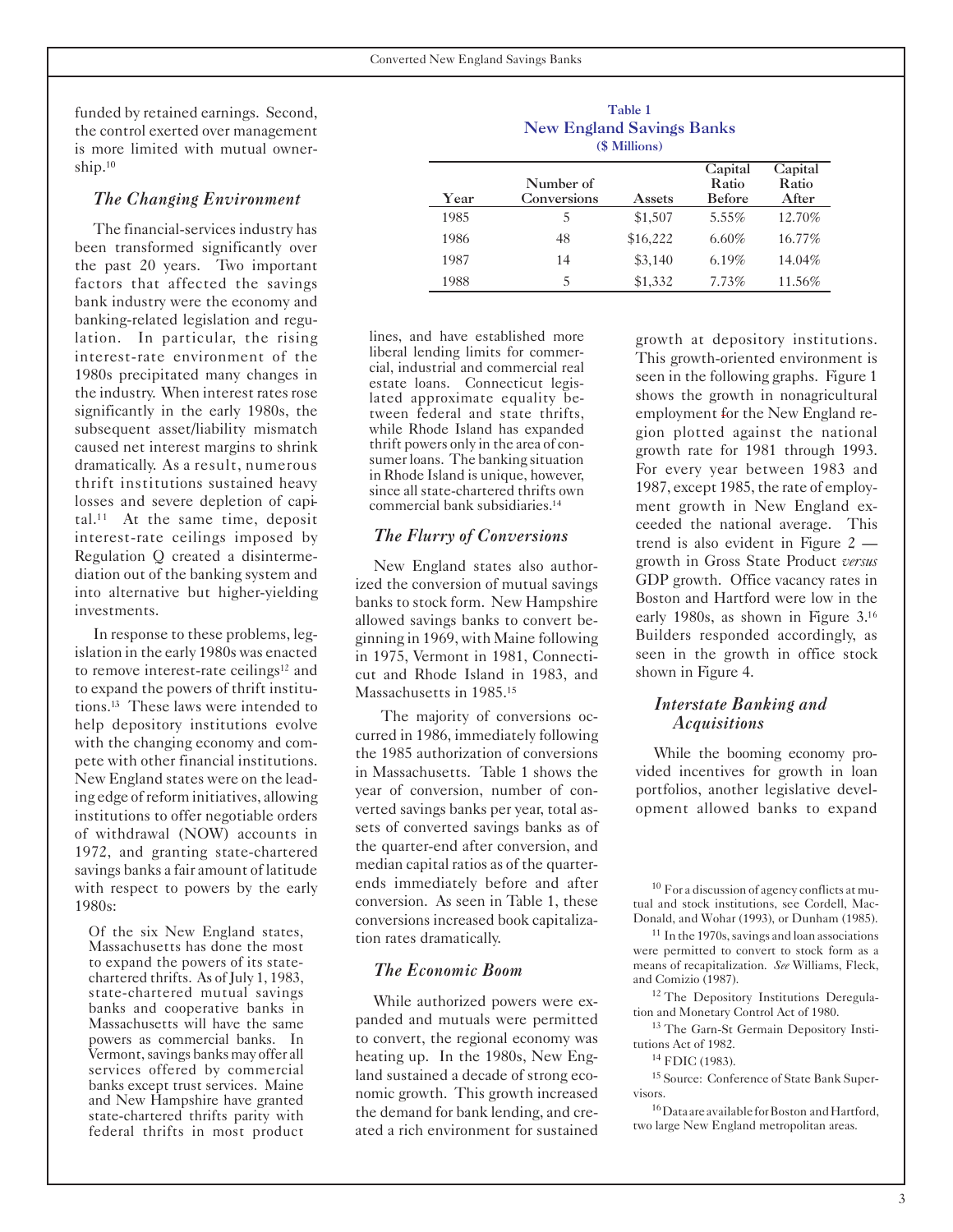wide interstate banking. The provi- Percent sion, effective in 1978, required the  $\frac{8}{8}$ states in which acquiring banks were located to have a reciprocal interstate<br>banking agreement. The reciprocity 6 provision was dropped by Maine in <sup>4</sup>1983, and all ofthe state'slargest commercial banks were acquired by<br>
emerging regional banks such as Bank<br>
<sup>2</sup> of New England, KeyBanks, Fleet,<br>
and Norstar. Massachusetts and <sup>0</sup> Rhode Island allowed regional inter -2 state banking in 1983, with Connecticut following suit in 1984, and New Hampshire and Vermont in 1987. By 1990, all New England states had ing.

Given these new acquisition pow-<br>Source: Commerce Department came excellent targets for those seek- 10 ing to expand into new markets. Table 2 shows the number of transac- 8 tions announced between 1986 and 1990 involving the acquisition of sav- 6 ings banks, as well as the median <sup>4</sup> transaction ratios. Savings banks that were acquired during this frenzy<br>rewarded existing shareholders amply, as institutions were sold at attractive<br>premiums to current market prices 0 and well above initial offering  $\frac{2}{2}$ prices.<sup>17</sup> Of the 44 transactions announced between 1986 and 1990, 13 -4 involved an interstate acquisition.<sup>18</sup> Acquisition multiples tended to decrease after the stock market crashed in October 1987. Multiples and the Table 2<br>number of acquisitions declined as

 $17$  The transaction price announced per share was typically at a premium of 40 to 60 percent above the currently traded price. Of the 21 deals announced for which data are available, the premium of the acquisition price to initial offering price ranged from a low of two percent to 193 percent, with a median value of 90 percent. (Sources: Lyons, Zomback & Ostrowski<br>and The Center for Research in Security Prices,

University of Chicago.)<br><sup>18</sup> There were 49 commercial bank transacwhich involved interstate acquisitions.







Source: Commerce Department

## Announced Acquisitions of New England Stock Savings Banks (Median Values)

| Year                | Price/<br>Earnings | Price/<br><b>Book</b><br>Value | Premium<br>Paid for<br>Deposits <sup>a</sup> | Number<br>of Deals<br>Announced |
|---------------------|--------------------|--------------------------------|----------------------------------------------|---------------------------------|
| 1986                | 14.7x              | 163%                           | 5.03%                                        | 6                               |
| 1987 O1-O3          | 19.2x              | 129%                           | 4.82%                                        | 8                               |
| 1987 O <sub>4</sub> | 13.9x              | 120\%                          | $4.61\%$                                     | 5                               |
| 1988                | 18.8x              | 123%                           | 4.46%                                        | 12                              |
| 1989                | 23.0x              | 105%                           | 2.04%                                        | 8                               |
| 1990                | 28.7x              | 90%                            | $-1.78%$                                     | 5                               |

tions announced between 1986 and 1990, 19 of a Transaction price as a percentage of total deposits of acquired institution.<br>
Source: Lyons, Zomback & Ostrowski.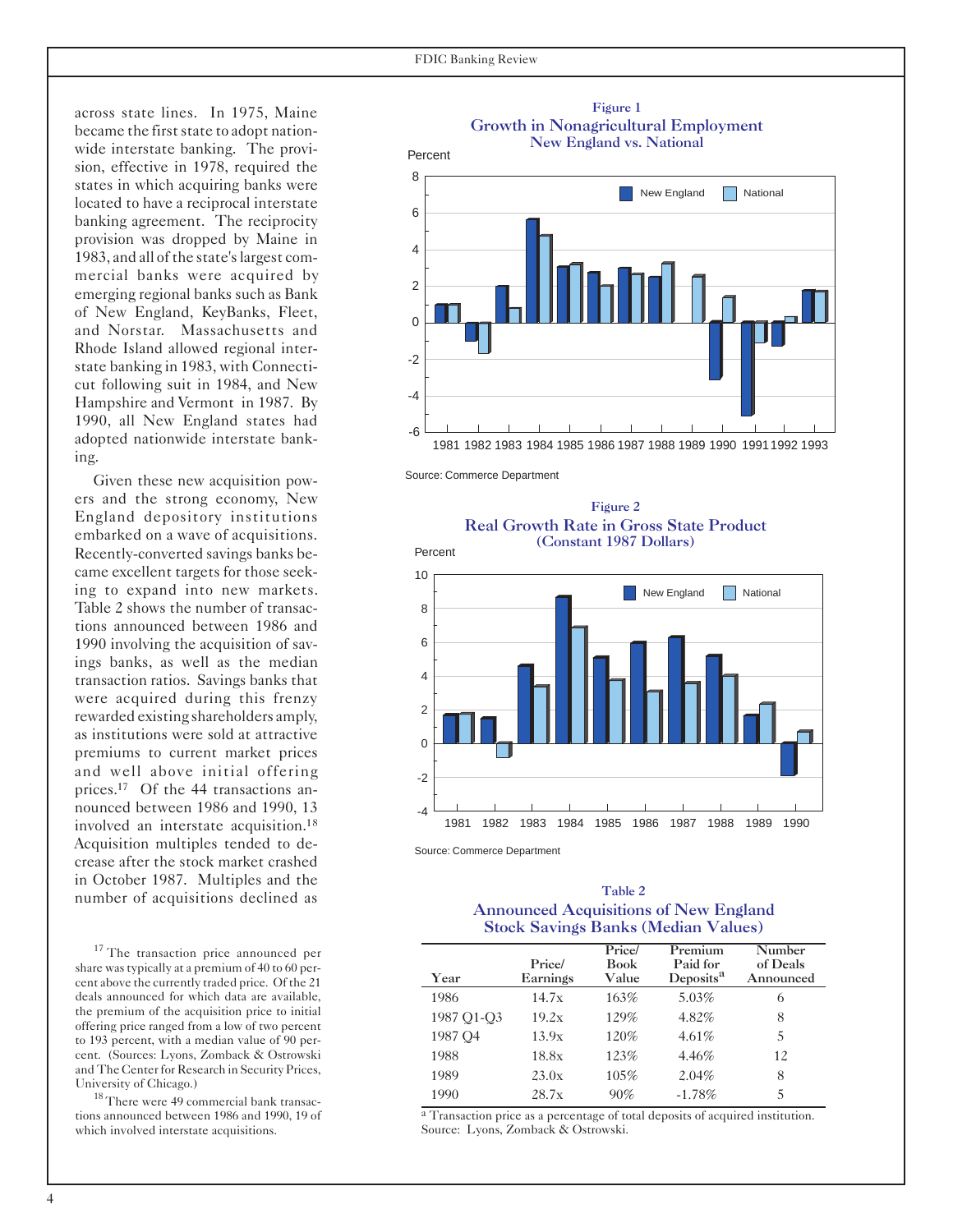



institutions began to suffer from asset quality problems in the late 1980s.

#### *Motivations for Conversion*

What were the motivations for conversion? First, many savings banks welcomed an additional source of capital. Once converted, an institution would have access to the equity markets — an option not available to mutual institutions. Forsome institutions, the asset/liability mismatch environment of the late 1970s depleted capital levels, and a public stock offering represented a faster means of obtaining capital than earnings retention. Many banks that chose to convert had lower pre-conversion capitalization rates than peers who did not convert.<sup>19</sup>

Capital injections and improved access to capital markets would be necessary also for banks with strategic growth plans. The booming New England economy fostered a widespread perception among bank management teams that there were tremendous growth opportunities, and asset growth was necessary in order to remain competitive. An institution dependent solely on internal capital generation such as a mutual savings bank would not have as much flexibility to expand its balance sheet or make acquisitions as an institution with access to external capital markets (a stock savings bank). Limitations on the amount of debt allowed to be counted as capital for regulatory purposes, along with the difficulty of tapping the debt markets as a mutual, made this alternative capital generation option less useful.

Financial rewards for stockholders were another motivator, and depositors and management could become stockholders.<sup>20</sup> An institution that converted would have the potential to pay dividends, to experience appreciation in its stock price, and to sell out to an acquirer at a change-ofcontrol price representing a premium to the current share price. A mutual savings bank did not have the ability to offer these financial rewards to depositors and management. Rather, for mutuals, including mergers of mutuals, rewards to depositors would have to come through interest and noninterest cost savings, if any. In mergers of mutuals, management could only be rewarded through salaries and benefits.<sup>21</sup>

Conversion offered a new set of financial incentives for employees, in terms of additional forms of remuneration. For management, there were stock options; Employee Stock Own-

 $19$  For a sample of 54 savings banks that converted to stock form, the median capital-toassets ratio averaged 6.78 percent over the four quarters prior to conversion. A comparison group of 54 peer banks, however, had average capitalization of 8.05 percent over the same pe-<br>riod (see Figure 5).

 $^{20}$  In some mutual-to-stock conversions, certain insider abuses involving self-dealing or excessive management remuneration have been prevalent. The FDIC has been concerned about such abuses, and on June 13, 1994, published a Proposed Rule on Mutual-to-Stock Conversions and a Notice and Request for Comment on how the conversion process should be changed. This is not the focus of this paper. *See* Federal Deposit Insurance Corporation, 12 CFR Part 333, Mutual-to-Stock Conversions of State Nonmember Savings Banks, Federal Register, Vol 59, No. 112, June 13, 1994.

<sup>21</sup> A mutual savings bank was not acquired in the traditional sense because there were no shares outstanding to be acquired.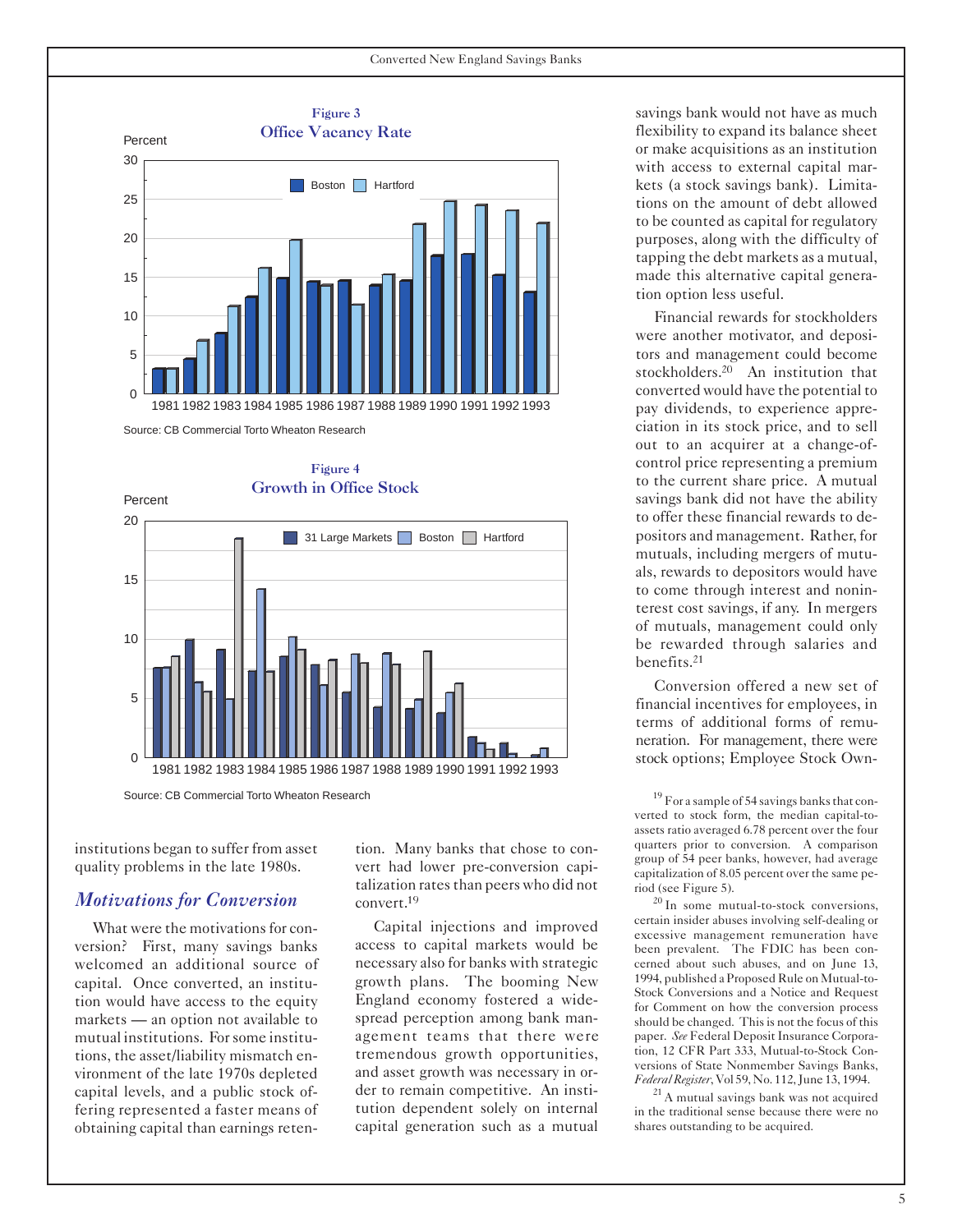ership Plans (ESOPs) were available for all employees. These incentives were considered beneficial in attracting and retaining the best employees, especially in a tight labor market such as that experienced by New England in the 1980s.<sup>22</sup> Senior management would have additional responsibilities and challenges with respect to managing a publicly held entity.

Finally, the markets were receptive. The stock market was generally strong, and the underwriters were successful in placing the new issues with investors.<sup>23</sup>

There were several disadvantages to conversion. A primary disadvantage was the necessary fundamental realignment of management responsibilities. After conversion, senior management, in its capacity as fiduciary, would have to report to and work in the interests of the shareholders. As a result, senior management faced increased monitoring by being under the scrutiny of shareholders and analysts. The strategies employed by a mutual savings bank could no longer apply. While increased monitoring could have beneficial results — improved efficiencies at the savings banks — as discussed later, noninterest expense ratios did not improve in the case of converted New England savings banks.

Stockholder scrutiny resulted in a "loss" of management control and an overall change in corporate culture. The possibility existed for an outside group, unhappy with the performance of existing management, to force a change of control and an ouster of existing management *via* a proxy fight. Additionally, there were increased reporting requirements associated with being a stock institution, including filings with the Securities and Exchange Commission.

Moreover, conversions added substantial equity capital, thereby decreasing returns on equity (ROE). The ROE dilution encouraged bank managements to adopt strategies to bolster shareholder returns. It was not clear at the time of conversion that low shareholder returns and the

implementation of strategies to improve returns would be a significant problem for managements.

#### *Post-Conversion Strategies*

The conversion process that savings banks were required to follow by bank regulators could force bank management to add more capital than might be needed. In short, converting savings banks were required to issue common stock in amounts based upon the appraised net worth of the bank. For details on the conversion process see Dunham (1985). The increase in capital ratios after conversion resulted in a proportional decrease in returns on equity. Management at converted savings banks engaged in several strategies to improve returns on equity. The primary strategy employed was asset growth, including growth in the loan and investment portfolios. This strategy will be analyzed in the next section.

Alternative strategies employed included stock repurchase programs, increasing the dividend-payout rate, and/or improving earnings by increasing efficiencies and therefore lowering noninterest expense. The evidence suggests that these strategies were not utilized extensively by converted savings banks.

Prior to conversion, mutual savings banks lacked stockholders to whom to pay dividends. Therefore, after conversion, dividend policies had to be established. State regulatory restrictions on dividend payouts typically prohibit an institution from impairing its capital surplus account and/or limit a savings bank to pay dividends from current earnings only. These restrictions effectively limited the use of dividend payouts as a serious leveraging tool.

A review of the 54 converted savings banks' dividend policy showsthat dividend rates did increse during the post-conversion period. The converted banks' median quarterly dividend rate (stock dividends as a percent of net income) increased from 14.4 percent four quarters after conversion to 31 percent eight quarters after conversion. Dividend rates peaked at 32.8 percent ten quarters after conversion.<sup>24</sup>

Analysis of the converted savings banks' noninterest operating expense indicates no improvement in operating efficiency occurred in the postconversion period. Total noninterest expense includes salaries and employee compensation, expense on premises and fixed assets, and all other noninterest expense. The median total noninterest operating expense of the converted savings banks had an average annualized value of 2.14 percent of assets for the four quarters prior to conversion. Postconversion noninterest expense ratios were comparable, averaging 2.16 percent, 2.09 percent, and 2.15 percent for the first, second, and third years after conversion. Moreover, tests of the statistical significance of differences in converted and peer banks' operating expense ratios indicated they were not significantly different. $25$ 

Finally, stock repurchases were another means available to converted savings banks to reduce their capital ratios and offset ROE dilution. Stock repurchases are subject to approval at the state and federal levels because the strategy involves a direct reduction in capital. Analysis of the trend in net sales, conversions, and retirements of capital stock revealed that only 8.5 percent of converted savings

Bureau of Labor Statistics.)<br><sup>23</sup> See, for example, Zweig (1986).<br><sup>24</sup> The dividend rates cited here are based upon quarterly net income and dividend expenditures. 25 Specifically, no statistically significant

difference in the mean operating expense ratios for converted and peer banks was found for most of the post-conversion period at the 95 percent confidence level.

<sup>&</sup>lt;sup>22</sup> The average unemployment rate for the six New England states in the finance, insurance and real-estate industries declined from 2.82 percent in 1984 to 0.93 percent in 1988, then rose to 5.68 percent in 1991. This unemployment rate remained relatively high in recent years, at 4.35 and 3.70 percent in 1992 and 1993. (Source: *Geographic Profile of Employment and Unemployment*, U.S. Department of Labor,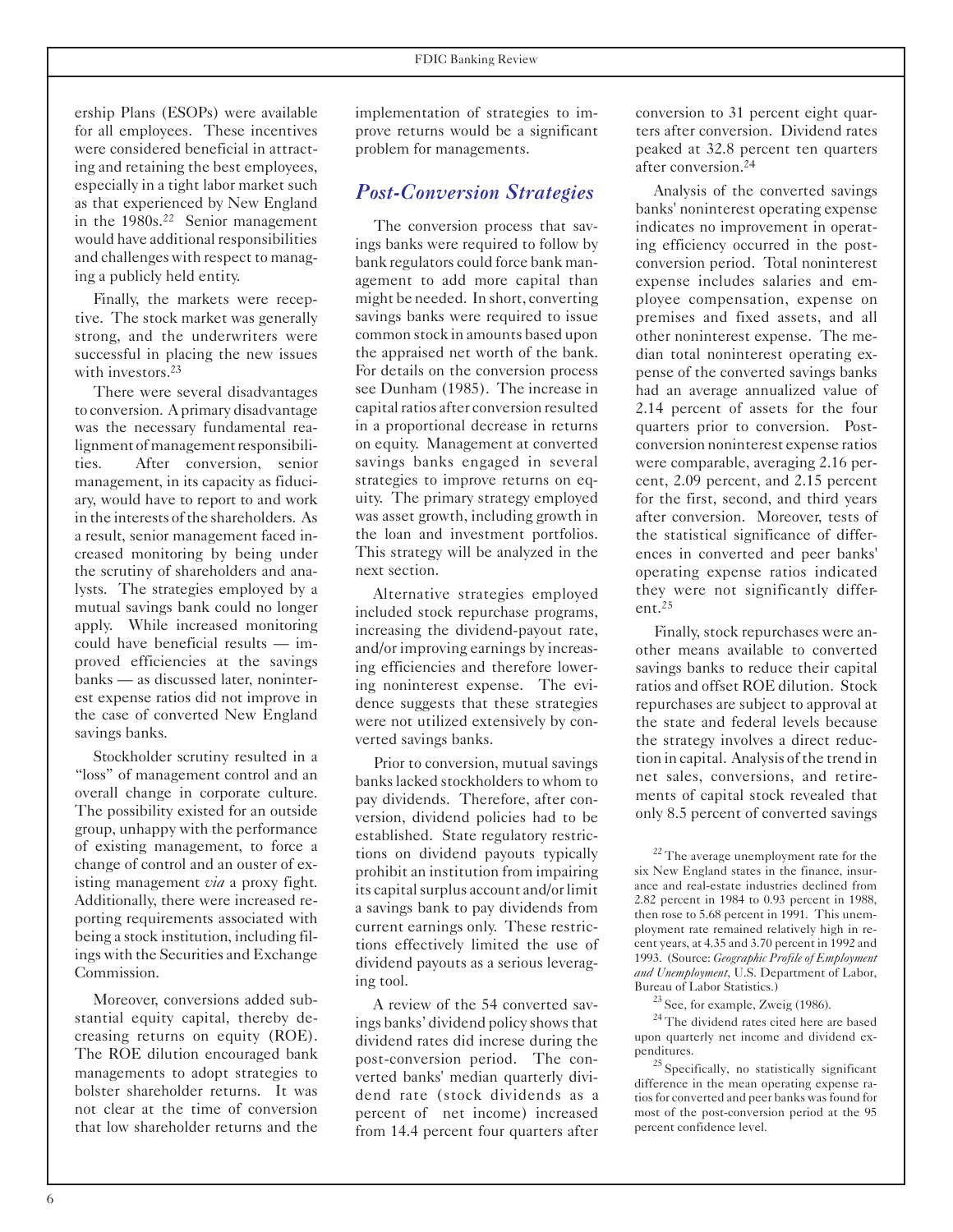banks engaged in net stock repurchases or retirements. The majority of converted savings banks (67.9 percent) had no net stock sales or retirements in the three-year period subsequent to conversion, while 23.6 percent of converted banks had net stock sales. It is important to note, however, that the average quarterly net stock sales in the post-conversion period were relatively small (about 0.06 percent of assets) compared to the average net stock repurchases and retirements (about 0.20 percent of assets). $26$ 

### *Post-Conversion Financial Trends*

#### *Sample*

In order to investigate the motives and strategies behind mutual-tostock conversions, the post-conversion financial performance of a sample of converted New England savings banks was studied. Approximately 77 New England savings banks converted from mutual to stock form between 1984 and 1992.<sup>27</sup> Of these 77 banks, a group of 54 banks had sufficient financial information for the analysis. Specifically, the financial condition of the banks was obtained over a period four quarters prior to conversion and 12 quarters subsequent to conversion, thereby allowing the sample to include the majority of conversions that occurred during the peak year of conversions, 1986.<sup>28</sup>

In order to learn whether the performance of the sample of converted banks differed materially from that of other banksin the region, a peer group of nonconverted (mutual form) savings banks was selected for analysis. The peer group consisted of other New England banks of similar size and timing of financial data asthe group of converted banks.<sup>29</sup> Because financial trends were presented in terms of an abstract time measure, *i.e.,* the number of quarters from conversion, a given quarter actually consists of data for converted banks from several different calendar periods. Therefore, each converted bank's peer was selected to be another New England bank of similar size with contemporaneous financial data.

#### *Financial Performance*

As shown in Figure 5 and Table 1, conversions typically increased the book equity capitalization of banks substantially. For the 54 converted New England savings banks, the median capital-to-assets ratio increased from 6.69 percent one quarter prior to conversion to 15.91 percent upon conversion.

Figure 6 shows that converted savings banks' returns on assets (ROAs) improved from being less than those of peers prior to conversion to rates comparable to those of peers after conversion. The improvement in ROA was primarily due to increased net interest margins. Converted savings banks' interest expense declined after conversion due to the increased capitalization (lower proportion of assets funded by interest-bearing liabilities). In addition, interest income increased after conversion, primarily because of





There are beneficial aspects to increased capitalization. All other factors held constant, an increase in capitalization improves the stability of earnings and reduces the risk of insolvency over the business cycle.<sup>30</sup>

26 The average stock sales, conversions and retirements used were actual quarterly net additions.

27 It is difficult to obtain a precise count of the number of conversions because complete records of conversions were not maintained by federal bank regulators.

28 These 54 converted savings banks were relatively small in asset size: 33 had assets under \$300 million and only two had assets over \$1 billion at the time of conversion. In addition, most of the 54 banks were in Massachusetts (24) and Connecticut (17). Finally, nine of the 54 banks failed as of year-end 1993.

increases in loans (see Appendix A for details on profitability trends). Despite this improvement in ROAs, converted banks' ROEs (Figure 7) generally remained less than those of peer banks for two years subsequent

<sup>29</sup> Because the converted banks changed size substantially during the analysis period, peers of comparable asset size were paired with converted banks over time. To allow for these and other changes, a converted bank may have its peer replaced two or more times during the analysis period. This resulted in the selection of a group of 59 mutual-form peer banks, 54 of which are paired with the converted banks at a given point in time. 30 A tenet of corporate finance (not proven

here) is that as the proportion of equity finance a firm uses increases, the stability of earnings per share of equity is improved, all other things being equal.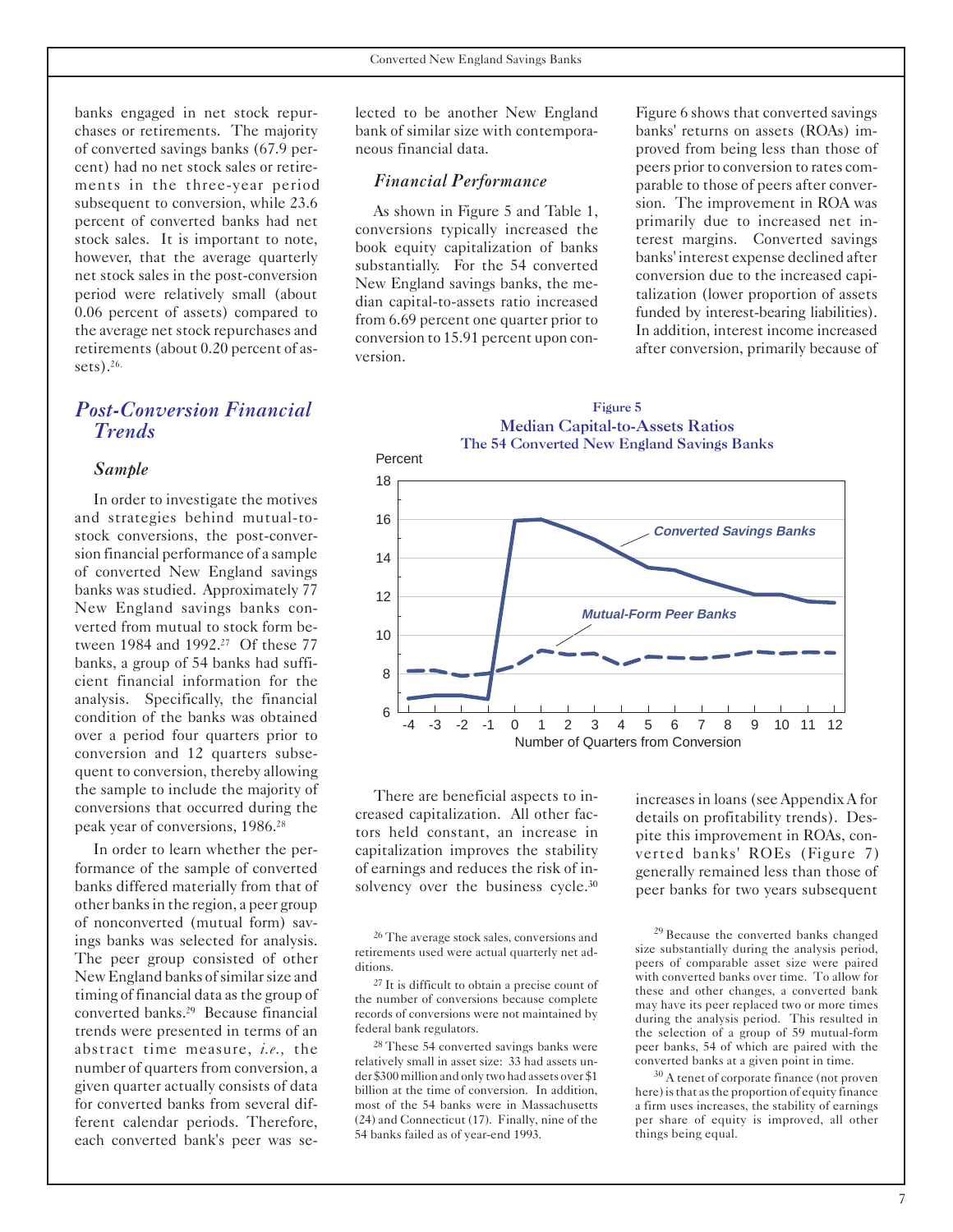

| <b>Lable 5</b>                                  |
|-------------------------------------------------|
| The 54 Converted New England Savings Banks:     |
| <b>Quarterly Changes in Asset Composition</b>   |
| (As a Percent of Total Assets in Prior Ouarter) |

marka 3

|                      |          |           | <b>Ouarter from Conversion</b> |          |          |
|----------------------|----------|-----------|--------------------------------|----------|----------|
| Asset Portfolio Item | $\bf{0}$ |           | 2                              | 3        | 4        |
| Cash Balances Due    | $0.53\%$ | $-0.05\%$ | $-0.43%$                       | $0.22\%$ | 0.15%    |
| <b>Securities</b>    | 3.45     | 1.17      | 0.42                           | 0.27     | 0.80     |
| Federal Funds Sold   | 3.74     | $-3.74$   | $-0.48$                        | $-0.47$  | $-0.26$  |
| Net Loans and Leases | 5.53     | 5.52      | 4.83                           | 4.64     | 3.64     |
| Trade Account Assets | 0.00     | 0.00      | 0.03                           | $-0.01$  | 0.02     |
| Premises             | 0.05     | 0.04      | 0.07                           | 0.01     | 0.08     |
| Real-Estate Owned    | 0.02     | 0.00      | 0.02                           | 0.03     | $-0.05$  |
| All Other Assets     | 0.06     | 0.17      | 0.15                           | 0.25     | 0.17     |
| Total Asset Growth   | 13.38%   | $3.11\%$  | $4.61\%$                       | $4.94\%$ | $4.55\%$ |

to conversions. High post-conversion capitalization rates were a primary cause of converted savings banks' poor returns on equity capital.

It is unlikely that the managements of converted banks sought additional capital solely for the purpose of risk-reduction. Indeed, Figure 8 shows that managements acted quickly to try to offset the dilution of returns on equity by decreasing capitalization rates through leveraged asset growth. Figure 8 presents trends in the median quarterly asset growth rates of converted banks and the peer group. Among converted banks, asset growth rates rose dramatically upon conversion, rising to a median quarterly rate of 13.8 percent. This reflects the fact that the additional capital was used to support asset growth rather than to reduce liabilities. To see this, one can partition asset growth into the portions funded by increasesin debt (deposit and nondeposit liabilities) and equity capital. In the quarter prior to conversion, the quarterly asset growth for the combined assets of the 54 converted banks was 13.38 percent. The converted banks' proportional liability and equity capital growth rates during this same interval were 1.28 and 12.1 percent, respectively.

In the conversion quarter approximately 54 percent of the asset growth occurred in liquid assets (cash balances and securities) and 41 percent in loans (Table 3). Subsequent asset growth among converted banks remained high for the two-year period following conversion. Nearly all of the converted banks' asset growth in quarters 1 through 12 was achieved through additional lending, although several savings banks nearly doubled in size by acquiring other savings banks. Loan growth fell during quarters 7 through 12 as the regional economy slid into recession.<sup>31</sup> The vast majority of converted banks' loan growth

31 As shown in Table 1, a large portion of the conversions occurred in 1986. Indeed, 67 percent of the 54 conversions followed here occurred in 1986. Consequently, the average loan growth rates three years after conversions generally reflect activity in 1989.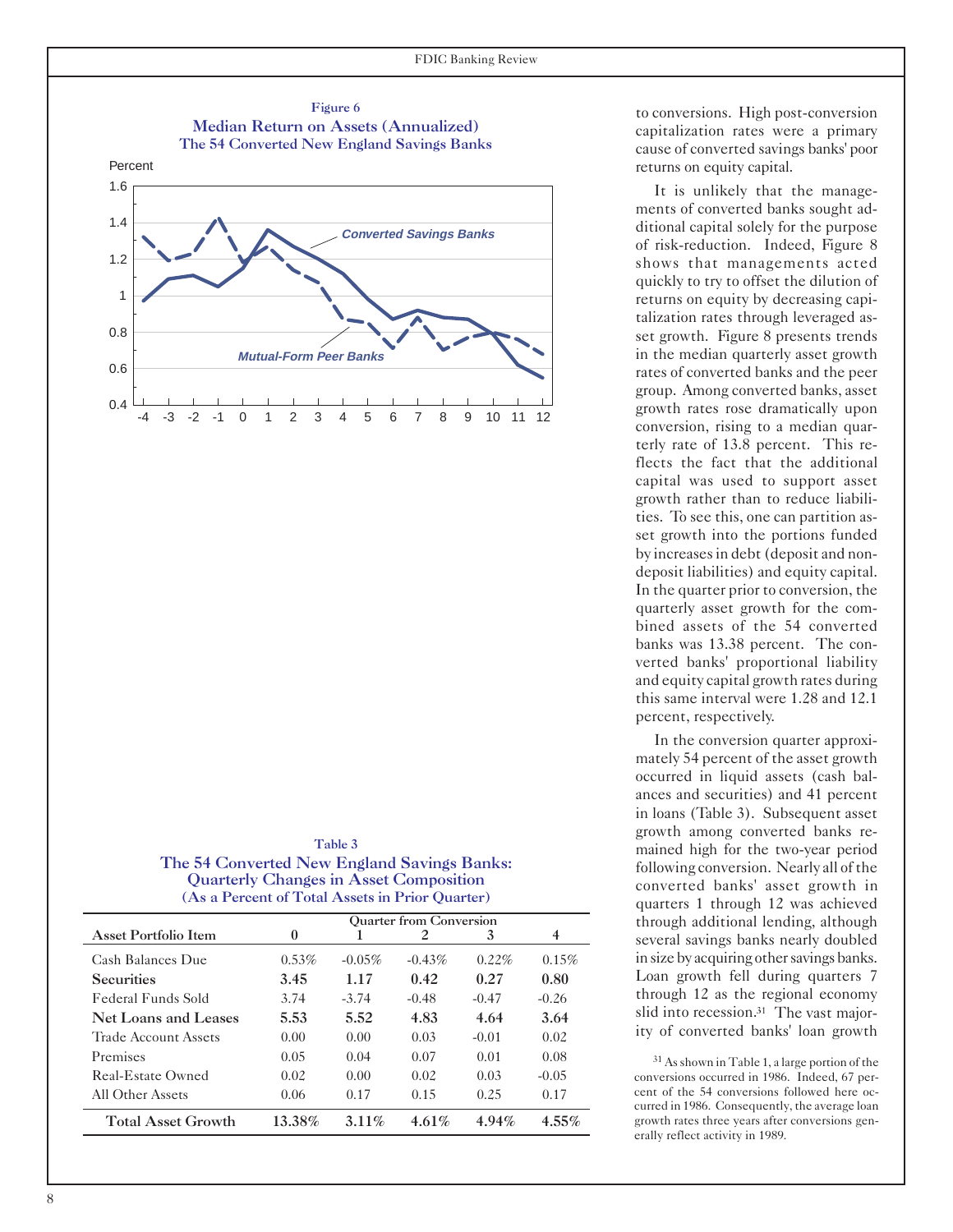was in traditional real-estate lending for residential dwellings. However, converted banks also increased lending in nontraditional areas as well. In Percent particular, converted banks increased 16 concentrations in construction and land development loans to a greater 14 extent than peer banks (Figure 10). 12

Figures 8 through 10 indicate that 10 converted savings banks had different post-conversion growth and portfolio 8 strategies than mutual-form peer banks.  $66$ Appendix A presents data on the statistical significance of these differences. 4 Those tests showed that the converted savings banks' capitalization rates changed over time, moving from rates significantly lower than those of peer banks prior to conversion to postconversion rates significantly higher than those of peer banks (see Appendix A, Table 4).

Therefore, it is felt that these results The 54 Converted New England Savings Banks Converted savings banks' post- Percent conversion loan growth also exceeded 10 that of peer banks for a brief period after conversion. However, asset and 8 loan growth rates of converted banks returned to levels similar to those of 6 peers by about 18 months after conversion. Finally, converted savings banks 4 increased concentrations in construction and land development loans sig-<br>2 nificantly above those of peer banks in the post-conversion period. These re- $\qquad \qquad$  0 sults suggest that converted savings banks had more-aggressive postgies than mutual-form peer banks. It should be pointed out that very similar results were obtained for different sam-<br>ples of mutual-form peer banks. Median Construction and Lan are fairly robust with respect to the Percent of Assets choice of peer banks.

Converted savings banks funded asset growth primarily with liabilities in  $\overline{5}$ order to decrease capitalization rates and leverage earnings, but they were 4 unable to match asset growth rates with deposit growth. Competition for 3 deposits is seen in Figure 11, which shows the spread between the average 2 rate for 6-month and 1-year certificates of deposit in the Boston market and 1 the Bank Rate Monitor national average rate. The Boston market rate  $\theta$ 

#### **Median Asset Growth Rates (Quarterly) Madition Asset Growth Rates (Quarterly) The 54 Converted New England Savings Banks** The 54 Converted New England Savings Banks Figure 8







**Median Construction and Land Development Loans Median Construction and Land Development Loans** 



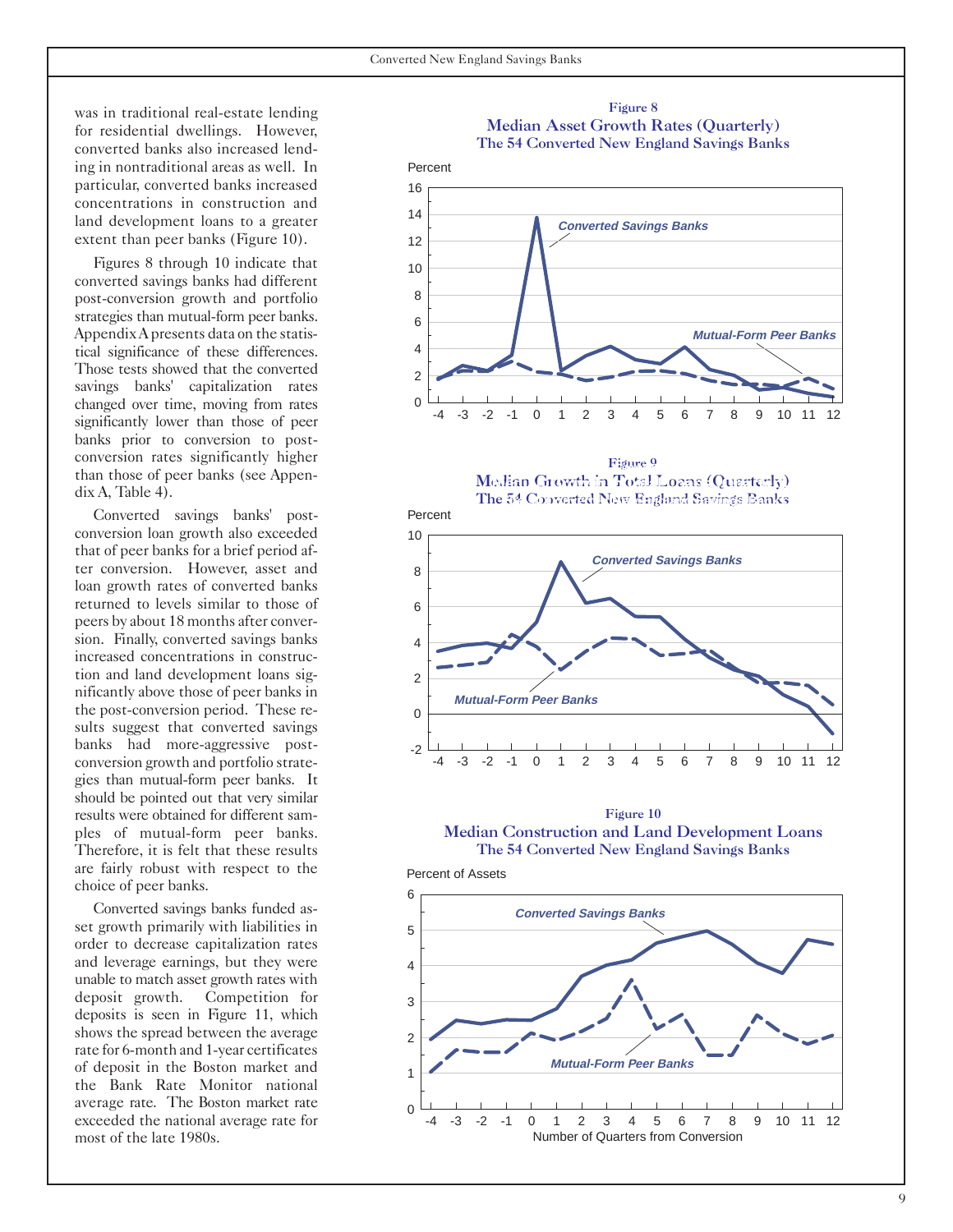

As a result, converted savings banks altered their liability composition in the post-conversion period. Converted savings banks increased their reliance on nondeposit liabilities, primarily through the reported item "other borrowed money."<sup>32</sup> For the sample of 54 converted savings banks, the median ratio of other borrowed money to total liabilities rose from 2.45 percent to 11.06 percent in the three-year period subsequent to conversion.<sup>33</sup> In contrast, for the mutual-form peer banks the median ratio of other borrowed money to liabilities remained fairly steady, varying between zero percent and 0.2 percent for the same period.

In the three-year period after conversion, the converted savings banks had an average quarterly asset growth rate of just over three percent, with 66 percent of that average growth financed by deposits and 35 percent funded with nondeposit liabilities.<sup>34</sup>

Figure 12 shows that converted savings banks also increased their reliance upon high-cost liabilities and did so to a greater extent than their peers. Highcost liabilities are defined as brokered deposits plus time deposits of \$100,000 or more. For the sample of 54 converted savings banks, the median ratio of high-cost liabilities to total liabilities rose from 3.17 percent to 8.18 percent over the three-year period subsequent





to conversion. For the comparison group of mutual-form peer banks, the high-cost liabilities ratio rose from 2.95 percent to 5.97 percent over the same period. Statistical tests of the significance of differences in liability composition between converted banks and the comparison group of mutualform peers (not presented here) indicate that the differences in the two groups' reliance upon other borrowed money and high-cost funds were statistically significant at the 95 percent confidence level over most of the preand post-conversion periods.

The reliance upon nontraditional sources of funding, such as high-cost deposits, by converted savings banks to fund asset growth has important implications. These changes in liability composition indicate that the converted savings banks were unable to expand their core deposit franchise quickly enough to support loan growth.<sup>35</sup>

<sup>32</sup> The funding category "other borrowed money" is used in the Reports of Condition and Income that banks are required to file with federal bank regulators. 33 Banks only report the total value of

"other borrowed money" and not its components. Other borrowed money includes items such as Federal Home Loan Bank (FHLB) advances, borrowings on a bank's own promissory notes, and borrowings from Federal Reserve Banks. Additional data supplied by the Federal Home Loan Bank of Boston were available on advances for 25 of the 54 converted savings banks between 1986 and 1993. For these 25 banks, advances as a percent of total liabilities increased from 5.45 percent to 12.28 percent between year-ends 1986 and 1988. For these same 25 banks, advances usage generally fell after December 1988, and was 7.49 percent of liabilities at year-end 1993. However, because advances data were not available for all 54 banks in our sample, it is not clear whether advances usage was the cause for the increase in

other borrowed money. 34 Stated differently, the average quarterly asset growth rate for the converted savings banks was 3.03 percent between quarters 1 and 12. Over this same period, average deposit growth was 1.99 percent of assets and nondeposit liability growth was 1.05 percent of assets. While some equity financing was used, the average value was negligible during this

<sup>35</sup> Core deposits commonly refer to a bank's stable deposit base. These deposits come from depositors who seek traditional banking services and are not as sensitive to deposit interest rates as those depositors who are not as concerned with banking services. Core deposits generally are defined as demand and other transaction accounts plus savings deposits of \$100,000 or less. Core deposits are considered low-cost and have low volatility.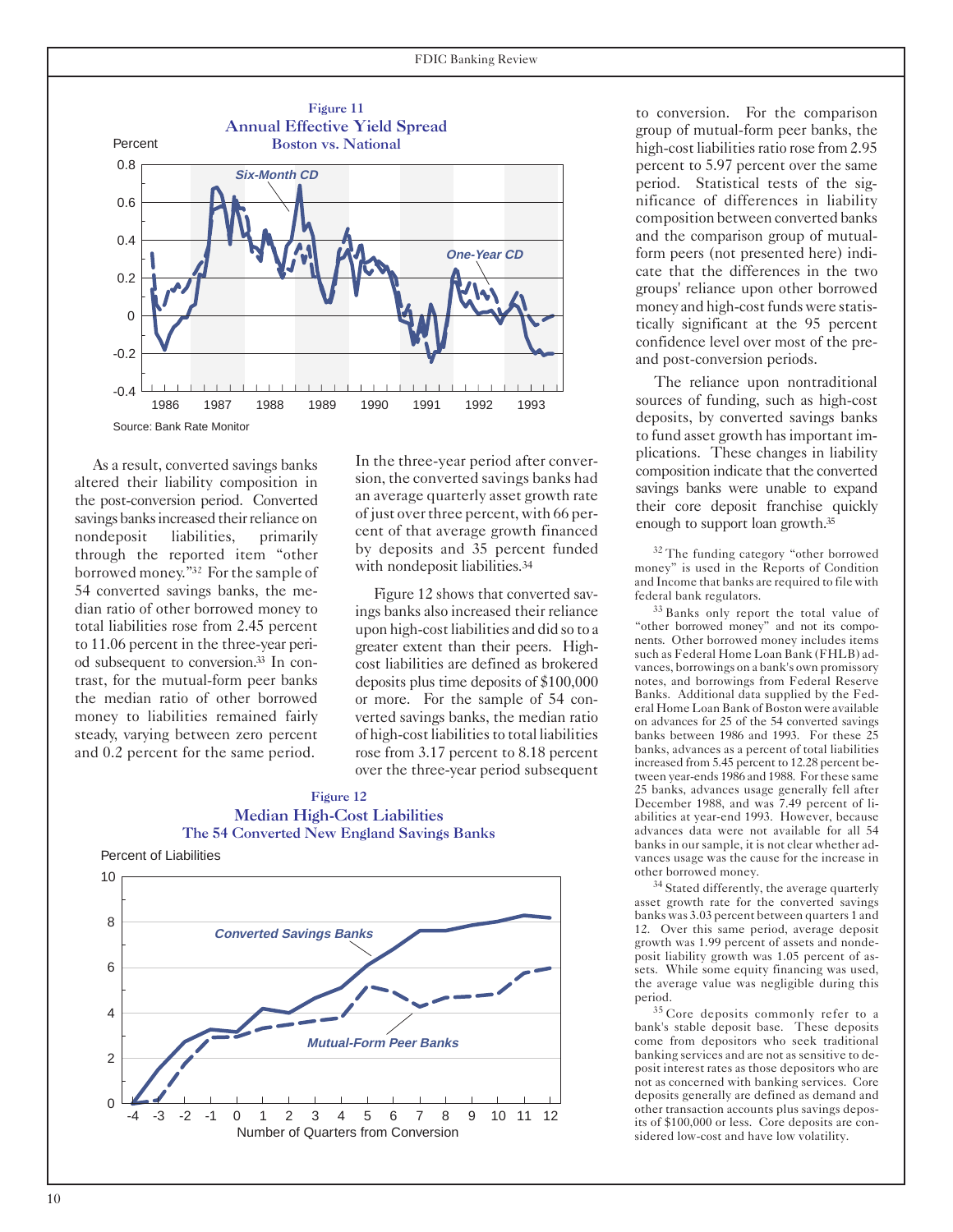#### *Required Growth Rates*

So far we have seen that converted savings banks' ROEs after conversion were substantially below those of their peer mutual savings banks. Investors may tolerate lower ROEs in exchange for the risk-reducing effect of a higher level of capitalization, and converted savings banks generally had much higher capital ratios than their peers. However, the post-conversion growth of these institutions suggests that management attempted to increase ROEs and reduce capital ratios. This section uses a simple approach to determine the rate of leveraged asset growth that would have been required to achieve the same ROEs as existed prior to conversion, had asset growth been the sole strategy adopted. To do this, the target ROE is related to the banks' underlying profit rate on assets (ROA) and existing capitalization rate. By definition, the ROE equals the product of the ROA and the inverse of the capital-to-assets ratio (equity multiplier). That is,

$$
ROE = (\frac{Net\ Income}{Assets}) * (\frac{Assets}{Capital})
$$

In the pre-conversion period (during quarters -4 to -1), the average ROE among both peer and converted banks was approximately 15 percent.<sup>36</sup> The overall profit rate on assets, ROA, averaged one percent for the converted savings banks in the year prior to conversion. Assuming converted banks expected this average ROA to persist, the banks would have needed to reduce equity capitalization from an average rate of 16 percent (at conversion) to 6.7 percent in order to achieve an ROE of 15 percent.<sup>37</sup> This reduction in capitalization could be achieved with various rates of asset growth over a long or short period. For example, target capitalization and ROE could be met with a compound annual leveraged asset growth rate of 15.5 percent for six years, or 19 percent for five years. The median annual asset growth rates shown in Figure 6 averaged 12 percent over the two-year period subsequent to conversions. As mentioned previously, lower capitalization rates decrease the stability of earnings per share of common stock. Therefore, banks' knowingly accept more risk when leveraging earnings.

It appears that many converted banks were following a strategy of leveraged asset growth over a period in excess of six years as a way to leverage earnings. The 12 percent median growth ratewas high relative to the 7.71 percent average asset growth rate among all FDIC-insured savings banks between 1986 and 1988.

#### *Epilogue*

Managements at converted New England savings banks focused on leveraged asset growth to improve the rate of return on equity, which was a key measure of performance for the banks' new constituency, the shareholder. However, managements soon were required to confront a new issue: small groups of vocal, hostile shareholders. The booming market for converted thrifts had attracted a newset of investors. While most savings banks had converted *via* community offerings that placed the majority of stock in the hands of local depositors (and management), non-local or outside investors began to increase their stock holdings of converted savings banks. These investors sought to take advantage of the strong acquisitions market. Often, these groups accumulated sufficient stock in a given institution to solicit a board seat or otherwise influence management in an effort to elicit the sale of the institution. Sale often was viewed as the best way to maximize shareholder value, particularly given the difficulty in raising returns on equity to levels acceptable to shareholders.

In certain cases, management's attention was diverted from running the institution to staving off proxy fights and hostile takeover attempts, and implementing "poison pills" such as shareholder rights plans.<sup>38</sup> Moreover, profitability declined among both converted and peer banks over the sample period, reflecting the widespread problems resulting from the softening of New England real-estate markets, as well as a regional recession in the later quarters, and increased competition for deposits to fund the high rates of asset growth. Had the regional economy continued to expand, greater asset growth might have been possible. Moreover, if net interest margins and overall profitability had remained high,

less asset growthwould have been necessary to increase or at least maintain ROEs.

#### *Conclusion*

The experience of the converted New England savings banks has useful lessons for bankers and bank regulators. High capitalization rates alone do not provide protection against failure. In fact, this study finds that the high capitalization rates achieved upon conversion to stock form led managements to engage in rapid asset growth. When this occurs, additional risk is borne through rapid loan growth and credit quality may suffer. This was the case for the group of 54 converted New England savings banks; their net loan and lease charge-offs increased from a median annual rate of 0.007 percent of assets one quarter prior to conversion to 0.110 percent of assets 12 quarters after conversion.<sup>39</sup> Finally, if strategic growth plans are not well-thought-out, the bank increasingly may become reliant upon volatile, high-cost liabilities.

Conversion to stock form results in a fundamental change in the nature of an institution. Bank managements need to have well-defined strategic plans, particularly when planning to expand operations. If growth plans are ill-timed or notsupportable given market opportunities, severe difficulties may be encountered. This study has shown that the sample of New England converted savings banks faced these problems and suffered as a result.

<sup>37</sup> Some improvement in ROA after conversion may occur with the reduction in total interest expense associated with increased

capitalization. 38 There were five proxy fights involving New England savings banks between 1988 and 1990. Source: D.F. King & Co., Inc.<br><sup>39</sup> Statistical tests of the difference be-

tween converted and mutual-form peer savings banks' net loan and lease charge-off rates showed that the converted banks' rates were significantly higher than those of the peer banks eight quarters after conversion (at the 95 percent confidence level). Moreover, converted banks' net loan and lease charge-off rates remained significantly higher than those of peer banks during the entire third year after conversion.

<sup>&</sup>lt;sup>36</sup> ROEs of publicly traded commercial banks during the mid-1980s tended to be in the range of 13 to 15 percent. *See* Keefe, Bru-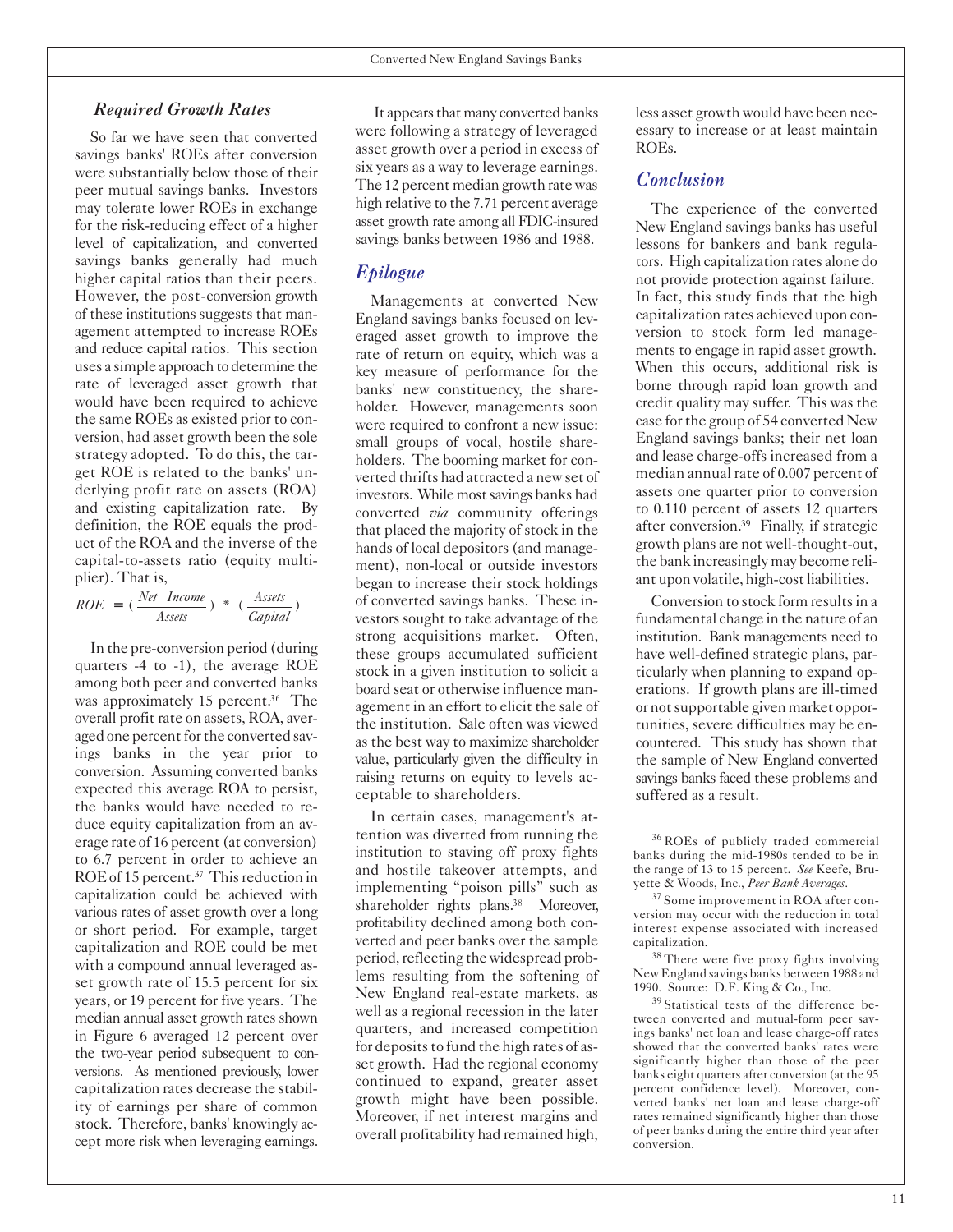## *APPENDIX A*

#### *Statistical Significance Tests*

This appendix looks at the statistical significance of the differences between converted savings banks' and peer banks' financial performance. Specifically, peer banks' financial ratios were subtracted from those of converted savings banks on a quarterly basis. The mean differences in the two groups' financial ratios were obtained. Next, the Student's "t" statistics were computed to test the hypothesis that the mean differences in the financial ratios were not significantly different from zero. Tables 4, 5, and 6 present both the mean differences in financial ratios and the associated Student's t statistics. The same mutual-form peer bank group used in the figures is used in Tables 4, 5, and 6. A Student's t statistic of 1.96 or greater means that the mean differences in the financial ratios are statistically different from zero at the 95 percent confidence level. Mean differences in financial ratios greater than zero result when the converted banks' mean ratios are greater than those of peer banks, and *vice versa* when mean differences are negative.

Table 4 shows that the converted savings banks' capitalization rates increased from pre-conversion rates significantly lower than those of peer banks to post-conversion rates significantly higher than those of peer banks. Converted savings banks' post-conversion asset and loan growth rates were significantly higher than those of peer banks for a brief period after conversion. Converted savings banks' concentrations of construction and land development loans were significantly greater than those of peer banks in the post-conversion period. As stated before, these results generally held for different peer groups.

Tables 5 and 6 present information on converted and peer banks' earnings. Table 5 shows that converted savings banks' ROAs were significantly less than those of peers prior to conversion but, in general, were not

significantly different than peers' ROAs after conversion. Converted banks' ROEs generally remained significantly less than those of peers for two years subsequent to conversions.

talization, *i.e.,* a reduction in the proportion of assets financed with deposits and debt capital. This reduction in total debt was enough to offset converted banks' increased reliance upon

#### Table 4 Comparison of the 54 Converted and Peer Banks' Balance-Sheet Activity Mean Ratio Differences (t Statistics), Quarterly Growth Rates

| mean Kaulo Dillerences (Cotatistics), Quarterly Orowin Kates<br>Number of |           |           |           | Construction |
|---------------------------------------------------------------------------|-----------|-----------|-----------|--------------|
| <b>Ouarters</b> from                                                      | Capital/  | Asset     | Loan      | Loans/       |
| Conversion                                                                | Assets    | Growth    | Growth    | Assets       |
| $-4$                                                                      | $-1.54$   | 0.60      | $-0.08$   | 1.06         |
|                                                                           | $(-4.44)$ | (1.38)    | $(-0.12)$ | (2.11)       |
| $-3$                                                                      | $-1.41$   | 1.63      | 1.02      | 0.60         |
|                                                                           | $(-4.48)$ | (0.79)    | (0.61)    | (1.06)       |
| $-2$                                                                      | $-1.47$   | $-0.23$   | 0.94      | 0.94         |
|                                                                           | $(-4.45)$ | $(-0.49)$ | (1.25)    | (1.73)       |
| $-1$                                                                      | $-1.81$   | 1.50      | $-0.38$   | 1.21         |
|                                                                           | $(-5.46)$ | (1.77)    | $(-0.44)$ | (2.09)       |
| $\bf{0}$                                                                  | 7.47      | 9.82      | 2.88      | 0.78         |
|                                                                           | (10.43)   | (8.13)    | (3.35)    | (1.30)       |
| $\,1\,$                                                                   | 6.95      | 0.84      | 5.50      | 1.50         |
|                                                                           | (10.18)   | (1.24)    | (6.92)    | (2.41)       |
| $\overline{c}$                                                            | 6.40      | 2.27      | 3.16      | 1.67         |
|                                                                           | (9.50)    | (2.84)    | (2.78)    | (2.63)       |
| $\mathfrak{Z}$                                                            | 5.72      | 2.42      | 2.59      | 1.58         |
|                                                                           | (8.52)    | (2.98)    | (3.33)    | (2.59)       |
| $\overline{4}$                                                            | 5.75      | 0.67      | 0.89      | 1.08         |
|                                                                           | (9.96)    | (0.69)    | (0.99)    | (1.55)       |
| 5                                                                         | 4.87      | 1.70      | 1.96      | 2.30         |
|                                                                           | (8.88)    | (2.67)    | (2.87)    | (2.89)       |
| 6                                                                         | 4.18      | 3.08      | 2.38      | 2.70         |
|                                                                           | (7.25)    | (2.30)    | (1.73)    | (4.06)       |
| 7                                                                         | 3.98      | 0.39      | $-0.56$   | 3.05         |
|                                                                           | (6.80)    | (0.59)    | $(-0.80)$ | (3.95)       |
| 8                                                                         | 3.49      | 1.80      | 1.38      | 2.77         |
|                                                                           | (5.80)    | (1.28)    | (0.79)    | (3.49)       |
| 9                                                                         | 3.25      | 1.28      | 2.56      | 1.95         |
|                                                                           | (5.47)    | (0.91)    | (0.88)    | (2.36)       |
| 10                                                                        | 3.03      | 0.51      | 0.93      | 2.12         |
|                                                                           | (5.27)    | (0.47)    | (0.85)    | (2.86)       |
| 11                                                                        | 2.19      | $-2.00$   | $-1.09$   | 2.44         |
|                                                                           | (3.77)    | $(-3.80)$ | $(-1.56)$ | (3.50)       |
| 12                                                                        | 1.80      | $-0.59$   | $-1.59$   | 1.47         |
|                                                                           | (3.29)    | $(-0.98)$ | $(-2.66)$ | (1.88)       |

Table 6 shows that converted banks were able to earn very favorable net interest margins (NIMs) after conversion to stock form. This was due to declines in interest expense, as well as increases in interest income. Interest expense declined primarily because of the increase in equity capihigh-cost funding (see Figure 12) in the post-conversion period. The increase in interest income was attributable to the large increases in loans after conversion. Prior to year-end 1987, banks were able to treat all fees and points associated with loans as part of current interest and fee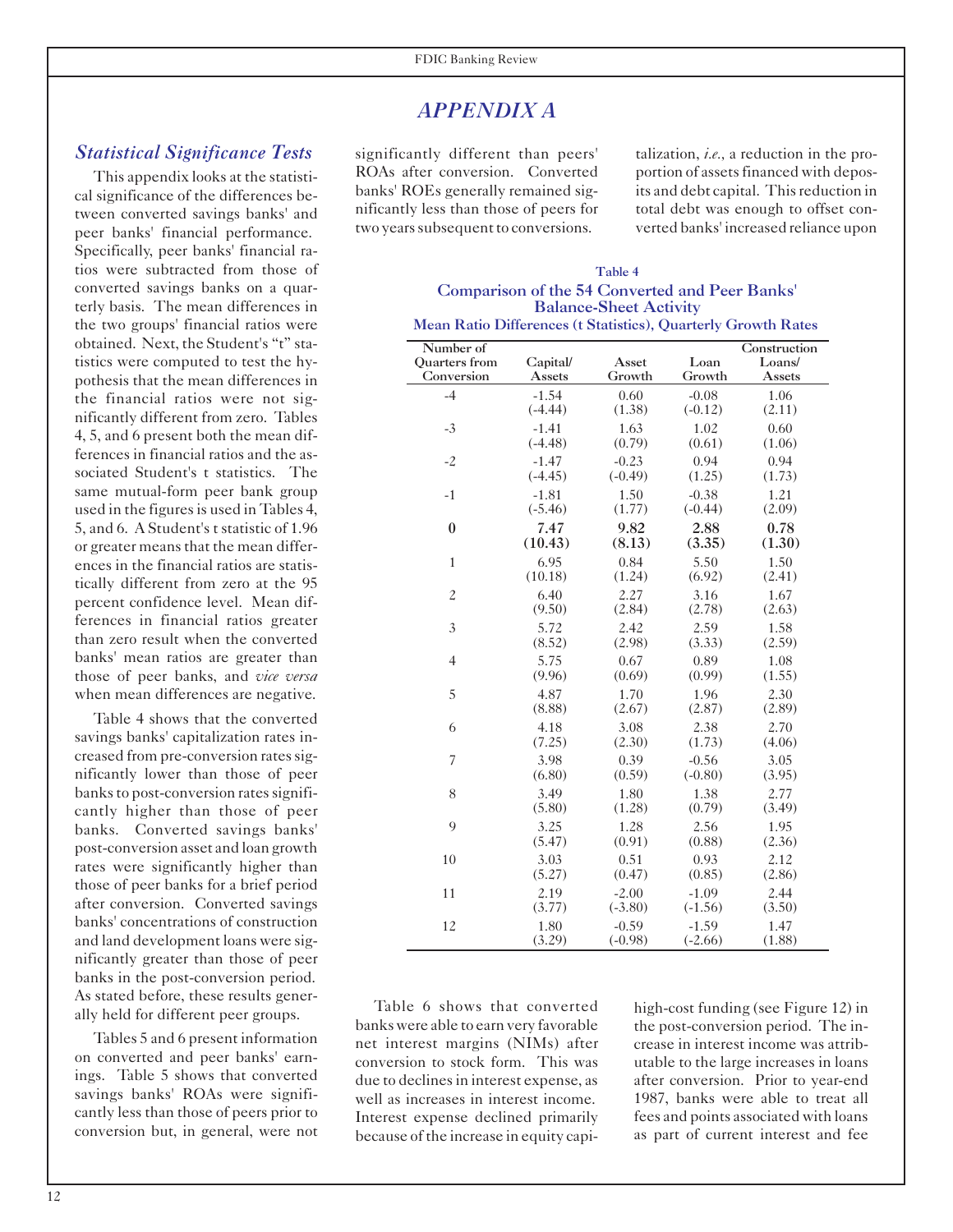# Banks' Profitability<br>
Mean Annualized Differences in<br>
Mean Annualized Differences in

#### Table 5 Table 6 Comparison of the Converted and Peer Comparison of the Converted and Peer Banks' Ratio Differences (t Statistics),<br>
Mean Annualized Differences in Rates<br>
Annualized Profit Rates<br>
Annualized Profit Rates as a Percent of Assets (t Statistics)

|                                                 | Allitualized I Tont Rates |                          | as a I ereem of Assets (Cotatistics)            |                                |                    |                           |  |  |  |  |
|-------------------------------------------------|---------------------------|--------------------------|-------------------------------------------------|--------------------------------|--------------------|---------------------------|--|--|--|--|
| Number of<br><b>Ouarters</b> from<br>Conversion | Return on<br>Assets       | Return on<br>Equity      | Number of<br><b>Ouarters</b> from<br>Conversion | Net Interest<br><b>Margins</b> | Loss<br>Provisions | Net Noninterest<br>Income |  |  |  |  |
| $-4$                                            | $-0.29$<br>$(-2.38)$      | $-0.02$<br>$(-0.01)$     | $-4$                                            | 0.02<br>(0.11)                 | 0.12<br>(1.77)     | 0.06<br>(0.55)            |  |  |  |  |
| $-3$                                            | $-0.02$<br>$(-0.13)$      | 3.55<br>(1.86)           | $-3$                                            | $-0.12$<br>$(-0.84)$           | 0.05<br>(1.39)     | 0.11<br>(0.81)            |  |  |  |  |
| $-2$                                            | $-0.32$<br>$(-2.09)$      | $-1.94$<br>$(-0.92)$     | $-2$                                            | $-0.04$<br>$(-0.33)$           | 0.05<br>(2.59)     | 0.07<br>(0.65)            |  |  |  |  |
| $-1$                                            | $-0.42$<br>$(-2.45)$      | $-4.06$<br>$(-1.43)$     | $-1$                                            | 0.05<br>(0.34)                 | 0.05<br>(1.86)     | 0.17<br>(1.99)            |  |  |  |  |
| $\boldsymbol{0}$                                | $-0.03$<br>$(-0.33)$      | $-6.18$<br>$(-6.21)$     | $\boldsymbol{0}$                                | 0.09<br>(0.51)                 | 0.02<br>(0.75)     | $-0.04$<br>$(-0.25)$      |  |  |  |  |
| $\mathbf{1}$                                    | 0.13<br>(1.51)            | $-5.05$<br>$(-5.44)$     | $\mathbf{1}$                                    | 0.55<br>(4.95)                 | 0.03<br>(1.20)     | 0.21<br>(2.11)            |  |  |  |  |
| $\boldsymbol{2}$                                | 0.005<br>(0.03)           | $-5.26$<br>$(-4.54)$     | $\boldsymbol{2}$                                | 0.33<br>(2.52)                 | 0.04<br>(1.73)     | 0.06<br>(0.59)            |  |  |  |  |
| 3                                               | $-0.09$<br>$(-0.52)$      | $-5.41$<br>$(-3.97)$     | 3                                               | 0.22<br>(1.40)                 | 0.21<br>(1.38)     | 0.01<br>(0.10)            |  |  |  |  |
| $\overline{4}$                                  | $-0.08$<br>$(-0.44)$      | $-5.95$<br>$(-2.68)$     | $\overline{4}$                                  | 0.34<br>(2.32)                 | 0.30<br>(1.60)     | $-0.003$<br>$(-0.03)$     |  |  |  |  |
| 5                                               | 0.07<br>(0.59)            | $-2.47$<br>$(-2.21)$     | 5                                               | 0.29<br>(2.87)                 | 0.07<br>(0.89)     | 0.01<br>(0.14)            |  |  |  |  |
| 6                                               | $-0.11$<br>$(-0.44)$      | $-3.01$<br>$(-1.68)$     | 6                                               | 0.24<br>(2.45)                 | 0.10<br>(0.94)     | $-0.01$<br>$(-0.06)$      |  |  |  |  |
| 7                                               | $-0.28$<br>$(-1.43)$      | $-6.41$<br>$(-2.48)$     | 7                                               | 0.33<br>(3.71)                 | 0.36<br>(2.33)     | 0.17<br>(1.81)            |  |  |  |  |
| 8                                               | $-0.29$<br>$(-1.34)$      | $-4.82$<br>$(-2.43)$     | $8\,$                                           | 0.22<br>(1.97)                 | 0.44<br>(2.11)     | 0.11<br>(1.10)            |  |  |  |  |
| 9                                               | $-0.55$<br>$(-1.49)$      | $-9.10$<br>$(-1.84)$     | 9                                               | 0.34<br>(2.71)                 | 0.80<br>(2.31)     | 0.25<br>(1.51)            |  |  |  |  |
| $10\,$                                          | $-0.46$<br>$(-2.36)$      | $-7.84$<br>$(-2.95)$     | 10                                              | 0.09<br>(1.04)                 | 0.47<br>(3.25)     | 0.21<br>(1.50)            |  |  |  |  |
| 11                                              | $-2.06$<br>$(-1.84)$      | $-1426.06*$<br>$(-1.01)$ | $11\,$                                          | $-0.005$<br>$(-0.04)$          | 1.83<br>(1.87)     | 0.35<br>(1.60)            |  |  |  |  |
| 12                                              | $-0.70$<br>$(-2.28)$      | $-8.78$<br>$(-1.69)$     | 12                                              | 0.08<br>(0.79)                 | 0.60<br>(2.11)     | 0.22<br>(1.52)            |  |  |  |  |

\* This large value resulted from one converted bank's ROE.

income (interest income).40 Because the majority of conversions in the sample occurred in 1986, the large increases in real-estate loans subsequent to conversions generated high fee income for mortgage lenders.

40 The treatment of fee income on loans changed with Financial Accounting Standards Board Statement 91 (FASB-91), Accounting for Nonrefundable Fees and Costs Associated with Originating or Acquiring Loans and Indirect Costs of Leases. FASB-91 required banks to amortize most of the fee income associated with mortgage lending.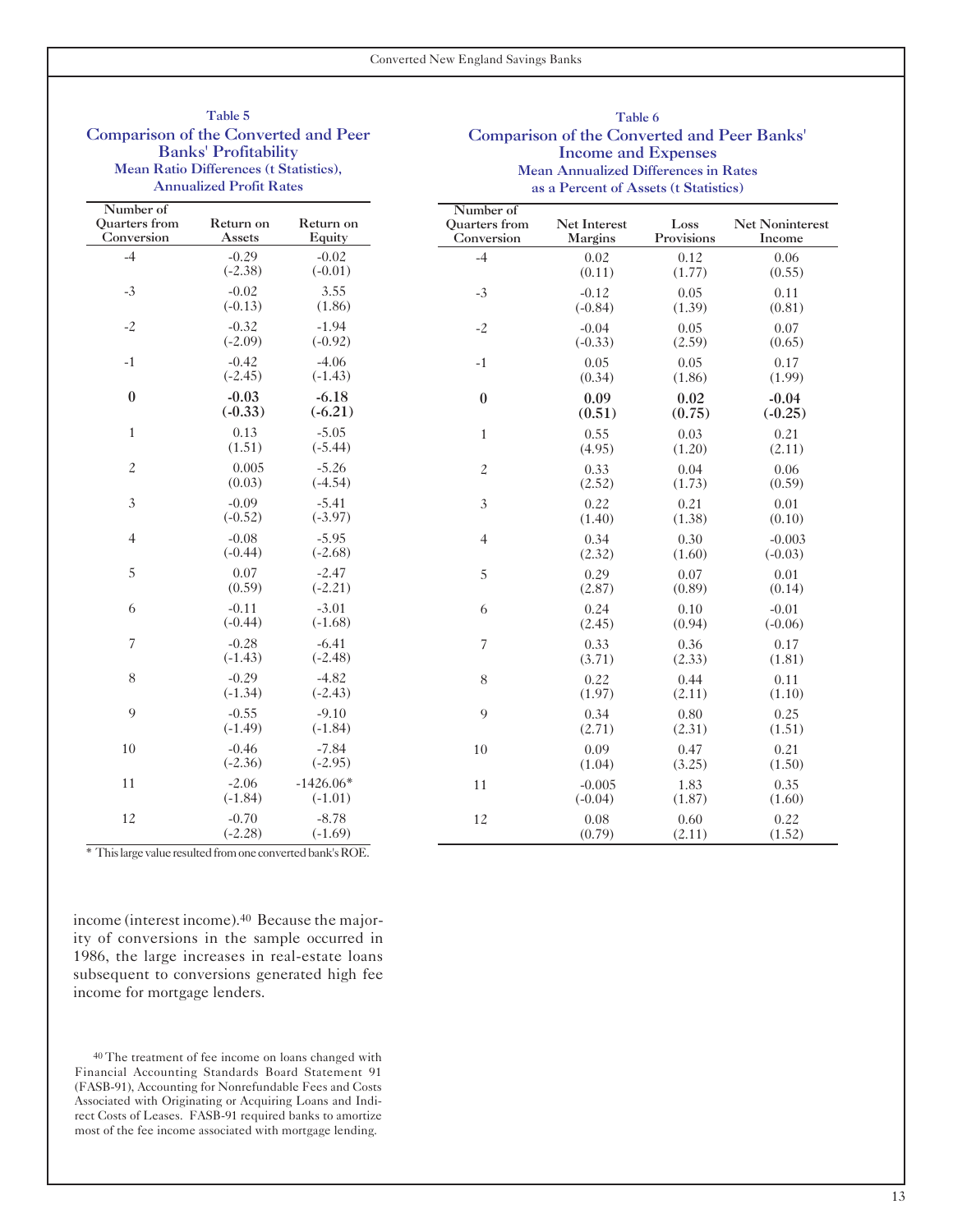14

### *APPENDIX B*

#### *Required Returns to Common Stockholders*

#### *Expected Earnings Growth Estimates*

The previous sections looked at the strategies used by the converted savings banks to improve profitability (ROEs). We were able to determine, *ex post,* that strategic plans focused upon leveraged asset growth. It also would be interesting to know what shareholders' *ex ante* expectations were regarding strategic plans and the effect of those plans upon bank earnings. This section used market data on converted banks' common stock prices along with their financial data (income statements and balance sheets) to address these questions. First, share prices and financial statements were used to obtain estimates of expected earnings growth rates, *i.e.,*  expected growth rates in net income to common stockholders. Second, these expected earnings growth rates were related to banks' profitability and asset levels in order to make inferences about expected asset growth rates. The methodology used to obtain expected earnings growth rates is that presented by Ben-Horim and Callen (1989). The results of that analysis are presented next, followed by a description of the Ben-Horim and Callen methodology.

41 Daily stock returns over a three-year period subsequent to conversions were available for 24 of the institutions in the original group of 54 converted savings banks. Daily returns were compounded to obtain actual quarterly returns. The median quarterly returns were then compounded to obtain annualized values.

<sup>42</sup> It should be noted that a portion of the poor post-conversion return performance may be due to the general stock market "crash" of October 1987. Although the October 1987 market crash would explain poor returns for yearend 1987, poor performance in other periods should be determined primarily by bank performance.

#### *Expected Earnings Growth Rates*

Shareholders' expectations of future earnings are generally reflected in common share prices and returns. As shown in Figure 13, converted banks' common stock returns fell soon after conversion. Figure 13 presents the trend in the median return on common shares of a sample of 24 converted New England savings banks. The 24 savings banks were selected from the 54 banks used in the financial trend analysis.41 Initially, the performance of converted savings banks appeared attractive. However, returns dropped quickly after conversion and remained poor for most of the post-conversion period shown in Figure 13.42

The poor earnings expectations were reflected in estimates of expected earnings growth rates. Figure 14 shows the trends in expected earnings growth rates for a small group of converted savings banks. This group is a subset of the 24 converted banks whose share returns are shown in Figure 13. Earnings data were not available for all 24 banks in every quarter, but were available for seven of the

**Figure 13 Median Common Stock Returns (Annualized)** Median Common Stock Returns (Annualized) **Converted New England Savings Banks** Converted New England Savings Banks Figure 13





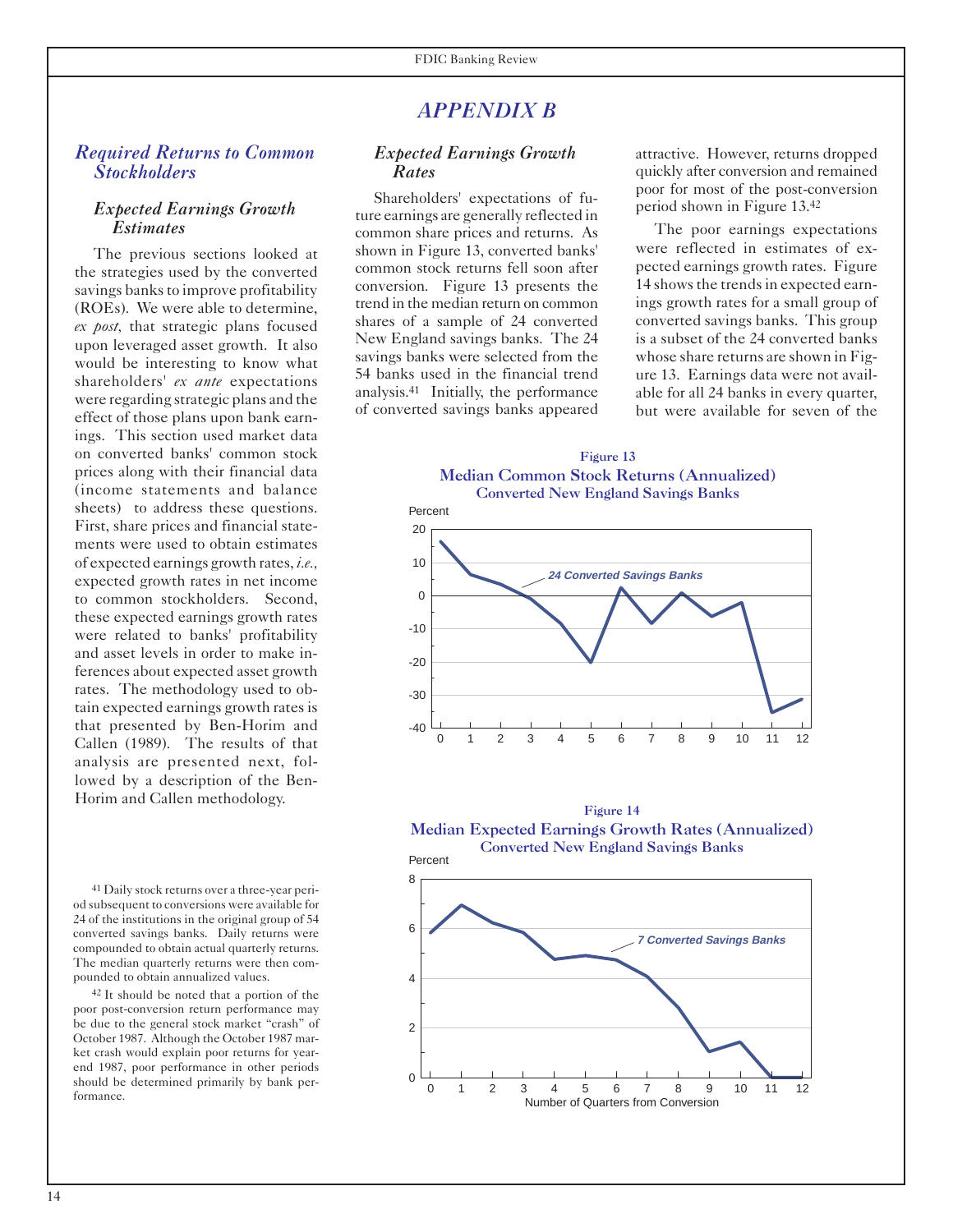original 24 banks. As Figure 14 shows, the expected earnings growth rates for this group declined over the post-conversion period.

#### *Expected Asset Growth Rates*

In order to relate the expected earnings growth rates to expectations about converted banks' asset growth strategies, one can look at the relationships between overall profitability, asset growth, and resulting earnings growth. While there is no formal model for relating earnings expectations to banks' strategic plans, inferences were made based upon bank performance. The expected total earnings as of the end of the period can be expressed as the product of the expected return on end-of-period assets (ROA), and the end-of-period asset level.43

$$
E_1 = (ROA_1) * (Assets_1)
$$

If the overall profit rate on bank assets (ROA) is expected to remain constant over time, then the expected earnings growth rate will be the same as that for total assets. If, however, the ROA is expected to decline, then the expected earnings growth rate will be less than that for assets.44 This latter situation can explain the declining expected earnings growth rates observed in Figure 14.

The declining expected earnings growth rates shown in Figure 14 are in agreement with the relatively high asset growth rates in Figure 6. To see this more clearly, consider the following example. Suppose a bank's ROA declines from 0.8 percent to 0.7 percent. Suppose also that the bank's

43 The return on assets can be defined as the ratio of net income to either average assets for the period or end-of-period assets. Average assets are the preferred denominator, because an average asset value is more reflective of the asset level which existed over the period to generate earnings. Period-end assets are used in this paper in order to simplify the discussion. Moreover, because quarterly data are used, the difference between period-end and average asset levels should not be large.

44 For infinitesimally small changes in ROA and assets, the percentage change in earnings will equal the sum of the percentage changes in ROA and assets.

assets increase from \$100 million to \$120 million over the period. This would result in an asset growth rate of 20 percent, yet the earnings growth rate is only five percent. If, however, assets had increased to only \$110 million (ten percent), the earnings growth rate would be -3.8 percent. Therefore, the trends in expected earnings growth rates shown in Figure 14 are consistent with the hypothesis that shareholders anticipated moderate leveraged asset growth to offset a portion of the adverse impact that weakening ROAs had upon earnings growth rates.

Overall profitability among both converted and peer savings banks did decline in the late 1980s and early 1990s (see Figure 6). We do not have estimates of expected ROAs, nor expected asset growth. However, it seems reasonable to expect that shareholders of the converted savings banks were aware of the need for leveraged asset growth to bolster profit rates on equity capital (ROEs). In addition, shareholders also should have been aware of the adverse impact of the regional recession, as well as the weakening real-estate market upon savings banks' overall profitability. Therefore, if ROAs were expected to decline, the expected growth rates in earnings for a given quarter would be less than the expected growth rates in total assets.

#### *Estimating Expected Earnings Growth*

Standard economic theory states that market value of any financial claim is equal to the present discounted value of the stream of earnings the claim is expected to generate. The discount rate used to value expected earnings can alternatively be thought of as investors' required rate of return or the firm's funding cost. Because actual earnings may differ from expectations, the required rate of return is also an expected rate of return. Given an expected earnings stream, investors in debt or equity instruments adjust market prices so that the instrument will yield the required rate of return. The cost of common equity capital is, therefore, the discount rate that investors use to value expected dividends. Equation 1 gives the standard expression for the present value of a firm's stock. To simplify the presentation a firm index is not used in equation 1, leaving implicit the knowledge that all terms vary across firms.

In this equation,  $V_0$  is the current market share price of a firm's common stock,  $d_t$  is the expected value, at time 1, of dividends to be received at time t, and  $k_t$  is the expected rate of return on the firm's stock over period t-1 to t.

1) 
$$
V_0 = \sum_{t=1}^{\infty} \frac{d_t}{(1+k_t)^t}
$$

Equation 1 permits a firm's required returns to vary over time. While this may be theoretically appealing, the analysis is greatly simplified if one assumes a constant discount rate over time. This constant rate would be an average of the time-dependent rates. Even with this simplification, it is not possible to obtain estimates of the required rate of return from equation 1 without knowledge of the expected dividend stream. If one assumes, for simplicity, that dividends (earnings) grow at a constant expected rate, g, equation 1 is further simplified as equations 2 and 3.

2) 
$$
V_0 = \sum_{t=1}^{\infty} \frac{d_0 (1+g)^t}{(1+k)^t}
$$

or

3) 
$$
V_0 = \frac{d_1}{(k - g)}
$$

From equation 3, one obtains the common expression (equation 4) for the required return on common equity capital as the sum of the expected dividend yield plus expected growth rate in earnings.

$$
4) \ \ k = \frac{d_1}{V_0} + g
$$

Estimation of equation 4 is made difficult by the need to project not only next period's earnings and divi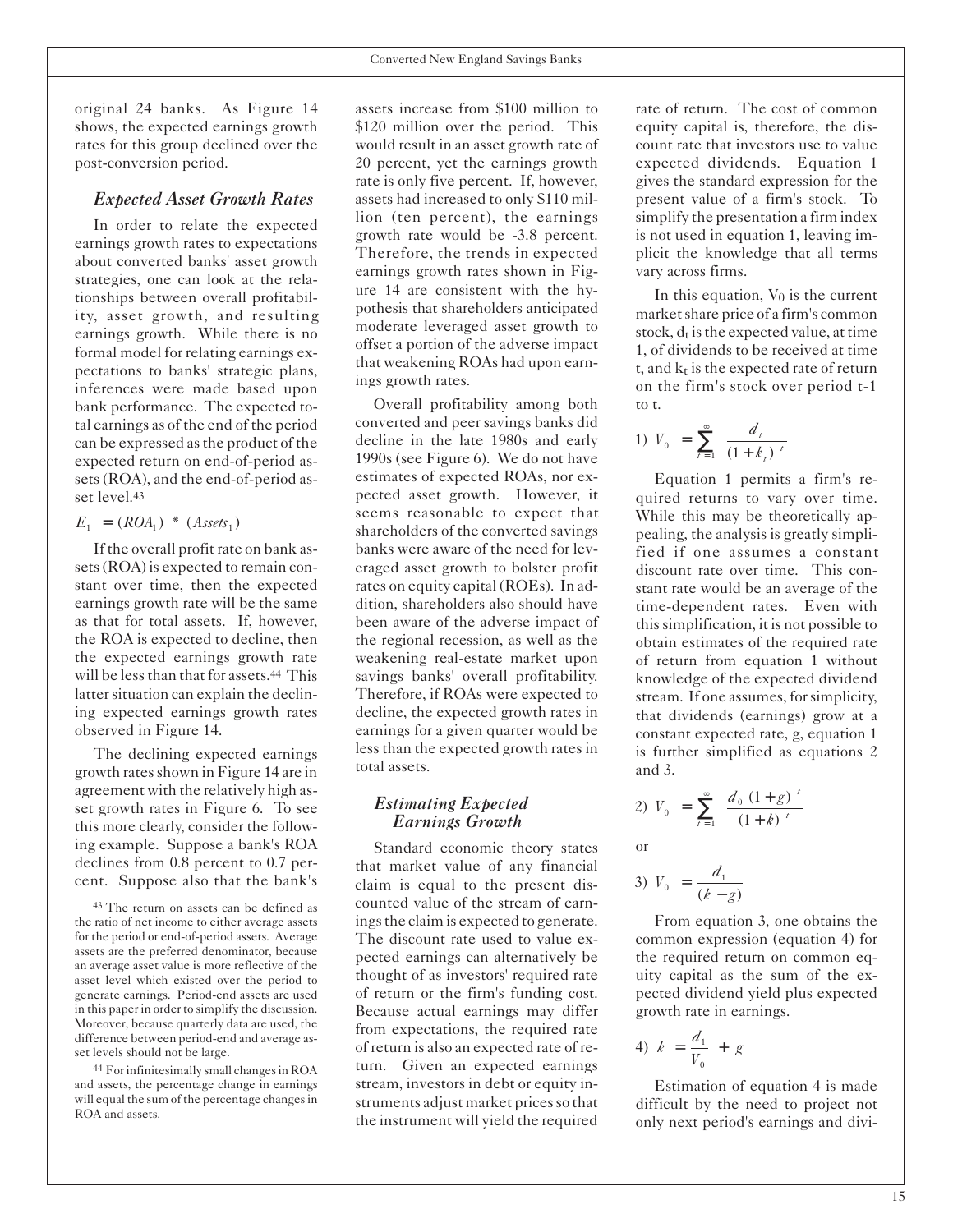dends, but also the future growth rate in earnings. Ben-Horim and Callen (1989) show that it is possible to avoid the need to estimate g by introducing stock market data on firm value into equation 4. Specifically, Ben-Horim and Callen introduce Tobin's q, the ratio of the market value of a firm to the replacement cost of its assets (equation 5).

$$
5) \quad q = \frac{V_0 + D_0}{RC}
$$

In equation 5, the market value of the firm is defined as the sum of the present value of common stock plus the present value of all other claims on the firm's earnings and assets (preferred stock and debt, denoted  $D_0$ ). The replacement cost of assets is denoted as RC. If factor markets are competitive, replacement costs will equal the present value of the expected earnings generated by assets. In order to simplify the analysis further, Ben-Horim and Callen assume that any invested capital will earn a constant expected rate of return, r. Under these assumptions, factor markets value firm assets in the same way one would a perpetuity. Thus, the replacement cost of assets is equal to the ratio of expected total earnings in the next period,  $E_1$ , to r. Under these assumptions Tobin's q for the levered firm can be rewritten as:

6) 
$$
q = \frac{V_0 + D_0}{\frac{E_1}{r} + D_0}
$$

Ben-Horim and Callen next introduce the firm's dividend and internal investment decisions into the analysis by assuming that the firm reinvests a constant proportion of earnings, b, each period. It is easy to show that with this reinvestment policy, the expected growth rate in earnings, g, equals the product of the retention rate times the expected rate of return on invested capital, *i.e.,* br. Under these assumptions, the required rate of return on equity capital can be expressed as a function of the firm's expected earnings, reinvestment rate, and the rate of return on invested capital.

7) 
$$
k = \frac{(1-b) E_1}{V_0} + br
$$

Rewriting r in terms of Tobin's q, equation 7 becomes:

8) 
$$
k = \frac{(1-b)E_1}{V_0} + (b) \frac{E_1q}{V_0 + D_0(1-q)}
$$
  
or

9) 
$$
k = [1-b + \frac{bqV_0}{V_0 + D_0(1-q)}]
$$
  $\frac{E_1}{V_0}$ 

Ben-Horim and Callen state that estimation of required returns using equation 9 is made easier by the fact that one can avoid estimation of growth in earnings by using information on current market values, replacement costs, and earnings. This is clearly seen in the expression for the growth rate implied by equation 9.

10) 
$$
g = (E_1) \frac{bq}{V_0 + D_0 (1-q)}
$$

Because the expected value of earnings in the next period equals this period's earnings times one plus the growth rate, equation 10 simplifies to:

11) 
$$
\frac{g}{(1+g)} = (E_0) \frac{bq}{V_0 + D_0 (1-q)}
$$

One may, therefore, solve for the growth rate in earnings implied by equation 10 using current market information.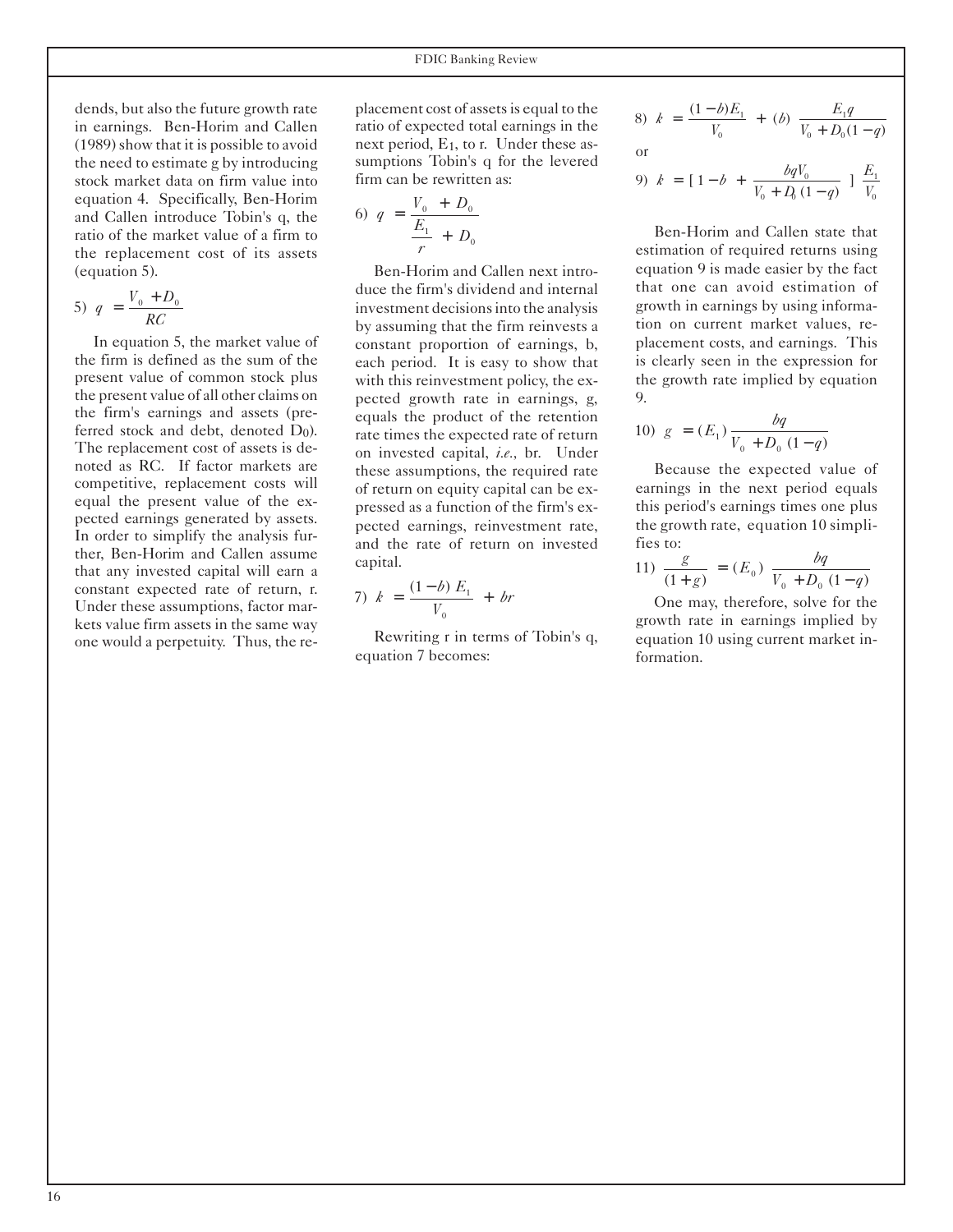#### *REFERENCES*

- Baer, Herbert and John McElravey. "Capital Adequacy and the Growth of U.S. Banks." Federal Reserve Bank of Chicago *Working Paper* (June 1992).
- Ben-Horim, Moshe and Jeffrey L. Callen. "The Cost of Capital, Macaulay's Duration, and Tobin's q." *The Journal of Financial Research* Vol. 12, No. 2 (Summer 1989): 143-56.
- Boyd, John H. and Stanley L. Graham. "Investigating the Banking Consolidation Trend." Federal Reserve Bank of Minneapolis *Quarterly Review* (Spring 1991): 3-15.
- Browne, Lynne E. "Why New England Went the Way of Texas Rather Than California." Federal Reserve Bank of Boston *New England Economic Review* (January/February 1992): 23-41.
- Cordell, Lawrence R., Gregor D. MacDonald, and Mark E. Wohar. "Corporate Ownership and the Thrift Crisis." *Journal of Law and Economics* (October 1993): 719-56.
- Dunham, Constance R. "Mutual-to-Stock Conversions by Thrifts: Implications for Soundness." Federal Reserve Bank of Boston *New England Economic Review* (January/February 1985): 31-45.
- Federal Deposit Insurance Corporation. *Mutual Savings Banks* (Working Paper), April 1983.
- Furlong, Frederick T. "Capital Regulation and Bank Lending." Federal Reserve Bank of San Francisco *Economic Review* No. 3 (1992): 23-33.
- Golembe, Carter and David S. Holland. *Federal Regulation of Banking*, *1986-1987*. Golembe Associates, Inc., Washington, DC, 1986.
- Hancock, Diana and James A. Wilcox. "Real Estate Lending, Real Estate Losses, and Bank Capital." A paper presented at the Annual Meetings of the American Economic Association (1993).
- Keeley, Michael C. "Deposit Insurance, Risk, and Market Power in Banking." *American Economic Review* Vol. 80, No. 5 (1990): 1183-1200.
- Klock, Mark, Clifford F. Thies, and Christopher F. Baum. "Tobin's q and Measurement Error: Caveat Investigator." *Journal of Economics and Business* Vol. 43 (1991): 241-52.
- Lindenberg, Eric B. and Stephen A. Ross. "Tobin's q Ratio and Industrial Organization." *Journal of Business* Vol. 54, No. 1 (1981): 1-32.
- O'Keefe, John P. "Profitability in Commercial Banking, 1976 -1992." A study prepared for the Commerce, Consumer and Monetary Affairs Subcommittee of the Committee on Government Operations. U.S. House of Representatives (September 1993).
- O'Keefe, John P. "The Texas Banking Crisis: Causes and Consequences, 1980 1989." *FDIC Banking Review* Vol. 3, No. 2 (Winter 1990).
- Ornstein, Franklin H. *Savings Banking: An Industry in Change*. Reston, VA: Reston Publishing Company, 1985.
- Simons, Katerina. "Mutual-to-Stock Conversions by New England Savings Banks: Where Has All the Money Gone?" Federal Reserve Bank of Boston *New England Economic Review*  (March/April 1992): 45-53.
- Simons, Katerina. "New England Banks and the Texas Experience." Federal Reserve Bank of Boston *New England Economic Review* (September/October 1990): 55-62.
- Sinkey, Joseph F. *Commercial Bank Financial Management in the Financial Services Industry*. Third Edition. New York: Macmillian Publishing Company, 1989.
- Williams, Julie L., J. Larry Fleck, and V. Gerard Comizio. "Mutual-to-Stock Conversions: New Capitalization Opportunities and Post-Conversion Control Developments." United States League of Savings Institutions *Legal Bulletin*, May 1987.
- Zweig, Phillip L. "Depositors Flock to Thrifts in Northeast, Hoping for the Right to Buy Their Shares." *The Wall Street Journal*, June 3, 1986.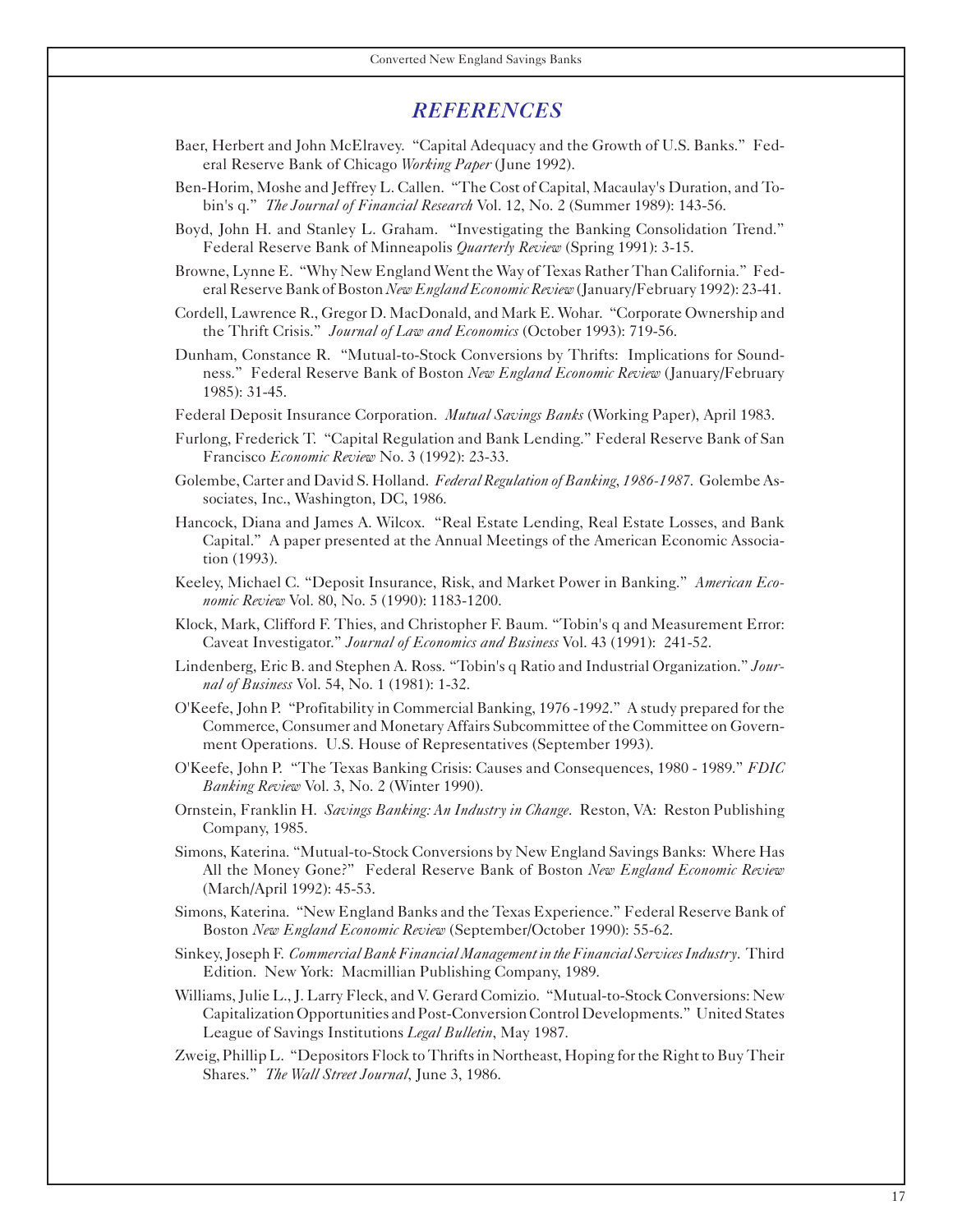## <span id="page-19-0"></span>Recent Cutbacks in Construction Lending at BIF-Insured Depository Institutions

by James L. Freund and Maureen C. Crowley\*

The topic of the "credit tomer relationships with local finan-<br>creased rapidly from just under \$40<br>able attention during the in ensuring a timely flow of such billion at year-end 1980 to nearly \$150<br>early 1990s. As a resul early 1990s. As a result, several initia-<br>tives aimed at eliminating regulatory struction credit from banks is likely to tively modest during the period, this tives aimed at eliminating regulatory struction credit from banks is likely to tively modest during the period, this disincentives to lending were put in be difficult to replace in the short run. increase represented a substantial rise place. For example, documentation This article documents the sharp in real activity funded. During the requirements recently were reduced to decline in aggregate construction the best of BIE-insured its fell by 45 percent, the legal minimum for loans to small lending on the books of BIF-insured<br>and medium-sized businesses. Also, institutions during the 1990-1992 billion at the end of 1992. While conand medium-sized businesses. Also, binstitutions during the 1990-1992 billion at the end of 1992. While con-<br>examiners and bankers were encouraged to emphasize the character and widely across regions and between 1990s, most of the decline repre-<br>general reputation of borrowers when categories of banks A regression sented a decrease in projects funded.<sup>2</sup> general reputation of borrowers when sented a decrease in projects of banks. A regression considering such credits.<sup>1</sup> In the acategories is presented that quantified considering such credits.<sup>1</sup> In the aca analysis is presented that quantified demic arena, several studies have the relative importance of the differdemic arena, several studies have the relative importance of the differ-<br>examined the recent portfolio adjust-<br>ent factors that determined whether The study utilized data from examined the recent portfolio adjust-<br>ments of insured financial institutions an institution's construction loan port-<br>widual hank Benorts of Condition and ments of insured financial institutions an institution's construction loan port-<br>to identify possible financial and/or folio was shripking. An institution's Income (Call Reports) to examine the to identify possible financial and/or folio was shrinking. An institution's Income (Call Reports) to examine the regulatory constraints to the flow of profitability, capital position, and re-<br>rapid decline in construction regulatory constraints to the flow of profitability, capital position, and re-<br>
credit. For instance, Hancock and cent experience with construction from the second quarter of 1990<br>
Wilcox (1992) studied permanent sin-<br>
len Wilcox (1992) studied permanent sin-<br>gle-family and commercial loans. determining whether and by how gle-family and commercial loans. determining whether, and by how<br>Peek and Rosengren (1993) examined much lending was cut back. In con-"bank dependent loans," and Bizer trast, various tests to capture the and Industry Analysis Section and Maureen C.<br>(1993) analyzed commercial and in-<br>influence of real-estate market devel-<br>Crowley was a financial analyst i

This article reports on the role of initicant results. 3/10/93.<br>
F-insured commercial and savings<br>
The non-residential fixed-investment im-BIF-insured commercial and savings<br>
banks in the provision of construction<br>
The Recent Decline in<br>
The Recent Decline in<br>
The Recent Decline in<br>
Servecen 1982-1991; the implicit price deflator<br>
between 1982-1991; the impli and development credit to the real-<br>estate industry. Insured depositories<br> $\sum_{i=1}^{n} I_i$ estate industry. Insured depositories intervals in the same period. Non-residential investor  $Development$  Lending traditionally have been a key source **Development Lending** ment prices actually declined one percent from the contract of the contract of the contract of the contract of the contract of the contract of the contract of the for construction and development<br>
credit, especially for small builders<br>
and developers. Established cus-<br>
commercial and savings banks in-<br>
Department of Commerce.<br>
Department of Commerce. and developers. Established cus- commercial and savings banks in- Department of Commerce.

period. Lending patterns varied struction costs moderated in the early period. Lending patterns varied. 1990s, most of the decline repremuch, lending was cut back. In con-<br>\* James L. Freund is Chief of the Financial (1993) analyzed commercial and in-<br>
dustrial loans, as well as "100 percent opments that might affect demand<br>
risk-weight" loans. factors did not yield statistically sig-<br>
factors did not yield statistically sig-<br>
ther-Age

crunch" received consider cial institutions have been important billion at year-end 1980 to nearly \$150 able attention during the in ensuring a timely flow of such billion at year-end 1989. Because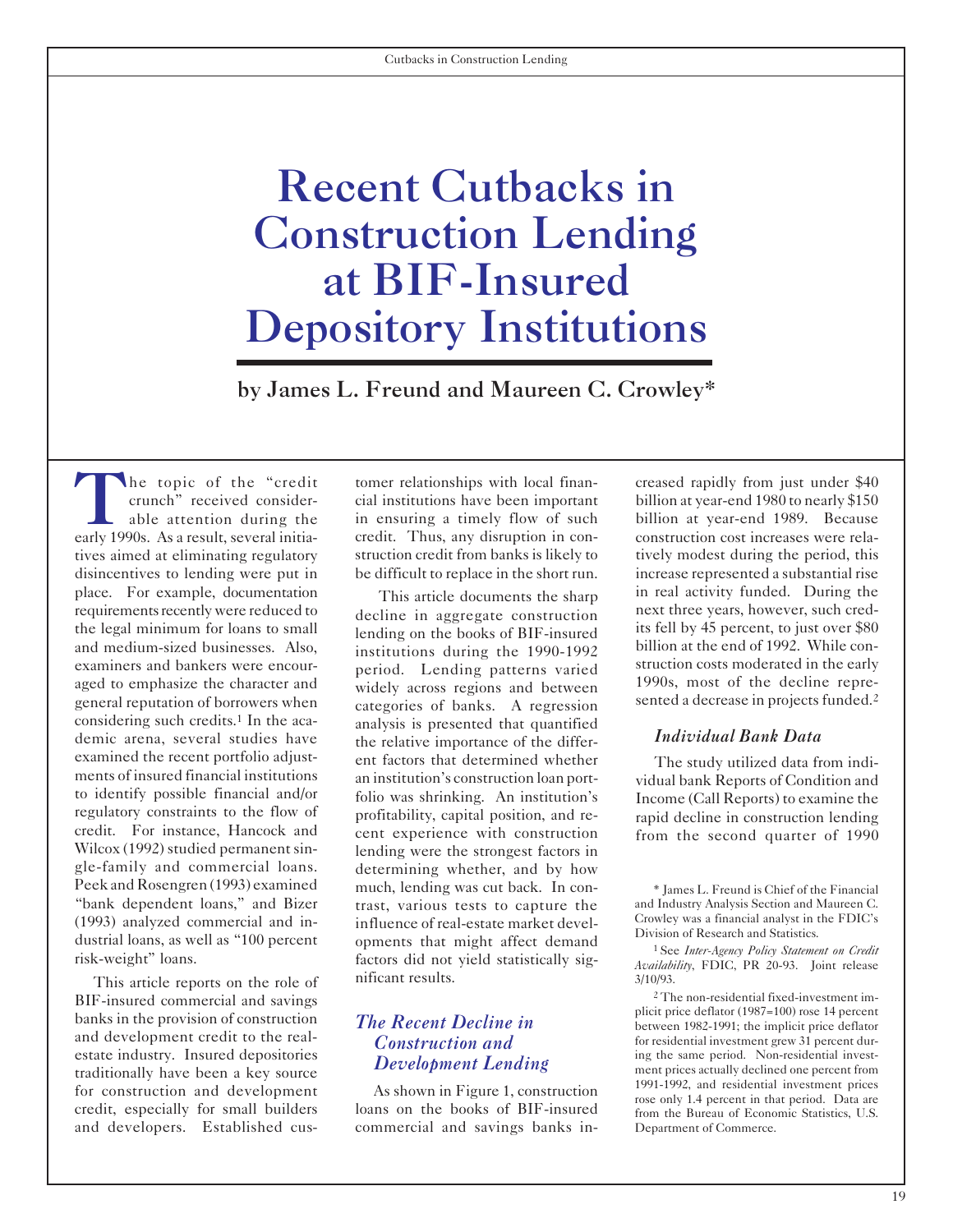

through the third quarter of 1992. The study included banks in continuous operation that had construction loans on their books at either the beginning or the end of the designated period. Because the study focused on the amount of credit supplied by the banking system as a whole, institutions that were involved in mergers during the period were included in

#### **Figure 2**  Median Change in Construction Loans Held by BIF-Insured Institutions in Continuous Operation **(1990:Q1-1992:Q3)**

Percent of Institutions



the sample. A merger-adjustment procedure was used in which construction loans for currently-operating, BIF-insured institutions that acquired another bank or a thrift were compared to the sum of such loans at their constituent institutions at the beginning of the period. Both unassisted mergers and acquisitions of failed banks and thrifts during the period were included.

The Call Report data have two limitations. First, direct data on net credit extensions are not available. Thus, construction lending activity must be estimated by subtracting the stock of loans at the end of a period from that at the beginning, and adding back any charge-offs taken during the period.3 A second drawback is that the data do not separate commercial and residential construction lending.

Given those caveats, Figure 2 shows while aggregate bank lending declined, not every bank cut back on construction lending. Indeed, both ends of the distribution were highly populated, with high proportions of banks experiencing both sharp increases and decreases during the period. Overall, 46 percent of BIFinsured commercial and savings banks experienced a decline in construction credit; the remaining 54 percent had a higher volume of such loans in 1992:Q3 than in 1990:Q1.

*Banks with Reduced Construction Loans.* The more than 4,400 institutions that had reduced adjusted construction credits outstanding at the end of the period were typically larger banks with relatively heavy initial concentrations of such lending. These banks (and the institutions

<sup>3</sup> Charge-offs are accounting adjustments to a period-end balance sheet that reduce a bank's loan balances in recognition that the loan is likely to default. If this adjustment is not added back in, calculated net credit extensions would be understated. Adjustments were not made for other factors affecting changes in the stock of loans on the books over any period net loan sales and writedowns of loan balances at foreclosure — because data do not exist at the necessary level of detail.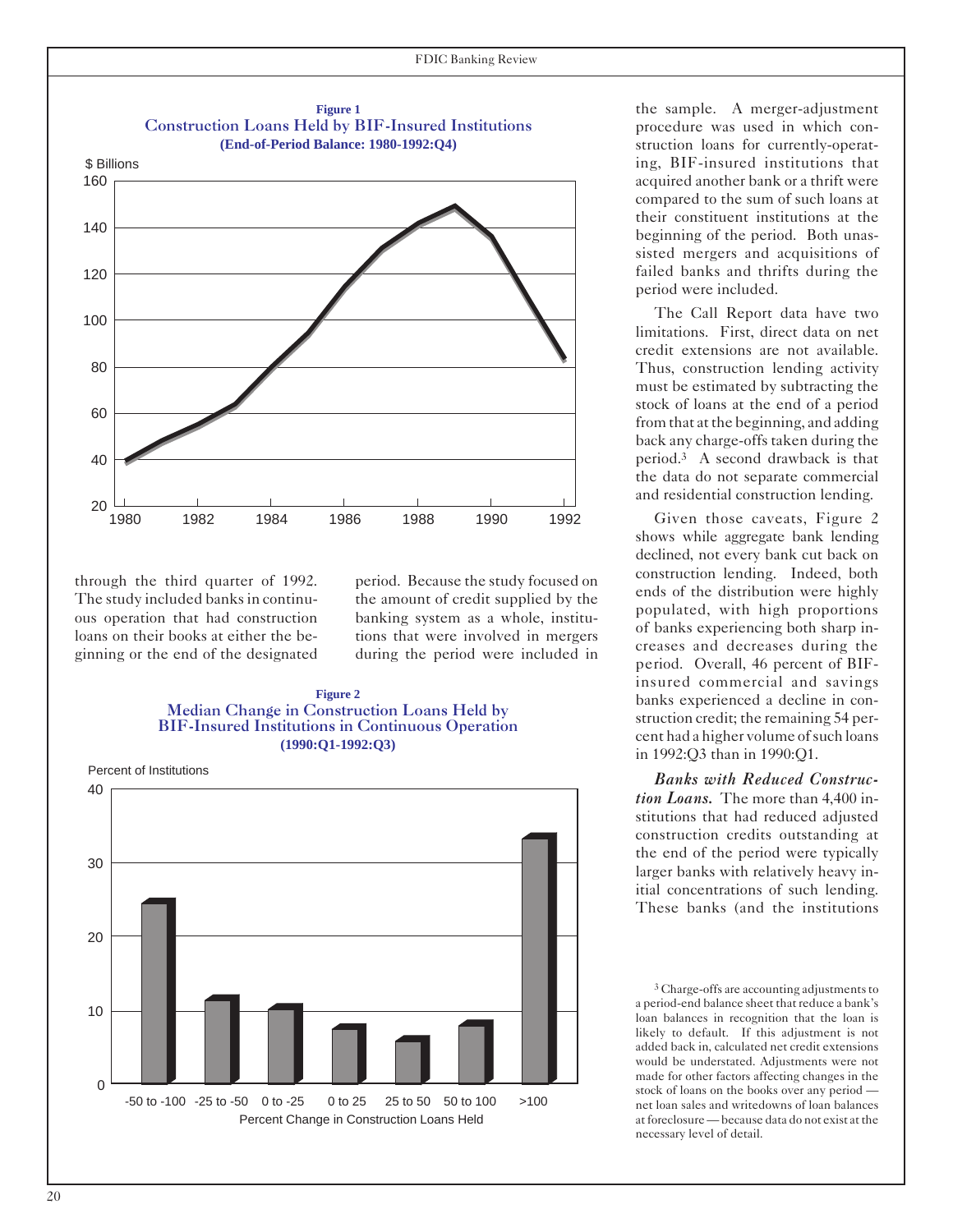they acquired) accounted for 85 percent of total construction lending in early 1990. By the end of the period under study construction loans on their books, after adjustment for charge-offs, had dropped by \$64 billion. Twenty-one large banks accounted for a large portion of the total reduction. Each of these institutions experienced a reduction of \$500 million or more during the period; the decline in construction lending at these institutions totaled \$24 billion.

The subsequent failure of institutions that played key roles in construction loan markets in 1990 had a

significant influence on declines in overall lending. Commercial banks and savings banks that were operating in 1992 absorbed 418 failed thrifts and banks during the period under study. The median change in construction credit for the combined institutions was -48 percent. These institutions accounted for 40 percent (\$25 billion) of the overall decline in construction lending.

*Banks with Increased Construction Lending.* Over half of the BIFinsured institutions that were making construction loans in the third quarter of 1992 had more loan volume on their

#### **Figure 3**  Change in Construction Loans at BIF-Insured Institutions by Region **(1990:Q1-1992:Q3)**





#### **Proportion of Institutions with Reduced Construction Lending**  Percent

books (after adjustment for chargeoffs) than in early 1990. More than 3,000 banks at least doubled their lending during that period — 1,000 of these institutions had construction loans on their books in 1992 that were not in the market three years earlier.

Banks with a higher volume of construction loans on their books accounted for \$8.6 billion in increased construction lending. This increase was dwarfed, however, by the \$64 billion decline in construction lending among institutions that cut back.

#### *Characteristics of Gainers and Losers*

Both popular discussions and academic work have focused on several key factors in discussing lending changes at banks during the so-called "credit crunch" period. Figures 3 through 5, which illustrate some of these factors, show that lending behavior was anything but uniform.

Figure 3 shows regional differences.4 Commercial and savings banks in the Northeast experienced a sharp decline in construction loans on their books. The median change in adjusted construction loans in the Northeast was -35 percent, and twothirds of the institutions experienced declines. In the Southwest the median change was -3 percent. At least half of the banks in all other regions increased construction lending. In fact, in the Central and Midwest regions the median change exceeded 40 percent. Itshould be noted, however,

<sup>4</sup> The regional definitions are as follows:

*Northeast* - Connecticut, Delaware, District of Columbia, Maine, Maryland, Massachusetts, New Hampshire, New Jersey, New York, Pennsylvania, Puerto Rico, Rhode Island, Vermont.

*Southeast* - Alabama, Florida, Georgia, Mississippi, North Carolina, South Carolina, Tennessee, Virginia, West Virginia.

*Central* - Illinois, Indiana, Kentucky, Michigan, Ohio, Wisconsin.

*Midwest -* Iowa, Kansas, Minnesota, Missouri, Nebraska, North Dakota, South Dakota*.*

*Southwest* - Arkansas, Louisiana, New Mexico, Oklahoma, Texas.

*West -* Alaska, Arizona, California, Colorado, Hawaii, Idaho, Montana, Nevada, Oregon, Pacific Islands, Utah, Washington, Wyoming*.*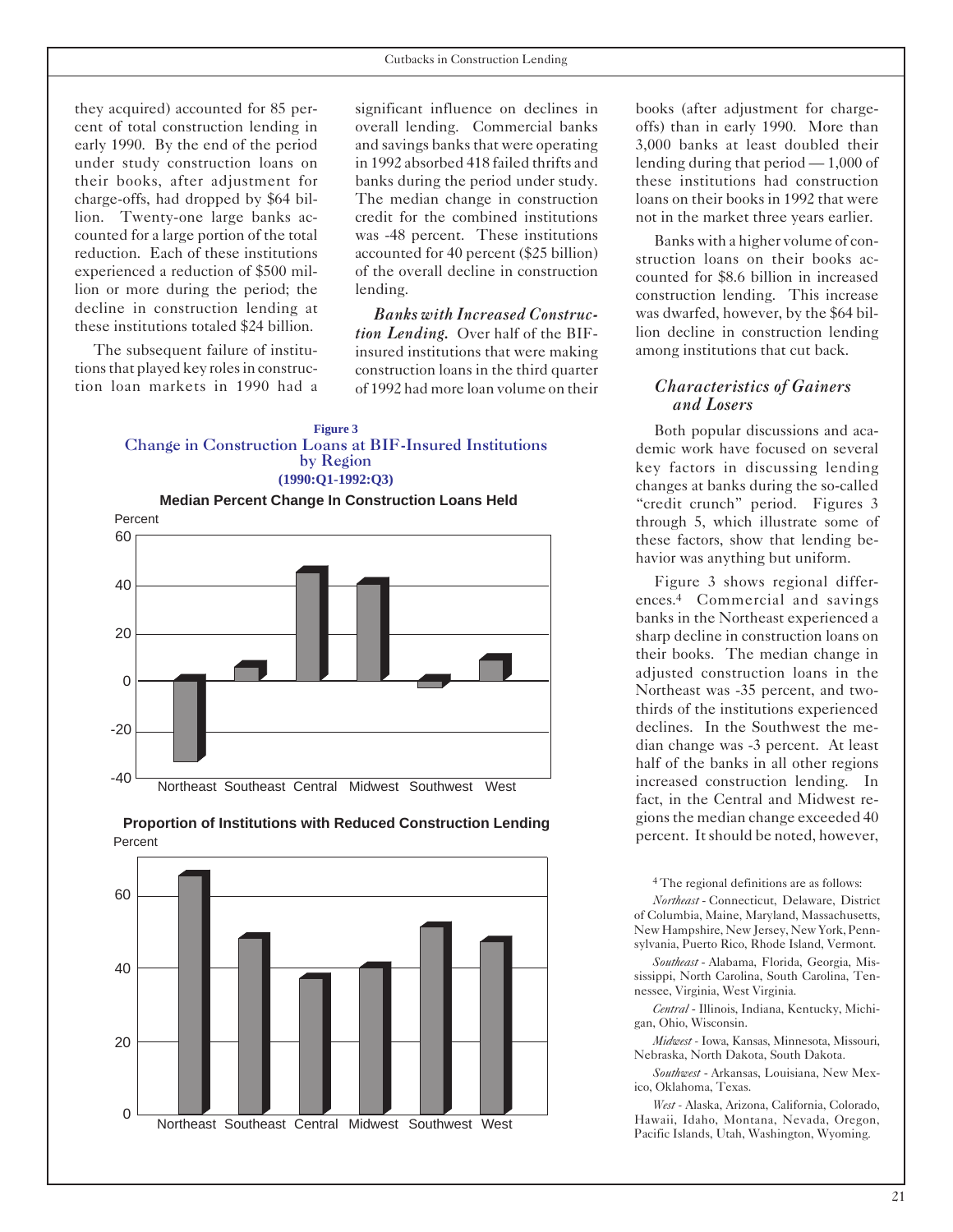that a significant proportion of the institutions in all regions also recorded declines (lower panel, Figure 3).

Figure 4 illustrates the oftenobserved notion that capital shortages act generally as a deterrent to lending — and particularly to riskier credits such as construction loans. The median change among the 300 institutions in the sample that had less than 4 percent equity capital in 1990:Q1 was -39 percent. About 2,500 banks with initial capital-to-asset ratios between 4 percent and 7 percent had a median change in construction loans held of -9 percent. Many well-capitalized institutions increased construction loan portfolios sharply. Among the 6,400 banks with initial capital ratios between 7 percent and 15 percent, the median change was a positive 23 percent. Half of the banks with capital in excess of 15 percent more than doubled their lending.

Banks with heavy concentrations of real-estate lending in early 1990 and those with high proportions of delinquent real-estate loans — subsequently were likely to cut back on construction lending. For the 4,000 banks that started the period with more than 30 percent of their portfo-

**Figure 4**  Change in Construction Loans at BIF-Insured Institutions by Equity Capital **(1990:Q1-1992:Q3)** 



Equity as a Percent of Total Assets 1990:Q1

<0 0-2 2-4 4-7 7-15 > 15

lios in real-estate assets, the median change was -3 percent. In contrast, the 181 banks that had less than 5 percent of their assets in real-estate lending as of 1990:Q1 aggressively pursued construction loans, with half of these institutions more than tripling their holdings by 1992:Q3 (Figure 5).

The collapse of many commercial real-estate markets and mounting economic difficulties saddled many banks with problem real-estate loans in early 1990. As shown in Figure 6, the median change in construction lending for banks reporting no problem real-estate loans (90 days or more past due or in nonaccrual status) was an increase of 38 percent.5 In contrast, institutions in the sample (representing just over 30 percent of total assets) with more than 5 percent of their real-estate loans in difficulty reduced their construction lending sharply during the period. At the extreme, those banks reporting 15 percent or more of their real-estate loan portfolio as troubled had a median change of -39 percent. Even among the best-capitalized institutions at least 40 percent of the institutions cut back during the 1990-1992 period.

#### *A Model of Bank Construction Lending*

A model was constructed to identify, and determine the relative importance of, the various influences on construction lending at BIF-insured institutions in the early 1990s. The model was based on the premise that banks allocate a desired share of their portfolio to construction loans, given their level of assets. Because it is not possible to adjust an institution's portfolio instantaneously, only part of the desired adjustment of construction loans on the books is likely to be made during any given period.

<sup>5</sup> Nonperforming loans are classified as 90 days or more past due if they are well-secured and in process of collection. Otherwise, their status must be designated as nonaccrual.

 $\Omega$ 

20

40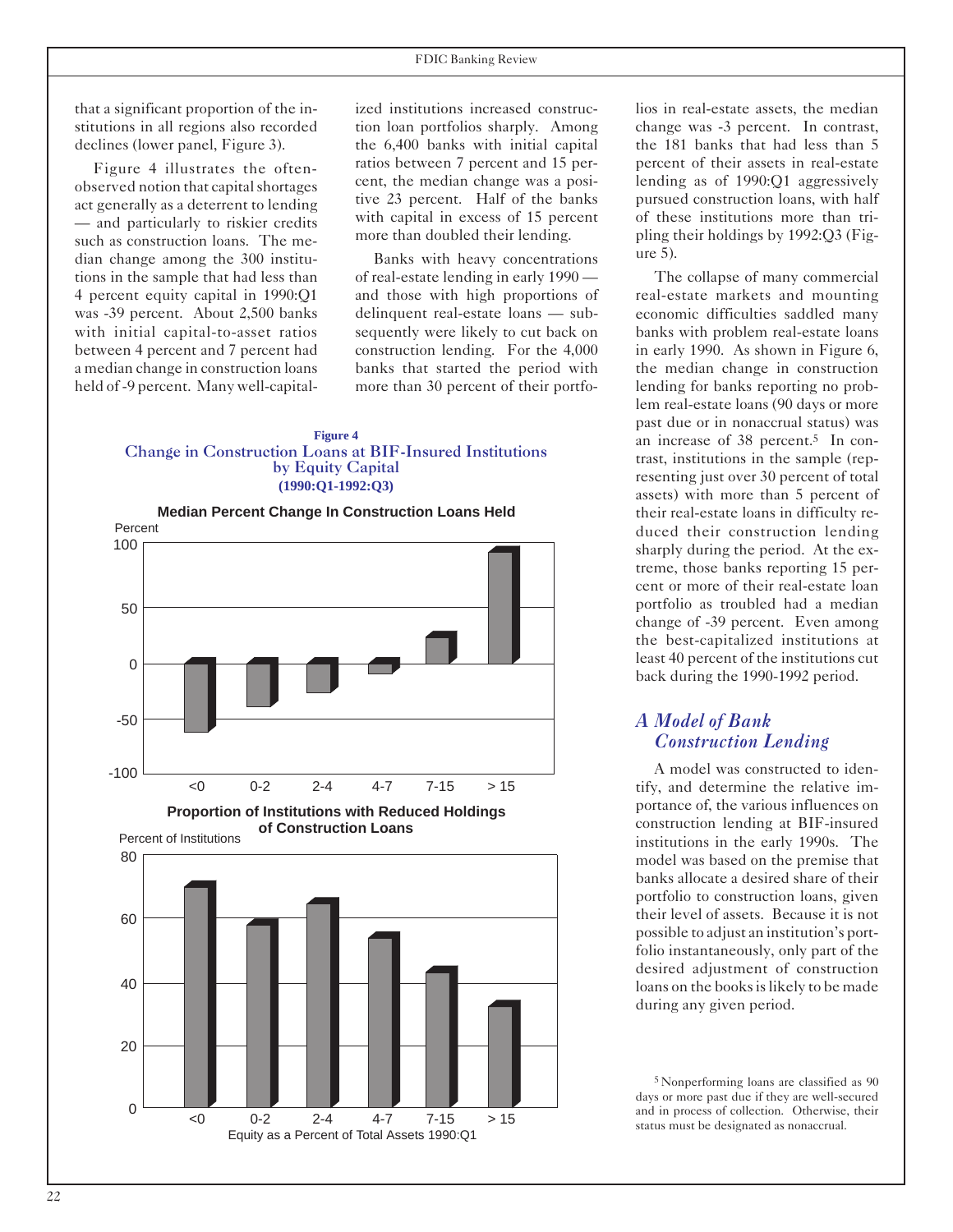

#### **Figure 6**  Change in Construction Loans at BIF-Insured Institutions, by Initial Troubled Real-Estate Loans Held





Thus, the construction loans (CL) on the books at the end of any given period, after adjustment for charge-offs, are likely to be the last period's stock of such loans plus or minus a fraction,  $\beta$ , of the difference between today's desired level (CL\*) and last period's actual level:

$$
(1) \hspace{2mm} \text{CL}_t \hspace{-2mm}=\hspace{-2mm} \text{CL}_{t-1} \hspace{-2mm}+\hspace{-2mm} \beta \hspace{2mm} (\text{CL}^*_t - \text{CL}_{t-1}\hspace{2mm})
$$

30

 $20$ 

The desired stock of construction loans in period t is posited to be a target proportion of total assets. The target proportion is addressed in this study, while the level of assets is taken as given. Thus,

$$
(2) \ \mathrm{CL}_\mathrm{t}^* \!=\! (\mathrm{CL}_\mathrm{t} / \mathrm{ASSETS}_\mathrm{t})^* \ \left( \mathrm{ASSETS}_\mathrm{t} \right)
$$

Given the focus of this study on explaining changes in lending, equation (4) was derived by substituting equation  $(2)$  into equation  $(1)$  and rearranging terms in equation  $(3)$ . After scaling the results, equation (5) explains the change in construction loans during a period relative to assets at the end of the period. It is posited that in any period the





relative change in construction lending is: 1) positively related to that period's desired portfolio concentration in construction lending and 2) negatively related to last period's construction loans relative to today's level of total assets.

(3) 
$$
CL_t = CL_{t-1} + \beta (CL_t / ASSETS_t)^*
$$
 (ASSETS<sub>t</sub>) –  $\beta CL_{t-1}$ 

(4) 
$$
CL_t - CL_{t-1} = \beta (CL_t/ASSETS_t)^*
$$
 (ASSETS<sub>t</sub>) –  $\beta CL_{t-1}$ 

(5) 
$$
\frac{\text{(CLt-CLt-1)}}{\text{ASSETS}t} = \beta(\text{CL}t/\text{ASSETS}t)* - \beta(\text{CL}t-1/\text{ASSETS}t)
$$

Afully specified model of the target proportion of assets allocated to construction loans would incorporate the returns and risks to construction lending relative to all other assets. This paper estimates a reduced-form approach to identifying the major influences on the desired role of construction lending in bank portfolios.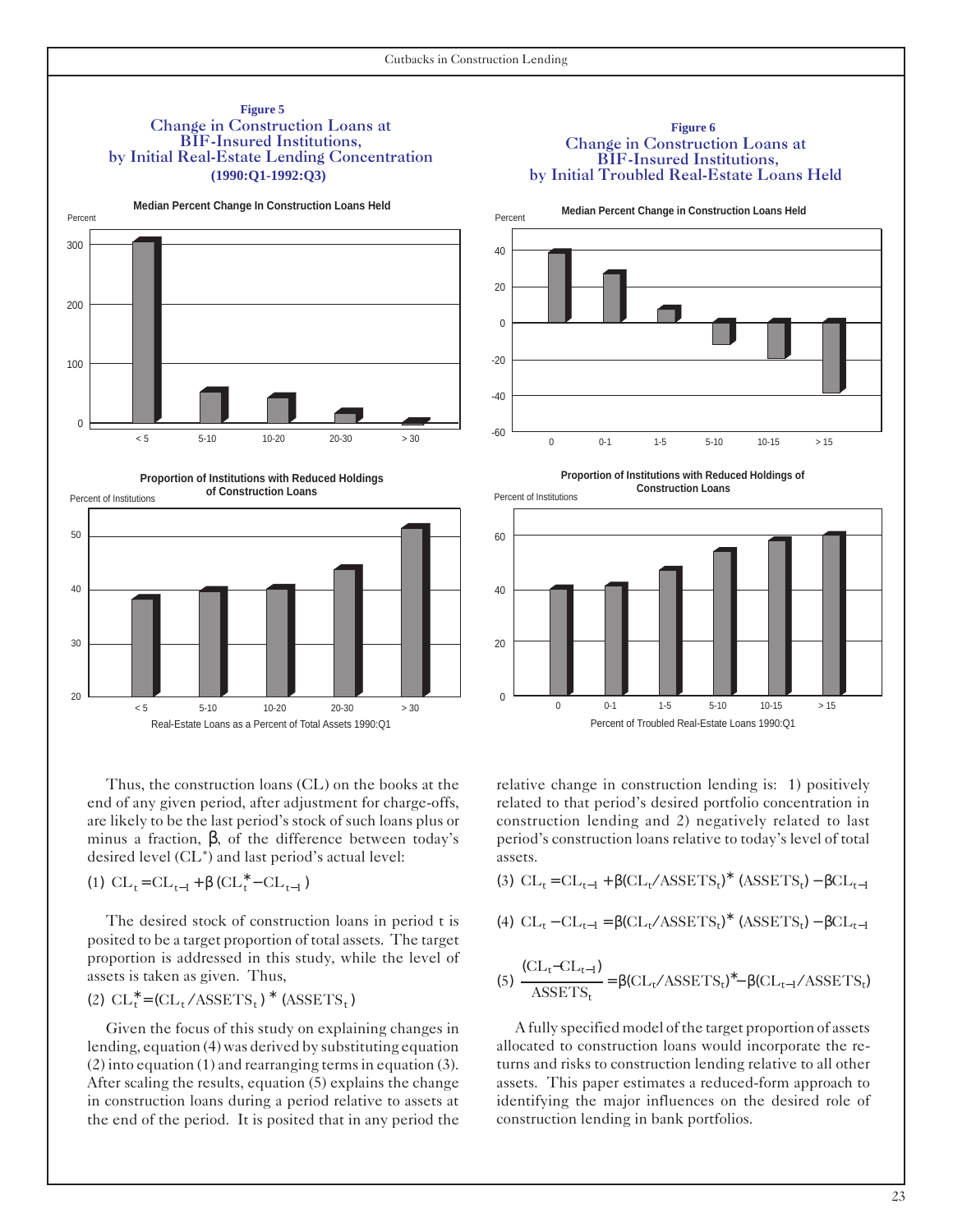Several characteristics of a bank and its portfolio are likely to have affected a bank's desired construction loan portfolio during the early 1990s. First, a bank's capital position is a key determinant of its ability and willingness to book relatively risky assets such as construction loans.<sup>6</sup> On the one hand, the better the initial capital position of the bank, the more likely that it would be willing and able to take on relatively risky investments such as construction lending. On the other hand, poorly capitalized banks may decide they should take chancesto "gamble" their way back to health — the well-known "moral hazard" argument. Studies conducted at the FDIC suggest that the effect of capital positions on lending also can be tempered by the profitability of the bank.7 For instance, highly capitalized banks that are temporarily experiencing earnings problems may lend lessaggressively than profitable, highly capitalized institutions.

Second, many have argued that the adverse developments in real-estate markets in the late 1980s led to a negative perception regarding real-estate investments in the early 1990s. Thus, institutions with high concentrations of construction loans in the early 1990s reportedly were under pressure — from existing stockholders, potential sources of new capital, and/or regulators — to reduce their concentrations of such loans regardless of other economic factors. In addition, institutions that had a high proportion of nonperforming real-estate loans would be less inclined, *ceteris paribus*, to make new construction loans.

In order to understand the "credit crunch," it is important to separate restricted supply of credit from lower demand. Lack of data is a serious obstacle to identifying shifts in demand for construction loans. Nonetheless, this paper attempts to identify local economic conditions that should affect banks' construction loan portfolios. Because construction loans for residential and commercial projects are combined in the bank

data, developments likely to affect loan demand in both sectors of real-estate markets were included.

These factors were incorporated into equation (5), yielding the following relationship:

$$
(6) \frac{(CL_{t}-CL_{t-1})}{ASSETS_{t}} + \alpha_{0}
$$
  
+  $\alpha_{1}$ (CAPITAL/ASSETS)<sub>t-1</sub>  
+  $\alpha_{2}$ (AVERAGE RETURN ON ASSETS)<sub>t, t-1</sub>  
-  $\alpha_{3}$ (CL/ASSETS)<sub>t-1</sub>  
-  $\alpha_{4}$ (NONPERFORMING REAL-ESTATE LOANS)<sub>t-1</sub>  
+  $\alpha_{5}$ (CONTEMPRORANEOUS REAL-ESTATE  
DEMAND INDICATORS)<sub>t, t-1</sub>  
-  $\beta$ (CL<sub>t-1</sub>/ASSETS<sub>t</sub>)  
+  $\mu$ 

#### *Empirical Tests*

The estimation of the equation was complicated by two factors regarding the final term,  $CL_{t-1}/ASSETS_t$ ), which was introduced into the model when the first difference/partial adjustment framework was adopted. First, the equation also includes a term to capture the independent negative influence of high concentrations of construction lending in the initial period. Because the two terms are likely to be highly collinear, the initial concentration variable was omitted. It is likely that the remaining term will capture some of the influence of the omitted variable. Second, the fact that the final term is imbedded, arithmetically, in the dependent variable suggests that contemporaneous correlation may be a problem, thereby further complicating the interpretation of the results.

Moreover, the equation that was estimated added several independent variables to the basic model to account for non-economic factors. First, a dummy variable was added to identify institutions that acquired a failed bank or thrift during the period. Because the data were adjusted for mergers, this variable should identify any negative effect on the combined entity's portfolio resulting from the unwillingness of the acquirer to assume the failed institution's construction loans. Acquirers often choose not to take all of the assets of a failed institution. Second, a set of dummy variables was included to distinguish among charter types of the BIFinsured institutions. If, as some have claimed, supervisory pressure acted to discourage real-estate lending, any differences among federal regulatory agencies with regard to such actions would be identified by these variables. Because a dummy variable for FDICsupervised savings banks was omitted, the included dummy variables measure regulator-specific differences relative to savings banks.

Because it is virtually impossible to isolate the relevant market areas a bank serves for construction lending, two basic tests were conducted. First, the model was tested for all banks that were active during the period 1990:Q1 to 1992:Q3, without regard

<sup>6</sup> Hancock and Wilcox, in particular, discuss the role of capital position thoroughly.

<sup>7</sup> For a discussion of the interaction between profitability, capital position, and loan growth, see O'Keefe (1993).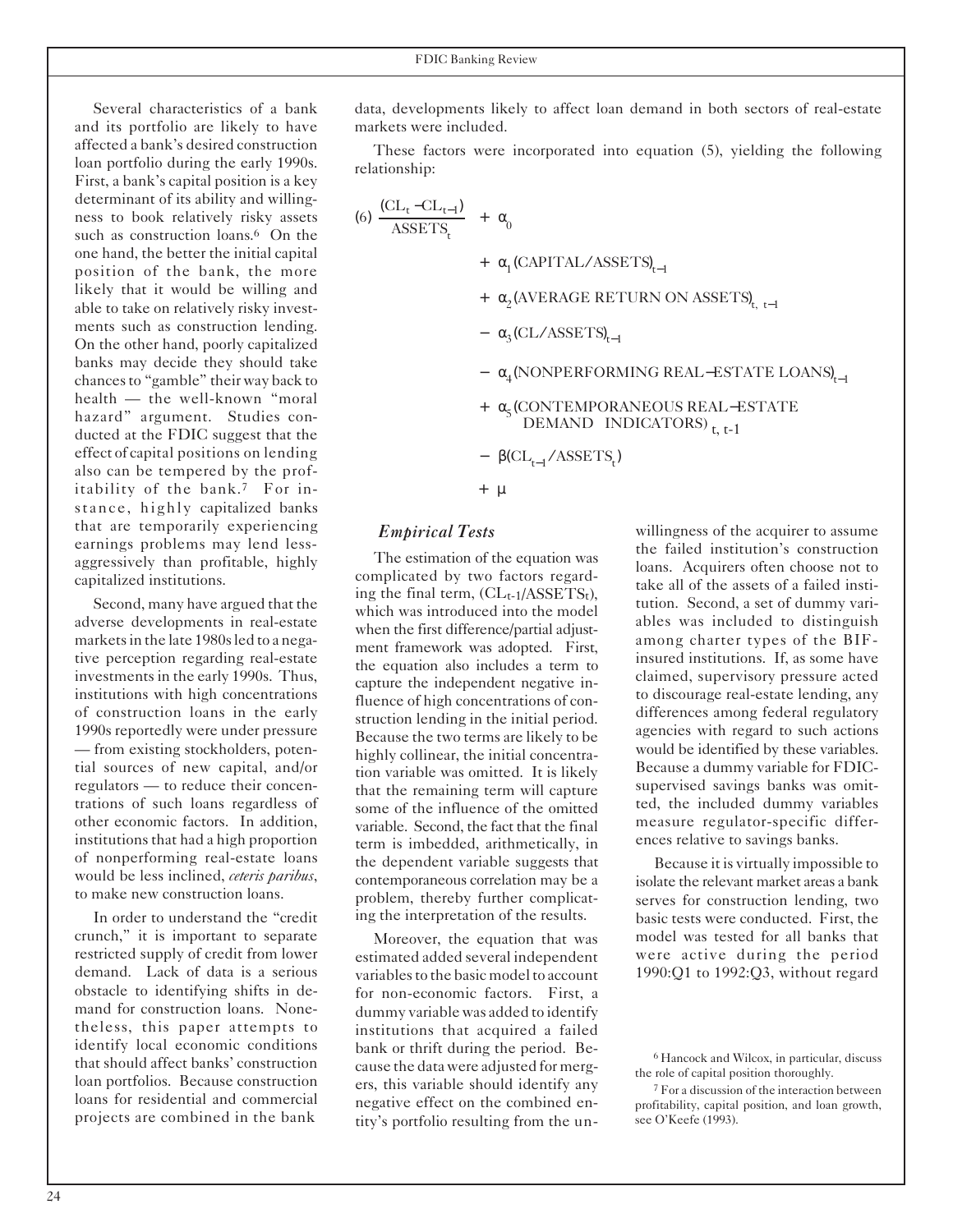to specific real-estate market influences that might differentially affect demand for construction loans. Second, a subset was selected consisting of institutions that were located in the 50 major metropolitan areas for which detailed data on both residential and commercial real-estate markets were available.

*All Banks.* The results explaining the change in construction lending between 1990:Q1 and 1992:Q3 for the 9,563 BIF-insured depository institutions that were active construction lenders are reported in Table 1. The dependent variable was the change in construction loans on an institution's books, after adding back charge-offs, divided by total assets in 1992:Q3.8

As for the independent variables, profitability was measured by the average return on assets during the entire period. Troubled real-estate lending at a bank was captured by the proportion of real-estate loans in 1990:Q1 that was either 90 days or more past due or in nonaccrual status. The lag term initially was measured as the ratio of construction loans on the books in 1990:Q1 to total assets in 1992:Q3.

The capital position of a bank was entered as the equity capital-to-total assets ratio as of 1990:Q1. Subsequent tests used an estimate of each institution's surplus or deficit capital position relative to its leverage capital requirement.9 The estimated required level was based on the bank's overall CAMEL rating and general guidelines followed by examiners at federal bank regulatory agencies on the corresponding capital needed. While both measures yielded significant results, the latter variable was somewhat stronger. Thus, only the results for the capital surplus variable are reported here.10

The basic results are reported in line (1) of Table 1. Standard errors are reported below each coefficient. As hypothesized, both profitability and capital positions had significant, positive effects on construction lending. Banks with problem real-estate assets were lesslikely to increase holdings of such loans.

The acquisition of a failed bank or thrift during the period was associated with subsequent cutbacks in construction lending, after adjusting for the effects of the merger. Also noteworthy was the relative effect of different regulators. Statistical tests suggest the coefficient for national banks was significantly lower than for both state member and nonmember banks, but the coefficients for the two regulators of state banks were not significantly different from each other.

Large reductions in subsequent construction lending were statistically correlated with high initial holdings of construction loans. The .57 coefficient represented a reasonable partial adjustment factor. However, this variable, as suggested above, also captured the independent, negative effect of high initial holdings of construction loans in a period of severe difficulty for such assets. The rather high adjusted  $\mathbb{R}^2$  was greatly influenced by the inclusion of this very significant variable and by its probable role in contemporaneous correlation in the estimated equation.

<sup>8</sup> Direct data on such charge-offs are available for construction loans, starting in 1991. The adjustment factor for the three quarters of 1990 understudy was estimated by applying the ratio of construction loan charge-offs to total real-estate charge-offs in 1991 to total real-estate charge-offs during 1990.

<sup>9</sup> As calculated by John O'Keefe of the FDIC's staff.

<sup>10</sup> For a more detailed discussion of measures of a bank's capital position relative to its "desired level" or target level, see Hancock and Wilcox (1992).

|                                      |                                                          |                          |                                                                              | <b>Changes in Construction Lending: Full Sample Results</b><br>Charter Type <sup>d</sup><br>Lag/Concentration |                                            |                                         |                                                        |                       |                                  | Region <sup>d</sup>              |                |                           |                        |
|--------------------------------------|----------------------------------------------------------|--------------------------|------------------------------------------------------------------------------|---------------------------------------------------------------------------------------------------------------|--------------------------------------------|-----------------------------------------|--------------------------------------------------------|-----------------------|----------------------------------|----------------------------------|----------------|---------------------------|------------------------|
| <b>Constant</b>                      | Capital<br><b>Surplus</b><br><b>Deficit</b> <sup>a</sup> | Avg.<br>ROA <sup>b</sup> | <b>Troubled</b><br><b>Real-Estate</b><br>Loans <sup>a</sup><br>$\frac{9}{6}$ | Const.<br>$\text{Loans}^a$ /<br>Assets                                                                        | Greater<br><b>Than</b><br>.10 <sup>d</sup> | <b>Less</b><br>Than<br>.01 <sup>d</sup> | <b>Acquired</b><br><b>Failed</b><br>$\mathbf{Inst.}^d$ | Nat.<br><b>Bank</b>   | State,<br>Fed<br><b>Member</b>   | State,<br>Non-<br><b>Member</b>  | South-<br>West | West                      | Adj.<br>$\mathbf{R}^2$ |
| $0.006^e$<br>(1)<br>(0.001)          | $+0.02^e$<br>(0.002)                                     | $+0.08^e$<br>(0.01)      | $-0.07^e$<br>(0.006)                                                         | $-0.57^{\circ}$<br>(0.006)                                                                                    |                                            |                                         | $-0.004^e$<br>(0.001)                                  | $+0.004^e$<br>(0.001) | $+0.008^{\circ}$<br>(0.002)      | $+0.006^{\circ}$<br>(0.001)      |                |                           | .56                    |
| $(2)$ -0.011 <sup>e</sup><br>(0.002) | $+0.03^e$<br>(0.003)                                     | $+0.28^e$<br>(0.01)      | $-0.09^e$<br>(0.01)                                                          | (0.004)                                                                                                       | $-0.068^e$<br>(0.001)                      | $+0.004^{\mathrm{t}}$<br>(0.001)        | $-0.008^e$<br>(0.002)                                  | $+0.004^e$<br>(0.002) | $+0.008^e$<br>(0.002)            | $+0.005^{\circ}$                 |                |                           | .28                    |
| $(3) -0.011^e$<br>(0.002)            | $+0.03^e$<br>(0.003)                                     | $+0.28^e$<br>(0.01)      | $-0.10^e$<br>(0.01)                                                          | (0.002)                                                                                                       | $-0.071^{\circ}$<br>(0.001)                | $+0.005^{\circ}$<br>(0.002)             | $-0.008^e$<br>(0.002)                                  | $+0.001$<br>(0.002)   | $+0.005^{\circ}$<br>(0.002)      | $+0.003$ <sup>T</sup><br>(0.001) | (0.001)        | $+0.004^e$ $+0.013^e$ .29 |                        |
| $(4)$ -0.006 <sup>e</sup><br>(0.002) | $+0.03^e$<br>(0.01)                                      | $+0.28^e$<br>(0.01)      | $-0.10^{\circ}$<br>(0.01)                                                    | (0.002)                                                                                                       | $0.068^e$<br>(0.001)                       | $+0.004^e$<br>(0.002)                   | $-0.008^e$<br>(0.0020)                                 | $+0.0004$<br>(0.002)  | $+0.004$ <sup>I</sup><br>(0.002) | $+0.002$<br>(0.001)              |                |                           | .28                    |

Table 1

<sup>d</sup> Dummy variables specification

<sup>e</sup> Significant at 99 percent confidence level <sup>f</sup> Significant at 90 percent confidence level

Observations = 9,563

<sup>a</sup> 90:Q1

<sup>b</sup> 90:Q2-92:Q3

<sup>c</sup> 92:Q3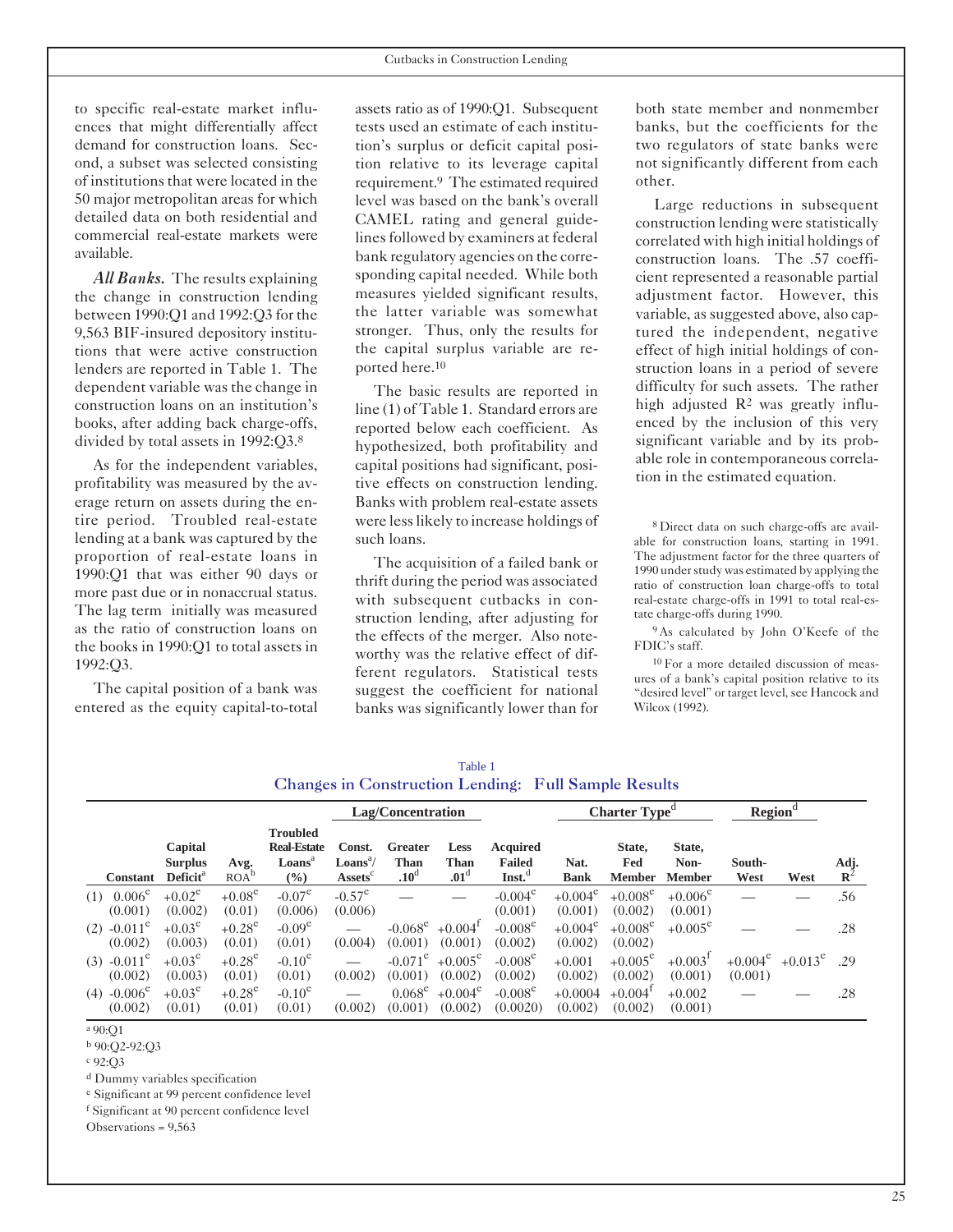| Table 2                                                       |  |
|---------------------------------------------------------------|--|
| <b>Changes in Construction Lending: Additional Hypotheses</b> |  |

|                           |                           |                         |                                          |                        | Lag/Concentration                          |                                  |             | Charter Type <sup>c</sup> |                  | Region <sup>c</sup> |                                      |                                             | Camel Rating $\mathbf{C}$ |                |
|---------------------------|---------------------------|-------------------------|------------------------------------------|------------------------|--------------------------------------------|----------------------------------|-------------|---------------------------|------------------|---------------------|--------------------------------------|---------------------------------------------|---------------------------|----------------|
|                           |                           |                         | <b>Troubled</b>                          |                        |                                            |                                  |             |                           |                  |                     |                                      |                                             |                           |                |
|                           | Capital<br><b>Surplus</b> | Avg.                    | <b>Real-Estate</b><br>Loans <sup>a</sup> | Greater<br><b>Than</b> | <b>Less</b><br><b>Than</b>                 | <b>Acquired</b><br><b>Failed</b> | Nat.        | State,<br>Fed             | State.<br>Non-   | South-              |                                      | Avg.<br>Camel                               | Incr.<br>Camel            | Adj.           |
| <b>Constant</b>           | Deficit <sup>a</sup>      | $\text{ROA}^{\text{u}}$ | $\left(\frac{6}{6}\right)$               | $.10^{\circ}$          | $.01^\circ$                                | $\text{Inst.}^{\circ}$           | <b>Bank</b> | <b>Member</b>             | <b>Member</b>    | West                | West                                 | Rating                                      | Rating                    | $\mathbf{R}^2$ |
| $(1) -0.024$ <sup>d</sup> | $+0.03$                   | $+0.40^{\circ}$         | $-0.09d$                                 |                        | $-0.050^{\mathrm{d}} + 0.010^{\mathrm{e}}$ | $-0.006^e$                       | $-0.002$    | $+0.008$                  | $+0.014^{\rm d}$ |                     | $+0.021 + 0.009^e$                   |                                             |                           | .48            |
| (0.005)                   | (0.05)                    | (0.06)                  | (0.03)                                   | (0.005)                | (0.005)                                    | (0.004)                          | (0.005)     | (0.006)                   | (0.006)          |                     | $(0.007)$ $(0.005)$                  |                                             |                           |                |
| $(2) -0.008d$             | $+0.03^d$                 | $+0.24^{\rm d}$         | $-0.10^d$                                | $-0.073^{\rm d}$       | $+0.004^d$                                 | $-0.003$                         | $+0.001$    | $+0.006^{\text{d}}$       | $+0.003^e$       |                     | $+0.003^e + 0.013^e$                 |                                             |                           | .25            |
| (0.002)                   | (0.003)                   | (0.01)                  | (0.01)                                   | (0.002)                | (0.001)                                    | (0.002)                          | (0.002)     | (0.002)                   | (0.002)          |                     | $(0.001)$ $(0.001)$                  |                                             |                           |                |
| $(3) -0.024$ <sup>d</sup> | $+0.05^{\rm d}$           | $+0.35^{\circ}$         | $-0.11$ <sup>d</sup>                     | $-0.067$ <sup>d</sup>  | $+0.005^{\rm d}$                           |                                  | $-0.003$    | $+0.005^{\mathrm{d}}$     | $+0.002^e$       |                     | $+0.001^{\circ}$ +0.011 <sup>d</sup> | $+0.005^{\text{d}}$ +0.004 <sup>d</sup> .27 |                           |                |
| (0.003)                   | (0.01)                    | (0.02)                  | (0.01)                                   | (0.002)                | (0.001)                                    | (0.002)                          | (0.002)     | (0.002)                   | (0.001)          |                     | $(0.001)$ $(0.001)$                  | (0.001)                                     |                           |                |

<sup>a</sup> 90:Q1

<sup>b</sup> 90:Q2-92:Q3

<sup>c</sup> Dummy variables specification

<sup>d</sup> Significant at 99 percent confidence level

<sup>e</sup> Significant at 90 percent confidence level

<sup>f</sup> 1990-1992

Observations: Equation (1): Assets >\$1 Billion ... 401

Equation (2): Assets <500 Million ... 8,892

Equation (3): No mergers ... 8,346

To mitigate this problem, the initial construction loan variable was replaced by two dummy variables to capture the high and low ends of the distribution of the variable. The high-concentration dummy identified all institutions with initial construction loans to current assets of ten percent or more (463 institutions with total assets of \$300 billion). The lowconcentration dummy marked banks with less than one percent of total assets in construction loans (5,221 institutions with total assets of \$800 billion). The results of this alternative specification are reported in Table 1, row 2. As expected, high initial levels of construction loans were associated with subsequent reductions, while the opposite was true for banks with low concentrations. The change in specification increased the importance of the economic factors captured in the other coefficients; the sign on the constant term reversed. The explanatory power of the model declined significantly, with the adjusted R2 falling to .28.

A set of regional dummy variables also was included to capture broad differences in economic conditions influencing construction lending. In the tests discussed below, specific local market conditions were examined in

areas in which suitable data existed. When dummy variables were included in the equation, only the coefficients for the Southwest and the West were statistically significant. The positive signs no doubt reflected the emerging recovery in many Southwestern states during the early 1990s from their difficulties in the mid-1980s, and the heavy building in key California markets in the early 1990s that led to current problems in commercial real-estate markets. An alternative specification in which dummy variables were included for only these two regions is reported in Table 1, row 4. In neither specification did the addition of the regional dummy variables appreciably improve the explanatory power of the equation.

*Other Hypotheses.* Several "credit crunch" studies have focused on a limited number of large banks. The considerable number of smaller banks thatincreased their construction lending suggests that this approach would be incomplete when studying construction lending. A variable capturing the size of the institution was tested to see if scale were a factor, but it was found to be insignificant (notshown). Table 2 reports the results of alternative tests in which the basic model was applied separately to large banks with initial assets over \$1 billion (row 1), and small banks with initial assets of less than \$500 million (row 2).

The most notable differences for large banks are the lack of significance of initial capital position and the increased importance of profitability. The results also suggest that differentials among charter types are more important among large banks. When only larger institutions were considered, lending at national banks was not significantly different than at the omitted savings banks. In fact, in this test only state nonmember banks had significantly more construction lending. The negative effects of high initial construction loan holdings were smaller for large banks, but the positive effect on subsequent construction lending for banks with low initial lending also was stronger.<sup>11</sup> The results

<sup>11</sup> An inspection of those banks with the highest increases in construction lending suggested that a number of large banks that were aggressive construction lenders were predominantly foreign-owned. To the extent that such institutions respond to corporate needs of customers in their home country, they would not be affected by the same forces as domestic institutions. However, when a dummy variable was entered to distinguish the 136 banks in the sample that had at least 25 percent foreign ownership, it was statistically significant but negative.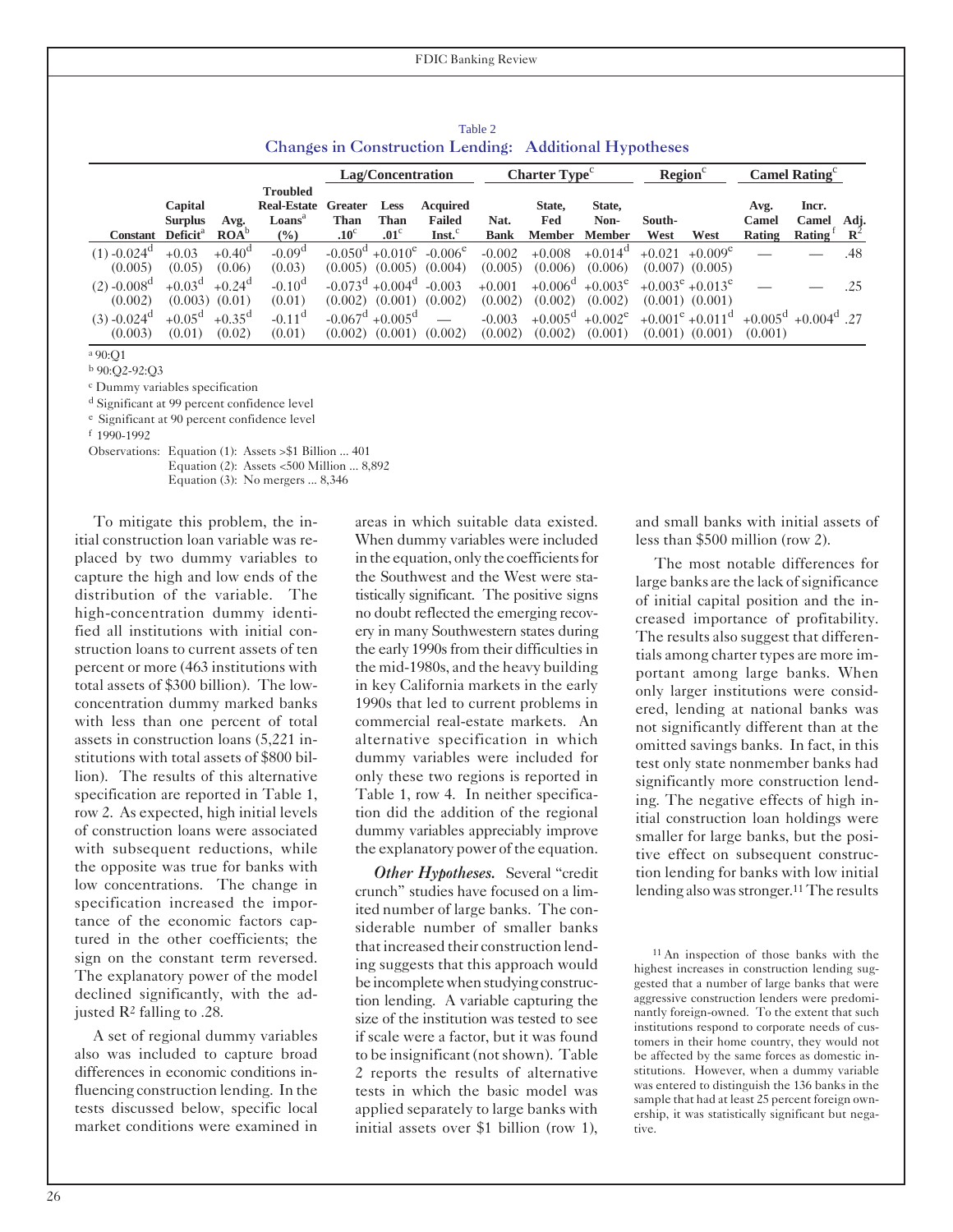for small banks were similar to the overall sample results.

It is possible that the influence of regulators on banks' construction lending would be exerted directly in the form of pressure not to make these types of loans. Bizer (1993) believes, alternatively, that the primary channel through which such regulatory pressure is exerted is by downgrading the supervisory classification of the institution that results from an unfavorable bank examination — the summary composite CAMEL rating for banks. To test for this effect, both the initial CAMEL rating of the bank and a dummy variable that took the value of 1 if the institution was downgraded during the period between 1990:Q1 and 1992:Q3 were included in the model.12 In general, it might be expected that banks with either a high initial CAMEL rating or those "downgraded" (poorly-performing institutions) might be reticent about taking on new construction credits in a risky real-estate environment. On the other hand, a positive coefficient would suggest that a "moral hazard" problem caused poorly-managed institutions to engage in riskier lending and/or that better-managed banks chose not to make such loans given the troubled real-estate environment.

The results are shown in Table 2, row 3. Both low initial ratings and "downgradings" in ratings were associated with higher construction lending. These results do not support the Bizer hypothesis concerning the dampening effect of examinations on lending. Of course, in the case of ratings changes, the increase in lending could have caused the poorer review.

Alternatively, it has been argued that regulatory enforcement actions that inhibited construction lending were triggered by extremely poor capital positions.13 To test this hypothesis, institutions with capital deficits or capital that exceeded their estimated leverage requirement by one percent or less in early 1990 were identified. When tested in conjunction with the model as specified, a dummy variable denoting those banks did not have a significant effect on construction lending.

*Geographic Demand Factors.* To fully assess the significance of deteriorating financial conditions or regulatory actions that might have affected the availability of credit, account must be taken of real-estate market conditions that affected the demand for such loans. Unfortunately, it is impossible to define the geographic market areas for a given period for a given type of bank loan — primarily because information does not exist on the extent and location of out-of-area lending.

Some earlier studies attempted to address this problem by grouping states into broad regions. In this study the opposite approach was attempted. Instead of attempting to match demand indicators to banks, the model was applied to banks located in the 50 major real-estate markets for which the best commercial real-estate data existed. Data from Torto/Wheaton Research collected by CB Commercial were utilized for office-building and industrial-building activity, and from F.W. Dodge for retail markets. About 2,200 BIF-insured institutions located in the 50 major markets in 1992:Q3 were studied.

Differential demand for commercial construction loans was measured by the weighted average percentage growth in occupied floor space across three categories of commercial real estate — office, industrial, and retail in each market during the 1990-1992 period. A similar weighted average of vacancy rates in 1990 also was used to gauge differential market conditions.14 The percentage change in newly issued permits for residential construction was used to measure geographic differences in demand for housing construction credit.15

The test results are presented in Table 3. Results are reported in row 1 for the basic model applied to the smaller sample; the results were quite similar to the full sample of all banks nationwide. When initial construction lending was included, all variables were still significant. However, the coefficient on the initial capital position of the bank was larger. The dummy variables for charter type no longer were substantially different from each other. Results are presented in row 2 for the basic model using dummy variables for initial construction loan holdings to avoid contemporaneous correlation problems. The importance of initial capital position was enhanced in this specification, but the charter-type dummy variables were insignificant. All other variables were barely changed from the basic results nationwide.

The results of adding the marketspecific real-estate variables are shown in Table 3, row 3. New construction lending at banks rose more rapidly in markets in which newly issued permits for residential construction were the strongest. This result held when it was tested in conjunction with the measures of commercial activity or when tested alone. Surprisingly, high commercial vacancy rates and lack of growth in occupied commercial floorspace across markets were not associated with cutbacks in construction lending. Tests isolating markets with the highest and lowest vacancy rates and the highest and lowest growth in demand — when tested separately or in conjunction with one

<sup>12</sup> CAMEL ratings are at least partially determined by some of the financial measures used in the equation. However, the rating presumably also reflects other aspects of a bank's performance and, thus, may well have an independent effect.

<sup>13</sup> Peek and Rosengren (1993) argue that regulatory enforcement actions spurred by low capital were key to cutbacks in lending.

<sup>14</sup> Both variables were weighted by the relative importance of the categories of commercial real estate in new construction in the market in question during the period under observation.

<sup>15</sup> No comprehensive measure of market disequilibrium in housing markets is available. Newly issued permits were used as a measure of differential demand for construction loans. While permits are usually issued well in advance of the actual bank construction lending, for a period as long as that under observation, this measure runs the risk of simultaneity between the independent and dependent variables.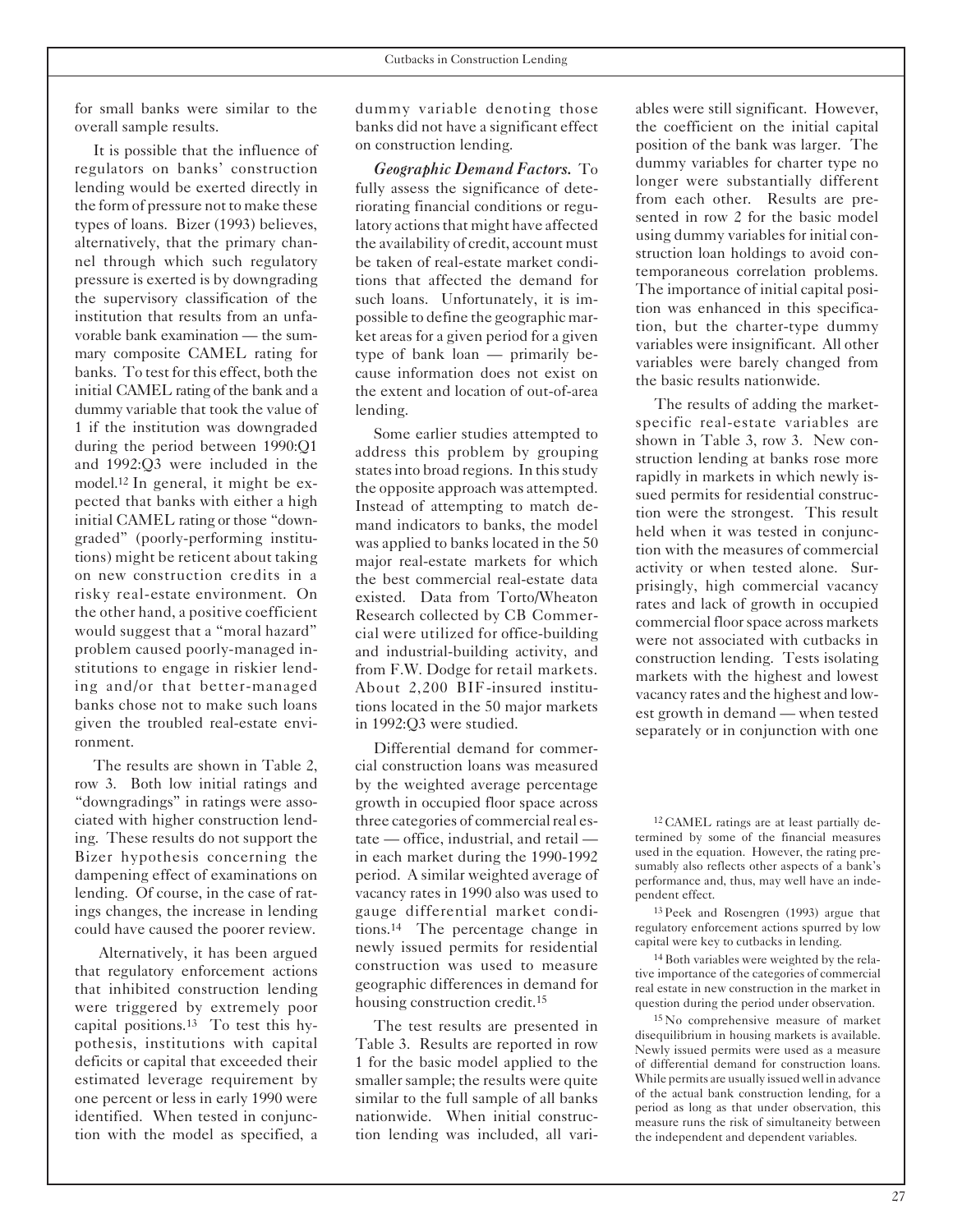| Table 3                                                                               |
|---------------------------------------------------------------------------------------|
| Changes in Construction Lending: The Influence of Local Real-Estate Market Conditions |

|                          |                                              |                                 |                                                                    |                                        | Lag/Concentration                   |                                         |                                             | <b>Local Demand</b>   |                                     |                                  |                     | Charter Type <sup>d</sup>                            |                          |                        |
|--------------------------|----------------------------------------------|---------------------------------|--------------------------------------------------------------------|----------------------------------------|-------------------------------------|-----------------------------------------|---------------------------------------------|-----------------------|-------------------------------------|----------------------------------|---------------------|------------------------------------------------------|--------------------------|------------------------|
| <b>Constant</b>          | Capital<br><b>Surplus</b><br>$\bf Deficit^a$ | Avg.<br>$\text{ROA}^{\text{t}}$ | <b>Troubled</b><br><b>Real-Estate</b><br>Loans <sup>a</sup><br>(%) | Const.<br>$\mathbf{Loans}^a$<br>Assets | Greater<br>Than<br>.10 <sup>d</sup> | <b>Less</b><br>Than<br>.01 <sup>d</sup> | Occup.<br>Comm.<br><b>Space</b><br>(% Chg.) | Comm.<br>Vac.<br>Rate | Res.<br><b>Permits</b><br>$%$ Chg.) | Acquired<br>Failed<br>Inst.      | Nat.<br><b>Bank</b> | State,<br>Fed<br><b>Member</b>                       | State,<br>Non-<br>Member | Adj.<br>$\mathbf{R}^4$ |
| 0.009e<br>(1)<br>(0.004) | $+0.05e$<br>(0.01)                           | $+0.21e$<br>(0.03)              | $-0.13e$<br>(0.02)                                                 | $-0.62e$<br>(0.01)                     |                                     |                                         |                                             |                       |                                     | $-0.005$ <sup>f</sup><br>(0.003) |                     | $+0.012e +0.012e +0.012e$ .68<br>$(0.004)$ $(0.004)$ | (0.004)                  |                        |
| $(2) -0.009f$<br>(0.005) | $+0.07e$<br>(0.01)                           | $+0.54e$<br>(0.04)              | $-0.23e$<br>(0.02)                                                 |                                        | $-0.07e$<br>(0.004)                 | $+0.007e$<br>(0.003)                    |                                             |                       |                                     | $-0.008$ <sup>f</sup><br>(0.005) | $+0.005$            | $+0.007$<br>$(0.005)$ $(0.006)$                      | $+0.003$<br>(0.005)      | .34                    |
| $(3) -0.031e$<br>(0.008) | $+0.07e$<br>$(0.001)$ $(0.04)$               | $+0.54e$                        | $-0.25e$<br>(0.02)                                                 |                                        | $-0.06e$<br>(0.04)                  | $+0.007e$<br>(0.003)                    | $-0.003$ <sup>f</sup><br>(0.002)            | $+0.002e$<br>(0.001)  | $+0.005e$<br>(0.003)                | $-0.009\dagger$<br>(0.005)       | $+0.006$            | $+0.008$<br>$(0.006)$ $(0.006)$                      | $+0.005$<br>(0.006)      | .34                    |

<sup>a</sup> 90:Q1

<sup>b</sup> 90:Q2-92:Q3

<sup>c</sup> 92:Q3

<sup>d</sup> Dummy variables specification

<sup>e</sup> Significant at 99 percent confidence level

<sup>f</sup> Significant at 90 percent confidence level

Observations = 2,192

another — were similarly unsuccessful.16

Table 4 presents some sample statistics illustrating the reason underlying the lack of success of the commercial real-estate variables. It divides the sample into the highest and lowest quartiles with respect to construction loan growth. Banks with declines in construction lending were located typically in areas where residential building was declining. The banks with the highest growth in construction lending were located in metropolitan areas where residential permits rose 13 percent, on average, during the 1990-1992 period. In the case of commercial indicators, however, little difference was apparent

<sup>16</sup> Different markets are likely to have different amounts of vacancy space even in market equilibrium, due to differences in land costs, varying transportation costs within the region, and whether the local real-estate market is growing or shrinking. In an attempt to account for such differences, excess supply in commercial real-estate markets during the period under observation was measured as the difference between the average vacancy rate during the 1980 1990 period and the rate during the first quarter of 1990. Even in this re-specified form the variable continued to be statistically significant with the wrong sign. In addition, lagged vacancy rates were tested in recognition that loans on the books respond to cutbacks in new construction lending only after existing commitments were funded. This specification did not improve the results either.

between market trends and bank construction lending.

The lack of success of the commercial market variables may reflect specification problems. One explanation is that demand for commercial construction credit did not increase in those markets with growing local demand for commercial space and relatively low vacancy rates. These areas may have had no new construction because developers continued to be discouraged by excess supply conditions elsewhere in the country. However, this explanation is not borne out by data available on new commercial permits. These data show that commercial construction in many areas, especially the Southwestern states, rose during the study period.

Another explanation is that banks were funding primarily residential construction activity, leaving commercial construction lending to others. Given the problems that thrifts and insurance companies were experiencing at that time, this explanation also seems unlikely. Moreover, data collected by

| o m<br>۰, |  |
|-----------|--|

#### Real-Estate Market Characteristics and Changes in Construction Lending

| <b>Variable</b>                                                               | High<br><b>Construction</b><br><b>Loan Growth</b> | Low<br><b>Construction</b><br><b>Loan Growth</b> | <b>All Other</b> |
|-------------------------------------------------------------------------------|---------------------------------------------------|--------------------------------------------------|------------------|
| Observations                                                                  | 535                                               | 497                                              | 1,159            |
| Mean Change in Construction<br>Loans <sup>a</sup> / Assets <sup>b</sup>       | $+3.6\%$                                          | $-7.9\%$                                         | $-0.4\%$         |
| Mean Percent Change<br>Occupied Commercial<br>Floor Space                     | $+0.9\%$                                          | $0.8\%$                                          | $+0.7\%$         |
| Composite Commercial<br><b>Vacancy Rate</b>                                   | 11.2%                                             | $10.8\%$                                         | $10.7\%$         |
| Mean Percent Change in<br>Newly Issued Residential<br><b>Building Permits</b> | 13.1%                                             | $~1.6\%$                                         | 11.5%            |
| a 90:O1-92:O3                                                                 |                                                   |                                                  |                  |

<sup>b</sup> 92:Q3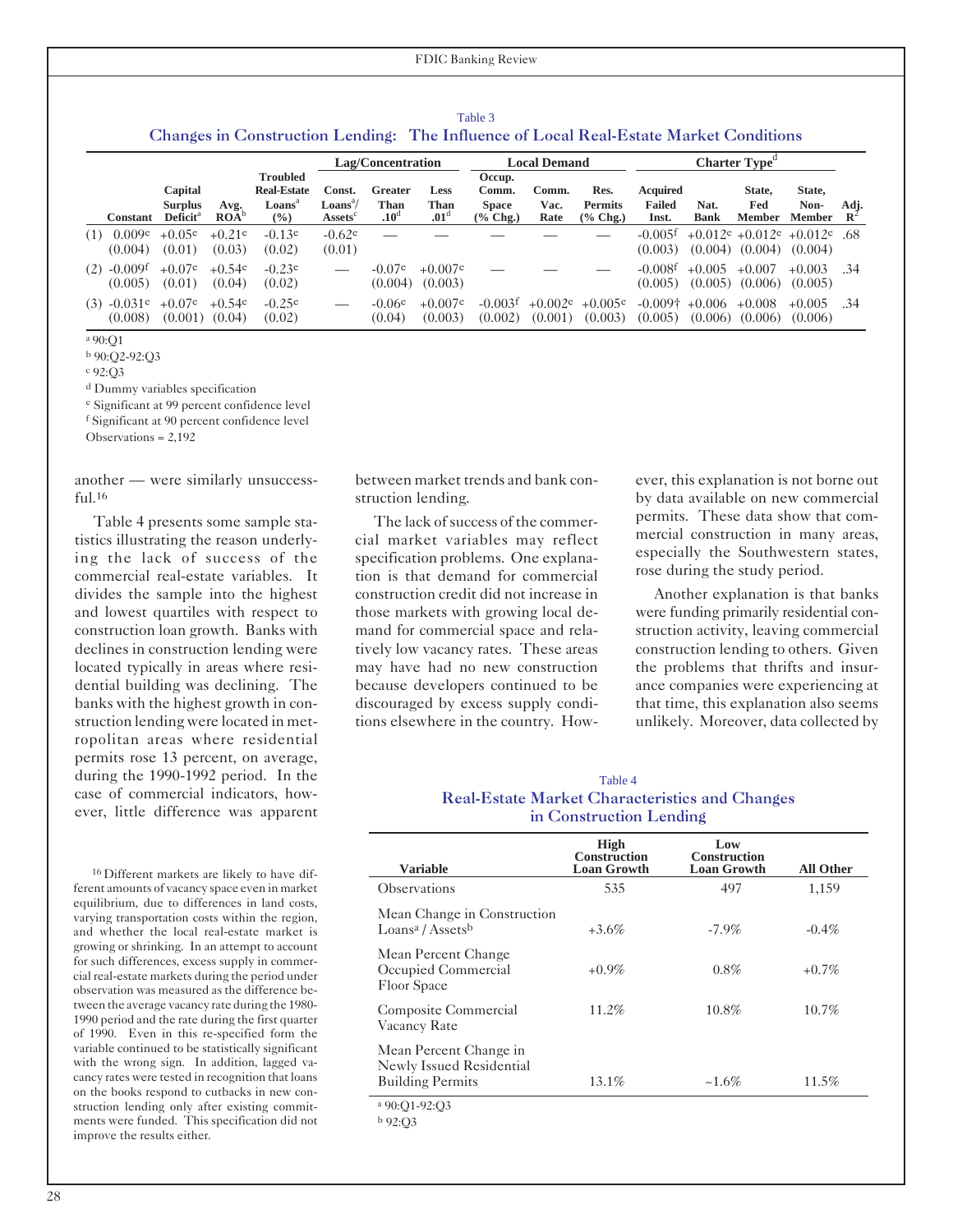HUD on new-construction loan commitments by commercial banks suggest that over 40 percent of total construction lending during the period under study was for non-residential projects.17

Finally, the underlying problem may have been that out-of-area lending at many banks may have weakened the link betweenlocal commercial activity and lending. Non-local lending is more likely with respect to large commercial projects than with many residential projects, which are typically smaller in scale. One test of this hypothesis is to separate large banks from small ones. Presumably, larger banks have a broader geographic reach. However, a variety of testslimiting the sample to banks in three asset-size categories — less than \$1 billion, \$500 million, and \$100 million — failed to yield significantly different results.

#### *Conclusion*

While the term "credit crunch" typically refers to a general restriction of lending, construction loan funding activity during the 1990-1992 period varied widely among BIF-insured commercial and savings banks. Although construction lending declined sharply at many large institutions, a large number of smaller institutions rapidly increased their lending during the period. The key variables influencing construction lending activity

included capital position, past degree of concentration in — and success with — construction lending, and profitability during the period.

As has been the case in other studies, attempts to isolate the effects of reduced loan demand on the decline in construction credit proved difficult. Differences in the health of local housing markets were significant in explaining lending patterns among depository institutions, but the same linkage did not hold for commercial real-estate market conditions. Because commercial projects are often large and the funding market more national in scope, "out-of-area" lending is probably more important than for residential construction credit. Unfortunately, no data exist on the geographic pattern of banks' construction lending. Without that information, it is impossible to match lending data with commercial real-estate market indicators in a meaningful way.

No attempt was made to address directly the issue of whether regulators "caused" the credit crunch. Everything else being equal, the various tests showed some differences among institutions supervised by different regulators, suggesting that policy enforcement may have had a small effect on lending practices. However, the evidence did not suggest that adverse changes in supervisory ratings negatively affected construction lending. Moreover, variables testing for an

additional negative effect of bank location in New England and for very weak capital positions, that would trigger supervisory actions, added little explanatory power. These results were not consistent with the hypothesis that unusual regulatory pressure on weakened institutions in New England during the period may have affected lending in that region in an important and unique way.

The results suggest that bank regulators seeking to apply policies that were aimed to alleviate the "credit crunch" were faced with a trade-off. Many institutions were increasing their lending in the 1990 1992 period. Large banks that had dominated the construction loan market in the late-1980s and were already holding considerable volumes of problem credits cut back the most. Attempts to maintain the flow of credit to real-estate developers had to, by sheer force of numbers, include these institutions. However, safetyand-soundness considerations suggested that tighter underwriting standards and less concentration in construction lending were prudent steps to maintain — or restore — the health of the institutions and the deposit insurance funds.

<sup>17</sup> See *Survey of Mortgage Lending Activity*, Table 13, U.S. Department of Housing and Urban Development, Office of Financial Management, various issues.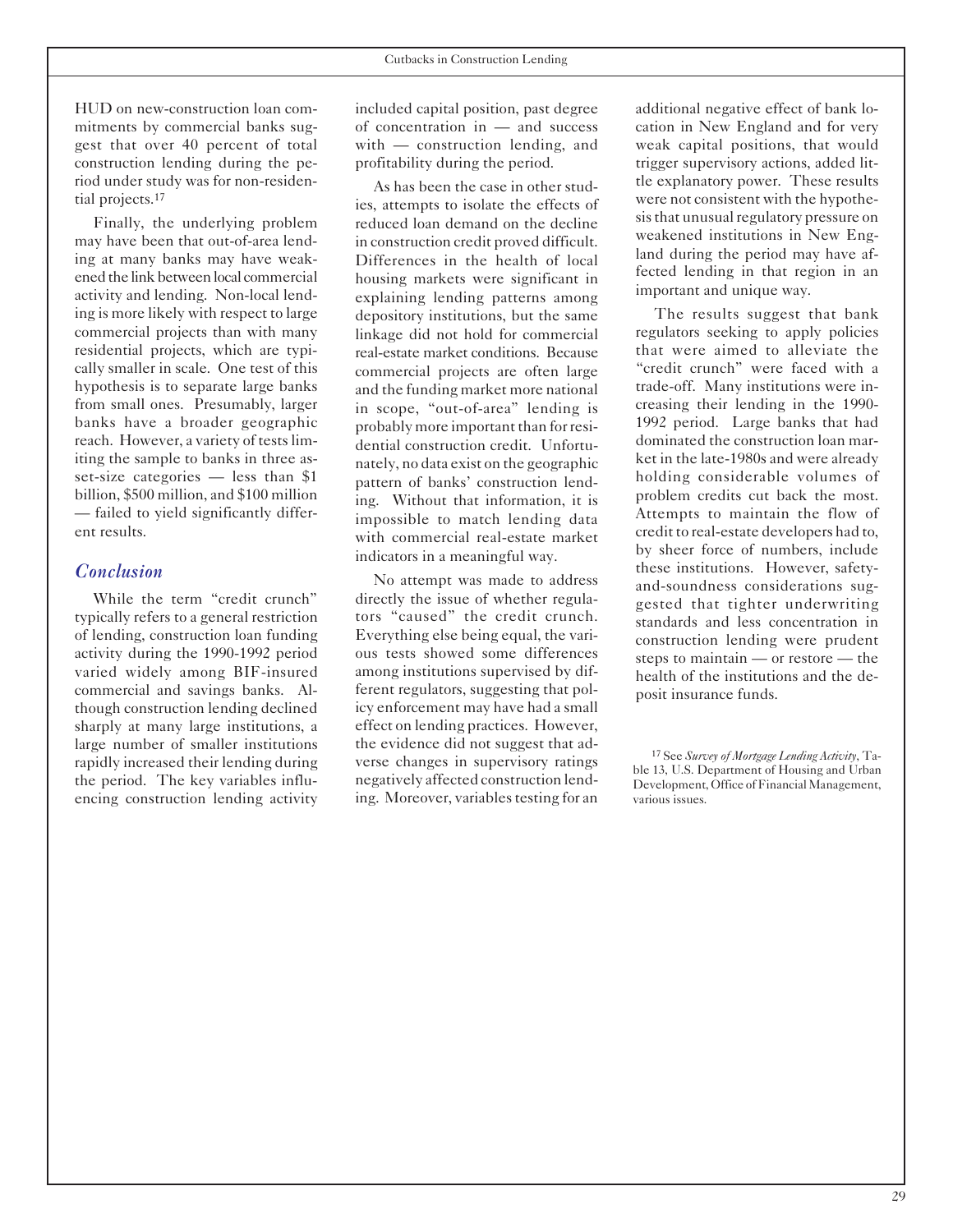## *REFERENCES*

Bizer, David S. *Regulatory Discretion and the Credit Crunch*. (Unpublished Manuscript.) 1993.

- Hancock, Diana and Wilcox, James A. *Real Estate Lending, Real Estate Loans, and Bank Capital*. Paper presented at the American Urban Economics and Real Estate Association Meetings, Anaheim, CA, January 1993.
- O'Keefe, John P. *Profitability in Commercial Banking, 1976-1992*. A study prepared for the Commerce, Consumer and Monetary Affairs Subcommittee of the Committee on Government Operations. U.S. House of Representatives, September 1993.
- Peek, Joe and Rosengren, E. "Bank Regulation and the Credit Crunch." Federal Reserve Bank of Boston *Working Paper*, No. 93-2.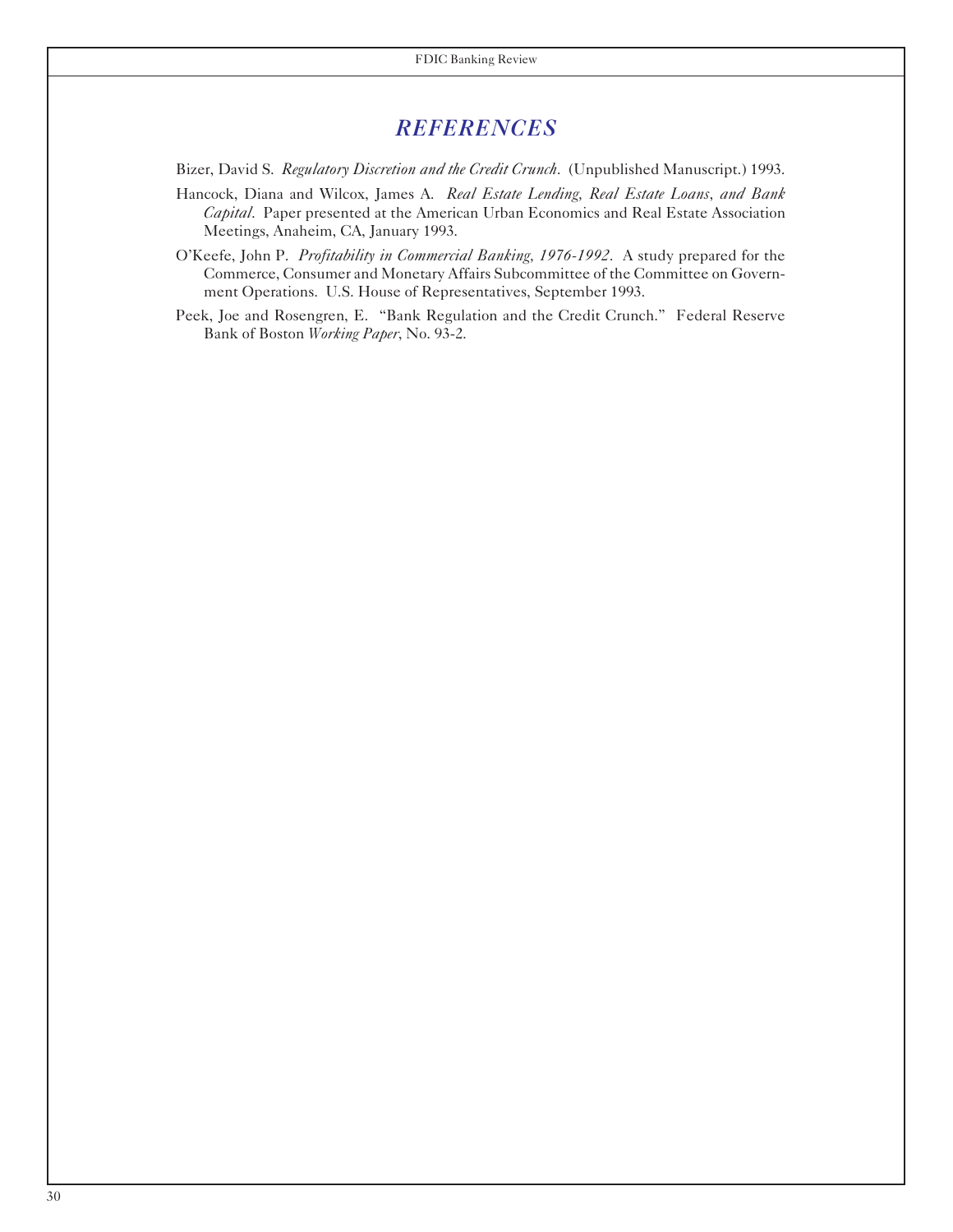## <span id="page-31-0"></span>Recent Developments Affecting Depository Institutions

by Benjamin B. Christopher\*

nated efforts in a number of regulatory issued by each of the guidance previously<br>areas that are mentioned specifically in Each payment would be made *via* issued by each of the four agencies,<br>this issue of the *Register* conversions, depository institution man-terly payment would be made approxivestment Act enforcement, prevention semiannual payment date; the second on the inter-agency actions included in ment date. this issue, reference is necessary to the selling such products should ensure pages devoted to each of the agencies posed amendments would result in a test customers are fully informed that

ance premiums are calculated and colence factors, which are not available for lected. Currently, each insured use after 1994. *FIL-45-94, FDIC, 6/16/94; FR,* institution determines its assessment *6/10, p. 29965.* premiumamountsemiannuallyandsubmits payment to the FDIC. Under the *Retail Sales of Nondeposit*<br>proposal, the FDIC would determine *Investment Products* proposal, the FDIC would determine *Investment Products* \*Benjamin B. Christopher is a financial proposal, the FDIC would determine the assessment premium on a quarterly The Office of the Comptroller of the basis and send four quarterly invoices Currency (OCC). FDIC, the Board of

**Regulatory** *Agency Actions* sured institution. The invoices for pervision (OTS) issued a joint state-<br>each quarterly period would be based ment on retail sales of mutual fund each quarterly period would be based *Inter-Agency Actions* on the quarterly Report of Condition and other nondeposit investment The federal bank and thrift regulatory provided by each financial institution products by federally insured finan-<br>agencies are engaging in joint or coordi-<br>nated efforts in a number of regulatory ter.

this issue of the *Review*, among which are the Automated Clearing House (ACH) and results in the agencies operating retail sales of non-depositing network in the form of a direct debit under the same inter-agency stateretail sales of non-deposit investment network in the form of a direct debit under the same inter-agency state-<br>
reducts savings bank mutual-to-stock initiated by the FDIC. The first quar-<br>
ment for the provision of mutual products, savings bank mutual-to-stock initiated by the FDIC. The first quar ment for the provision of mutual fund<br>conversions denository institution man-<br>terly payment would be made approxi-<br>and other investment services. agement interlocks, Community Rein-<br>
vestment Act enforcement, prevention<br>
semiannual payment date: the second tory institutions selling at retail, either of discrimination in lending, and ac- quarterlypaymentwouldbemadeabout directly or indirectly, a mutual fund or counting practices. For full information 60 days after the current semiannual pay-<br>on the inter-agency actions included in ment date. Banks and thrifts recommending or

pages devoted to each of the agencies that customers would result in a that customers are fully informed that and the Federal Financial Institutions more efficient collection process and the products: (1) are not FDIC-inand the Federal Financial Institutions more efficient collection process, and the products: (1) are not FDIC-in-<br>Examination Council. The more efficient collection process, and the products: (1) are not deposits or other would reduce regulatory burden on in-<br>sured,  $(2)$  are not deposits or other<br>would reduce regulatory burden on in-<br>obligations of the institution and are Federal Deposit Insurance<br>
also would clarify the obligation of achievem and are<br>
Corporation<br>
Corporation<br>
Corporation<br>
Corporation<br>
Corporation<br>
Corporation<br>
Corporation<br>
Corporation<br>
Corporation<br>
Corporation<br>
Corporatio **Corporation**<br>
possible loss of principal. These disclo-<br> *Deposit Insurance Assessments* on deposits assumed from institutions possible loss of principal. These disclo-<br> **EXECUTE:** THESE DEPOSE THE REFORM OF THE REFORM OF The FDIC will seek comments on<br>issues related to the way deposit insur-<br>issues related to the way deposit insur-<br>issues related to the way deposit insur-

basis and send four quarterly invoices<br>
(two of which would become the semi-<br>
(two of which would become the semi-<br>
(two of which would become the semi-<br>
(hand the Office of Thrift Su-<br>
(RRR): and *Eederal Register* (ER)<br> tem (FRB) and the Office of Thrift Su-<br>(BBR); and *Federal Register* (FR).

economist in the FDIC's Division of Research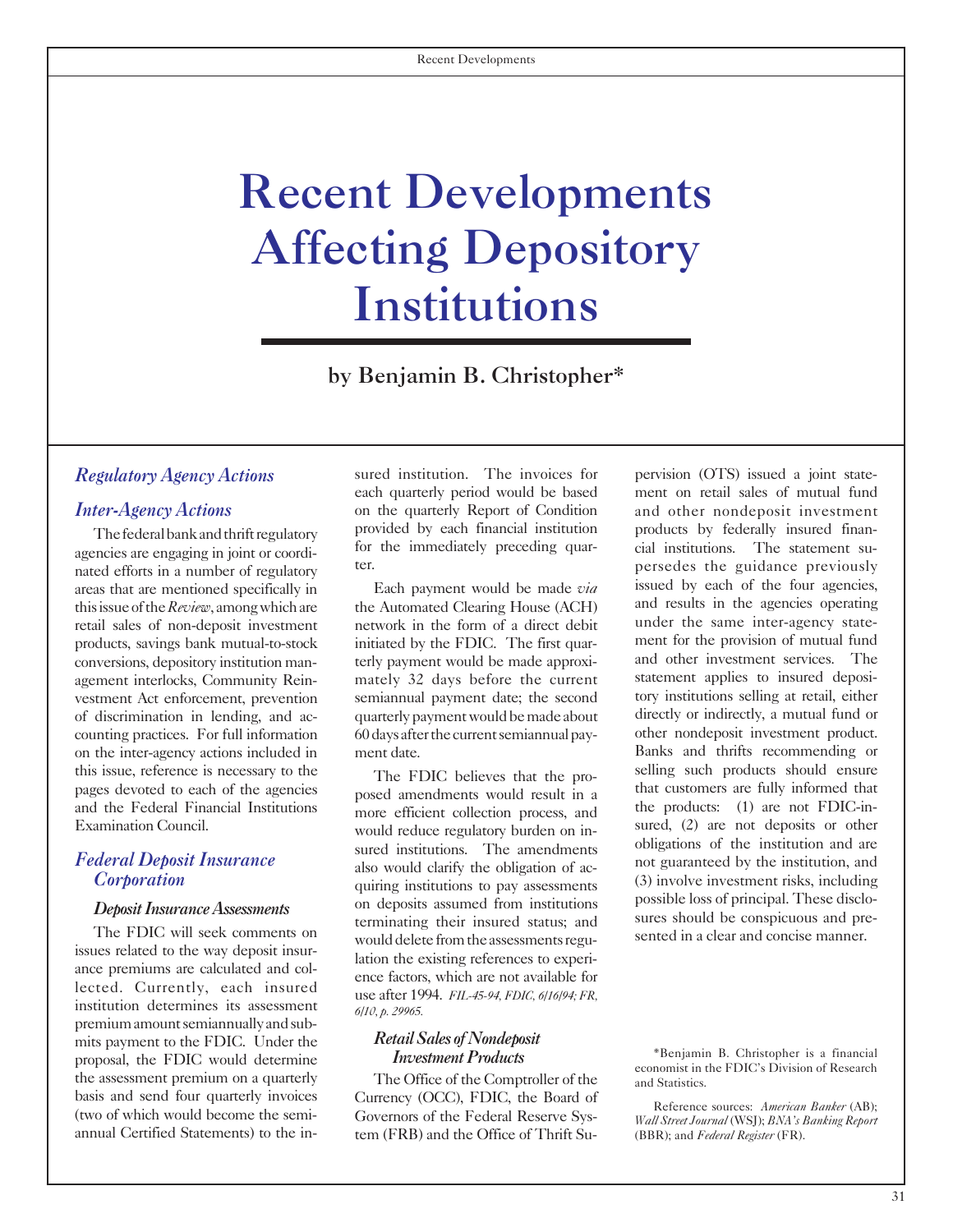The agencies said that tellers should not qualify customers, make specific recommendations about nondeposit investments, or accept orders. Among a number of other things that banks and thrifts should do to minimize the possibility of customer confusion are: when a customer opens an investment account, obtain a signed statement acknowledging that the disclosures have been received and understood; separate physically the investment sales areas from the deposit-taking areas; and ensure that investment sales personnel are properly qualified and trained. *FIL-9-94, FDIC, 2/17/94; "Inter-Agency Statement on Retail Sales of Nondeposit Investment Products," FRB, FDIC, OCC, OTS, 2/15/94.*

#### *SavingsBankMutual-to-Stock Conversions*

The FDIC adopted an interim rule, effective February 15, 1994, that will enable the agency to formally review and, if necessary, prevent unfair or unsafe conversions of FDIC-supervised savings banks from mutual to stock form of ownership.

Among the FDIC's concerns are that, in some cases, insiders may set the stock offering price well below the true value of the institution, or they may obtain more than a fair share of the stock subscription. Excessive compensation packages also are of concern. Underthe interim rule, an FDIC-supervised state-chartered savings bank must provide the appropriate FDIC regional office with advance notice of its plans to convert from mutual to stock form as well as copies of all application and disclosure materials. The FDIC has 60 days from the receipt of a complete notice to review the conversion plan before it can be consummated, although the agency can extend the review period for another 60 days. A proposed conversion could not be consummated if the FDIC objects within the allotted time. If the FDIC notifies the savings bank that it has no objection to the transaction or if the FDIC does not respond within the allotted time, the conversion may be completed. This interim rule departs from the FDIC's past practice of sug-

gesting to other federal or state regulators that modifications be made in a conversion plan. *PR-7-94, FDIC, 2/8/94; PR-3-94, 1/28; FR, 2/15/94, p. 7194; 2/1/94, p. 4712.*

FDIC-insured mutual state-chartered savings banks that are not members of the Federal Reserve System would be required under a proposed rule to comply with new substantive provisions when proposing to convert to the stock form of ownership. The proposed requirements are similar to the OTS' regulations which were revised recently. Currently and during the pendency of this proposed rulemaking, the FDIC will continue to use the case-bycase procedure under the interim rule (see above) in reviewing notices of proposed conversions of state savings banks. The proposed rule would require (among other things): the submission of a full appraisal report, including a complete and detailed description of the elements that make up an appraisal report and justification for the methodology employed; a depositor vote on all mutual-to-stock conversions of state savings banks; that stock options (if any) be granted at no lower than the market price at which the stock is trading at the time of grant; that the subscription offering provide a reference to eligible depositors and othersin the bank's "local community"; the submission of a business plan, including in part, a detailed discussion of how management intends to deploy the capital raised through the sale of stock in the conversion; and a prohibition on stock repurchases within one year following the conversion. *FR, 6/13/94, p. 30316; FIL-39-94, FDIC, 6/13.*

#### *Financial Derivatives*

FDIC-supervised commercial and savings banks were notified that the agency has updated and consolidated its guidance to examiners and regional offices regarding the analysis and treatment of financial derivatives, such as interest-rate swaps, futures and options contracts. The guidance is applicable principally to financial institutions that are "end-users" of derivatives. It focuses on the fundamental risks of financial derivatives and off-balance-sheet activities, with the expectation that it will assist examiners in determining institutions' potential exposure and in assessing their risk management practices. *FIL-34-94, FDIC, 5/18/94*.

#### *BIF Reaches \$15.2Billion*

The Bank Insurance Fund (BIF) totaled \$15.2 billion (unaudited) on March 31, 1994, continuing its strong growth from \$13.1 billion at year-end 1993, from a negative \$101 million at the end of 1992, and a negative \$6.8 billion in 1991. The BIF's recovery to date primarily has reflected improved underwriting income resulting from greatly reduced numbers of bank failures (no failures occurred in the first quarter) a drop in the estimated cost of banks expected to fail in future periods, and the Corporation's cost-control efforts. In 1993, gross revenue to the BIF totaled \$6.4 billion (unaudited), including approximately \$5.8 billion from assessments, \$0.2 billion from interest on U.S. Treasury obligations, and \$0.4 billion from other sources. Provision for loan losses was a negative \$7.7 billion, and other expenses were \$0.9 billion, resulting in net income of \$13.2 billion to the BIF.

The ratio of the BIF to insured deposits stood at 0.80 percent at March 31, 1994, up from 0.70 percent at year-end 1993. The FDIC said in its quarterly statement that the BIF may reach the recapitalization goal of 1.25 percent as early as 1996.

The Savings Association Insurance Fund (SAIF) had net income of \$262 million in the first quarter of 1994, and on March 31 the SAIF totaled \$1.4 billion (unaudited), or 0.20 percent of insured deposits. Revenue to the SAIF in 1993 was \$923 million, of which \$898 million was assessments earned. Expenses and losses for the year amounted to \$46 million. The net income of \$877 million increased the balance of the SAIF to just under \$1.2 billion at year-end. *Financial Reports, FDIC.*

#### *Bank Failures Continue to Decline*

Eight FDIC-insured banks, with assets totaling \$844.7 million, have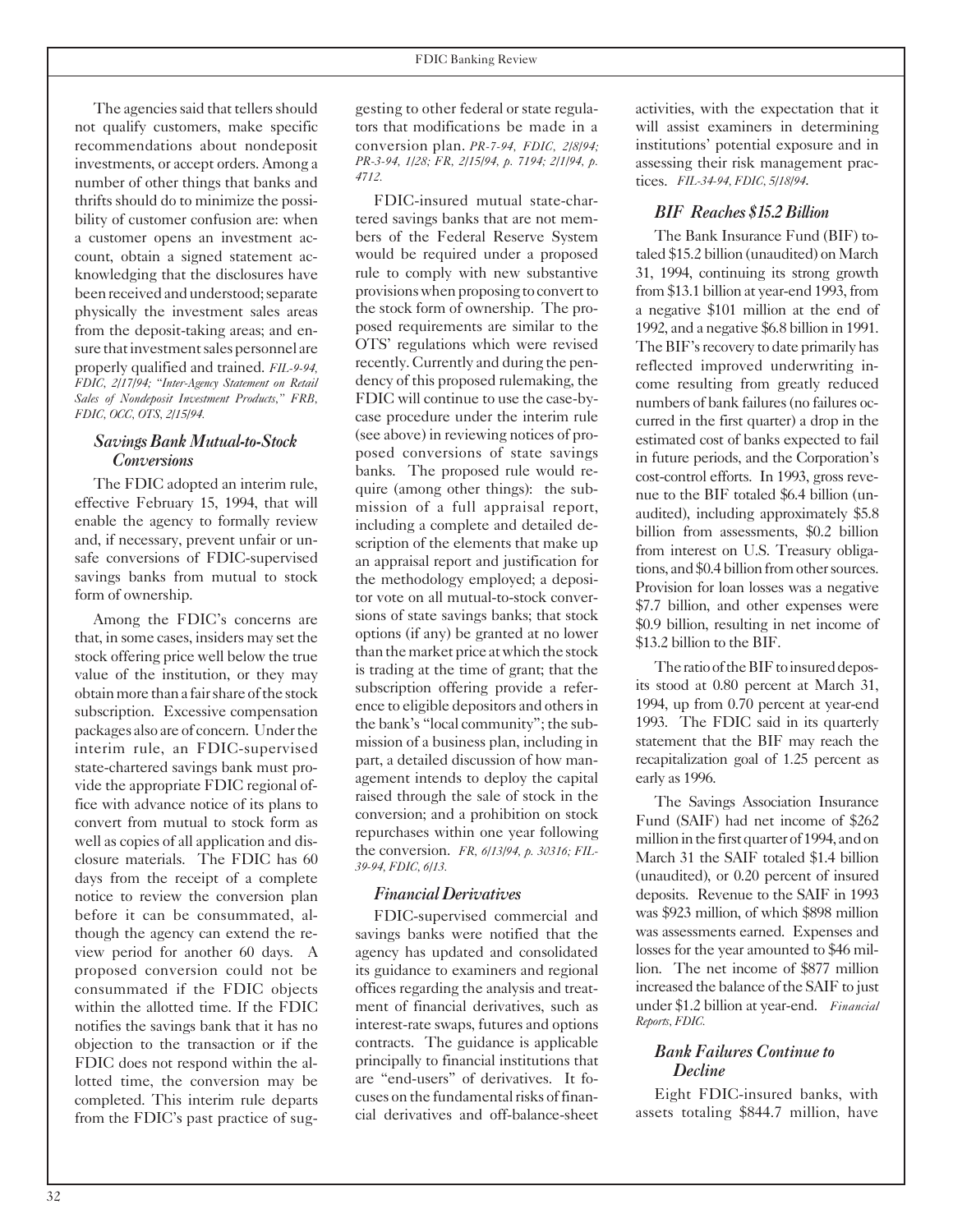failed in 1994 through July 15, continuing the declining trend in bank failures. The banks were located in California (4), Connecticut (2), Massachusetts and Missouri. In 1993, there were 42 failures of insured institutions, twenty of which were located in California and ten in Texas.

The number of commercial banks on the FDIC's "Problem List" fell for the ninth consecutive quarter, to 383 as of March 31, 1994, and their assets declined for the eighth straight quarter, to \$53 billion. A year earlier, there were 671 "problem" banks, with assets amounting to \$377 billion. "Problem" savings institutions totaled 118 as of March 31, 1994, representing 5.3 percent of savings institutions in operation, and their assets were \$89 billion, or 8.9 percent of savings institutions' assets. *FDIC Quarterly Banking Profile, FDIC, Recent Issues; and FDIC Office of Corporate Communications.*

#### *Management Official Interlocks*

The FDIC proposed to amend its regulations that implement the Depository Institution Management Interlocks Act as part of a joint initiative by the federal bank and thrift regulatory agencies. The Act generally prohibits certain management official interlocks between unaffiliated depository institutions, depository holding companies, and their affiliates. The proposal would create limited exemptions to the prohibition on management official interlocks between certain depository organizations located in the same community or "relevant metropolitan statistical area" (RMSA). Such interlocks would be permitted between institutions that together control only a small percentage of the total deposits in the community or RMSA. *FR, 4/20/94, p. 18764; 6/9, p. 29740.*

#### *Activities of State-Chartered Banks and Subsidiaries*

The FDIC approved final rules implementing statutory restrictions on the activities of insured state banks and their majority-owned subsidiaries. The new rules were to go into effect when published in the *Federal Register.*

With certain exceptions, the Federal Deposit Insurance Corporation Improvement Act of 1991 (FDICIA) prohibits state banks and their majority-owned subsidiaries from conducting activities "as principal" that are not permitted for national banks. The bank may, however, engage in an otherwise prohibited activity if it meets its minimum capital requirements and the FDIC determines that the activity does not present a significant risk to the deposit insurance funds. Under the final rules:

(a) The term "as principal" is defined to exclude agency activities. Thus, a state bank can, without prior FDIC consent, operate insurance agencies, securities brokerage firms, real-estate agencies, travel agencies, financial planning services and certain other agencies if authorized by state law.

(b) Activities are listed that do not present a significant risk to the insurance funds and therefore are permissible. Among the activities are those defined by the FRB as "closely related to banking."

(c) Application procedures are described for an institution seeking FDIC consent to continue or begin an otherwise prohibited activity.

In a related action, state banks that are members of the SAIF are put under the same restrictions on corporate activities that apply to BIF-insured banks. *PR-133-93, FDIC, 11/30/93; FR, 12/8/93, pp. 64460, 64462.*

#### *Activities and Investments of State Savings Associations*

The FDIC is amending its regulations concerning applications and notices by savings associations. The amendments conform the definitions of "significant risk" and "equity security" to other definitions of those terms in the FDIC's regulations, and allow insured state savings associations to conduct activities and make investments without the FDIC's prior approval provided that the activities and/or investments were found to be permissible for federal savings associations under an order or

a written interpretation issued by the OTS. This change also places insured state savings associations on a par with the treatment accorded insured state banks under the FDIC's regulations. The final amendment is effective December 8, 1993. *FR, 12/8/ 93, p. 64455.*

#### *Receivership Rules: Least-Cost Resolution*

The FDIC adopted a regulation required by FDICIA on the least-cost resolution of failed and failing depository institutions insured by the FDIC. The final rule adds a new Section to the FDIC's regulations stating the prohibition in Section 13(c) of the FDI Act on taking any action under thatsection that would have the effect of increasing losses to any insurance fund by protecting uninsured depositors or nondepositor creditors of a failed or failing depository institution. In addition, the final rule references the systemic-risk exception to the prohibition. The final rule also includes the provision of 13(c) which makes clear that the FDIC is not prohibited from engaging in purchaseand-assumption transactions under which uninsured deposits may be acquired so long as the loss to the insurance fund on those uninsured deposits is less than if the institution had been liquidated and the insured deposits were paid. The regulation is effective January 21, 1994. *FR, 12/22/93, p. 67662.*

#### *CrossLand Sale Satisfied Least-Cost Mandate*

A report by the U.S. General Accounting Office (GAO) concludes that the FDIC's resolution of the CrossLand Federal Savings Bank of Brooklyn, New York, in August 1993, was in compliance with the least-cost calculation and documentation requirements of Section 13(c) of the FDI Act, as amended by FDICIA, and criteria contained in an earlier report of GAO in July 1992.

CrossLand experienced substantial losses from 1989 through 1991, resulting from the weak New York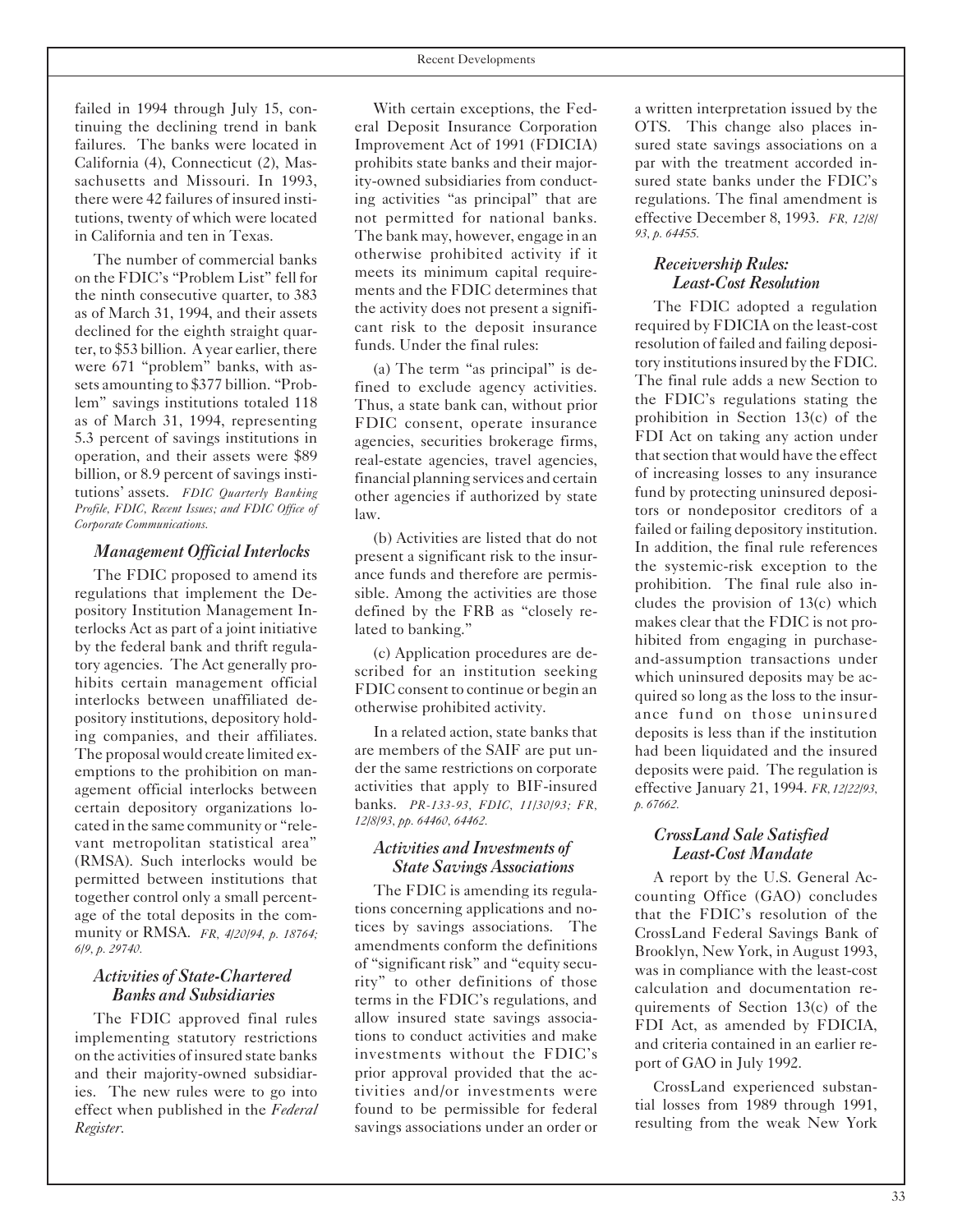real-estate market and the bank's concentration in real-estate development lending. CrossLand's efforts to replenish its capital as required by its primary regulator, the OTS, were unsuccessful. The bank, which had \$8.7 billion in assets as of December 1991, was declared insolvent by the OTS on January 24, 1992.

The FDIC is required by statute to resolve a failed bank in a manner least costly to the BIF. Immediately upon CrossLand being declared insolvent, the FDIC placed the bank in conservatorship, and injected \$1.2 billion in cash to restore capital to the required level and to strengthen the bank by reducing its high-cost debt. The FDIC also hired a chief executive officer to manage CrossLand in conservatorship and approved a business plan that was designed to return the bank to operating profitability by downsizing and stabilizing it. After considering various alternatives for resolving the conservatorship, in August 1993 the FDIC sold the conservatorship — by then the assets were down to \$5.2 billion — through a public offering.

The report said the process the FDIC used for the 1993 decision was well-documented and adequately supported with cost estimates for each alternative, and that there was much improvement over the 1992 processin establishing a conservatorship. In addition, the GAO found no evidence of significant problems with the management and control of CrossLand during its operation under FDIC conservatorship. *FDIC Sale of CrossLand Conservatorship Satisfied Least-Cost Test, U.S. General Accounting Office, April 1994.*

The FDIC estimated the losses to the BIF from the CrossLand resolution, as of December 31, 1993, to be \$784.8 million. *PR-20-94, FDIC, 3/30/94.*

#### *Assistance for Areas Affected by Earthquake*

The FDIC announced a series of steps to assist the rebuilding in the area damaged by the earthquake in Southern California. Guidelines that the FDIC will send to the banks it supervises suggest that extending repayment terms, restructuring existing loans or easing terms for new loans, if done in a manner consistent with sound banking practices, can both contribute to the health of the community and serve the long-term interests of the lending institution. Other regulatory relief actions include a temporary waiver of certain real-estate appraisal regulations for the affected areas, and temporary relief from certain capital requirements if an already adequately capitalized bank finds its asset levels increasing due solely to deposits of insurance proceeds or government assistance funds. *PR-4-94, FDIC, 1/25/94; FDIC Statement, 1/25/94*.

See also "Real Estate Appraisal Exceptions in Major Disaster Areas," *FR*, 2/11/94, p. 6531; OCC, FRB, FDIC, OTS, and NCUA, reporting actions pursuant to Section 2 of the Depository Institutions Disaster Relief Act of 1992 (DIDRA), which authorizes the federal financial institution regulatory agencies to make exceptions to statutory and regulatory requirements relating to appraisals for certain transactions.

#### *Treasury Study of Depository Institutions Disaster Relief*

The Department of the Treasury, in consultation with the federal bank regulatory agencies, is conducting, and requesting comments on, a study of the effectiveness of the federal banking agencies' response to recent disasters. Pursuant to Section 5 of DIDRA, the study group intends to complete the study by February 12, 1995, and will submit to Congress a final report including recommendations for administrative or legislative action. *FR, 6/29/94, p. 33574.*

#### *Alternative Dispute Resolution*

The FDIC adopted a Statement of Policy to further its commitment to the use of Alternative Dispute Resolution (ADR) for resolving appropriate disputes in a more timely, less-costly manner than litigation or administrative

adjudication. The Statement reiterates the agency's support of the costeffective use of ADR, including negotiation, mediation, early neutral evaluation, neutral expert fact-finding, mini-trials and other hybrid forms of ADR in appropriate instances; it does not favor the use of binding arbitration other than as set forth in the Administration Dispute Resolution Act of 1990. An ADR Task Force has been created to design, implement and coordinate ADR efforts across the Corporation, and to develop strategies for educating employees and disputants about ADR options. *FR, 3/30/94, p. 14860.*

#### *Establishment and Relocation of Remote Service Facilities*

The FDIC proposed revising its application and publication requirements for the establishment and relocation of remote service facilities (RSF), in order to lessen the regulatory burden on state nonmember banks and state-licensed branches of foreign banks. Currently, banks desiring to establish an initial RSF must comply with the requirements in these respects that are applicable to the establishment of a "brick and mortar" branch office, while successive RSFs may be established or relocated without a formal application. There is no differentiation based upon the condition of the applying institution.

The proposal provides that an institution whose most recent Community Reinvestment Act (CRA) rating is Satisfactory or better may establish and operate or relocate an RSF by filing a letter with the appropriate FDIC regional director containing certain specified information. Unless the institution is notified otherwise by the FDIC within seven days of receipt of the letter, the institution may establish or relocate the RSF. Existing public notice requirements would be dispensed with in this case. Other requirements would apply to an institution not having a CRA rating of Satisfactory or better, including that they comply with existing notice requirements. Unless the institution is noti-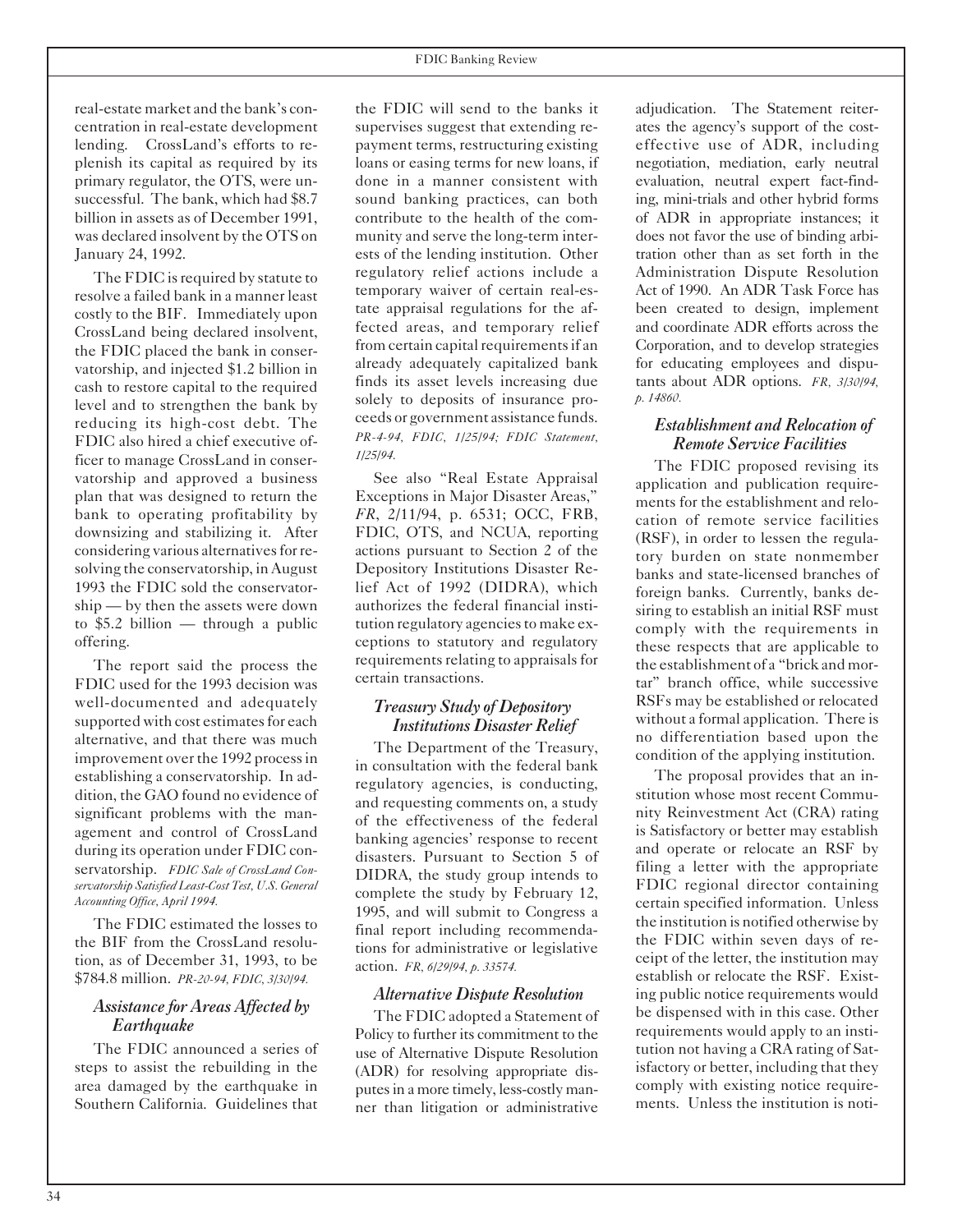fied otherwise within 15 days after processing of its information letter, the institution could establish or relocate the RSF. Should a protest be filed or other objection taken, the institution could not proceed until the FDIC provides a written notice of approval. *FR, 4/26/94, p. 21676.*

#### *Disclosure Regarding Deposit Insurance Coverage*

The FDIC proposed that plan administrators of certain retirement and other employee benefit accounts be provided timely disclosures about whether their funds qualify for "passthrough" deposit insurance coverage. In general, "pass-through" insurance means that each participant in the account rather than the total account balance, is individually insured up to \$100,000. Under a 1991 law and the FDIC's implementing regulations, depositors in certain retirement and other employee benefit plan accounts are entitled to "pass-through" deposit insurance coverage based, in part, on whether the insured institution satisfies certain capital standards.

Among the types of accounts affected by the proposed rule are 401(k) retirement accounts, Keogh plan accounts, and corporate pension plan and profit-sharing plan accounts. Situations in which an employee benefit plan administrator would receive a notice indicating an institution's "prompt corrective action" (PCA) category, and whether employee benefit plan deposits at the institution would qualify for "pass-through" insurance coverage, include: (1) when an existing or prospective employee benefit plan depositor requests the information; (2) when someone opens an employee benefit plan account; (3) when the institution has been informed that its capital category has been reduced to "adequately capitalized" from "well-capitalized"; and (4) when the institution's capital category has been reduced to a PCA capital category below "adequately capitalized," thus eliminating "passthrough" insurance coverage on additional deposits.

Also, upon request, existing and prospective employee benefit plan de-

positors would receive more-detailed information about the institution's actual capital ratios. With the exception of immediate disclosures to depositors of new accounts, the notices would be provided within two business days. *PR-132-93, FDIC, 11/30/93; FR, 12/8/93, p. 64521*.

#### *Allowance for Loan and Lease Losses*

The FDIC adopted a Statement of Policy on allowance for loan and lease losses (ALLL) as recommended to the four federal regulators of banks and saving associations by the FFIEC. The statement provides comprehensive guidance on the maintenance of an adequate ALLL and an effective loan review system. It is another step by the agencies to promote consistency in supervisory policies among banks and thrifts.

The guidance, which is effective immediately, explains that the ALLL is designed to absorb estimated credit losses associated with the loan and lease portfolio, including binding commitments to lend. To the extent not provided for in a separate liability account, the ALLL should also be sufficient to absorb estimated credit losses associated with off-balancesheet credit instruments such as standby letters of credit. The statement covers the responsibilities of the board of directors, the institution's management, and the examiners. *FIL-89-93, FDIC, 12/21/93; "Inter-Agency Policy Statement on the Allowance for Loan and Lease*

#### *Proposal to Recognize Holding Gains and Lossesin Tier 1 Capital*

*Losses (ALLL)," OCC, FDIC, FRB, OTS, 12/21.*

The FDIC issued for comment a proposal to conform its capital definitions for Part 325 leverage and riskbased capital purposes with the recently issued FASB Statement of Financial Accounting Standards No. 115. This new accounting standard requires banks to recognize, as a separate component of stockholders' equity, the amount of net unrealized holding gains and losses on securities held as "available for sale."

The FFIEC notified all banks in September that they must adopt the new FASB 115 accounting standard as of January 1, 1994, or the beginning of their first fiscal year thereafter, if later. Early adoption of this standard is also permitted for Call Report purposes to the extent allowable under FASB 115. The proposed changes would require institutions to include the FASB 115 capital component for "available for sale" securities when calculating Tier 1 capital for leverage and risk-based capital purposes. The FDIC invited comments on several specific questions. The proposed capital rule is similar to rules being developed by the OCC, FRB, and OTS. *FIL-1-94, FDIC, 1/4/94; FR, 12/29/93, p. 68781; PR-137-93, FDIC, 12/14/93; FR, 4/18/94, p. 18328.*

#### *Affordable Housing Pilot Program*

The FDIC announced a pilot effort with the Federal National Mortgage Association that will allow mortgage lenders to offer favorable financing to buyers of FDIC Affordable Housing properties. This pilot program, focusing on properties in Massachusetts, furthers the FDIC's goal to make residential properties retained from failed financial institutions available to low- and moderate-income purchasers. The FDIC, Fannie Mae and the Massachusetts Bankers Association have initiated programs to encourage lending institutions to participate in this joint effort. Eligible purchasers can receive a ten percent credit or grant toward the purchase of FDIC properties. The FDIC properties may be purchased under various arrangements in respect to the down payment and the payment of closing costs, with loan-to-value ratios ranging from 85 percent to 95 percent.*PR-6-94, FDIC, 2/8/94.*

#### *Policy* on Risk-Based Capital: *MultifamilyHousingLoans*

Section 618 of the Resolution Trust Corporation Refinancing, Restructuring, and Improvement Act of 1991 (RTCRRIA) requires the FRB, FDIC, OCC and OTS to accord a 50 percent risk-weight to multifamily mortgage loans and related mortgage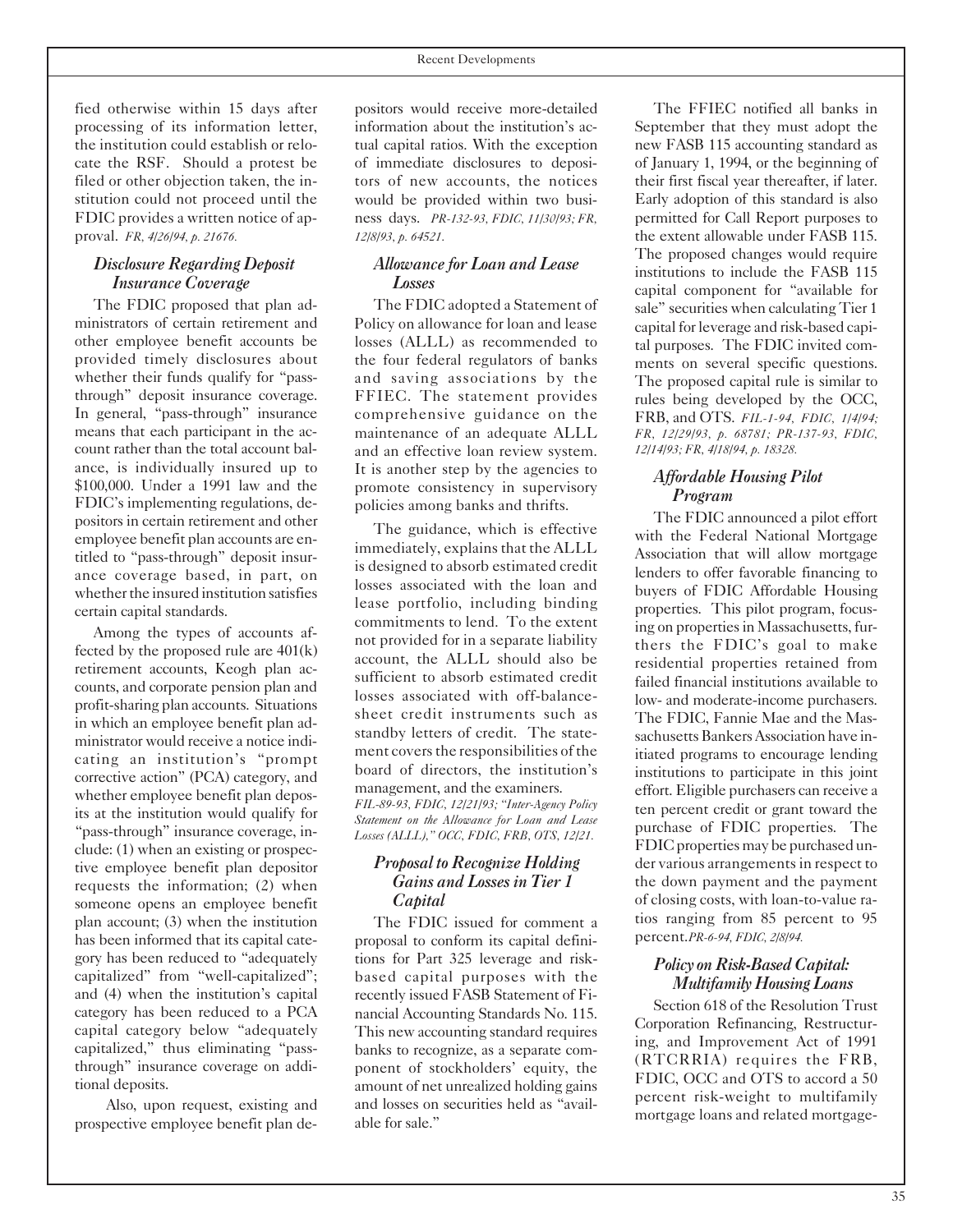backed securities meeting certain specified criteria and gives the agencies discretion to add other prudential safeguards.

The FDIC amended its risk-based capital guidelines, effective January 27, 1994, to assign a 50 percent riskweight to loans secured by multifamily residential properties that meet certain conditions and to any securities collateralized by such loans. At present, these loans are assigned to the 100 percent risk-weight category. The rule should facilitate prudent lending for multifamily housing purposes. *FR, 1/27/94, p. 3779; 3/18, p. 12806.*

#### *Securities Disclosure*

Section 12 of the Securities Exchange Act of 1934 requires that the FDIC issue regulations substantially similar to those of the Securities and Exchange Commission or publish its reasons for not doing so. The FDIC proposed to make its securities disclosure requirements for banks with a class of securities registered under Section 12 substantially similar to those of the SEC in regard to: (1) disclosures of executive compensation; (2) disclosure requirements for small banks; and (3) proxies and related communications among shareholders. Comment is sought also on whether the agency should incorporate in its regulations by cross-reference the comparable SEC rules, or continue to maintain the separate but substantially similar body of rules. *FIL-36-94, FDIC, 5/20/94; FR, 5/2, p. 22555.*

#### *Proposal to Eliminate Planned Growth Reports*

The FDIC proposed to rescind its regulations that require all insured banks, exceptinsured bankers' banks, to give prior notice of planned rapid growth that involves the solicitation and acceptance of fully insured deposits obtained from or through brokers or affiliates, the solicitation of fully insured deposits outside a bank's normal trade area, or secured borrowings, including repurchase agreements. The proposed rescission would lessen the regulatory burden

on banks that are currently required also to comply with the FDIC's brokered deposit regulation and the prompt corrective action rule, both of which were designed in part to address the same risks resulting from rapid growth. *FR, 4/5/94, p. 15869.*

#### *Finesfor Violations of Mortgage Disclosure Law*

The FDIC has started to impose fines against lending institutions for late or inaccurate submissions of data used by federal regulators to check for possible mortgage loan discrimination. The agency has fined six lenders, in amounts ranging from  $$2,000$  to \$4,000, for late submissions of 1992 and 1993 data required by the Home Mortgage Disclosure Act (HMDA). Data are required by March 1 each year from most lenders on their loans for home purchases, home improvement and refinancing, including the race, gender, income and property location of the loans and loan applications. Data for each institution and nationwide aggregate reports are made publicly available by the agencies. HMDA data for 1992 have been publicly available since October 1993, and the 1993 data reports are being processed for public release later this year. The FDIC supervises more than 3,200 of the 9,649 lenders reporting 1993 data. *PR-39-94, FDIC, 6/17/94.*

#### *Court Rules Against FDIC on Suit Against Bank Officials*

The U.S. Supreme Court ruled unanimously that state law and not federal law governed the conduct of lawyers representing a failed California thrift. In a Texas case, the Court declined to review a decision that held that federal law does not take precedence overstate statutes of limitation for suing bank directors or officers for wrongdoing. The two decisions may place at risk an estimated \$3 billion in FDIC and RTC claims.

In a recent article authored by FDIC Acting Chairman Andrew C. Hove,Jr., he expressed strong support for pending federal legislation that would allow federal regulators to sue for wrongdoing committed up to five years before the date of a banking institution's failure. *The Washington Post, 6/14/94; The New York Times, 7/15/94.*

#### *Report on the Savings Association Insurance Fund (SAIF)*

The Savings Association Insurance Fund Industry Advisory Committee, which was established by Congress in 1989, has recommended that the SAIF and the BIF be merged "assoon as possible." The FDIC administers SAIF, which was created by the Financial Institutions Reform, Recovery, and Enforcement Act of 1989 (FIRREA) to insure savings institutions, replacing the former Federal Savings and Loan Insurance Corporation (FSLIC).

The Committee's report states that if \$8 billion in funds authorized for SAIF by the RTC Completion Act of 1993 are actually appropriated when needed, it will at best avoid a short-term crisis if loss funds are needed by SAIF. Funds "authorized and arguably mandated" by FIRREA have never been provided by the Treasury.

Among the report's conclusions are that an assessment rate disparity between the BIF and SAIF of 13 to 20 basis points likely will occur approximately in 1996, rising to 18 to 20 basis points in 1997. This rate disparity will adversely impact the ability of SAIFinsured institutions to raise capital, and will result in a pronounced shrinkage in the SAIF-insured deposits base. A shrinking deposit base, combined with SAIF's fixed obligation to pay approximately \$770 million per year in interest on Financing Corporation (FICO) bonds, will reduce available funds to cover future losses and expenses. FICO was created by the Competitive Equality Banking Act of 1987 to issue bonds to recapitalize the FSLIC. Unless the SAIF is fundamentally restructured, the report said, it cannot survive, and the only solution that realistically can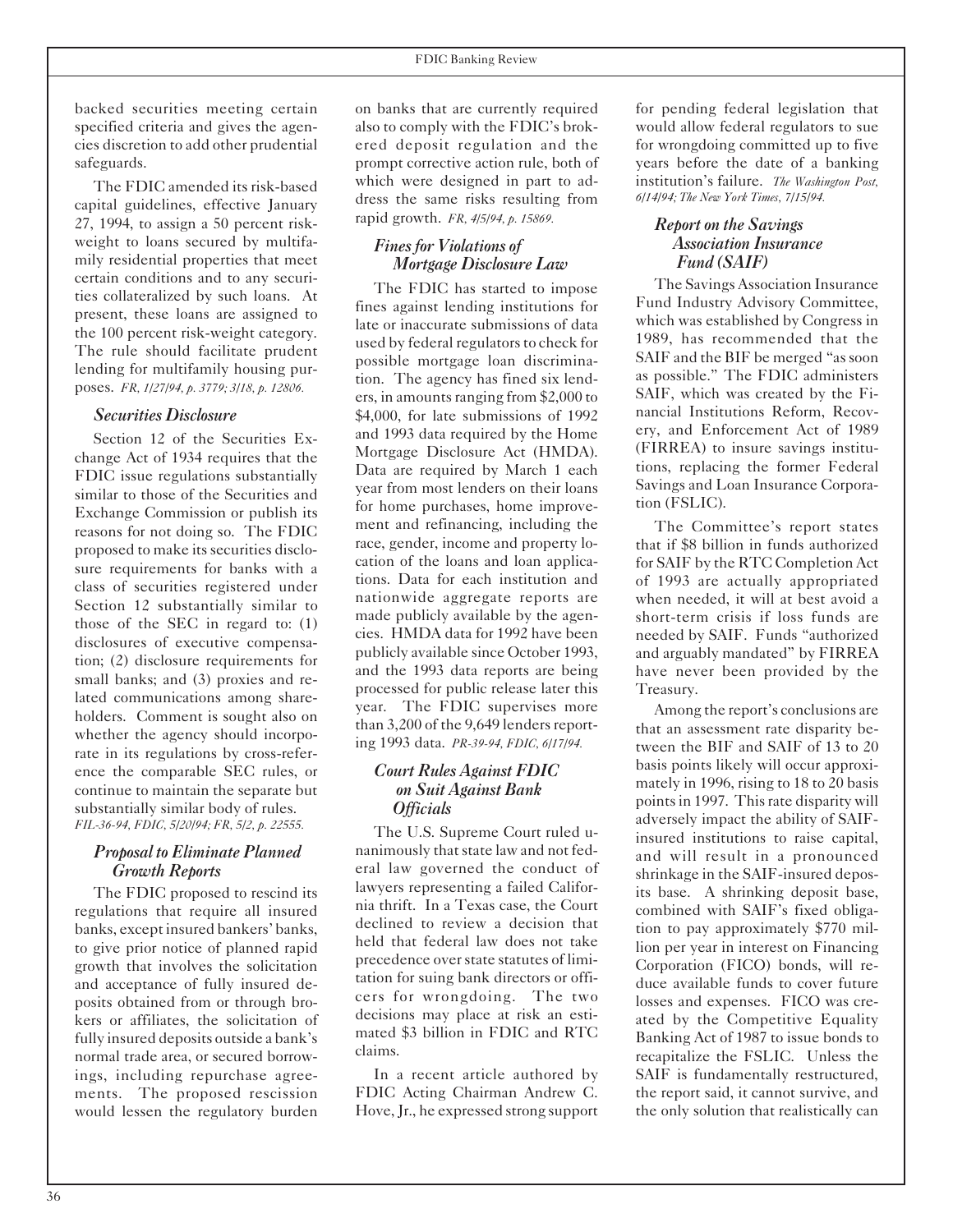avoid further costs to the taxpayers is a merger of the two funds. The resulting fund would achieve the statutorily mandated 1.25 percent reserve ratio in 1997, only one year later than currently projected for the BIF. By 1998, the assessment rate for all insured institutions would be reduced to a range of six to nine basis points, on the assumption of a continuation of the FICO interest obligation. *Report of the Savings Association Insurance Fund Industry Advisory Committee, March 1994.*

#### *Real-Estate Recovery Is Broadening*

A substantial improvement in realestate markets across the nation occurred for the second quarter in a row, according to a survey of real-estate trends conducted by the FDIC in late April. The composite index that measures change in all types of realestate markets rose to 78, up from 73 in the quarter ending in January and 67 in October 1993.

Values of the index above 50 indicate that more respondents believed conditions were improving than declining, compared to the previous quarter, while values below 50 indicate the opposite. The surveys, which began in April 1991, are based on interviews across the country with more than 450 senior examiners and asset managers at federal bank and thrift regulatory agencies.

Improvement was reported nationwide in both local housing markets and in local commercial real estate. Almost 70 percent of the respondents saw a strengthening of local housing markets in the three months ending in April, while only three percent reported weaker conditions. The improvement in commercial real estate — almost one half of the respondents reported improvement and only two percent saw worsening markets was particularly encouraging.

Recovery in regional real-estate markets was most widespread in the South, and was strong also in the Midwest, continuing the relatively favorable assessments received from these regions in previous surveys. In Cali-

fornia, stable market conditions were reported by two-thirds of the respondents for commercial real estate in the quarter, though it should be noted that the 23 percent seeing better conditions in the state was more than double the ten percent reporting weaker markets. In January, only one respondent saw improvement. In housing markets, 43 percent of California respondents in April believed markets were better, up from 29 percent in the preceding quarter. In the West outside of California, stronger conditions in commercial real-estate markets were reported by two-thirds of the respondents, and in housing markets by three-fourths of respondents. The broadening recovery extended also to the Northeast, where 74 percent of those interviewed saw improvement in housing markets, up from 54 percent in January, and 42 percent reported better commercial real-estate markets, rising from 33 percent in January.

Another positive development was that for the third consecutive quarter there was distinct progress nationwide in reducing excessinventories of commercial real estate. During the first two years of the survey, not much reduction was reported. While 65 percent of the respondents in April still reported an excess supply in commercial real estate, the figure was down from 72 percent in January and 82 percent in July 1993. California lagged here also with 94 percent reporting excessinventoriesin April. In residential real estate nationally, excess supply conditions were reported by 29 percent of the respondents, declining from 33 percent in January. Further evidence of improvement in housing markets was that 18 percent of those reporting nationally, and 33 percent in the Midwest, saw "tight" supply conditions. *Survey of Real Estate Trends, FDIC, April 1994.*

#### *Newsletter on Consumer Issues*

The FDIC introduced *FDIC Consumer News*, a quarterly, free newsletter that presents information of interest to bank customers. The first issue features a report to help consumers avoid costly mistakes under the insurance rules, noting the FDIC's concerns about the large number of depositors with funds over the \$100,000 insurance limit, and the increased number of depositors' complaints that bank personnel gave them wrong information about their coverage. The report discusses the new deposit insurance rules that took effect December 19, 1993. Other topics in the first issue include federal efforts to increase lending to low- and moderate-income neighborhoods, new disclosures for deposit accounts and mutual funds sold by banks, and a new consumer protection law on unclaimed funds.

Each issue of the newsletter also will include the addresses and phone numbers of the various government agencies where consumers can get information or other help regarding their rights under the banking laws. *PR-131 93, FDIC, 11/22/93*.

## *Resolution Trust Corporation Operations Update*

The RTC resolved eight institutions in June, bringing the total number of resolutions to 726 since the inception of the agency in 1989. As of June 30, 1994, the RTC had 18 institutions remaining in its conservatorship program, all of which are expected to be resolved by the end of the third quarter of the year.

Assets under RTC management, including both conservatorships and receiverships, amounted to \$48 billion at the end of May. The 25 conservatorships held about \$16 billion in gross assets on May 31, 1994. Cash and securities were 31 percent of these assets; performing 1-4 family mortgages, 22 percent; other performing loans, 17 percent; delinquent loans, seven percent; real estate, three percent; investments in subsidiaries, ten percent; and other assets, ten percent. Assets in receivership remaining from the 718 institutions closed by the RTC amounted to \$32 billion on May 31 (excluding approximately \$11 billion in cash, liquid investments, and accounts receivable accumulated from receivership collections). Because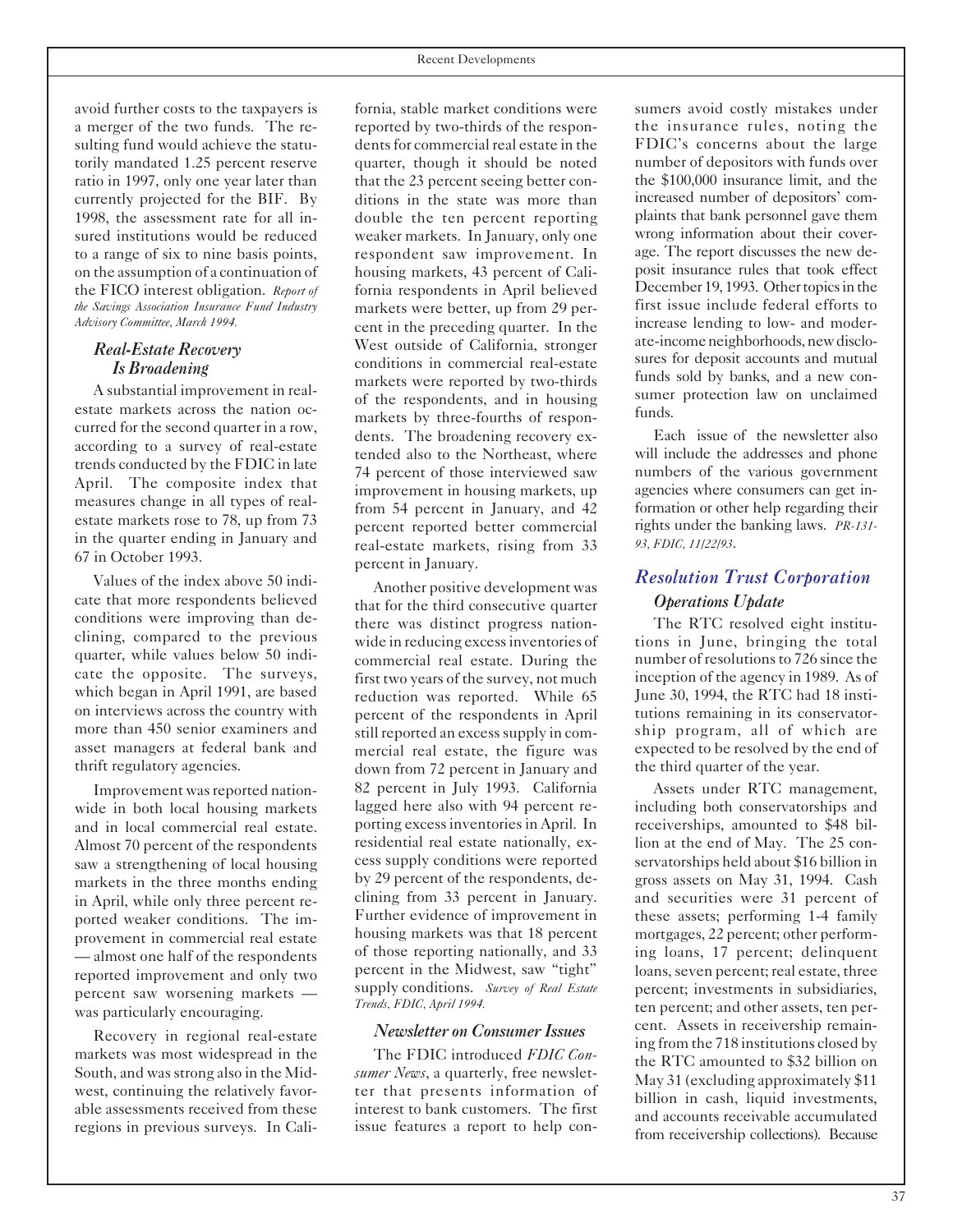many of the relatively marketable assets have been sold before an institution enters a receivership, most of the assets retained by the RTC in receivership consisted of lower-quality, less-marketable assets. Thus, real estate and delinquent loans represented 40 percent of receivership assets. Cash, securities, and performing 1-4 family mortgages represented only 18 percent of receivership assets.

From inception through May, the RTC collected \$150 billion from securities, \$101 billion from 1-4 family mortgages, \$52 billion from other mortgages, \$29 billion from non-mortgage loans, \$16 billion from real estate, and \$20 billion from other assets. Book value asset reductions were \$413 billion, and the RTC recovered 89 percent (\$367 billion) on these collections. The RTC has recovered 98 percent from securities, 97 percent from 1-4 family mortgages, 78 percent from other mortgages, 90 percent from non-mortgage loans, 56 percent from real estate, and 69 percent from other assets. The RTC also has collected \$18.1 billion in receivership income.

As of the end of June 1994, RTC resolutions had protected 24.1 million deposit accounts from financial loss. These accounts had an average account balance of \$9,000. The thrifts closed from the RTC's inception through May 31 held \$228 billion in assets at the time of closure. Of this total, \$49 billion, or 21 percent, were sold to acquirers (after taking into account assets returned to the RTC under put-back provisions of resolution transactions). Estimated resolution costs for the 718 closed thrifts totaled \$84.5 billion. This amount represented 32 percent of their total liabilities at the time of resolution. If the insured deposits of all 718 institutions had been paid out to depositors, the estimated resolution costs would have been \$88.4 billion. The \$3.9 billion difference represented the estimated savings, or premiums, over insureddeposit payout costs. These savings were equal to two percent of core deposits, represented by deposits with balances below \$80,000.

Since its inception through May 31, 1994, the RTC has obtained \$118 billion in funding from external sources as follows: \$50 billion in appropriations under FIRREA, \$41 billion in loss funds authorized by 1991 Acts of Congress, and \$27 billion in Federal Financing Bank (FFB) borrowings. The RTC also has obtained \$105 billion in recoveries from receiverships. The RTC Completion Act, enacted into law on December 17, 1993, authorized the Treasury to provide the RTC with up to \$18.3 billion in loss funds. *RTC Review, July 1994.*

#### *Improved Returnsin Nonperforming Loan Auction*

The RTC's fourth National Nonperforming Loan Auction, held in Kansas City, Missouri, in April 1994, provided the highest return the RTC has received in these auctions, an average of 60 cents per dollar of book value, compared to 50 cents in the August 1993 auction. The improvement in recovery is credited to offering smaller-sized, geographically localized loan packages. An official said higher returns were obtained by stratifying loan pools by state, city and zip code. *RTC Investor, June 1994.*

#### *Defining a Minority Neighborhood*

The RTC adopted, and requested comments on an interim rule that defines "predominantly minority neighborhood" under Section 21 of the Federal Home Loan Bank Act, as amended. The interim rule is effective February 24, 1994. Section 21 requires, among other things, that in considering offers to acquire any insured depository institution, or any branch of an insured depository institution, located in a predominantly minority neighborhood, the RTC will give preference to an offer from any minority individual or minorityowned business, including depository institutions, over any other offer that results in the same cost to the Corporation. Section 21 permits the RTC to lease to a minority acquiror, on a rentfree basis, subject to certain conditions, any branch of a failed institution which is located in a "predominantly minority neighborhood," and authorizes the RTC to provide additional preferences in the form of capital assistance and performing assets. The interim rule generally defines "predominantly minority neighborhood" as any U.S. Postal Zip Code geographical area in which 50 percent or more of the persons residing there are minorities based upon the most recent Census data. *FR, 2/24/94, p. 8842.*

#### *"Gross Negligence" Ruled Necessary to Convict Directors of Federal Thrifts*

The U.S. Court of Appeals in Chicago ruled that the RTC must prove "gross negligence," rather than "simple negligence," to convict 13 former directors and officers of Concordia Federal Savings and Loan Association, which failed in 1990. The Court said that FIRREA established a national gross negligence standard for directors and officers at nationally chartered institutions. The Court did not rule on whether this national standard preempts state laws. This is the first such "negligence" case at the circuit court level to involve a federally chartered institution. Directors of state-chartered institutions have lost two cases in two other circuits. *AB, 11/ 15/93, p. 2.*

#### *Court Rules on RTC's Power to Subpoena Information*

In a case involving officials of two failed savings institutions, Trustbank Savings, McLean, VA, and American Pioneer Savings Bank, Orlando, FL, a federal appeals court limited the RTC's power to issue subpoenas for personal financial information to persons that the RTC may reasonably suspect may be liable for the institution's failure. Personal financial information to determine a potential defendant's liability in a savings and loan failure can be subpoenaed, as can information necessary to identify attachable assets, or to establish evidence of illegal asset transfers to avoid restitution payments to the RTC. The agency cannot subpoena personal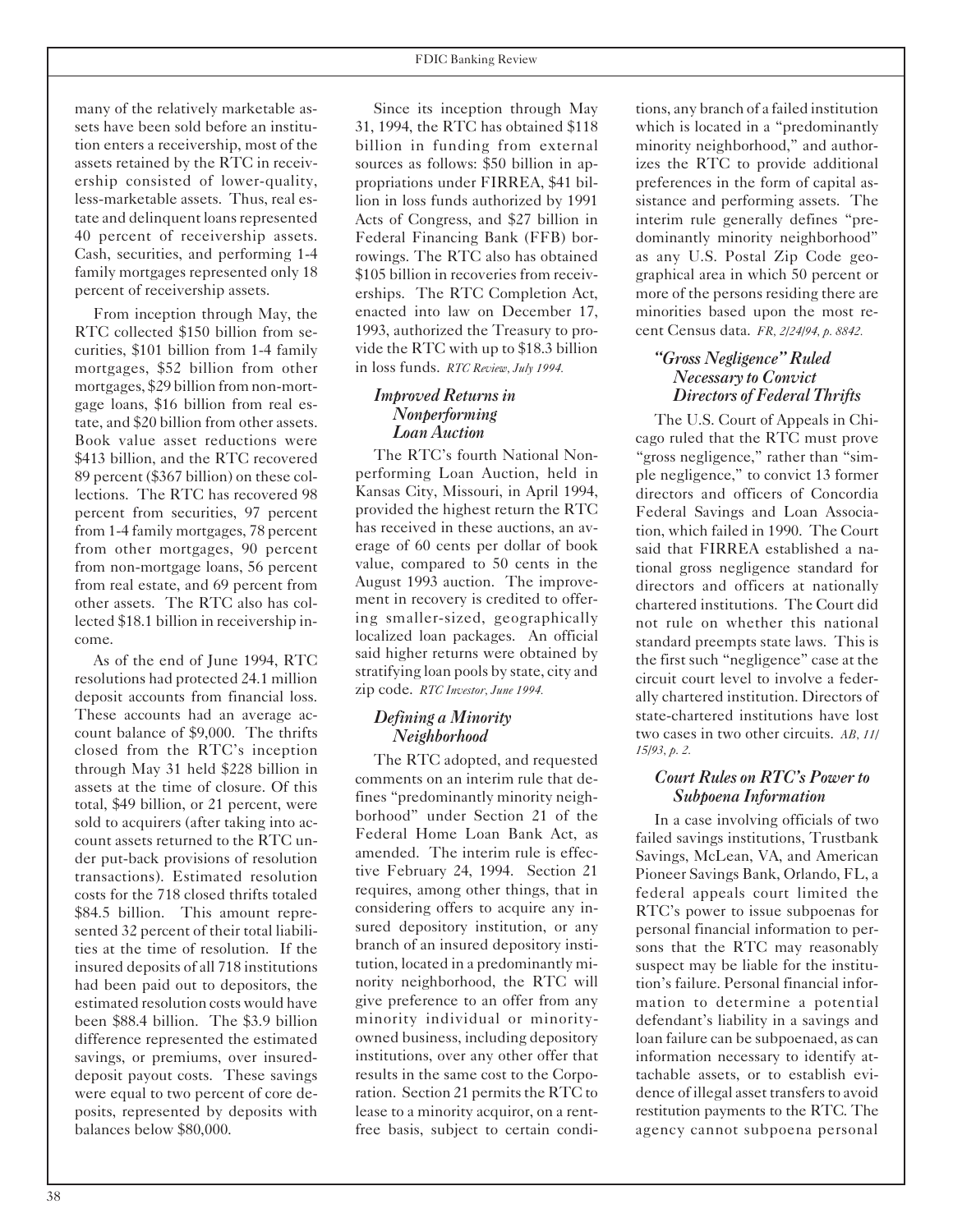#### *Affordable Housing Accomplishments*

A report on the RTC's Affordable Housing Disposition Program shows that through November 30, 1993, 78,000 dwelling units had been sold for \$1.2 billion. These units consisted of about 23,900 single-family units, and 54,100 multifamily units of which 22,500 were solely for low- and very low-income tenants. Purchasers of the single-family homes had incomes averaging approximately \$21,900, or 61 percent of the national median income, and they paid an average price of about \$27,400. According to a recent survey of buyers at nationwide auctions, 40 percent were minorities, 74 percent were first-time buyers, and 13 percent were veterans.

The RTC realized 74 percent of appraised value for both single-family and multifamily properties, with an overall return of 65 percent of book value. *The Silver Lining, RTC, Fall/Winter 1993, p. 10.*

#### *Federal Reserve Board*

#### *Extensions of Credit by Federal Reserve Banks*

The FRB adopted amendments, effective January 30, 1994, to its Regulation A to implement Section 142 of FDICIA regarding limits on Federal Reserve Bank credit. Under Section 142, after December 19, 1993, the FRB may be financially liable to the FDIC for certain losses incurred by the insurance funds administered by the FDIC. The amendment was intended to discourage advances to undercapitalized and critically undercapitalized insured depository institutions, due to a concern that such advances could lead to increased losses to the insurance funds.

Among the principal substantive changes were: placing limitations on Federal Reserve Bank credit to undercapitalized and critically undercapitalized insured depository

institutions; clarifying the term viable, as it applies to an undercapitalized insured depository institution; and providing for assessments on the Federal Reserve Banks for amounts that the FRB may be required to pay the FDIC under Section 142. The final rule provides that a Federal Reserve Bank may make or have outstanding advances to or discounts for a depository institution that it knows to be an undercapitalized insured depository institution only: (1) if, in any 120-day period, the advances or discounts are not outstanding for more than 60 days during which the institution is undercapitalized; (2) during the 60 days after the receipt of a written certification of viability from the Chairman of the FRB or the head of the appropriate federal banking agency; or (3) after consultation with the FRB. A Federal Reserve Bank may make or have outstanding advances to or discounts for an institution that it knows to be a critically undercapitalized insured depository institution only during the five-day period beginning on the date the institution became critically undercapitalized or after consultation with the *FRB. Press Release, FRB, 12/16/93; FR, 12/28, p. 68509.*

#### *Capital Requirementsfor Recourse Arrangements*

The FRB, OCC, FDIC and OTS proposed revisions to their risk-based capital standards regarding regulatory capital treatment of recourse arrangements and direct credit substitutes that expose banks, bank holding companies, and thrifts to credit risk. The joint proposal was developed under the auspices of the FFIEC. The proposal would allow banks and bank holding companies to maintain lower amounts of capital against low-level recourse transactions. Higher amounts of risk-based capital would be required against certain direct credit substitutes including, for banking organizations, purchased servicing rights that provide loss protection to the owners of the loans serviced, and purchased subordinated interests that absorb the first dollars of losses from

the underlying assets, and, for both banking organizations and thrifts, certain guarantee-type arrangements (such as standby letters of credit) provided for third-party assets that absorb the first dollars of losses from those assets. The OTS is proposing to change its existing capital regulations only in respect to the capital requirements for the treatment of guarantee-type arrangements that absorb first-dollar losses.

In addition, the agencies are publishing a preliminary proposal to use credit ratings to match the risk-based capital assessment more closely to an institution's relative risk of loss in certain asset securitizations. *Press Release, FRB, 5/25/94; FIL-37-94, FDIC, 5/31; FR, 5/25, p. 27116.*

#### *Community Reinvestment Act*

The FRB, OCC, FDIC, and OTS proposed revising their regulations concerning the Community Reinvestment Act (CRA). The proposed procedures are designed to emphasize performance rather than process, to promote consistency in assessments, to permit effective enforcement against institutions with poor performance, and to reduce unnecessary compliance burden while stimulating improved performance.

The inter-agency proposal would replace 12 subjective factors now being used to assess an institution's CRA performance with three "tests" using objective, performance-based standards in the following areas: (1) lending test: the bank or thrift would be evaluated on loans made to lowand moderate-income areas as well as other areas; (2) service test: the institution's branch locations, their accessibility to low- and moderate-income areas, and the availability of credit and other services would be reviewed; (3) investment test: this analysis would cover investment in community development programs that benefit lowand moderate-income areas. The three tests would apply differently to different types of institutions; for example, relatively large institutions (generally those with assets of \$250 million or more) would be evaluated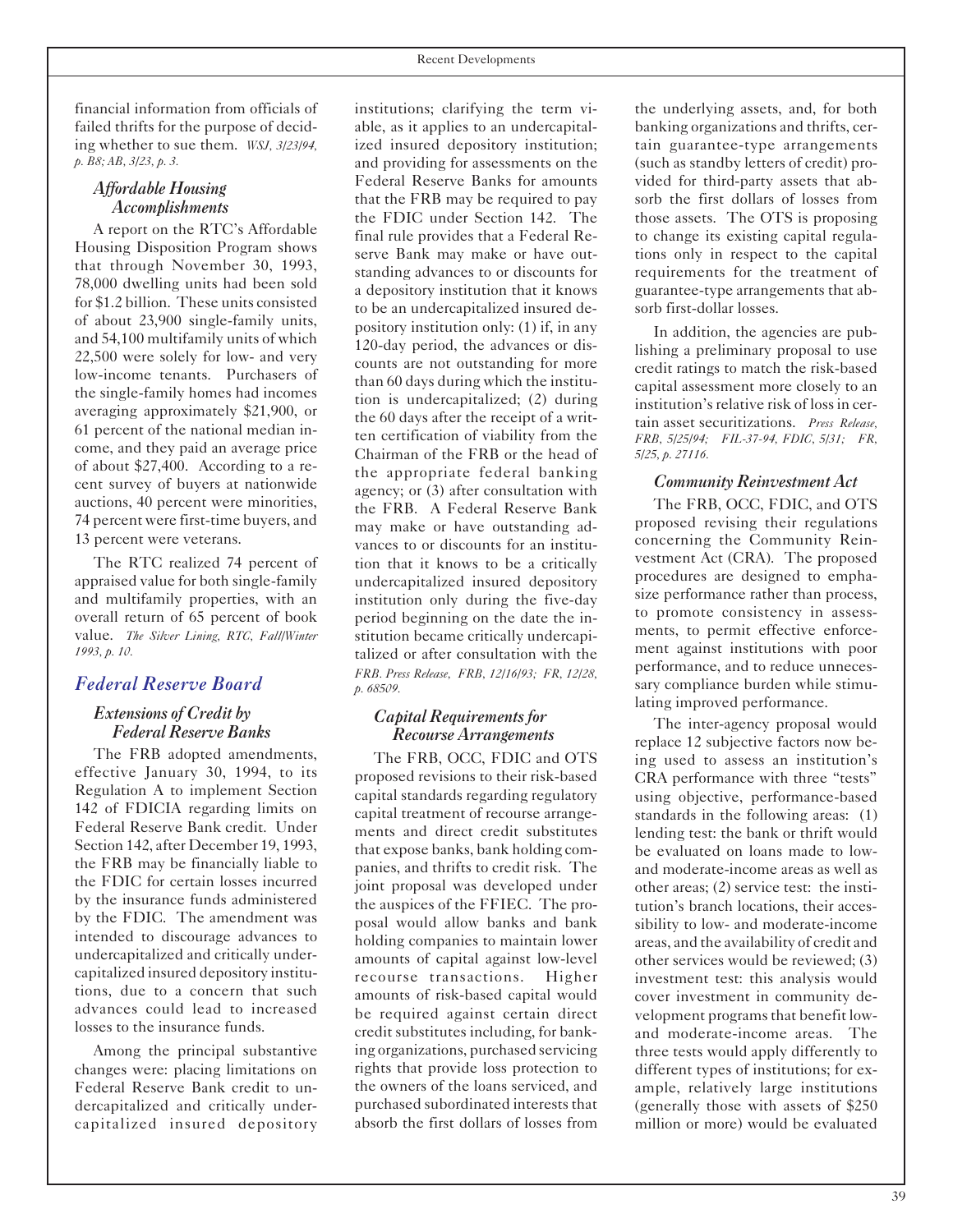on additional information not now reported regarding the geographic distribution of their consumer, smallbusiness and small-farm loan applications, denials and originations. Smaller institutions would be evaluated under a streamlined method that would not include additional data on the geographic distribution of loans.

As an alternative to the three tests, each institution could submit a strategic plan that includes measurable goals for meeting its CRA obligations. The strategic plan would be open to public comment and would be subject to regulatory approval. If the institution failed to meet the goals set forth in its approved plan, its performance would be evaluated under the applicable tests or standards described above. *FR, 12/21/93, p. 67466; 2/3/94, p. 5138; PR-135-93, FDIC, 12/9/93.*

#### *Truth in Savings*

The FRB is publishing for comment a proposed official staff commentary to its Regulation DD. The commentary applies and interprets the requirements of the regulation, which became effective on June 21, 1993. The proposed commentary incorporates much of the guidance provided when the regulation was adopted, and addresses also additional questions.

The purpose of the Truth in Savings Act is to assist consumers in comparing deposit accounts offered by depository institutions. The Act requires institutions to disclose fees, the interest rate, the annual percentage yield, and other account terms whenever a consumer requests the information and before an account is opened. Fees and other information also must be provided on any periodic statement the institution sends to the consumer. Rules are set forth for deposit account advertisements and advance notices to account holders of adverse changes in terms. The Act restricts how institutions must determine the account balance on which interest is calculated. *Press Release, FRB, 1/31/94; FR, 2/7/94, p. 5536.*

The FRB decided not to preempt Wisconsin's truth-in-savings law, be-

cause the state law is not inconsistent with the federal statute. *FR, 5/10/94, p. 24032; AB, 5/12/94, p. 9.*

The FRB proposed new rules, which among other things, would have the effect of producing an annual percentage yield (APY) that reflects the time value of money.

The FRB withdrew other proposed amendments to the regulation that would have required an internal rate of return formula to calculate the APY. The withdrawal was based on considerations of cost and regulatory burden. *Press Release, FRB, 5/4/94; FR, 5/11, p. 24376.*

#### *Truth in Lending: Depository Institutions Disaster Relief*

The FRB granted temporary relief from certain provisions of Regulation Z governing waivers by consumers of the right to rescind certain home-secured loans, so that borrowers in disaster-affected communities in California can gain easier access to loan funds for emergency purposes. Consumers' use of preprinted forms to waive the right of rescission is permitted, if the home securing the extension of credit is located in the disaster area. A consumer must still provide the creditor with a signed, dated waiver statement that a personal financial emergency exists. The FRB's order is effective 2/11/94 and expires on 10/31/94. The FRB acted under provisions of DIDRA, which temporarily authorizes the FRB to make exceptions to the Truth in Lending Act and Regulation Z for transactions in an area the President has declared to be a major disaster area. *FR, 2/11/94, p. 6532.*

#### *Equal Credit Opportunity: Appraisals*

The FRB revised its Regulation B to implement amendments to the Equal Credit Opportunity Act contained in FDICIA. The law provides credit applicants with a right to receive copies of appraisal reports. The regulation is amended to provide alternative methods of compliance with the law. For creditors that do not automatically provide copies of appraisal reports, the regulation includes limits on when an applicant may request (and a creditor must provide) a copy of an appraisal report, and a requirement that applicants be notified of the right to receive a copy. The final rule applies to applications for credit to be secured by a lien on a residential structure containing 1-4 family units. The effective date is 12/14/93, and compliance is optional until 6/14/94. *FR, 12/16/93, p. 65657; FIL-12-94, FDIC, 2/28/94.*

#### *Loansto Officers and Directors*

The FRB approved a final rule, to be effective February 18, 1994, amending several provisions of its Regulation O. An interim rule is made permanent that increases the aggregate lending limit for small, adequately capitalized banks from 100 percent of a bank's unimpaired capital and surplus to 200 percent. Other amendments are designed to reduce the burden and complexity of the regulation. *Press Release, FRB, 2/18/94; FR, 11/23/93, p. 61803; 2/24/94, p. 8831.*

#### *Public Welfare Investments*

The FRB proposed amending its Regulation H, implementing Section 6 of DIDRA, to permit state member banks to make certain public welfare investments without specific FRB approval, and other public welfare investments with specific approval. The aggregate of the bank's public welfare investments must not exceed the sum of five percent of the bank's capital stock paid in and unimpaired and five percent of its unimpaired surplus. The FRB may waive this limit on a case-by-case basis, and permit such investments up to ten percent of capital stock and surplus as described above. Also, the FRB must limit a bank's investments in any one project.

The proposed rule identifies classes of public welfare investments that do not require FRB approval, leaving less-common investments and investments of more than five percent of a bank's capital subject to case-bycase review. Other requirements regarding public welfare investments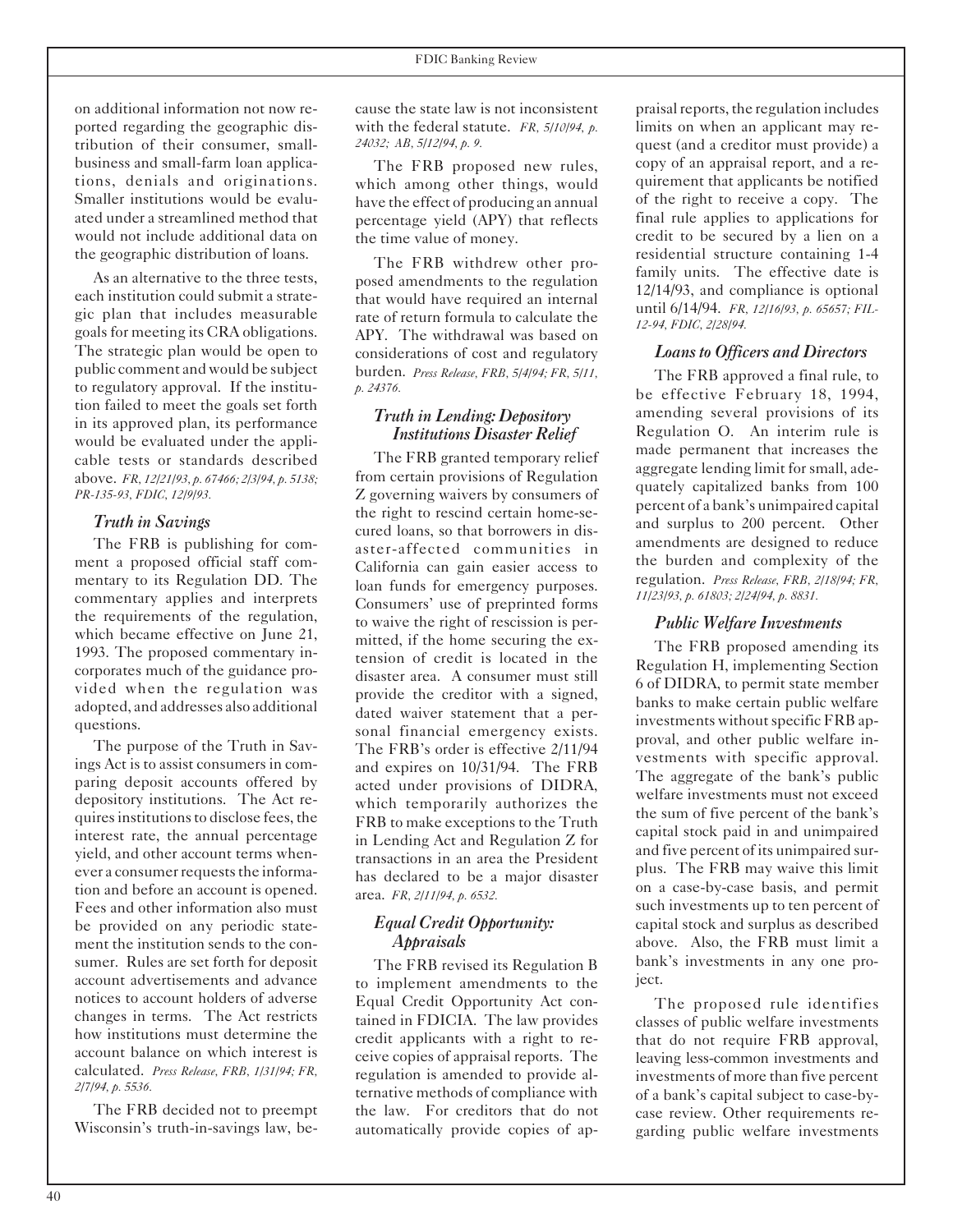without FRB approval include that the bank must be at least adequately capitalized and rated a composite CAMEL "1" or "2," and the bank must not be subject to any written agreement, cease and desist order, capital directive, or prompt corrective action directive. *FR, 5/26/94, p. 27247.*

#### *Bank Investmentsin Premises*

Effective July 5, 1994, the FRB is amending its Regulation H to allow a state member bank that meets certain conditions to invest in its premises an amount up to 50 percent of its Tier 1 capital without obtaining specific approval. Such an investment in premises generally should not cause significant risk to a bank which is well-capitalized, is rated CAMEL "1" or "2," and is not subject to any written agreement, cease and desist order, or capital directive. This action will significantly reduce the number of applications to invest in bank premises that are filed with the FRB and will thereby reduce regulatory burden. The amendment does not affect state member banks' ability to invest in bank premises, without conditions, up to the amount of their capital stock account. *FR, 6/3/94, p. 28761.*

#### *Approval to Underwrite Equities*

The FRB granted approval for Chase Manhattan Corp., through a wholly owned subsidiary, to underwrite and deal in all types of equity securities, including common stock, on a limited basis worldwide. Commercial banks are prohibited in general by the Glass-Steagall Act from engaging in investment banking activities, however Section 20 of the Act permits limited securities underwriting and dealing by banks. The FRB's rules do not allow a bank holding company's Section 20 subsidiary to derive more than ten percent of it gross revenue from underwriting and dealing in bank-ineligible securities over any two-year period. The Chase subsidiary also is subject to the recordkeeping, reporting, fiduciary standards, and other requirements of the Securities Exchange Act, the Securities and

Exchange Commission, and the National Association of Securities Dealers. *BBR, 6/13/94, p. 1022.*

#### *Alternative Test Proposed for Section 20 Compliance*

The FRB proposed an alternative to the current test used to measure whether a Section 20 subsidiary is in compliance with the "engaged principally" criterion of Section 20 of the Glass-Steagall Act. Section 20 prohibits a member bank from being affiliated with a company that is "engaged principally" in underwriting and dealing in ineligible securities. The current test is based on the revenue earned from ineligible securities activities relative to the total revenue of the Section 20 subsidiary. Comments are requested on whether asset values or sales volume data, or a combination of both measures, should be used as a new alternative test. *Press Release, FRB, 7/6/94; FR, 7/12, p. 35516.*

#### *Anti-Tying Rules Are Eased*

The FRB granted approval for a brokerage subsidiary of First Union Corp., Charlotte, NC, to give price discounts on stock and bond commissions to retail customers who maintain required minimum balances in deposit accounts.

The Glass-Steagall Act requires holding companies to maintain stringent barriers between their securities and commercial banking activities. Anti-tying rules of the Bank Holding Company Act prohibit banks from requiring customers to purchase one service in order to receive another. The FRB used its authority under the BHC Act to grant exceptions if they serve the public interest. The FRB allowed a tie-in in 1990 when it permitted banks to offer price reductions on credit cards issued to their established customers. The agency said it could cancel the approval if anticompetitive practices should develop. *AB, 12/28/93, p. 1*.

The FRB proposed that the exception granted to First Union Corporation (see above) be made available to bank holding companies generally, thus avoiding the need for action on individual requests. The proposed amendments to Regulation Y would also permit discounts on any traditional bank product if the customer obtains another traditional bank product from an affiliate of the bank. *Press Release, FRB, 3/11/94; FR, 3/16, p. 12202.*

#### *Home Mortgage Disclosure*

The FRB is proposing several changes to its Regulation C to provide for earlier availability to the public of disclosure statements required by the Home Mortgage Disclosure Act of 1975, and to improve the quality of the data. Amendments to the Act in 1992 provided that starting with the HMDA reports for calendar year 1994, disclosure statements for individual lenders should be available to the public by July 1 of the following year, and that aggregate tables should be available atthe central depositories by September 1. Among the proposed changes, lenders would be required to submit their data by February 1 instead of March 1. Another proposal is for reporting in machine-readable format, which should also improve data quality. Institutions also would be required to keep their loan application registers current during the year as data are being collected. *FR, 6/13/94, p. 30310.*

#### *BHC Subsidiary Can Offer Career Counseling Services*

The FRB approved an application from Comerica, Inc. under which Comerica of Detroit, MI would provide career counseling services through a Detroit subsidiary to banks, thrifts, bank and thrift holding companies, and their subsidiaries. The approval covers persons currently employed in, recently displaced from, or seeking employment in these organizations, and to employed persons in financially related positions in other kinds of organizations, and those seeking such positions. *BBR, 11/15/93, p. 754.*

#### *Investmentsin Community Corporations Approved*

The FRB gave approval for several state member banks to invest in the West Virginia Bankers Association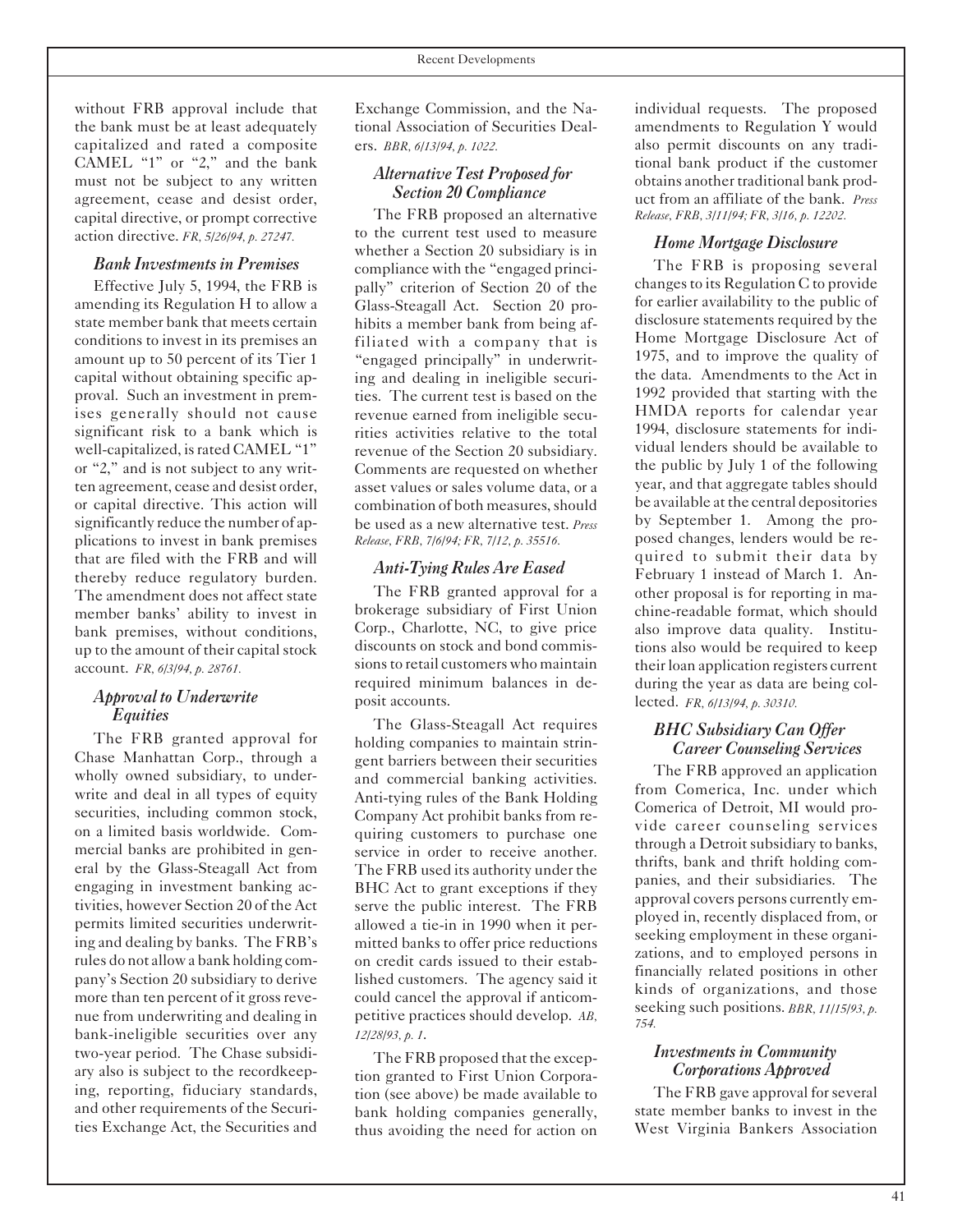Community Development Corp., a for-profit corporation which will promote small-business development. Other banks may participate if they are adequately capitalized and not subject to any formal enforcement actions. Investments will be limited to two percent of a bank's capital and surplus. The OCC gave similar permission last December to national banks. It was not until DIDRA that individual banks were explicitly authorized to make investments in community development corporations, although bank holding companies already had this authority. About 75 banking companies are involved in these projects, increasingly through multibank consortia. *AB, 5/6/94, p. 3.*

#### *Charging for Examinations of U.S. Offices of Foreign Banks*

The FRB proposed to amend its regulations relating to the activities of foreign banking organizations in the U.S. to implement provisions of the Foreign Bank Supervision Enhancement Act of 1991 requiring the FRB to charge foreign banks for the cost of examinations of their branches, agencies, and representative offices in the U.S. The amount charged would be the number of examiner hours, times an hourly rate. For branches and agencies, examiner hours would be determined by applying a formula based on the branch's or agency's characteristics. For representative offices, the actual recorded examiner hours would be used. *FR, 12/15/93, p. 65560.*

#### *Revisionsto Payments System Risk-Reduction Program*

The FRB adopted changes to its Policy Statement on Payments System Risk, involving the procedures that depository institutions must use if they choose to complete a self-assessment to establish a daylight overdraft net debit cap. First, effective for self-assessments performed on or afterJanuary 1, 1995, depository institutions must evaluate their operating controls and contingency procedures in addition to the three existing components of the self-assessment (creditworthiness, intraday funds management and control, and customer credit policies and controls). Second, depository institutions will use a "Creditworthiness Matrix" to determine their overall creditworthiness rating, except in certain limited circumstances.

The FRB is eliminating the requirement that branches and agencies of foreign banks provide information on U.S. funding capability and discount window eligible collateral for use in determining their daylight overdraft net debit caps. *FR, 1/20/94, p. 3104.*

#### *Payments System Risk Policy*

The FRB will assess a penalty fee, effective April 14, 1994, on the average daily daylight overdrafts in Federal Reserve accounts incurred by bankers' banks that do not maintain reserves, Edge and agreement corporations, and limited-purpose trust companies. The rate for the daylight overdraft penalty fee is equal to the regular daylight overdraft rate applicable to other institutions plus 100 basis points, quoted on a 24-hour basis,for a 360-day year, and adjusted for the length of the Fedwire operating day. The penalty fee should create an incentive for institutions that do not have regular discount window access to avoid incurring daylight overdrafts in Federal Reserve accounts. *FR, 2/24/94, p. 8977.*

#### *Risk-Based Capital: Netting Arrangements*

The FRB and OCC issued a joint proposal that would amend the agencies' risk-based capital guidelines to recognize the risk-reducing benefits of netting arrangements. A proposed revision to the Basle Accord would allow the recognition of such netting arrangements.

Under the proposal, institutions would be permitted to net, for riskbased capital purposes, the current exposures of interest- and exchangerate contracts subject to qualifying bilateral netting contracts. Institutions would be allowed to net positive and negative mark-to-market values of rate contracts in determining the current exposure portion of creditequivalent amounts of such contracts to be included in risk-weighted assets. *Press Release*, *FRB, 5/18/94; FR, 5/20, p. 26456.*

#### *Netting Eligibility for Financial Institutions*

The FRB approved a final rule, effective March 7, 1994, concerning the definition of "financial institution" in Section 402 of FDICIA. The Act validates netting contracts among financial institutions. Parties to a netting contract agree that they will pay or receive the net, rather than the gross, payment due under the netting contract. The Act provides certainty that netting contracts will be enforced, even in the event of the insolvency of one of the parties. *Press Release, FRB, 2/1/94; FR, 2/2, p. 4780.*

#### *Protections Under Electronic Payments of Benefits*

The FRB adopted amendments to its Regulation E in order to accord recipients of benefits, such as food stamps and Supplemental Security Income, much the same protections that are available to other users of electronic payment mechanisms. Electronic benefit transfer (EBT) programs involve the issuance of plastic access cards and personal identification numbers to benefit recipients. Benefits can be accessed through automated teller machine (ATMs) and point of sale terminals. The EBT amendments call for general application of the rules on liability for unauthorized transfers, error resolution, and most other provisions. Mandatory compliance was set for March 1, 1997, as requested by a federal EBT task force that represents all the major federal agencies with benefit programs. *Press Release, FRB, 2/24/94.*

#### *Proposal to Expand Fedwire Funds Transfer Format*

The FRB proposed expanding, by late 1996, the Fedwire funds transfer format and the adoption of a more comprehensive set of data elements. An expanded format would improve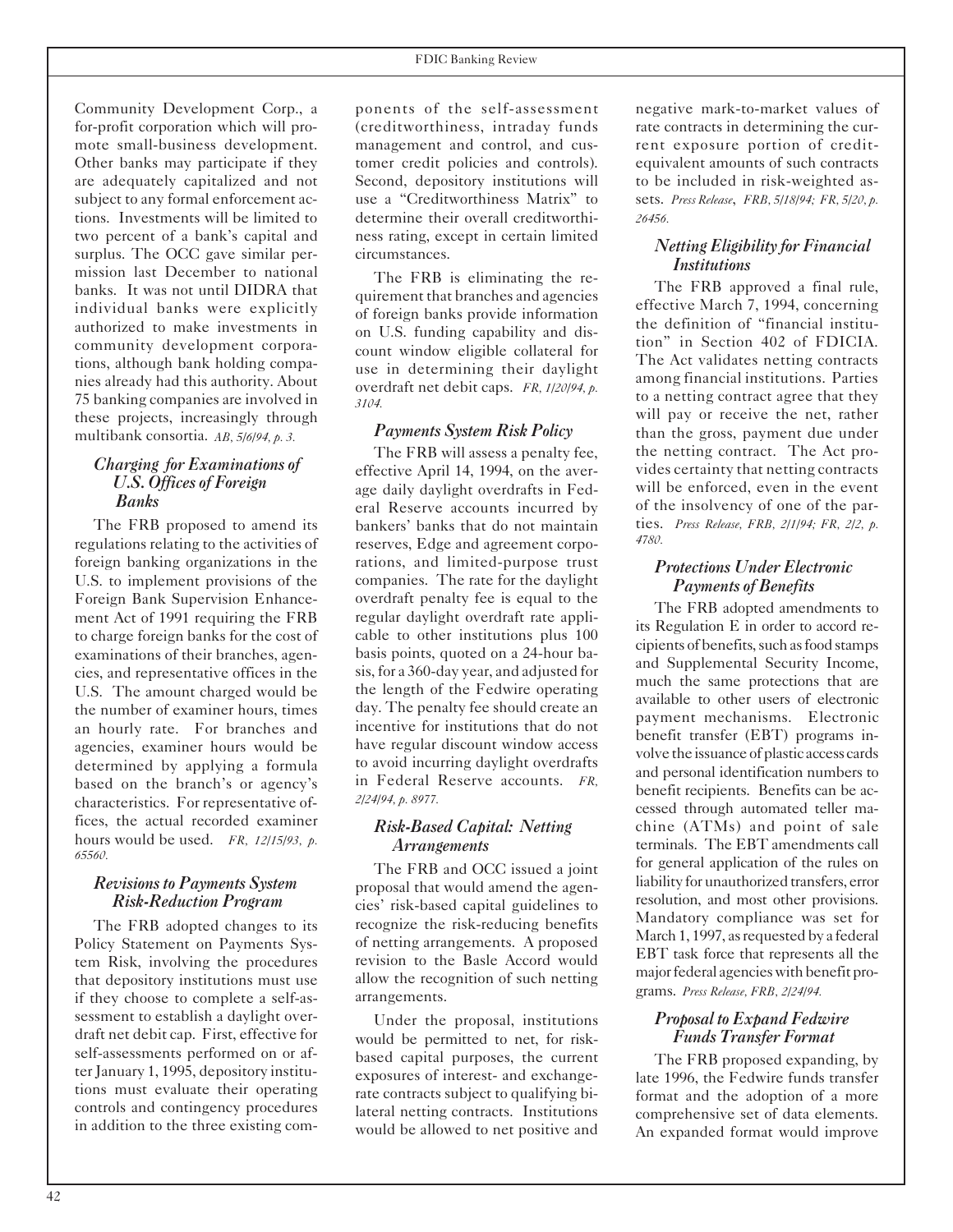efficiency in the payments mechanism by reducing the need for manual intervention when processing and posting transfers. Also, truncation of payment-related information would be minimized when forwarding payment orders through Fedwire that were received *via* other large-value transfer systems, such as the Clearing House Interbank Financial Telecommunications (SWIFT). Comments are requested on the benefits and costs to depository institutions, to their customers, and to the overall payments mechanism, from the proposal. *FR, 12/1/93, p. 63366.*

#### *Office of the Comptroller of the Currency*

#### *Bank Capital: Risks From Credit Concentration and Nontraditional Activities*

The OCC, FRB, FDIC and OTS proposed a rule, to implement Section 305 of FDICIA, amending their riskbased capital standards by explicitly identifying concentration of credit risk and certain risks arising from nontraditional activities, as well as an institution's ability to manage these risks, as important factors in assessing an institution's overall capital adequacy.

While it is not feasible at this time to quantify the risk related to concentrations of credit for use in a formulabased capital calculation, techniques do exist to identify broad classes of concentrations and to recognize significant exposures. Institutions with significant levels of concentrations of credit risk should hold capital above the regulatory minimums. Risks posed by nontraditional activities will be taken into account by ensuring that, as members of the industry begin to engage in, or significantly expand their participation in, a nontraditional activity, the risks of that activity are promptly analyzed and the activity is given appropriate capital treatment. Section 305 requires the agencies to review their capital standards biennially to determine whether those standards are sufficient to facilitate prompt corrective action under Sec-

tion 38 of FDICIA. Should, however, a nontraditional activity evolve rapidly in the industry, it promptly will be reviewed for proper treatment under risk-based capital.*FR, 2/22/94, p. 8420; FIL-15-94, FDIC, 2/25.*

#### *Deferred Tax Assets*

The OCC proposed to amend its capital adequacy rules to limit the amount of certain deferred tax assets that may be included in a national bank's Tier 1 capital for risk-based and leverage capital purposes. The proposal was developed jointly by the OCC, FRB, FDIC, and OTS to respond to the Financial Accounting Standards Board's Statement of Standards No. 109, which was issued in February 1992. The proposed amendment is expected to increase the amount of net deferred tax assets that a national bank may include when computing its regulatory capital. *FR, 12/23/93, p. 68065.*

#### *Guidance on Derivatives*

The OCC issued a guidance covering a wide range of issues that were addressed in a policy statement on derivatives adopted by the agency in the Fall of 1993. Among the provisions, the statement requires banks selling derivatives as agents to ensure that their products are appropriate for buyers. The earlier statement had dealt only with banks as principals. The new statement emphasizes that senior management must approve derivative products that present new risks to banks. It relaxes an earlier requirement that a bank credit officer must approve each derivatives transaction, to state that after a broad policy is established, other officials can approve derivatives transactions.

The statement says that "factors that are considered in determining a bank's overall capital adequacy include the quality of the bank's riskmanagement systems, and exposure to credit concentrations, as well as liquidity, interest-rate, market, legal and operational risks . . . banks with deficient risk-management practices or significant individual or aggregate risk exposures will be expected to hold capital above the regulatory minimums." *Bulletin 94-31, OCC, 5/10/94; WSJ, 5/10.*

#### *Disclosuresin Mutual Fund Sales*

The OCC announced that in response to an interest expressed by a number of national banks in having the agency review disclosure materials they use in sales of mutual fund and annuity products, the agency is offering the opportunity for a onetime review of these disclosure materials. After an initial contact by an OCC examiner, banks will send in brochures, advertising copy or other promotional materials they wish to have reviewed, following the completion of which the bank will be contacted regarding the materials. *Letter to National Banks, OCC, 5/4/94.*

#### *Real-Estate Appraisals*

Effective June 7, 1994, the four federal regulators of banks and thrifts adopted rules, pursuant to Title XI of FIRREA, on real-estate appraisals that are intended to reduce costs and encourage lending without diminishing safe-and-sound banking practices. The revised rules: (a) increase the threshold level to \$250,000, from \$100,000, for loans that require a realestate appraisal by a certified or licensed appraiser; (b) exempt from the appraisal requirements businessloans of \$1 million or less where the sale or rental of real estate is not the primary source of repayment; (c) expand and clarify other exemptions from appraisal requirements, such as those for renewals of existing loans, and loans that qualify for sale or are guaranteed by a U.S. government agency or government-sponsored agency; and (d) reduce and simplify the standards for conducting required appraisals, relying more on industry standards. *FIL-41-94, FDIC, 6/8/94; FR, 6/7, p. 29482.*

#### *Inter-Agency Statement on Discrimination in Lending*

Federal agencies that are responsible for enforcing fair lending laws adopted a uniform policy statement on discrimination in lending. The guidance addresses what constitutes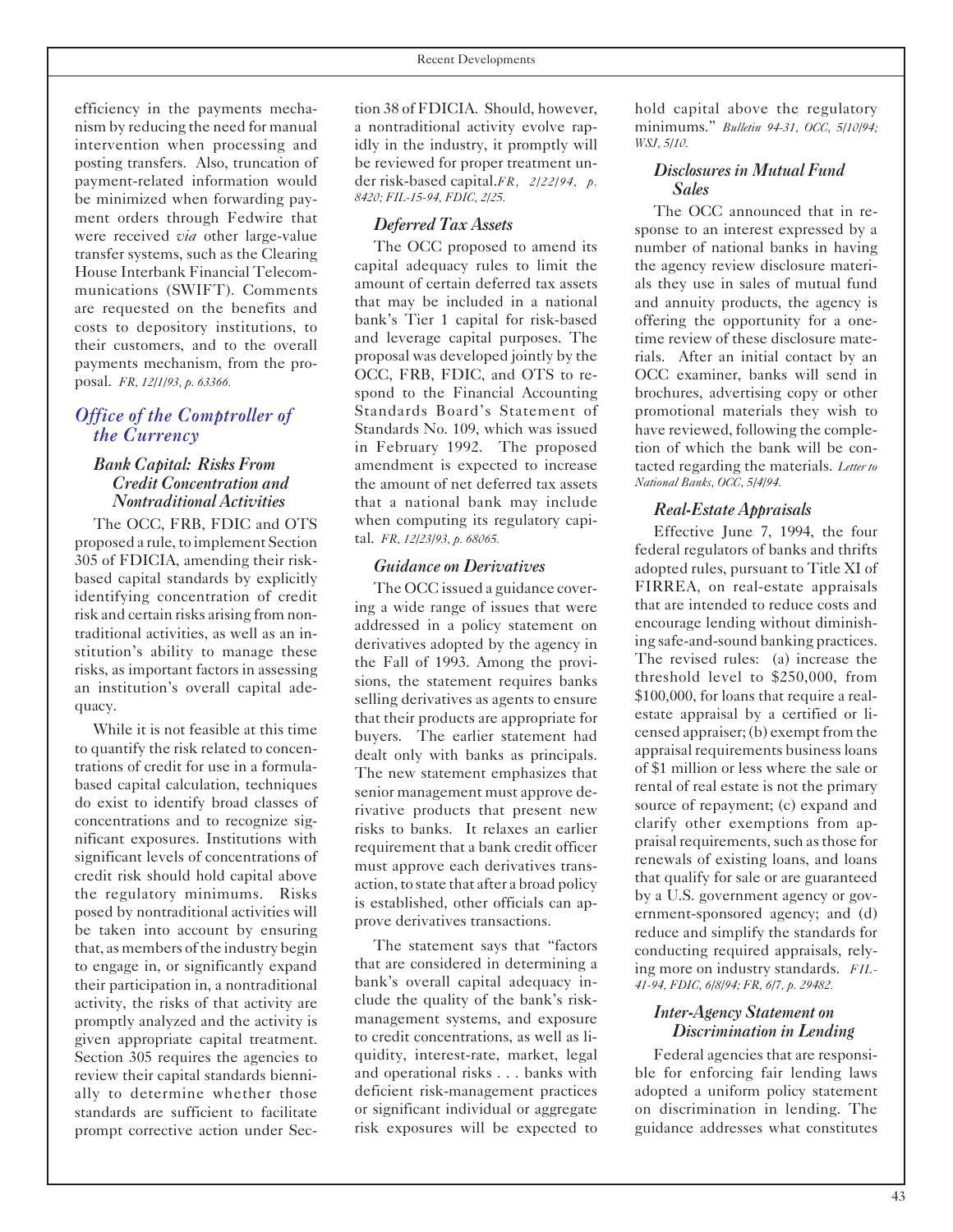lending discrimination under the Fair Housing Act (FHA) and the Equal Credit Opportunity Act (ECOA), including specifically such areas as what the agencies consider in determining if lending discrimination exists; what steps lenders might take to prevent discriminatory lending practices; and what lending patterns will be referred to the Department of Justice for investigation. The ECOA prohibits discrimination in credit transactions generally, while the FHA prohibits discrimination in residential real-estate-related transactions.

The statement notes that the courts have recognized three methods of proof of lending discrimination under the ECOA and the FHA: (a) "Overt evidence of discrimination," when a lender blatantly discriminates on a prohibited basis; (b) evidence of "disparate treatment," when a lender treats applicants differently based on one of the prohibited factors (such as race, national origin, sex, *etc*.); and (c) evidence of "disparate impact," when a lender applies a practice uniformly to all applicants but the practice has a discriminatory effect on a prohibited basis and is not justified by business necessity.

Questions and answers, and specific examples, are provided to assist lenders in respect to what constitutes discriminatory lending in the agencies' statement. *"Inter-Agency Policy Statement on Discrimination in Lending," OCC, FRB, FDIC, OTS (and other agencies), 3/8/94; FR, 4/15/94, p. 18266; FIL-29-94, FDIC, 4/29.*

#### *"Retirement CD" Is Permitted*

The OCC issued a "no-objection" letter that permits a Montana bank to offer a "Retirement CD" which combines features of a traditional certificate of deposit with certain payment terms and tax advantages of an annuity contract. Customers may open a Retirement CD account with a minimum initial deposit of \$5,000, and may make subsequent deposits once a year, each of not less than \$1,000. When opening an account the customer chooses a maturity date, with a minimum term of one year. They can elect to receive up to two-thirds of the

account balance in a lump sum at maturity, and any amount which is notso received will be used as the basis for equal monthly lifetime payments to the customer. In respect to the Retirement CD as an annuity for income tax purposes, income taxes reportedly are deferred until the time of withdrawal. The certificate pays a fixed rate of interest up to the first five years, after which the interest rate is adjusted at the bank's sole discretion without reference to any independent index. However, the issuing bank guarantees that the interest rate will never fall below three percent per year. One condition that the OCC specified in its approval was that the bank should hedge its payment obligations; another was that the bank make full and accurate disclosures to its customers.

The FDIC has said the CD is a deposit for deposit insurance purposes, but emphasized that under no circumstances would FDIC insurance extend to the bank's commitment to make lifetime payments, and that this fact should be clearly and conspicuously stated by the bank. *AB, 5/13/94, p. 3; Public Letter, FDIC, 5/12.*

#### *Small-Bank Examination Program to Reduce Paperwork*

Under a program of the OCC now set to apply only to community banks, but which might be extended in part to larger banks, qualifying institutions that meet certain criteria will be subject to examination procedures requiring less documentation than is currently needed. Their paperwork requirements, especially in preparing for an examination, would be reduced. An official said the program generally would cover banks having assets of less than \$100 million, though banks with assets up to \$1 billion also might qualify. A qualifying institution would have a rating of "1" or "2" in the 5-point CAMEL scale, and generally would not be heavily involved in nontraditional products, such as mutual funds, annuities, or complex commercial real-estate loans. However, banks involved with mutual funds or annuities could qualify if they meet other criteria. *AB, 7/8/94, p. 1; Bulletin 94-40, OCC, 6/20*.

#### *Banks' Acquisitions of Mutual Fund Companies Approved*

The OCC gave approval for Mellon Bank Corp. to acquire Dreyfus Corp., the nation's sixth-largest mutual fund company. Among the conditions imposed on the approval, Dreyfus is required to obtain OCC approval before beginning any new business activities, and Mellon Bank is prohibited in most circumstances from lending to Dreyfus. Other conditions described by observers as "unusually detailed" require Mellon to submit plans to the agency detailing the post-acquisition management reporting structure, and explaining how the holding company will oversee Dreyfus' audit and compliance activities. When the transaction is completed, Mellon's mutual fund assets will increase from \$3.7 billion to \$71 billion, raising it to fifth place among mutual fund management companies. *AB, 5/5/94, p. 1.*

The OCC approved an application for First Union National Bank, Charlotte, NC, to acquire Lieber & Co., Purchase, NY, which advises and services 15 mutual funds in the Evergreen group with assets of about \$3.2 billion. In an unusual move, the OCC had asked for public comment on both of the above acquisitions. *WSJ, 2/24/94, p. A4; 4/18.*

The FRB approved the Mellon-Dreyfus acquisition, effective June 22, 1994. In regard to the Truepenny Corp., a Dreyfus non-bank subsidiary which through another subsidiary partially owns a waterfront redevelopment project in New York City, the approval requires that Mellon's involvement in the project be terminated at the end of its first phase, estimated at about seven years, in order to comply with Regulation Y. Technically the project does not meet the community development investment criteria of the regulation, because it does not provide direct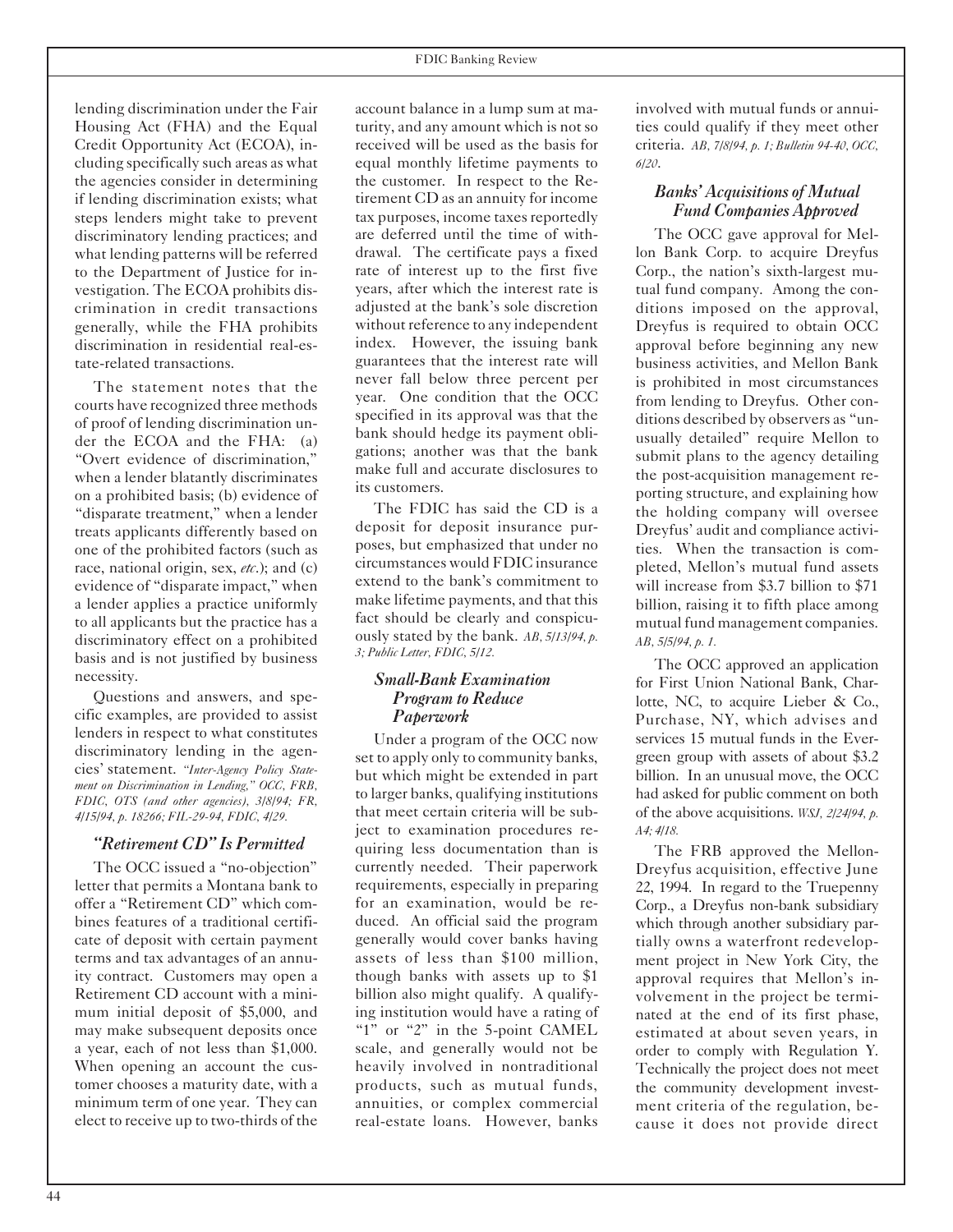benefits primarily to low- and moderate-income persons. *Press Release, FRB, 6/22/94; BBR, 6/27, p. 1108*.

#### *LendingLimits*

The OCC proposed to revise its rules governing national bank lending limits, this being the first of a series of proposals intended to simplify the agency's regulations and reduce compliance costs. The revisions would clarify the scope and application of the lending limits, and update the rules to address frequently-asked questions and incorporate significant OCC interpretations of the lending limits. In addition, the revisions would simplify calculation of the lending limits by relying primarily on quarterly Call Report information, and revise the definition of capital and surplus upon which lending limits are based to rely on capital components that a bank must already calculate for Call Report purposes. A new exception would be added to the lending limits to allow a bank to advance funds to renew and complete funding a loan commitment under circumstances where the additional advance will protect the position of the bank. *FR, 2/11/94, p. 6593.*

#### *Interstate Branching*

A ruling by the OCC will enable NationsBank Corp. to merge two branching systems in Maryland and the District of Columbia. Federal law generally prohibits operating a single branch system across state lines, however, the approval was granted under a federal statute that allows banks to move their headquarters anywhere within 30 miles from the town or city where the bank was originally chartered. The headquarters of American Security Bank NA would be moved from DC to a suburb, Silver Spring, MD, and American, retaining its branches in DC, would be merged with Baltimore-based Maryland National Bank. Both of the branching organizations were acquired by NationsBank last year.

In a similar case that would result in interstate branching between New Jersey and Pennsylvania, the OCC in January granted approval for First Fi-

delity Bank, NA in Pennsylvania, to move its main office to Salem, New Jersey, and then merge with First Fidelity Bank, NA, New Jersey.

Legislation that would allow interstate branching is pending in Congress and in state legislatures including Georgia, Virginia and Florida. *WSJ, 2/7/94, p. B3C; BBR, 1/17, p. 116; 2/14, p. 306.*

#### *Fair Housing Home Loan Data System*

The OCC issued a final rule, effective June 20, 1994, amending its Fair Housing Home Loan Data System (FHHLDS). The rule enhances the OCC's ability to use data collected under HMDA in fair lending examinations and reduces recordkeeping requirements on national banks that are currently required to maintain duplicative information under both the FHHLDS and HMDA. The final rule replaces the current FHHLDS monthly recordkeeping requirement with the HMDA Loan/Application Registers already maintained by national banks, which will be required to be updated quarterly. All national banks subject to the HMDA, including those banks not subject to the FHHLDS, will be required to maintain information on the HMDA Loan/Application Registers on a quarterly basis. National banks that are not subject to the HMDA requirements will continue to be subject to the original FHHLDS recordkeeping requirement, which will be updated quarterly under this final rule. *FR, 5/20/94, p. 26411.*

#### *National Bank in Delaware May Charge Late Feesto Out-of-State Customers*

The Colorado Court of Appeals ruled that national banks are allowed under the National Bank Act to charge late fees based on the law of the state where the bank is located, even if the fees are not permitted in the customer's state (Copeland v. MBNA America, N.A., 5/26/94). MBNA, a national bank located in Delaware, issues Visa and Master-Card credit cards to customers nationwide. The Court found that under

the Act as interpreted by the courts, interest includes late fees, and it supported MBNA's argument that it may export the interest rate which is permitted in Delaware, including the late fees the state allows, to customers in other states. *BBR, 6/13/94, p. 1033.*

#### *NationalBankConsolidations withFederalSavings Associations*

The OCC is adopting final procedures for national banks to follow in merging or consolidating with federal savings associations. These transactions were authorized in Title V of FDICIA. To the extent appropriate, the procedures parallel the longstanding statutory and regulatory procedures governing mergers and consolidations between national banks and state-chartered financial institutions. Effective: May 2, 1994*. FR, 5/2/94, p. 22497.*

#### *Restrictions on Banks' Insurance Activities Upheld*

A U.S. District Court in Florida upheld a ruling by the State Banking Commissioner that bars Barnett Banks of Marion County, NA from selling insurance through a newly acquired agency. A state statute prohibits bank subsidiaries or affiliates of bank holding companies from insurance agency activities. Barnett argued that Section 92 of the National Bank Act as interpreted by the OCC permits banks to sell insurance in towns with a population up to 5,000. The Court found an express intent to preempt state insurance laws not to be present in Section 92, and thus the matter is determined by the provisions of the McCarran-Ferguson Act which leave insurance regulation and taxation to the states. Barnett has appealed the ruling to the U.S. Circuit Court of Appeals for the Eleventh Circuit. *BBR, 12/13/93, p. 934.*

#### *Business Contracting Outreach Program*

The OCC proposed a rule for the adoption of a Minority-, Women- and Individuals with Disabilities-Owned Business Contracting Outreach Program. The intention is to ensure that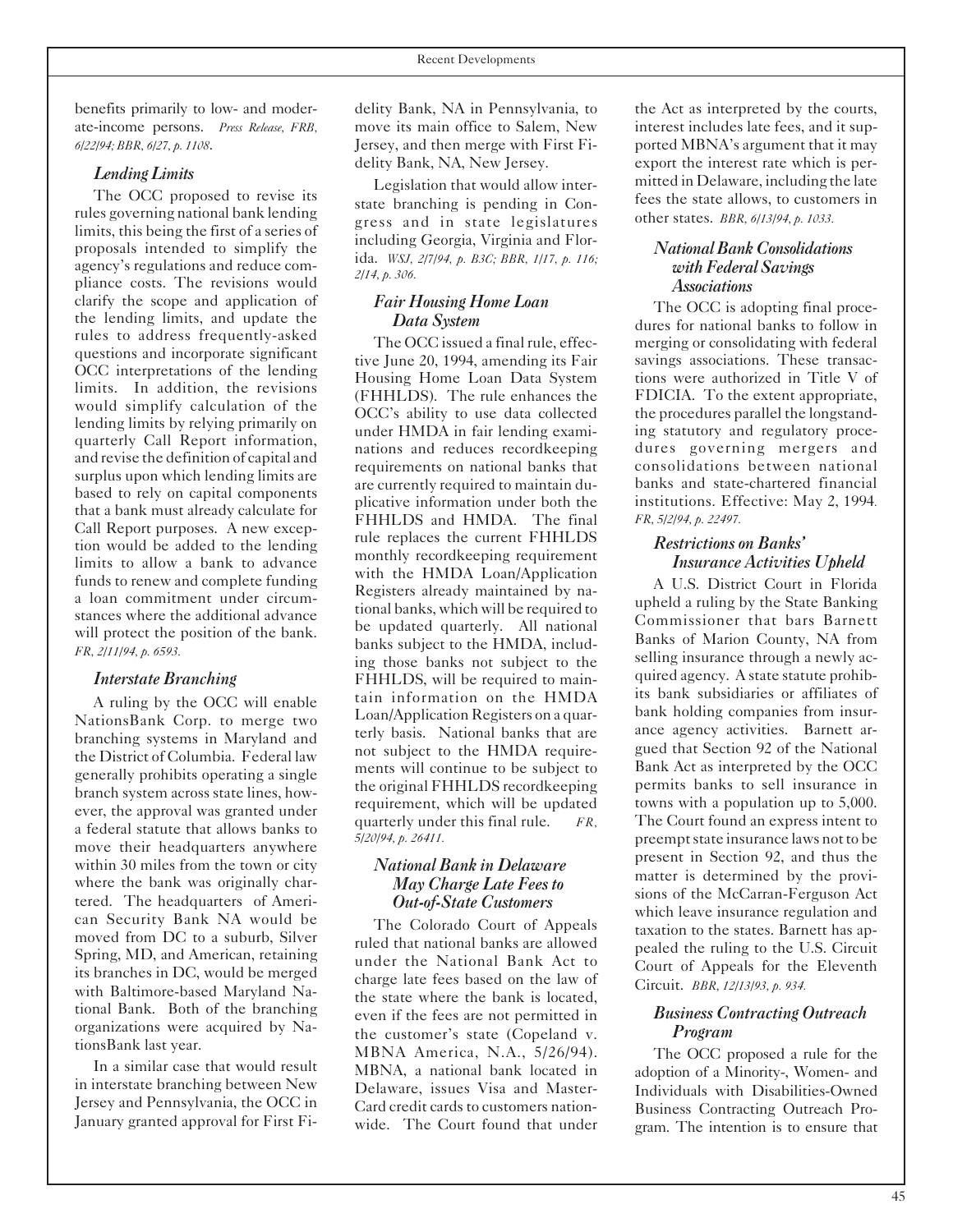business concerns owned and controlled by those groups are provided the opportunity to participate in the agency's contracting process. This action, with respect to the minorityand women-owned businesses, is required by FIRREA, and inclusion of individuals with disabilities is consistent with the intent of the Rehabilitation Act of 1973 as amended. The OCC's activities include (a) targeting appropriate firms for participation in the program; (b) participating in business promotion events comprised of or attended by MWOB and IDOB firms to explain OCC contracting opportunities;  $(c)$  ensuring that the OCC contracting staff understands and actively promotes this program; and (d) registering MWOB and IDOB firms in the OCC's database to facilitate their participation in the competitive procurement process for OCC contracts. Ownership and control requirements are specified in the proposal that each prospective MWOB or IDOB must demonstrate that it meets in order to participate in the program. *FR, 11/10/93, p. 59686*.

#### *Bank Investmentsin Community Development Corporations*

The OCC amended its regulations concerning national bank investments in community development corporations (CDCs) and community development projects, effective December 31, 1993, to implement Section 6 of DIDRA. Among the amendments, adequately capitalized national banks with assets of \$250 million or less would be exempt from required prior OCC approval for CDC and CD project investments, and can self-certify single investments up to five percent of their unimpaired capital and surplus. For national banks with assets of more than \$250 million, self-certification of individual investments would be permitted up to the lesser of two percent of unimpaired capital and surplus, or \$10 million. Investments that exceed either of those limits would require OCC approval. The ceiling on bank investments in CDCs and CD projects is raised from

five percent of unimpaired capital and surplus to ten percent on a case-bycase basis, subject to a determination by the OCC that there is no significant risk to the deposit insurance fund.

The OCC said its action will reduce regulatory burdens associated with CDC and CD project investments, in a manner that will not endanger banks' safety and soundness, and is intended to promote economic growth and investments in low- and moderateincome areas and underserved rural communities. *FR, 12/27/93, p. 68464; BBR, 1/3/94, p. 8.*

#### *Publication of CRA Ratings*

A new monthly publication, The CRA Report, will include a listing of Community Reinvestment Act ratings, and for banks rated less than "satisfactory" the full text of their evaluations. CRA ratings of national banks will continue to be released monthly in the OCC's *Weekly Bulletin* and *Interpretations and Actions. BBR, 1/10/94, p. 54.*

#### *Office of Thrift Supervision ConversionsFromMutualto StockForm*

The OTS is amending its regulations governing mutual-to-stock conversions of insured savings associations. Among the changes, the amendments revise and clarify the appraisal standards; prohibit the use of "running" proxies by managements of converting associations; provide stock purchase priority to long-term depositors, and require a stock purchase preference for eligible depositors residing in the association's local community. Also, the amendments prohibit management stock benefit plans in a conversion; prohibit merger conversions except in supervisory situations; lengthen the conversion public comment period; require associations to submit business plans for all conversions; prohibit the repurchase of a converted association's stock within one year of conversion; and make publicly available preliminary conversion proxy materials.

The interim final rule is effective May 3, 1994, and public comments were requested. *FR, 5/3/94, p. 22725.*

The OTS announced on January 31, 1994, that it was suspending the acceptance of applications involving merger conversions of mutual savings associations under its supervision, the moratorium to remain in effect while OTS reviews its regulations governing these conversions. Merger conversions are transactions in which a mutual savings association is merged into another entity, and the value of the mutual is converted into the stock of the acquirer. Standard conversions, in contrast, are those by which mutual thrifts convert to stock ownership without a merger or acquisition being part of the transaction. *NEWS, OTS, 1/31/94.*

#### *CharterConversionsDenied on "ConvenienceandNeeds" Criteria*

The OTS denied applications of four savings associations to convert to state-chartered savings banks because they have failed to serve the convenience and needs of their respective communities or to satisfactorily carry out their responsibilities under CRA. These are the first denials by OTS of applications for such conversions. Three New Jersey thrifts — Pulaski Savings Bank, SLA, Springfield; Gibraltar Savings Bank, SLA, Mendham; and United Roosevelt Savings and Loan Association, Carteret — received "needs to improve" ratings on their last two CRA compliance examinations conducted by OTS, including the most recent in 1993. An Ohio institution — The Mayflower Savings & Loan Company, Groesbeck — received the same rating on its last compliance exam, in late 1992. The institutions range in size from the \$60 million-asset Mayflower to the \$160 million-asset (approximate) Pulaski. *NEWS, OTS, 2/18/94.*

#### *Acquisition ofControl ofSavings Associations*

The OTS proposed to incorporate into its rules the provisions of Section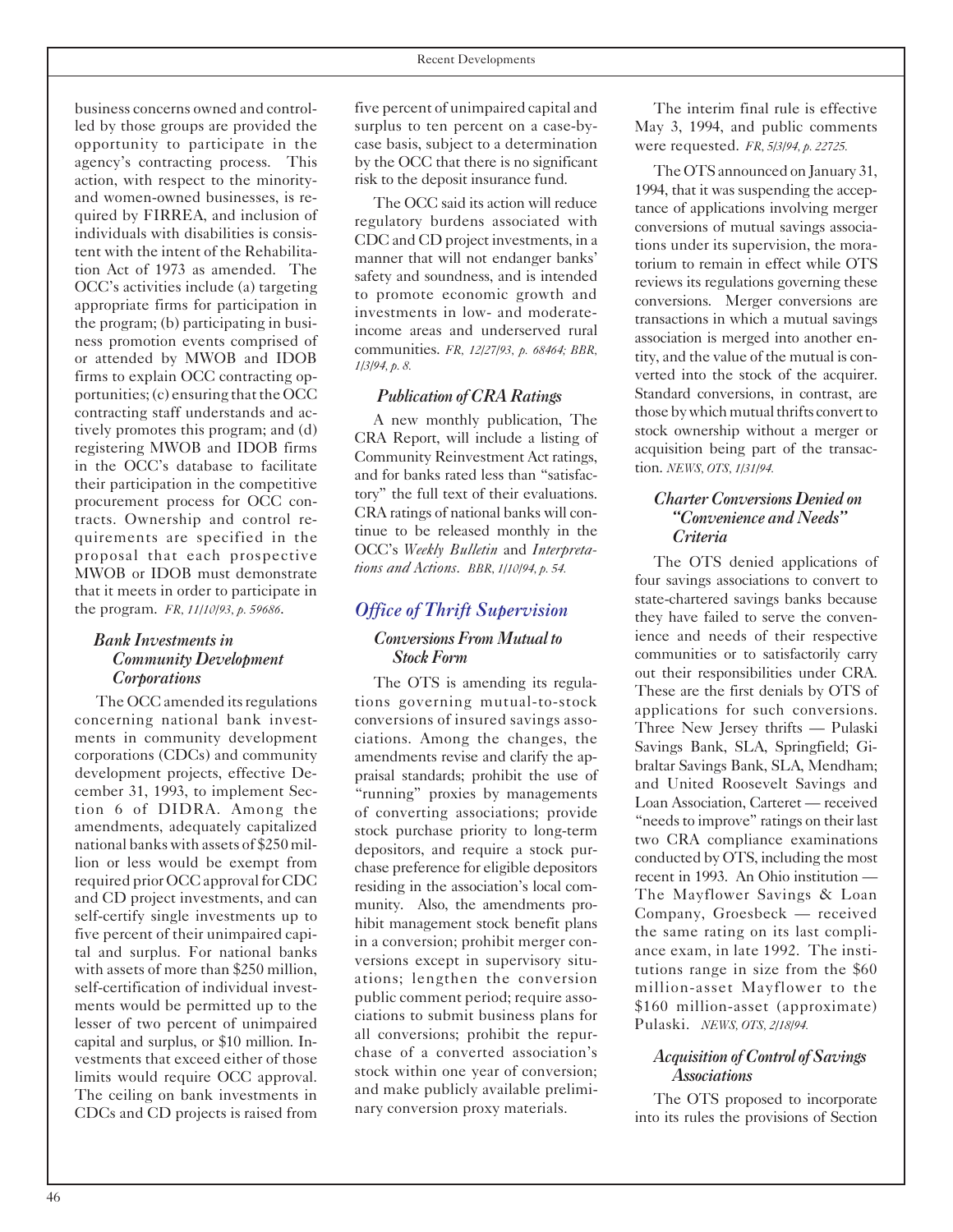211 of FDICIA, which amended the Home Owners' Loan Act to require that the OTS, in reviewing a holding company application to acquire a savings association, consider the competence, experience, and integrity of the officers, directors, and principalshareholders of the proposed acquirors and the savings association to be acquired. Under Section 211, OTS must deny an application if the company fails to provide adequate assurances that the company will make available such information on the operations or activities of the company, or any affiliate, as OTS requires. In addition, the OTS must deny an application by any foreign bank that is not subject to comprehensive supervision or regulation on a consolidated basis by the appropriate authorities in the home country of the foreign bank. *FR, 11/23/93, p. 61850; 6/2/94, p. 28468.*

#### *Capital Standards*

The OTS issued a final regulation making its capital treatment of intangible assets consistent with rules previously adopted by the other federal banking agencies. The new rule also implements a statutory requirement on the valuation of purchased mortgage servicing rights (PMSRs) mandated by FDICIA. Among the changes under the new rule, PMSRs and purchased credit-card relationships (PCCRs) may be included in thrifts' core capital up to 50 percent of core capital. Previously, thrifts could not include PCCRs in their capital. These two types of intangible assets must be valued at the lower of 90 percent of fair market value calculated at least quarterly or 100 percent of remaining unamortized book value. A grandfather provision permits savings associations to continue to include the same amount of PMSRs that they have for the past several years. The new OTS rule disallows any new core deposit intangibles (CDIs)from counting as capital. However, the OTS will grandfather CDIs resulting from prior transactions or those under firm contract when the rule goesinto effect on March 4, 1994. *NEWS, OTS*, 2/2/94; *FR, 2/2, p. 4785.*

The OTS proposed amending its minimum regulatory capital regulations by revising the definition of "common stockholders' equity," in order to incorporate a recent change in generally accepted accounting principles (GAAP), made by Statement of Financial Accounting Standards No. 115. The agency solicited comments particularly on certain questions with reference to SFAS 115, among which are: If unrealized gains and losses are included in regulatory capital, whether these gains and losses should be included in core capital for purposes of the leverage ratio requirement or the risk-based capital requirement; or included in supplementary capital for purposes of the risk-based capital requirement. Section 4 of the Home Owners' Loan Act of 1933 requires the OTS to prescribe accounting standards that incorporate GAAP to the same extent as used for regulatory purposes by the federal banking agencies. The proposal is similar to amendments the other federal banking agencies have proposed. *FR, 6/22/94, p. 32143.*

The OTS proposed amending its risk-based capital standards to recognize the risk-reducing benefits of netting arrangements. Savings associations would be permitted to net, for risk-based capital purposes, interestand exchange-rate contracts subject to legally enforceable bilateral netting contracts that meet certain criteria. The amendments parallel recent amendments proposed by the FRB and OCC. The proposed amendments would allow thrift institutions to net positive and negative mark-to-market values of rate contracts in determining the current exposure portion of the credit-equivalent amount of such contracts to be included in risk-weighted assets. *FR, 6/14/94, p. 30538.*

#### *Annual Independent Audits*

The OTS proposed amending its annual independent audit rules for savings associations to conform to those applicable to other federally insured depository institutions. Under Section 112 of FDICIA, the FDIC requires annual audits of insured depository institutions with total assets of \$500 million or more. The OTS proposes to eliminate its annual independent audit requirement, and to adopt the requirements in the FDIC's final rule forsavings associations. The OTS proposes also to retain the authority to require independent audits of small savings associations if advisable for purposes of safety and soundness. *FR, 3/22/94, p. 1346*1.

#### *Authority to Provide Postal Services*

The OTS said in a legal memorandum that federal savings associations may provide the same postal services that are authorized for national banks. These services appear to be limited to: selling stamps and other postal supplies; accepting matter for mailing; selling parcel insurance as agent for the U.S. Postal Service; accepting registered mail; and issuing money orders. A federal savings association offering these services must observe the appropriate rules of the U.S. Postal Service. The books and records of the postal operation must be kept separate from the records of other operations of the savings association and will be subject to inspection both by the OTS and the U.S. Postal Service. *Legal Division Memorandum, OTS, 3/24/94.*

#### *CAMEL Rating System*

The OTS is amending its regulations, effective April 19, 1994, to reflect the conversion from the MACRO to the CAMEL (capital adequacy, asset quality, management, earnings and liquidity) rating system. The change will reduce regulatory burden by using the same rating system employed by the other federal banking regulatory agencies, and will improve consistency with regard to risk-related assessments and joint examinations. The OTS expects that virtually no practical effect on savings associations will result from this change. *FR, 4/19/94, p. 18474.*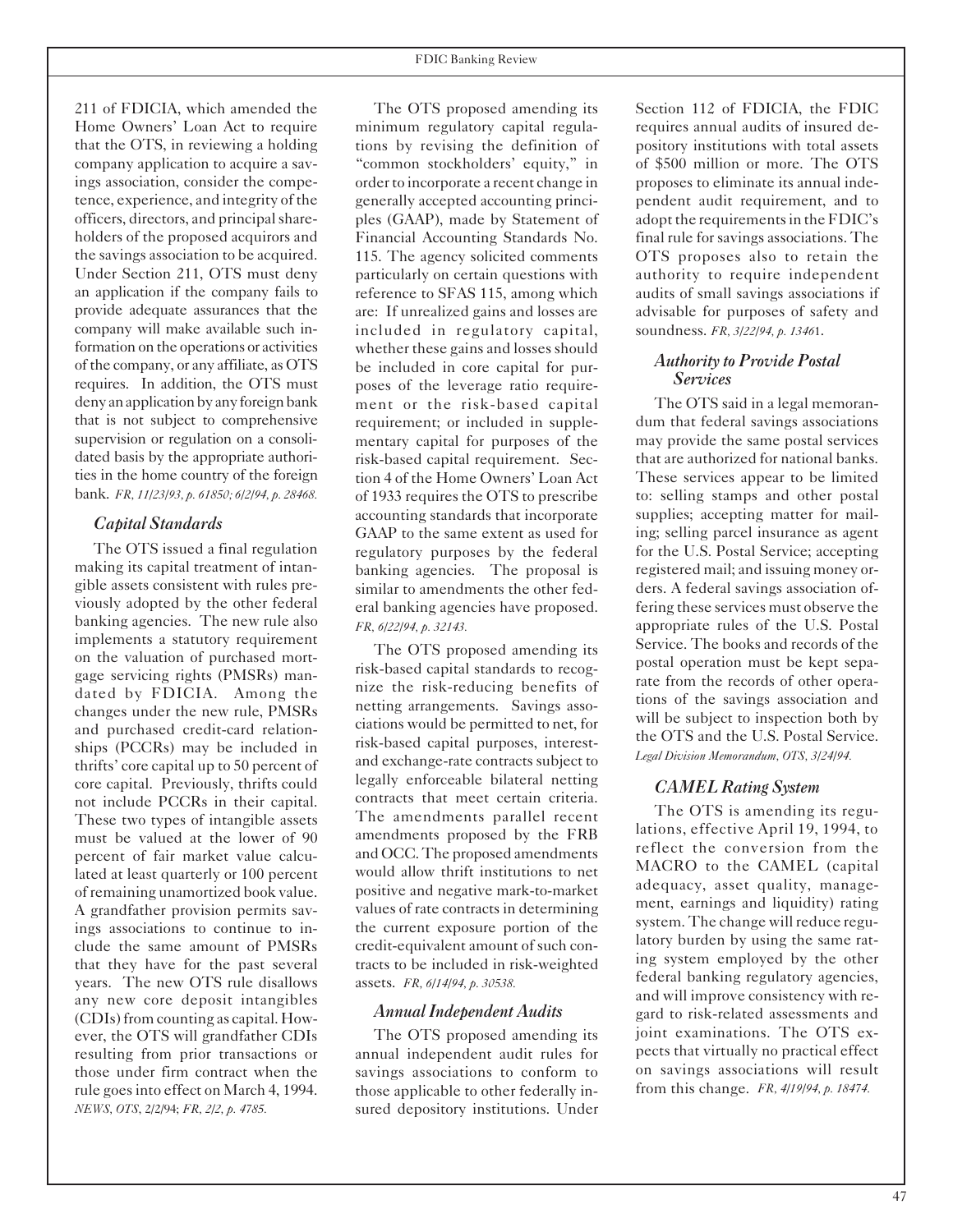#### *Release of Unpublished Information*

The OTS proposed to amend its regulations pertaining to release of unpublished agency information that would include, in certain circumstances, records that are exempt from disclosure under the Freedom of Information Act (FOIA). The proposed regulation does not apply to requests for records that are required to be disclosed under FOIA. The proposal describes in detail the procedures that requesters must follow in seeking the release of unpublished information, and the criteria on which OTS will evaluate requests for this information. *FR, 12/9/93, p. 64695*.

### *Federal Financial Institutions Examination Council*

#### *Accounting for Securities Activities*

The FFIEC issued an interim revision to its existing guidance on the accounting and reporting for securities and the holding of mortgage derivatives that addresses the relationship between a policy statement adopted by the federal banking and thrift supervisory agencies, effective February 10, 1992, and the Financial Accounting Standards Board's Statement No. 115, issued in May 1993. Banks must adopt the FASB Statement for their Reports of Condition and Income for fiscal years beginning after December 15, 1993. The interim revision to the policy statement: (a) removes the regulatory reporting requirement that "nonhigh-risk mortgage securities" that later become "high-risk" must be redesignated as held-for-sale or trading; (b) instructs examiners to consider any unrecognized net depreciation in held-to-maturity high-risk mortgage securities when they evaluate the adequacy of an institution's capital; (c) reiterates that mortgage derivative products that are high-risk when acquired shall not be reported in regulatory reports as held-to-maturity securities at amortized cost; and (d) explains that, for

banks and thrifts, examiners may seek divestiture of high-risk mortgage securities that do not reduce interest-rate risk when the examiners determine that continued ownership of these securities represents an undue safetyand-soundness risk to the institution. The revision also identifies certain factors that provide evidence of this risk.*FIL-25-94,FDIC, 4/21/94; "InterimRevision to the Supervisory Policy Statement on Securities Activities," FFIEC, 4/15.*

#### *Accounting forLoan Impairment*

The FFIEC is seeking public comment on certain implementation issues arising from the Financial Accounting Standards Board (FASB) Statement No. 114, which will be effective for fiscal years beginning after December 15, 1994. Under the federal banking and thrift agencies' capital rules, general allowancesfor loan and lease losses are included in Tier 2 capital, subject to certain limits, but specific allowances are not eligible for inclusion in regulatory capital. Comments are asked to address whether the portion of an institution's allowance established under the Statement should be reported and considered as a specific allowance or a general allowance. Statement No. 114 contains provisions that describe how a creditor should recognize income on impaired loans. However, the FASB recently proposed to replace these provisions with one allowing creditors to use existing methods of income recognition. Among the issues on which the FFIEC is requesting comment are whether the regulatory nonaccrual standards should be retained, and the expected effect of FASB 114 on the level of institutions' allowances for loan losses. *Press Release, FFIEC, 5/13/94; FIL-35 94, 5/23; FR, 5/17, 25656.*

#### *Electronic ImagingSystemRisks*

The FFIEC issued a statement to alert the senior management of each FFIEC member agency and all examining personnel to the risks associated with electronic imaging systems in financial institutions. Electronic imaging systems are defined as the technology used to capture, index, store and

retrieve electronic images of paper documents. Many of the traditional audit and security controls for paperbased systems may be reduced or absent in electronic document workflow. New controls must be developed and designed into the automated process to ensure that information in image files cannot be altered, erased or lost. Risk areas that management should address when installing imaging systems, and that examiners should be aware of when examining an institution's controls over imaging systems, are discussed. *Press Release, FFIEC, 12/20/93; FIL-13-94, FDIC, 2/25/94.*

#### *RiskManagementSeminars*

The FFIEC will conduct two Risk Management Planning Seminars in 1994, in response to FIRREA which specifies that the Council "develop and administer training seminars in risk management for its employees and the employees of financial institutions." The seminars for top bank officials and directors will emphasize the development of policies and procedures to control risk. A seminar to be held in Houston, Texas, will be aimed at insured financial institutions of all sizes, while a seminar in New York City will focus on financial institutions that are larger than \$500 million. *Press Release, FFIEC, 12/13/93.*

#### *FairLendingSeminars*

The FFIEC will conduct three fair lending seminars in 1994 for chief executive officers of financial institutions. The goal of the seminars is to assist top management of the institutions in better understanding fair lending issues and instituting policies that ensure nondiscriminatory lending practices. Among the topics to be discussed at each seminar are the fair lending priorities of the agency principals and the initiatives underway to carry them out, the role of the Justice Department and the Department of Housing and Urban Development in enforcing the fair lending laws, and ways by which institutions have improved their fair lending. The agencies encourage attendance at these one-day seminars by a member of an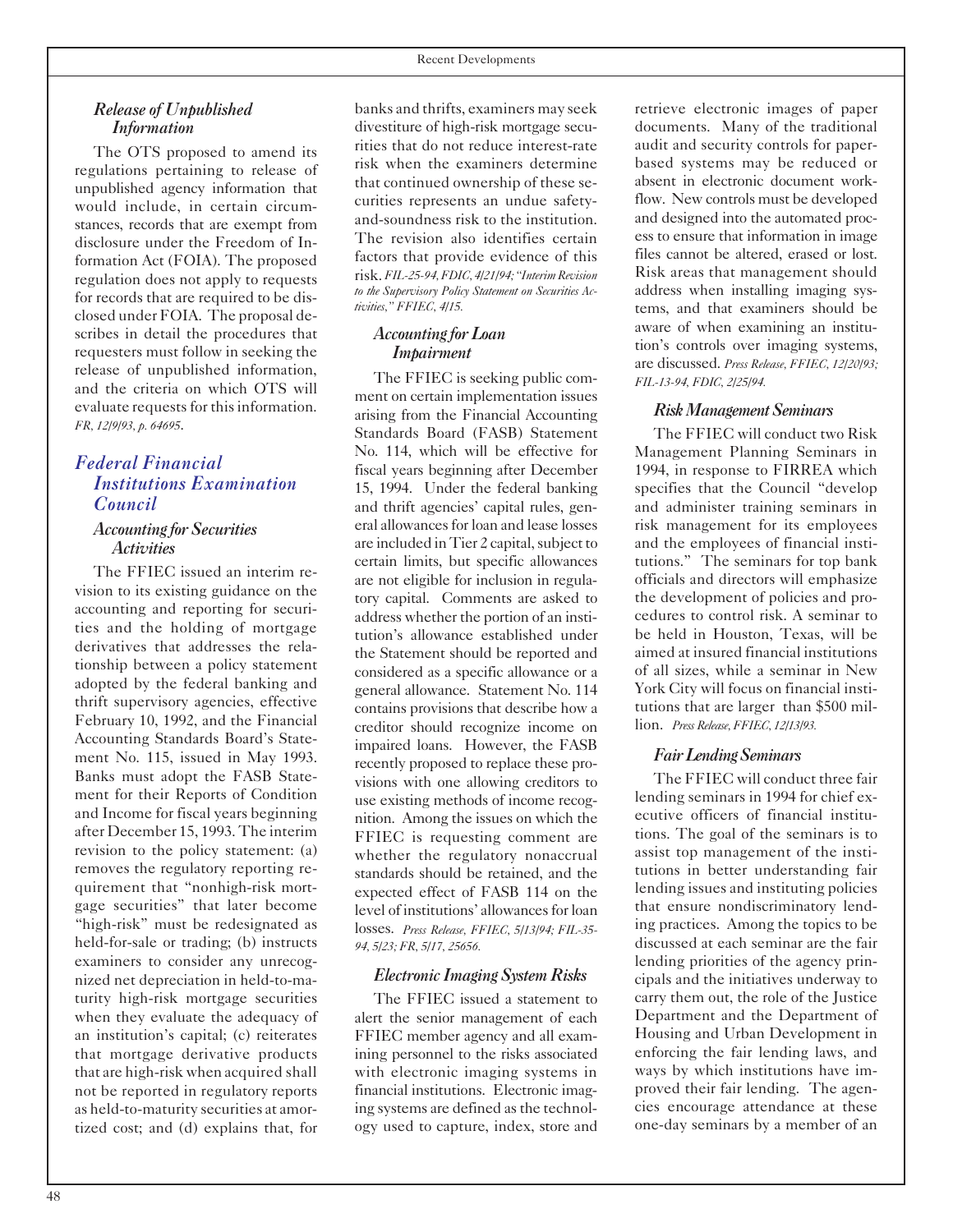institution's executive management team. *PR-23-94,FFIEC,4/5/94.*

#### *Federal HousingFinance Board*

#### *AdvancestoCapital-Deficient Members*

The FHFB is amending its regulations, effective February 22, 1994, to incorporate requirements governing secured loans (called advances) made by the Federal Home Loan Banks to capital-deficient members. The final rule prohibits Bank lending to tangibly insolvent members, except at the request of the appropriate federal regulator or insurer, and restricts the Banks from lending to other capitaldeficient members whose use of Bank advances has been prohibited by the appropriate federal regulator or insurer. In addition, the final rule provides that a Bank may allow a member to assume advances held by a nonmember if the advances had previously been extended by the Bank to another of its members.*FR,1/20/94,p.2945.*

#### *National Credit Union Administration*

#### *Organization and Operation of Federal Credit Unions*

The NCUA adopted a final interpretive ruling and policy statement (IRPS), effective July 5, 1994, following a proposal issued in July 1993. The proposed IRPS was designed to: (a) update policies on low-income credit unions; (b) streamline the charter application process; (c) address credit unions undergoing corporate and military unit restructuring; (d) clarify NCUA policy on the "operational area" requirement for select group expansions; and (e) make certain other minor or technical changes.

To provide expanded credit union service to low-income persons the IRPS: (a) permits chartering associational low-income federal credit unions, where the association is organized solely for the purpose of providing credit union service to lowincome persons; (b) permits a low-income federal credit union, whether

associational or community based, to include in its charter, occupational, associational, and community common bond groups, without regard to location; and (c) permits a federal credit union of any type to include low-income groups in its field of membership, without regard to the group's location, either by forming an association which is organized solely for the purpose of providing such service or by including a community group which could be the basis for chartering a low-income credit union. The Board will institute special reporting requirements and special examination procedures for any credit union including a low-income group in its field of membership to ensure that adequate credit union services are provided to *all* persons in the community.

The NCUA determined also that federal credit unions of all types need additional flexibility when faced with distress situations such as significant corporate or military restructurings. Thus, the final IRPS: (a) permits federal credit unions of all types to apply for designation as a "distressed federal credit union" and to do so regardless of whether they are converting to community charter; (b) permits federal credit unions with such designations to add occupational and associational groups to their fields of membership regardless of location. Controls over the process include a comprehensive review by the NCUA Board prior to initial designation; groups must request service in order to be added to a distressed credit union's field of membership; the regional director must approve all expansion requests; and normal overlap procedures will apply. *FR, 6/3/94, p. 29066.*

#### *ApprovalGreatlyEnlargesCU's PotentialMembership*

In what appears to be the largest single potential membership expansion, the NCUA granted approval for Communicators Federal Credit Union, Houston, TX, whose members are mostly local telephone and supermarket workers, to expand its field of membership to include all retirees and senior citizens living within a 25 mile radius of Houston. The \$97 million-asset credit union would have its potential membership enlarged to over 20 times its current 28,035 members. The three largest expansion approvals last year also primarily involved adding senior citizens groups. *AB, 4/15/ 94, p. 9.*

#### *Mergersand Insurance Conversions*

The NCUA proposed amendments to clarify that its regulations on mergers, voluntary termination and insurance conversion apply not only to federally insured credit unions converting to non-federally insured credit unions, but those converting to any institution that is not insured by the National Credit Union Share Insurance Fund (NCUSIF). The amendments will provide NCUA with clear authority to prevent abuses in connection with conversions, involving the agency's authority to require membership votes, to monitor the fairness of those votes, and to ensure that the transaction is handled in the best interests of the members of the NCUSIF. *FR, 6/30/94, p. 33702.*

#### *Mutual Fund Investments*

An NCUA letter to federal credit unions notes that the proliferation of mutual funds, the increasing complexity of mutual fund investments, and often rapid changes in fund portfolios have made it more difficult for credit unions to determine if an individual mutual fund is permissible, and to monitor funds' investments and investment transactions. For these reasons, and to eliminate examiner inconsistency, the NCUA is taking the position that an FCU may invest in a mutual fund only when the prospectus indicates that the fund's authority is *strictly* limited to investments and investment transactions that are legal for FCUs. Thus, a fund authorized to purchase Collateralized Mortgage Obligations (CMOs) and Real-Estate Mortgage Investment Conduits (REMICs) without restriction is an impermissible investment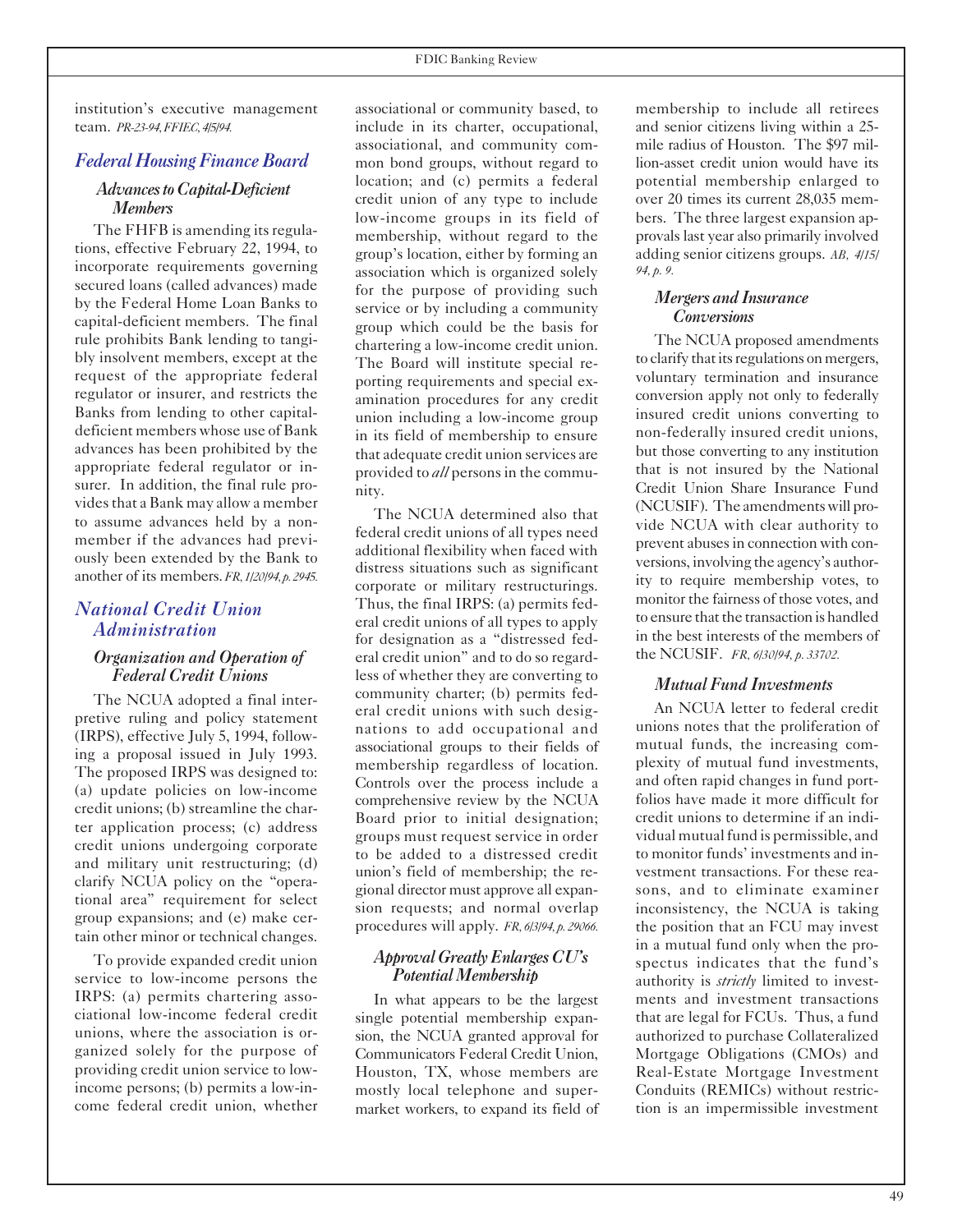for FCUs, even though the FCU has evidence that the fund purchases only securities passing the high-risk securities test. The policy issuance is effective January 1, 1995. *Letter to Credit Unions, No. 150, NCUA, 12/93.*

#### *Nonmember and Public Unit Accounts*

The NCUA amended its regulations, effective June 20, 1994, to change the amount of nonmember and public unit accounts that a credit union may maintain, without awaiver, to 20 percent of total shares or \$1.5 million, whichever is greater. Credit unions accepting nonmember and public unit accounts in excess of 20 percent of total shares are still required to develop a written plan and send it to the Regional Director. *FR, 5/19/94, p. 26101.*

#### *Corporate Credit Unions*

Noting that many corporate credit unions are closely tied to credit union leagues or trade associations through interlocking boards of directors or common management, the NCUA requested comment on whether to require that a corporate credit union's board of directors be independently elected by its members, that the board represent primarily the interests of those members that are credit unions, and that management report only to the corporate credit union's board of directors.

The corporate credit union system consists of 44 corporate credit unions serving the nation's 13,000 natural person credit unions, with the U.S. Central Credit Union in turn serving the corporate credit unions. The corporate credit union system provides liquidity, investment, and payment services to credit unions. As of December 31, 1993, the 44 corporate credit unions held about \$41 billion in assets, half of which was reinvested in shares in U.S. Central. *FR, 4/19/94, p. 18503.*

#### *Credit Unions Examined for Loan Bias*

The NCUA said that data reported under HMDA for 1992 indicated that some credit unions are rejecting minority mortgage applicants at higher rates than non-minorities, and that those with the highest denial rates in the HMDA data would be given special examinations. The NCUA advised credit unions to review their lending policies and procedures to "ensure that the service and credit needs of all members are provided by their credit unions in a completely fair and nondiscriminatory way." The denial rate, according to the HMDA data, for all mortgage applicants is much lower than at other institutions: in 1992, the overall denial rate at CUs was 9.8 percent, compared to 15.7 percent for all other mortgage lenders. But the denial rate was 19.7 percent for black applicants, 16.6 percent for Hispanics, and 13.6 percent for Native Americans, compared to 7.7 percent for whites. *AB, 1/14/94, p. 8.*

#### *Truth in Savings*

The NCUA extended the date for compliance with its Truth in Savings regulation, to March 31, 1995 for credit unions of an asset size between \$500,000 and \$1 million as of December 31, 1993, that are not automated, and to June 30, 1995 for credit unions of lessthan \$500,000 that are not automated. The compliance date for all other credit unions remains January 1, 1995.

The Truth in Savings Act (Title II of FDICIA) required the NCUA to issue implementing regulations for credit unions. The agency published a regulation on September 27, 1993. The regulation is effective January 1, 1995, except for some requirements not effective until approved by the Office of Management and Budget. The Act and regulation require credit unions to disclose fees, dividend and interest rates and other terms concerning share and deposit accounts, and limit the methods by which credit unions determine the balance on which dividends are calculated. *FR, 3/22/94, p. 13435.*

#### *Legal Opinion on Interstate Export of Interest Rates*

The NCUA, in an interpretive letter, addressed the authority of federally insured, state-chartered credit unions to export to other states the late charges allowed under the laws of the state where the credit union is located. It concludes that the credit unions have this authority regardless of any prohibition or limitation by the state where members reside. Late charges, the statement said, are included within the meaning of the term "interest" in Section 523 of the Depository Institutions Deregulation and Monetary Control Act of 1980 (DIDMCA), and this statutory provision preempts all state law limitations in the member's state of residence on the interest which may be charged by a state-chartered, federally insured credit union. *Interpretive Letter, NCUA, 4/11/94.*

#### *Incentive Pay Plans*

The NCUA requested comments on whether to change its rule that prohibits federally insured credit unions from providing incentive pay plans to certain employees related to the credit union's lending activities. Under Section 701 of the agency's rules, federal credit unions are barred from making any loan or extending any line of credit if, either directly or indirectly, any commission, fee, or other compensation is to be received by the credit union's directors, senior management, loan officers, or any immediate family members of such individuals, in connection with underwriting, insuring, servicing, or collecting the loan or line of credit. The regulation does not restrict the payment of non-commission salary to employees. While an official in charge of lending may not receive compensation tied to the performance of the loan department, the agency has taken the position that a chief executive officer's compensation may be tied to the overall performance of the credit union, part of which is based on its loan activities. *FR, 3/15/94, p. 11937.*

#### *State Legislation and Regulation*

#### *Disclosures to Bank Customers*

*California*: More than 90 percent of banks in the state are obtaining signed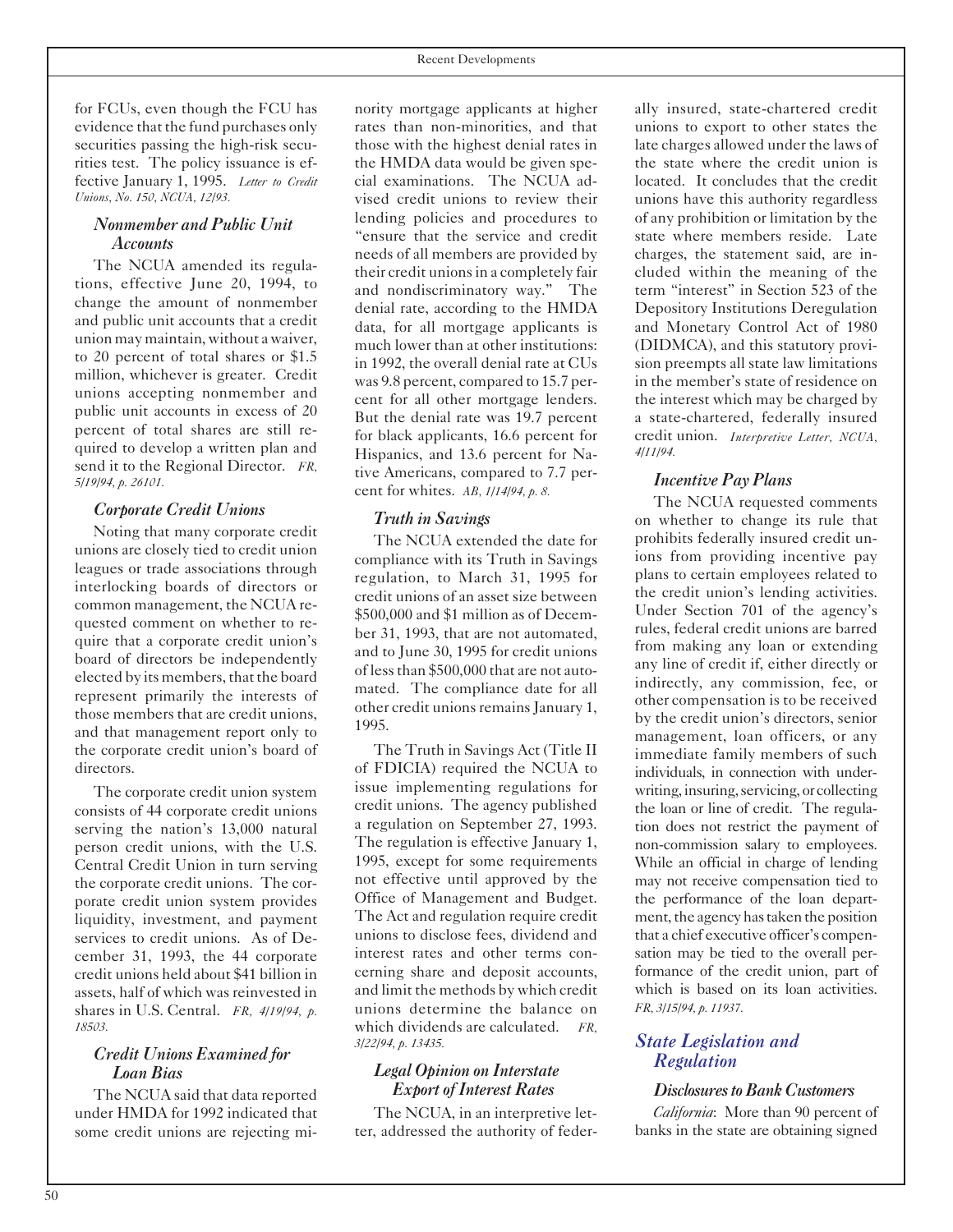disclosure acknowledgements from customers who purchase mutual funds, according to a survey by the California Bankers Association. The survey covered about ten percent of the membership of the Association. Such matters as mutual funds' lack of federal deposit insurance, and investment risks, are covered in the customer statements. *AB, 1/18/94, p. 8.*

#### *CustomersGivenTrialPeriod on Annuities*

*California*: Legislation that became effective on January 1, 1994, provides for a "trial" period of 30 days on the purchase of annuities and life insurance by persons over age 60 during which they can cancel the contracts and have all premiums returned. Previously, the institutions that sell these products had been granting a ten-day "free-look" period. The new legislation poses problems to sellers of variable annuities because of the market fluctuations in the underlying investment securities for the annuities contracts. *AB, 1/24/94, p. 13.*

#### *SellingAnnuitiesPermitted for Banks*

*Colorado*: New legislation allows banks, bank holding companies, and their subsidiaries and affiliates to sell fixed- and variable-rate annuities. The statute requires that the seller receive written acknowledgment from the purchaser that the annuity involves investment risk that is not FDIC-insured. *BBR, 6/6/94, p. 991.*

#### *Restraints onCreditCards Eased*

*Colorado*: The Governor signed a bill that eliminates prohibitions on credit-card fees and allows returnedcheck fees of up to \$20, sets a minimum interest charge of up to 50 cents, and lets state-chartered institutions export fees and rates. Existing regulations limit the annual percentage rate (APR) on credit cards to 21 percent with, and 18 percent without, a grace period. The new law reflects federal regulations in requiring that a credit card's APR be conspicuously displayed. *AB, 5/25/94, p. 12.*

*Maine*: The Governor signed legislation containing several provisions aimed toward reversing losses of credit-card jobs to other states. Among the changes, it eliminates the 18 percent ceiling on annual rates and also a \$12 maximum on annual fees, replaces a prohibition on late fees with a maximum fee, and for the 25-day grace period allows immediate calculation of interest for customers with an unpaid balance. Existing restrictions that were unchanged include prohibitions on: fee charged to cardholders who exceed their credit limit, returned-check charges, and charges by companies for attorney's fees during disputes. *BBR, 4/18/94, p. 705; 6/6, p. 991*.

#### *Interstate Banking*

*Florida:* The Governor is expected to sign legislation that allows, on a reciprocal basis, banking organizations in other states to acquire Florida-based banks, and permits Florida banks to make similar out-of-state acquisitions. The legislation would be effective May 1, 1995, and would take the state out of the Southeast regional banking compact. Virginia, and the Georgia legislature, passed similar bills earlier this year, and North Carolina enacted a law in 1993, to be effective July 1, 1996.

Interstate banking and branching legislation nowbeing considered by the Congress would largely supersede the various regional banking networks. *AB, 4/4/94, p. 7; BBR, 4/4, p. 622.*

#### *HousingAgency toEstablish Bank*

*Florida:* The State Comptroller approved an application by Dade County's Housing Finance Authority to establish a bank to provide home mortgages to low-income County residents. An official of the Authority noted that of 46 local banks asked recently to participate in a lending program, only one agreed to commit any funds. The Authority's mortgages are small, typically ranging from \$25,000 to \$50,000. The bank will not offerchecking accounts, but will provide savings accounts, and expects to package quantities of low-interest loans into securities that could be sold to pension funds, university endowments and other investors seeking socially conscious investments. *The Miami Herald and Knight-Ridder/Tribune Business News, 12/8/93.*

#### *MutualFundSalesGuidelines*

*Illinois*: The Commissioners of Banks and Trust Companies adopted specific guidelines for state-chartered banks' sales of mutual funds. The guidelines, which closely follow guidelines issued by federal regulators, require that institutions disclose that a mutual fund investment is not a deposit, is not insured by the FDIC, and that the investment involves risks. Among other provisions are that personnel involved in soliciting or selling mutual funds should be trained for these activities, that the sales areas for mutual funds should be separate from deposit-taking areas, and that banks should not market mutual funds under names identical to the bank's name. *BBR, 3/28/94, p. 586.*

#### *AllCreditUnionsinStateAre Insured*

*Massachusetts*: All state-chartered credit unions in the state are now covered by federal deposit insurance, the National Credit Union Administration said. Since the private share insurance crisis in Rhode Island, and the conversion process beginning in early 1991, a total of 124 credit unions, with assets of more than \$3.6 billion, have applied for federal coverage, and of these the NCUA approved 106 for insurance. The remaining institutions have merged or closed. *BBR, 4/25/94, p. 750.*

#### *Limit on Cleanup Liability Overturned*

*Michigan:* The U.S. Court of Appeals for the District of Columbia ruled that the Environmental Protection Agency lacked statutory authority to issue its regulation under which a lender is not liable for cleanup costs when it does not participate in the management of the property. The decision came in a suit brought by the State of Michigan and the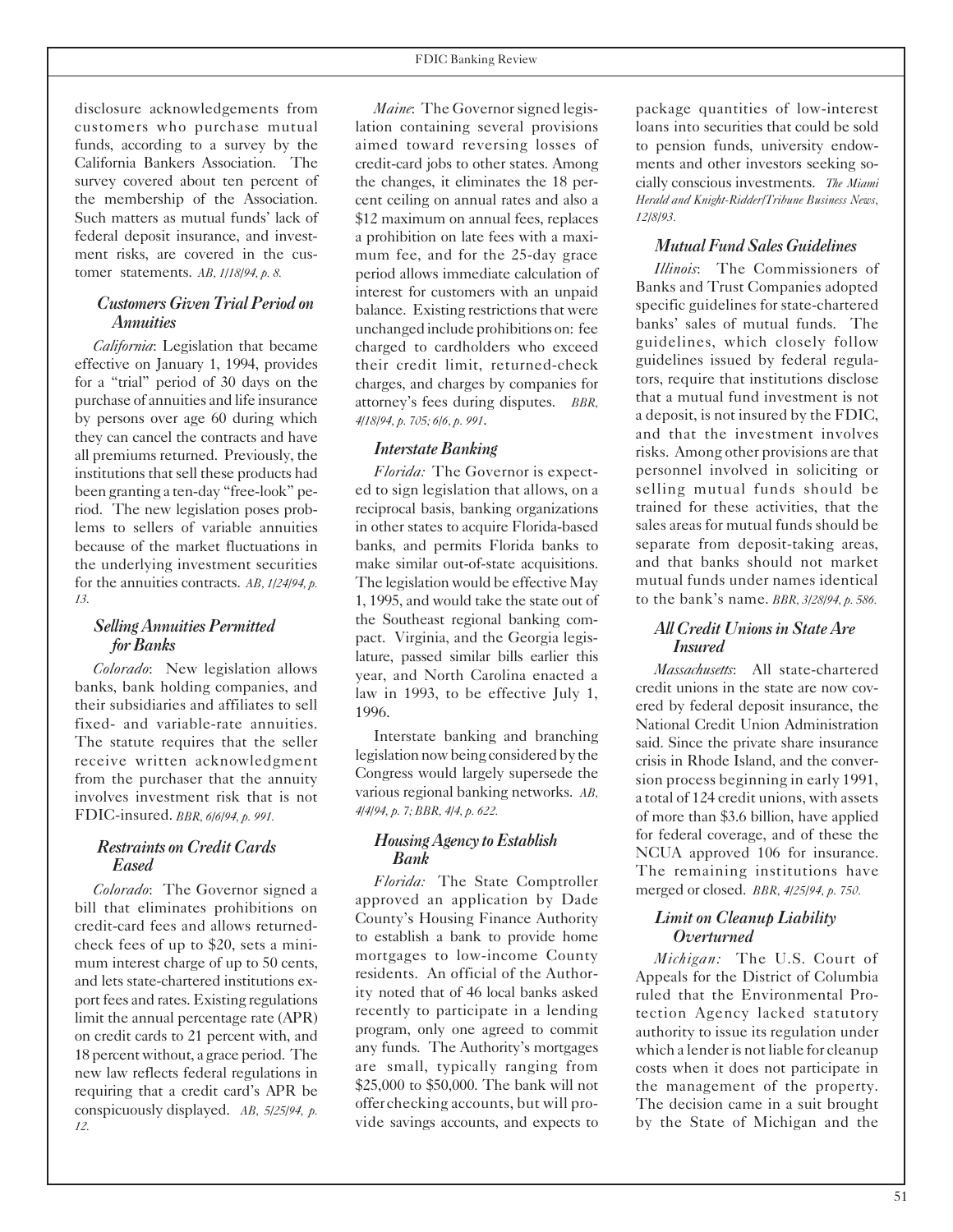Chemical Manufacturers Association to overturn the EPA rule. Shortly before the decision, the Clinton Administration introduced a Superfund reauthorization bill that would provide environmental liability protection to lenders and also authorize the EPA to issue such rules. *AB, 2/10/94, p. 1.*

#### *CourtApprovesBank'sPurchase of InsuranceAgency*

*Michigan:* A decision of the Michigan Supreme Court permits a bank service company to purchase an insurance agency (Ludington Service Corp. v. Michigan, 1/25/94). The Court upheld a ruling by an appeals court that overturned the disapproval of the transaction by state insurance regulators. Legislation now being considered in the state legislature would give financial institutions broad authority to sell various kinds of insurance. *BBR, 2/7/94, p. 253.*

#### *UnannouncedBank Examinations*

*Nebraska:* The Department of Banking will begin conducting a limited number of unannounced examinations of randomly selected state banks. Currently, the Department provides advanced notice of several days to banks scheduled for examination. *Northwestern Financial Review, 4/23/94, p. 31.*

#### *Interest-RateDeregulation, Consumer Protections Enacted*

*New York:* A new law eliminates the sunset provisions in a 1980 statute that removed interest-rate ceilings, and deregulates fees on credit cards and consumer installment loans. Other key provisions of the legislation that apply to banking institutions include: requiring them to provide basic banking services, including low-cost checking and savings accounts; prohibiting them from engaging in "geographic" discrimination; and requiring them to report their loan activity regarding small businesses and farms. In addition, a toll-free number is established at the New York Banking Department to provide consumers with interestrate and other information; and two quasi-public companies are created to

make loans to small businesses, especially those in economically depressed areas. *BBR, 2/7/94, p. 245; AB, 2/4, p. 14.*

#### *Power* to Sell Annuities

*NewYork:* The state's highest court, the Court of Appeals, affirmed that state-chartered banks can sell annuities. The court agreed with the Banking Department that annuities are similar to other investment products sold by banks, such as certificates of deposit. In some states, banks are not allowed to sell annuities which are regarded as insurance products. The OCC has authorized national banks to sell annuities, but the power remains unclear because of legal challenges at both the state and federal levels. *WSJ, 3/31/94, p. A2; AB, 3/31, p. 12.*

#### *Reverse Mortgage Loans*

*New York*: The Banking Board adopted regulations applicable to reverse mortgage loans. The loans enable persons aged over 60 to access the equity in their homes. Among the provisions, loans are limited to 80 percent of the anticipated value of the real property at maturity. Investment in reverse mortgage loans is limited to ten percent of the lender's capital, undivided profits and surplus. *AB, 4/11/94, p. 9; BBR, 4/11, p. 658.*

#### *Stock Payment Disallowed in Mutual Conversion*

*New York*: Officials of Greenpoint Savings Bank and others were required by state regulators, because of failure to obtain a fair appraisal of the thrift, to forego \$40 million in stock benefits from a planned initial public offering in a conversion of Greenpoint from a mutual to stock form of organization.

Last Fall the state issued a proposal to tighten conversion regulations by requiring outside review of executive compensation and two appraisals of the converting institution's net worth. *AB, 1/26/94, p. 1.*

#### *Fiduciary Powersfor Foreign Banks*

*New York:* The Banking Department adopted rules, effective May 18,

1994, providing authority for foreign banking corporations to engage in fiduciary activities, and setting up application procedures for the institutions to obtain permission to change their name, and for a license to establish a representative office, branch or agency. *BBR, 5/30/94, p. 959.*

#### *State Bank Powers*

*Oklahoma*: Revisions of the Banking Code give state banks automatic parity with national banks in respect to bank powers. The Banking Board is no longer required to adopt a regulation before a state bank may exercise a power conferred upon national banks. *Oklahoma Banker, 5/13/94, p. 9.*

#### *Protection of Compliance Review Documents*

*Oklahoma:* Amendments to the Banking Code provide a framework within which banks may establish compliance review committees, the findings of which are protected from discovery in civil suits brought against the bank. While the underlying data used by the compliance committee may still be discoverable and admissible, the data compilations and conclusions will be protected and kept confidential. Without this protection, many banks were hesitant to conduct rigorous internal reviews of compliance practices for fear the findings could be used against them. This legislation will not provide confidentiality for compliance review documents which relate to fraud committed by an insider of the institution. *Oklahoma Banker, 5/13/94, p. 9.*

#### *Branching Restrictions*

*Oklahoma:* New legislation has reinstated restrictions on branching by state-chartered savings and loan associations which terminated on July 1, 1993, equalizing the branching powers of state-chartered banks and savings and loans, until July 1, 1996. It closes the "Mississippi loophole" that has enabled national banks in other states to establish *de novo* branches despite statutory restrictions on such branching by state banks. *Oklahoma Banker, 4/15/94, p. 1.*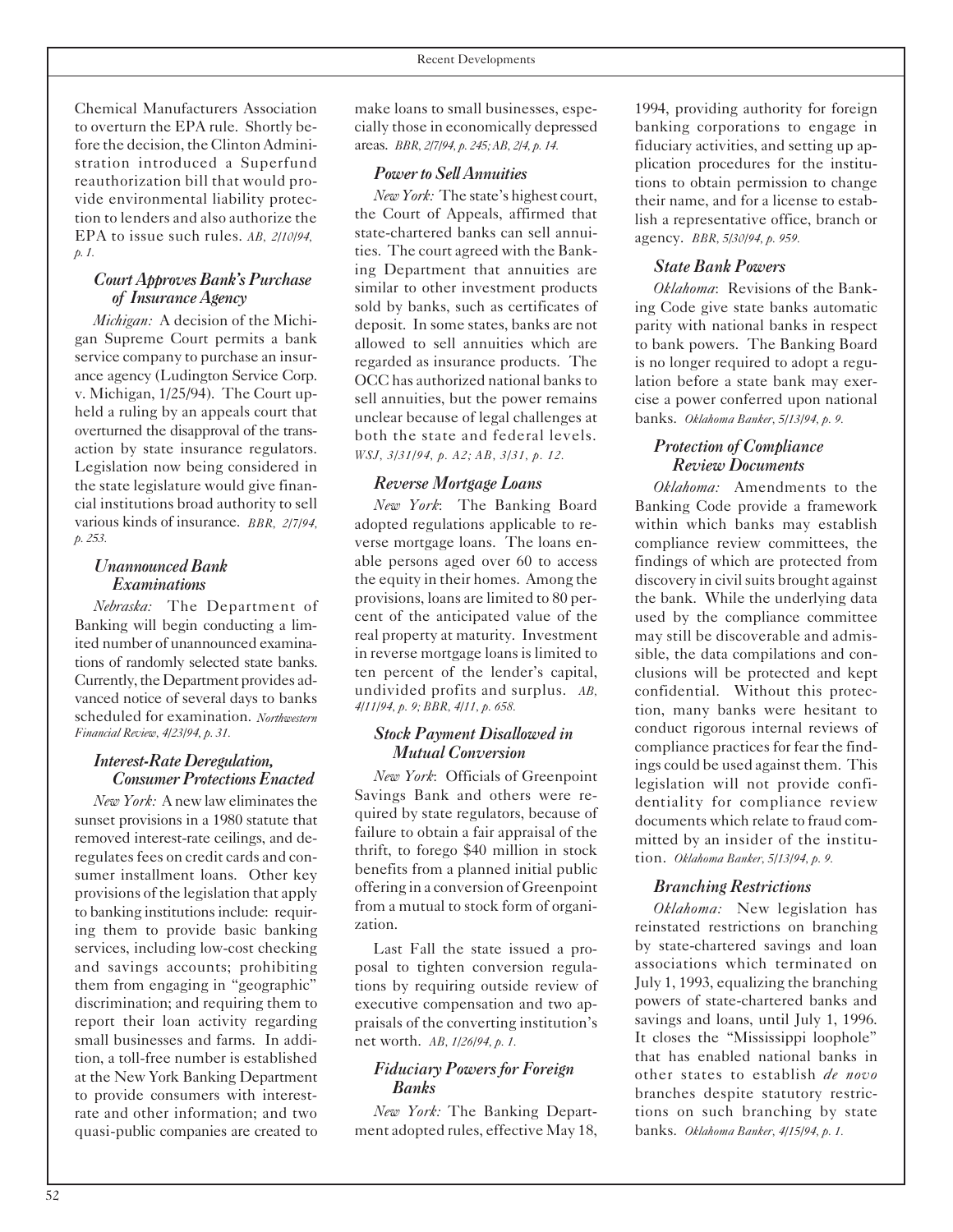#### *Thrift Drops Deposit Insurance*

*Oklahoma:* Home Savings and Loan Association, Oklahoma City, a \$15 million-asset state-chartered institution, has dropped its deposit insurance, and plans to pass on to customers its savings on premiums, offering higher interest rates on deposit accounts. Home Savings is the second small thrift in the state to have recently dropped its deposit insurance. Oklahoma is one of the few states that do not require state-chartered depository institutions to have FDIC insurance. *AB, 5/11/94, p. 3.*

#### *Law Barring Home-Equity Loans Overturned*

*Texas:* A panel of the Fifth U.S. Court of Appeals, reversing a lower court, ruled that federal laws and regulations preempt a state law that prohibits most home-equity loans. Under the homestead provisions of the state's constitution, liens on homes are unenforceable, except for loans to cover home purchases, taxes or improvements. *WSJ, 5/6/94, p. A4.*

#### *Banking Department Receives Accreditation*

*Texas:* The Department of Banking became the 29th state banking department to be accredited by the Conference of State Bank Supervisors. The Department supervises 514 state-chartered banks with more than \$43 billion in assets. *Texas Banking, 5/94, p. 13.*

#### *Bank and Thrift Performance*

#### *Insured Banks Earned \$12.4 Billion in First Quarter*

The FDIC reported that insured commercial banks earned \$11.1 billion in the first quarter of 1994 (preliminary), an amount little changed from the last quarter of 1993, and about \$400 million below the record level set in the third quarter of last year. For the year 1993, the banks earned \$43.4 billion. Net operating income reached a new quarterly record of \$10.7 billion. Lower loan-loss

provisions and overhead expense, as well as increased noninterest income, were the principal factors contributing to the record operating earnings in the quarter. Net interest margins narrowed for the fifth consecutive quarter, as asset yields declined more rapidly than average funding costs. The average net interest margin in the first quarter was 4.26 percent, down from 4.40 percent in the last quarter of 1993, and from 4.67 percent in the last quarter of 1992.

Commercial banks' total assets grew by \$137 billion in the first quarter, to \$3,843.2 billion. This included a \$99-billion increase in the quarter in banks' trading account assets which resulted from changes in accounting for on-balance-sheet amounts associated with certain off-balance-sheet derivatives contracts. The only loan categories having strong growth in the quarter were commercial and industrial loans, which increased by \$10.6 billion, and consumer installment loans, up by \$5.7 billion. Commercial and industrial loans now have had two consecutive quarters of strong growth. Noncurrent loans at commercial banks declined for the twelfth consecutive quarter, to \$40.3 billion, down from \$42.7 billion at year-end 1993, and from the peak level of \$83.3 billion in the first quarter of 1991. Commercial banks' loan-loss provisions and loan charge-offs were the lowest quarterly amounts since the mid-1980s. The ratio of equity capital to total assets was 7.83 percent, down from 8.01 percent at year-end 1993.

Insured private-sector savings institutions earned \$1.3 billion in the first quarter of 1994 (preliminary), representing a decline of \$365 million from the previous quarter. Earnings for the year 1993 were slightly under \$6.9 billion. Over 94 percent of all savings institutions reported positive net income in the first quarter. In the quarter the effects on earnings from lower loan-loss provisions, reduced overhead expense and higher net interest income were offset by large losses related to balance-sheet restructurings by a few large institutions. Average profitability was virtually unchanged from the previous quarter at institutions with less than \$5 billion in assets. The average net interest margin was 3.41 percent, almost unchanged from the 3.39 percent in the fourth quarter, but down from 3.51 percent a year ago.

Assets of savings institutions decreased in the quarter by \$4.1 billion, to \$996.7 billion. Total real-estate loans fell by \$12 billion in the first quarter, due largely to a drop in home mortgages. Mortgage-backed securities increased by \$7 billion, and now represent 21 percent of all thrift assets.

Savings institutions' troubled assets fell from 2.10 percent of total industry assets to 1.96 percent during the quarter. A year ago, troubled assets represented 3.02 percent of all industry assets. Net charge-offs of nearly \$800 million contributed to a \$571-million decline in noncurrent loans during the quarter. Noncurrent real-estate loansfell to 2.05 percent of total real-estate loans from 2.09 percent a year ago. Institutions in the Northeast and West regions continue to have the highest noncurrent realestate loan rates, at 2.75 and 2.47 percent, respectively. For the rest of the U.S., the average noncurrent rate is 0.89 percent. Equity capital grew by \$971 million during the quarter, raising the average core capital "leverage" ratio to 7.55 percent at the end of March, and marking the fourteenth straight quarterly rise in this ratio.

Seventeen savings institutions with \$7 billion in assets either were acquired by commercial banks or switched to commercial bank charters in the first quarter. During the same time, 28 mutual savings institutions with \$18 billion in assets converted to stock organizations. Mutuals now account for 48 percent of all savings institutions and hold 20 percent of the industry's assets. *FDIC Quarterly Banking Profile, Fourth Quarter 1993; First Quarter 1994.*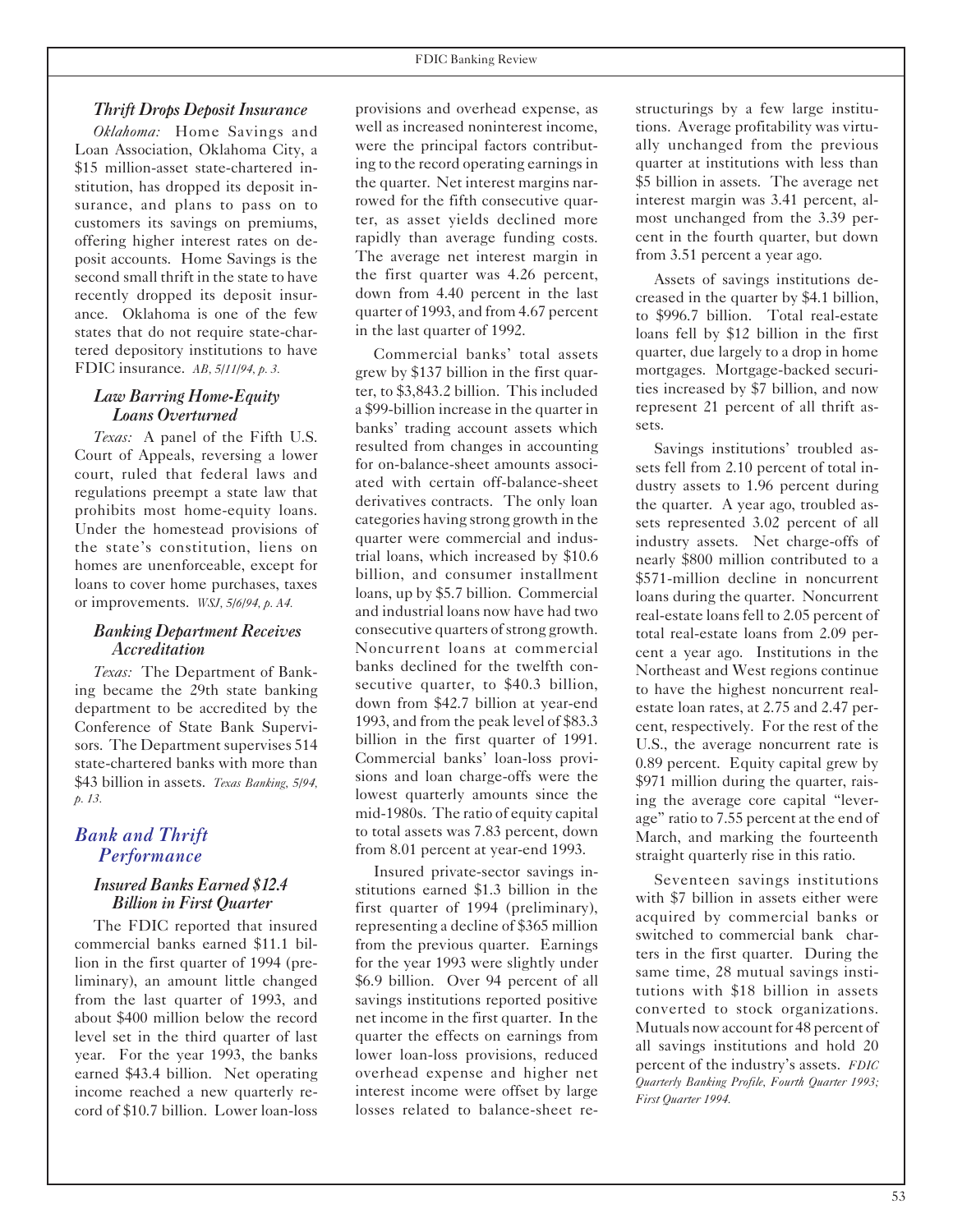#### *Fair Lending Rated Highly Burdensome Rule*

The compliance rules rated most often by respondents in a recent survey to be among the most burdensome were the Fair Lending statutes, followed by the Community Reinvestment Act and the Real Estate Settlement Procedures Act. Fair lending examinations encompass the Home Mortgage Disclosure Act, the Equal Credit Opportunity Act, and the Fair Housing Act. Compliance examinations are perceived as becoming longer, more detailed, and more reliant on statistical analysis. The *American Banker* surveyed 80 compliance officers, and of the institutions represented, 59 percent had more than \$1 billion in assets, 12 percent were between \$300 million and \$1 billion, and 29 percent were under \$300 million.

Compliance areas in which the responses suggested some progress included more involvement by senior managements in compliance, an improvement in respect to positive attitudes on the part of compliance officers about their jobs, more participation by men in areas of compliance responsibilities where women are still dominant, and expanding compliance sensitivity more widely throughout the bank. *AB, 6/30/94, p. 16.*

#### *Electronic Delivery Systems Replace Branches*

A study sponsored by the BankAdministration Institute concludes that 20 percent of existing bank branches will likely be closed by the end of the decade, as cash machines, home banking, and various electronic delivery systems continue to gain popularity with consumers. Fiftyseven percent of banking transactions already are taking place outside traditional branches, according to the study. Information from more than 35,000 accounts at ten major banks also indicate wide regional variations in the extent of branching. The Midwest, for example, is said to be relatively underserved by bank offices. In general, the older, rural, and small-town resi-

dents tend to favor branches, while the younger, urban bank customers prefer cash machines, telephones and computers for financial transactions.

The rapid increase in branches in supermarkets has resulted in another estimate that 5,000 such branches will be operating in the U.S. by the year 2000. This would be more than double the 2,100 in-store branches currently in operation and seven times the 1989 total of 675. Supermarket branches are seen as having advantages over conventional branches in usually being far less expensive to build and maintain, and also they enable banks to better penetrate retail markets in many cases. *AB, 11/22/93, p. 1; 1/27/94, p. 18; 2/16, p. 15.*

#### *Usage of Direct Deposit Increasing*

The number of employees being paid by direct deposit has tripled in the past five years to 35 percent of all employees in the U.S. at year-end 1993, according to the National Automated Clearing House Association. Over 56 percent of recipients of Social Security benefits receive their payments by direct deposit. *AB, 3/29/94, p. 14.*

#### *Bounced-CheckFees Excessive, Deposit Interest Rates Too Low, CFA Says*

The Consumer Federation of America charged that banks are "gouging" customers on bouncedcheck fees, receiving \$4.35 billion in fees on bounced checks in 1992, over six times more than the direct cost of \$685 million. The costs consisted of \$581 million in processing expenses and \$104 million in losses on uncollected checks. The \$3.67 billion difference between the fees received and costs for bounced checks represented 11 percent of the industry's earnings of \$32.2 billion in the year. An American Bankers Association spokesman said the amount of fees on bounced checks reflects cost recoupment and also the industry's effort to deter the activity. In addition, quantification of all of the costs related to bounced checks is difficult.

Large banks, those with assets exceeding \$1 billion, had the highest bounced-check fee markup, 971 percent of costs, according to the CFA's study. Banks in the \$300 million to \$1 billion range showed a 469 percent markup, and smaller banks, 315 percent. *AB, 12/10/93, p. 1.*

Banks have not increased their rates paid on money-market accounts and NOW accounts, and have started to raise CD rates only since February, according to a CFA report, although money-market fund rates and Treasury-bill rates have been rising for the past year. The report says that if commercial banks had paid money-market fund rates on their money-market accounts, and paid 6-month Treasurybill rates on their CDs, consumers would have received an additional \$500 million in interest in April 1994, and \$3 billion more in the twelve months ending in April. *BBR, 5/9/94, p. 824.*

#### *State'sBanksWillCutFees, ReduceAccountRestrictions*

Through the efforts of the Massachusetts Community and Banking Council, formed in 1990 and funded by the state Bankers Association, more than 140 banks have agreed to charge no more than \$3 per month for checking and \$1 a month for savings accounts. Deposit accounts can be opened with only a \$10 deposit, and checking accounts will offer eight free withdrawals a month. The banks also have agreed on identification requirements that are easier for customers. Those who cannot present a credit card or a driver's license will be able to use utility bills, for example, as identification. The account changes take effect immediately. *AB, 6/29/94, p. 5.*

#### *BanksMayRequireMore Information to Help Reduce BadLoans*

By mid-1994 many bankers may be asking their prospective business borrowers to supply more information, using a 20-page form developed by the American Institute of Certified Public Accountants. The new form would seek much more extensive and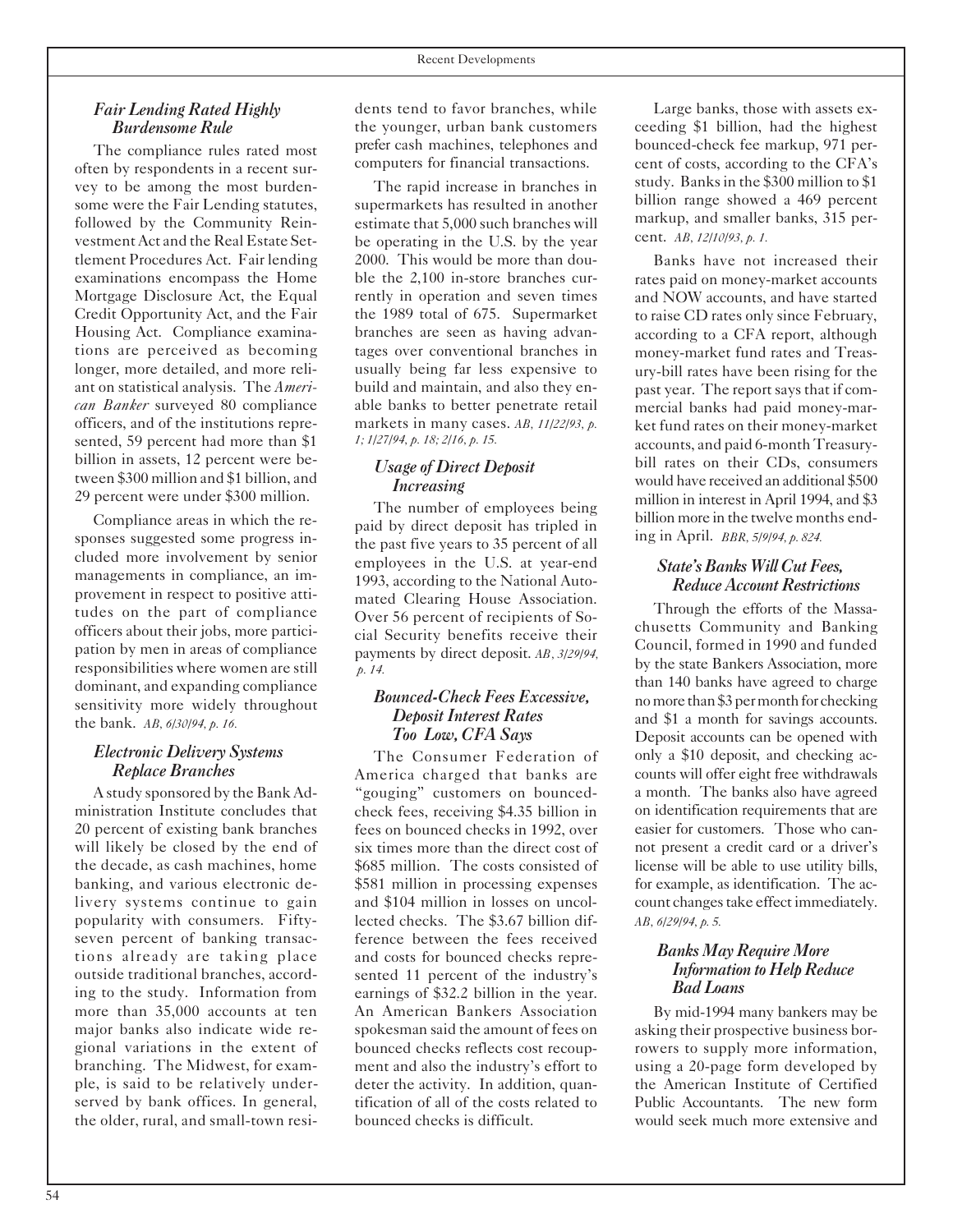detailed information than businesses usually have supplied in the past. This would include, for example, the company's five largest customers and suppliers and credit terms and limits for each, the company's plans for ownership succession, and much more information on accounting policies. Businesses would be likely to strongly object to some of the disclosures and small businesses in particular would not be able to meet some of the requirements without the additional expense of hiring an outside accountant. *WSJ, 12/16/93*.

#### *Environmental Trade Group Formed*

The Environmental Bankers Association has been formed by 25 banks with a mission of helping to protect banks from environmental risk and liability. An official said the Association is not a lobbying organization, and will focus on assisting banks internally in managing their environmental policies. Immediate goals include developing model environmental policies, preparing a member roster listing areas of specialization, establishing a member information clearinghouse, proposing bank examination protocol, and creating standards for evaluating consultants. Membership in the trade association is open to all banks. *AB, 3/31/94, p. 9.*

#### *Credit Unions' Assets Now Over \$300 Billion*

Membership in U.S. credit unions reached 67.6 million at the end of May 1994, according to estimates released by the Credit Union National Association, representing a gain of about 5.8 percent since year-end 1992. Membership in credit unionsin the U.S. has more than doubled since 1975. Credit unions' assets grew to an estimated \$300.6 billion in May, up by 4.8 percent from year-end 1993, and 11.4 percent from 1992. The 1993 total was about 36 percent of total savings and loan assets and eight percent of commercial bank assets.

The estimated number of credit unions at the end of May was 12,789,

down from 12,960 at year-end 1993. Of the latter total, 6,031 had assets of more than \$5 million, and 574 had over \$100 million in assets. CUNA notes that once a credit union reaches the \$5 million size, their customers require and can support more extensive services such as share drafts, IRAs, larger consumer loans, automated teller access and credit cards. At year-end 1993, for example, the percentages of credit unions having assets of \$5 million to \$10 million, and those over \$100 million (in brackets) offering these services were as follows: share drafts, 66.1 (97.5); IRAs, 68.9 (98.4); ATM cards, 27.7 (97.3); and credit cards, 42.8 (94.9). It may be noted that almost 80 percent of the employees of the \$5-10 million group of credit unions were part-time workers or volunteers. *Credit Union Reports, CUNA*.

#### *Recent Articles and Studies Large Banks' Role in Banking Crisis*

This article, by John H. Boyd and Mark Gertler, concludes that in the banking crisis in the 1980s, banks with the largest assets contributed disproportionately to the losses. This resulted from a combination of circumstances involving deregulation and financial innovations that led to increased competition in the industry and regulatory actions that tended to subsidize risk-taking by large banks more than small banks. Large banks benefitted from a "too big to fail" policy in ways that ranged from favored treatment at the Federal Reserve's discount window to direct subsidies. One of the undesirable results of this policy on the part of the federal bank regulators was to create a nontechnical incentive for banks to become large.

In support of their thesis, the authors examine first the potential sources of loan losses. The losses in the 1980s were caused to a substantial extent by regional factors, for example, in the Southwest the collapse of oil prices, and real-estate prices on the East and West Coasts. But after allowing for regional conditions, it is shown that the large banks still performed below the industry mean. One measure is the larger banks' relatively low capital-to-asset ratios in the period. Up to a certain asset size, a negative relationship between this ratio and a bank's size might be explained by diversification gains and increased access to purchased money markets as a bank grows larger. However, the ratio is found here to decline markedly with size well beyond the point that might be explained by economies of scale, and in particular a significant decline above the \$10 billion level is noted. Other measures of portfolio risk are presented to indicate that large banks followed higher-risk practices than could be explained by scale economies.

The authors are against any "sweeping withdrawal" of the safety net. They are skeptical about the benefits of mergers of large banks that would create even larger institutions. Newly adopted regulatory capital standards are viewed as having a beneficial effect of forcing banks to internalize the costs of their portfolio decisions. Under FDICIA, not allowing a large bank to fail requires the concurrence of bank regulators and the Secretary of the Treasury. Other provisions of the Act restrict discount window lending as a means of keeping troubled banks in operation, and impose restrictions on interbank lending to undercapitalized banks. *Quarterly Review, Federal Reserve Bank of Minneapolis, Winter 1994, pp. 2-21*.

#### *Competition in the Credit-Card Industry*

Until about two years ago, creditcard interest rates in the U.S. had remained stable at about 18 percent for a number of years, although during this period there were large fluctuations in the costs of funds to lenders. Wide interest margins in the industry gave rise to Congressional concern about the adequacy of price competition among credit-card issuers. The U.S. General Accounting Office conducted a study of the credit-card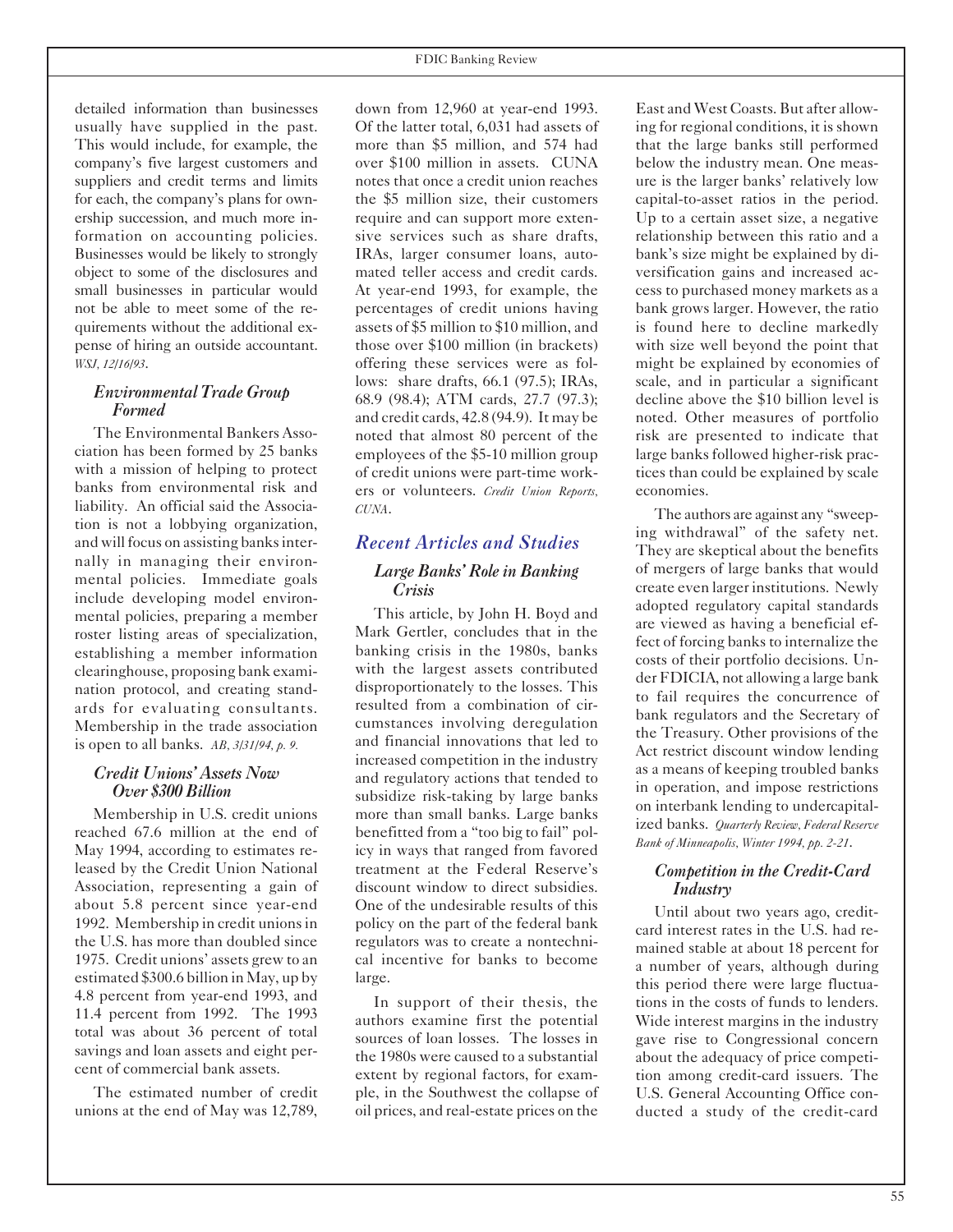industry between May 1992 and October 1993 focusing on the competitiveness aspects of the industry, and discussing various policy options.

It can be argued that the structure of the credit-card industry provides for adequate competition among card issuers. The industry has about 6,000 issuers, who set their own interest rates and other pricing terms, and there are another 14,000 "participating institutions." VISA and Master-Card permit virtually any federally insured depository institution to join and issue their credit cards. The industry's concentration level, as measured by the Herfindahl-Hirshman Index (HHI) estimated to be less than 565 (values of less than 1,000 are considered to be unconcentrated), suggests that the industry should be quite competitive.

Another viewpoint is that the largest card issuers have dominated the creditcard industry and have conformed to each other's interest-rate and pricing decisions. The evidence, the report says, does not appear to suggest that any one card issuer has acted as a dominant price leader. There is some evidence that these issuers have not engaged in tacit coordination wherein firms will not necessarily match a price increase by other firms in the market but will match a price decrease — a situation that generally results in stable pricing. Examples given are reductions in interest rates by some large card issuers in the past that were not matched by rival firms.

The reasonswhy credit-cardinterest rates were stable and industry earnings were high during the 1980s can be explained by differences between creditcard and other types of lending. Credit-card lending is riskier than most other lending activities. Average annual charge-off rates for VISA and MasterCard members from 1981 through 1993 consistently exceeded the average charge-off rates for commercial bank lending in the same period; in 1993, the charge-off rate for credit-card lending was more than five times the charge-off rate for all bank lending. Operating costs as a percent-

age of total lending costs are relatively high for credit-card lending, while funding costs are relatively low, thus changes in funding costs will tend to be less influential in shaping creditcard interest rates.

When an industry is experiencing strong growth, as the credit-card industry was in the 1980s, firms in that industry are not forced to compete as much on price to maintain their market shares and have satisfactory earnings. Moreover, the credit-card industry was not under competitive pressures caused by cardholder behavior in the 1980s. Traditionally, shopping by cardholders for lower interest rates has not been a strong characteristic of the industry. Consumers often do not respond to offers of cards with lower interest rates because of the search and switching costs that would be entailed. Cardholders with high credit-card balances and low incomes may find it particularly difficult to switch issuers.

Evidence from the early 1990s indicates that consumers have become increasingly concerned about credit-card debt and interest rates. In the past few years, improved information about interest rates and other credit-card pricing terms has been made available to consumers willing to shop for credit cards. The better information is attributable in large measure to the Fair Credit and Charge Card Disclosure Act of 1988, which, among other provisions, requires card issuers to provide readilyunderstandable information in all card solicitations about their interest rates, annual fees, and grace periods. The Act also requires the Federal Reserve to collect data on credit-card price and availability from a broad sample of financial institutions offering credit-card services, this information to be made publicly available, and reported to Congress semiannually.

The report concludes that the U.S. credit-card industry should continue to be closely monitored to determine whether the evidences of increased competition will be sustained. The report recommends that the Federal Reserve collect additional informa-

tion, in particular data on the range of interest rates that issuers offer to cardholders. More information is needed for assessing the extent to which cardholders are benefitting from lower card interest rates, how these rates affect industry earnings, and the short- and long-term impacts of competitive developments within the industry. *U.S. Credit-Card Industry, U.S. General Accounting Office, April 1994.*

#### *PreservingMinorityOwnership ofFinancial Institutions*

This U.S. Government Accounting Office report examines actions taken by the Department of the Treasury, FDIC, RTC, and OTS to satisfy the requirements of Section 308 of FIRREA, and Section 403 of RTCRRIA, which were designed to preserve minority ownership of financial institutions and provide assistance for minority-owned institutions and minority investors with acquiring failed institutions.

The FDIC's approach to preserving minority-owned banks is described in terms of maintaining the condition of existing minority-owned banks (MOBs) through the regular supervisory process. Actions include making available training, education, and technical assistance in Call Report preparation, consumer affairs and civil rights, and accounting. In July 1993, the agency reiterated that, as required by statute, when resolving failed MOBs, bids from qualified minority-owned financial institutions (MOFIs) nationwide are to be generally sought before bids from nonminority-owned financial institutions (NMOFIs). While the FDIC generally solicits bids from qualified MOFIs nationwide during its marketing efforts, the actual selection of the winning bidder is determined by the least-cost approach. In some cases state law restrictions on interstate acquisitions of failed or failing MOFIs may be overridden for the benefit of minority acquirers but not for the benefit of nonminority acquirers. The FDIC has established a national list of potential minority bidders for use in identifying and contacting minority investors and MOFIs that are interested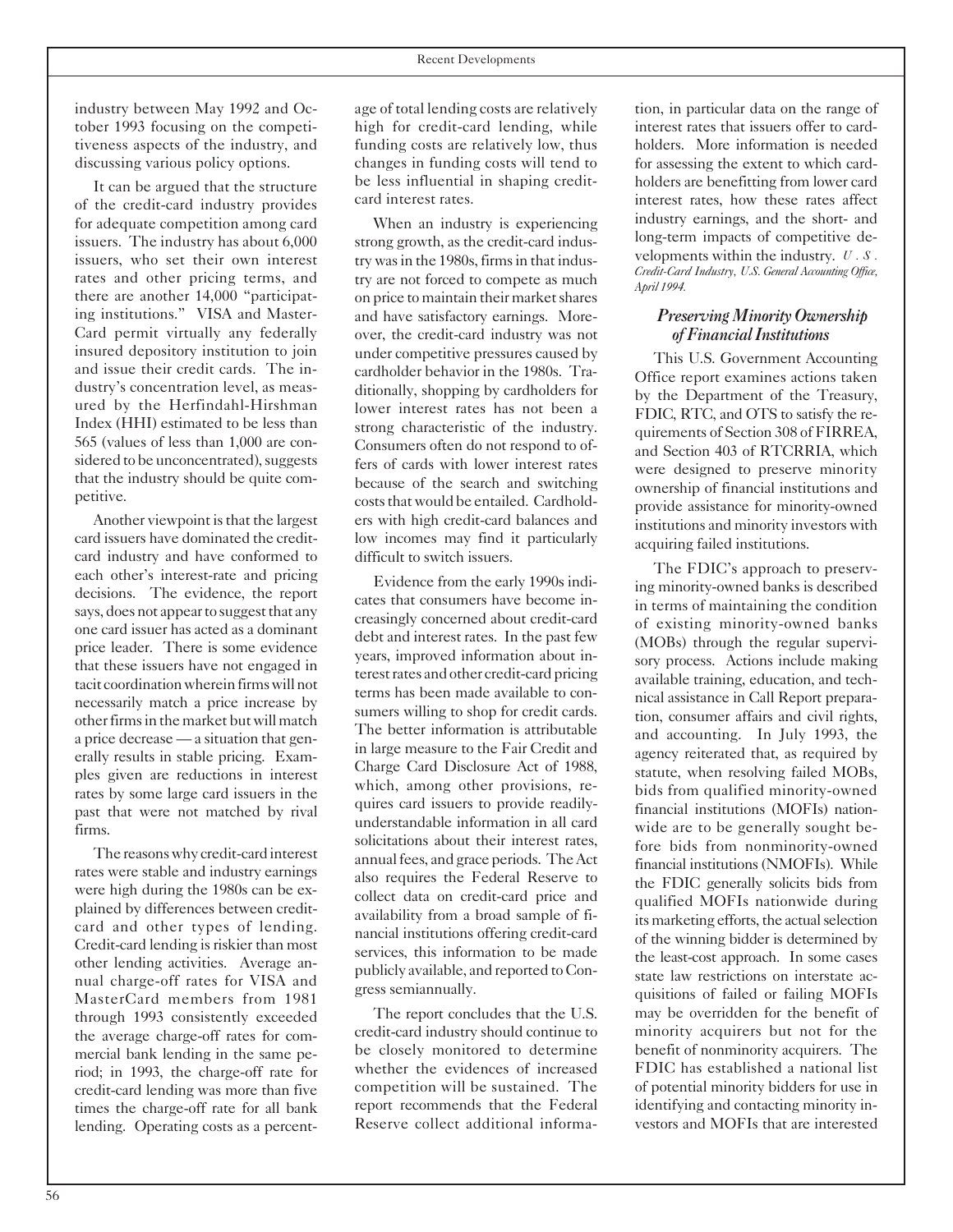in acquiring failed institutions. The agency has provided assistance in several casesto individualMOBs. In September 1992, agency officials stated they would not ordinarily approve a transaction that allows a troubled institution to acquire a failed institution because of the risk involved. One case was approved because the MOB's financial condition had improved. The agency also has supported several MOBs by using informal enforcement actions to communicate bank problems identified during the examination.

FDIC-supervised MOBs increased from 42 in December 1989 to 52 as of March 31, 1993. From August 1989 to July 2, 1993, 11 MOBs failed, and in their resolution the FDIC preserved the minority ownership of two, sold six to nonminorities, and closed three with payoffs to depositors. MOBs also acquired five failed NMOBs. Total assets of MOBs increased from approximately \$5 billion at the end of 1989 to about \$8 billion in March 1993.

The decline in minority-owned thrifts (MOTs) was not as dramatic as the decline in nonminority-owned thrifts (NMOTs): between December 1989 and March 31, 1993, MOTs were reduced by 27 percent from 56 to 41, while the number of NMOTs fell by 31 percent from 2,541 to 1,761. The decrease in assets held by MOTs was not as dramatic as the decrease in assets of NMOTs. MOTs' assets fell from \$7 billion at the end of 1991 to \$6 billion at the end of 1992, but by the end of the first quarter of 1993 had returned to the level of nearly \$7 billion. Assets of NMOTs in the same period declined from \$870 billion to \$729 billion.

The RTC's approach to preserving the minority ownership of financial institutions includes extending preferences to bidders of the same ethnicity as the previous owners of the failed MOT. The RTC had registered, as of September 14, 1993, 297 minority investors or MOFIs for its list of potential bidders. RTC also offers in-

terim capital assistance, in the form of loans, to successful minority bidders to facilitate the acquisition of institutions. The amount of such assistance is limited to two-thirds of the minimum capital required by the chartering and regulatory agencies, and is subject to repayment within two years. In April 1992, the RTC amended its minority preference resolution guidelines to comply with Section 403 of RTCRRIA which provides for assisting minority investors or institutions with acquiring failed NMOTs. When no acceptable bids are received for failed NMOIs, the agency may accept bidsfrom minority investors or institutions and may provide interim capital assistance.

As of May 18, 1993, the RTC had provided over \$7 million in interim capital assistance to six minority investors or institutions. Since its inception in August 1989 through May 18, 1993, the RTC had resolved 26 of the 29 failed MOTs. Minority ownership was preserved in 12 of the 26 resolutions. Nine of the remaining 14 failed MOTs were acquired by NMOIs because no acceptable proposals were received from minorities. However, the thrifts remained in their previous locations and continue to serve the community. Finally, the RTC closed five MOTs because no qualified minority or nonminority group expressed an interest in acquiring them.

Minority trade associations and executives of MOFIs expressed mixed evaluations of the effectiveness of the regulatory agencies' programs. Some said the FDIC and OTS should provide their examiners with more training on the unique circumstances of the minority-owned banking community and its practices; also, the agenciesshould not use the same procedures to examine smaller institutions' loan portfolios that are used for larger banks. One suggestion was that an FDIC-managed fund should be established to allocate capital to MOFIs that are attempting to acquire an institution that is about to fail.

Assistance would be in the form of a loan to the acquirer. Another suggestion was that the RTC extend preference to minority groups when considering offers to acquire nonminority-owned institutions or branches located in minority communities. An OTS policy requiring \$2 million in capital for new owners to acquire a failed thrift was said to be too restrictive.

The report said that neither the FDIC nor OTS had evaluated their minority-ownership program's effectiveness, and officials at the agencies say their focus has been on implementation rather than evaluation of their programs. Periodically surveying MOFIs to assess the effectiveness of current approaches is essential given the goals of the legislation and mixed views of the minority institution community regarding the agencies' efforts, the GAO stated.

| March 31, 1993<br><b>Supervised Minority-Owned Institutions</b> |             |            |  |
|-----------------------------------------------------------------|-------------|------------|--|
|                                                                 | <b>FDIC</b> | <b>OTS</b> |  |
| African-American                                                | 22          | 17         |  |
| Asian-American                                                  | 17          | 13         |  |
| Hispanic-American                                               | 11          | 11         |  |
| Native-American                                                 | 2           |            |  |
| <b>Total</b>                                                    | 52          | 41         |  |
| <b>Total Assets</b><br>(\$ billions)                            | 8.32        | 6.51       |  |
| Assets of Largest<br>Institution (\$ billions)                  | 1.54        | 1.79       |  |
| Assets of Largest Five<br>Institutions (\$ billions)            | 4.98        | 3.57       |  |

*"Minority-Owned Financial Institutions — Status of Federal Efforts to Preserve Minority Ownership," U.S. Government Accounting Office, November 1993.*

#### *Interstate Banking: Effects of Deregulation*

This report by the U.S. General Accounting Office analyzes the potential impact of further deregulation of interstate banking and branching, focusing on the effects on the structure of the banking industry, the risks to the safety and soundness of the industry, and other implications. Among the specific topics included are the legal and regulatory factors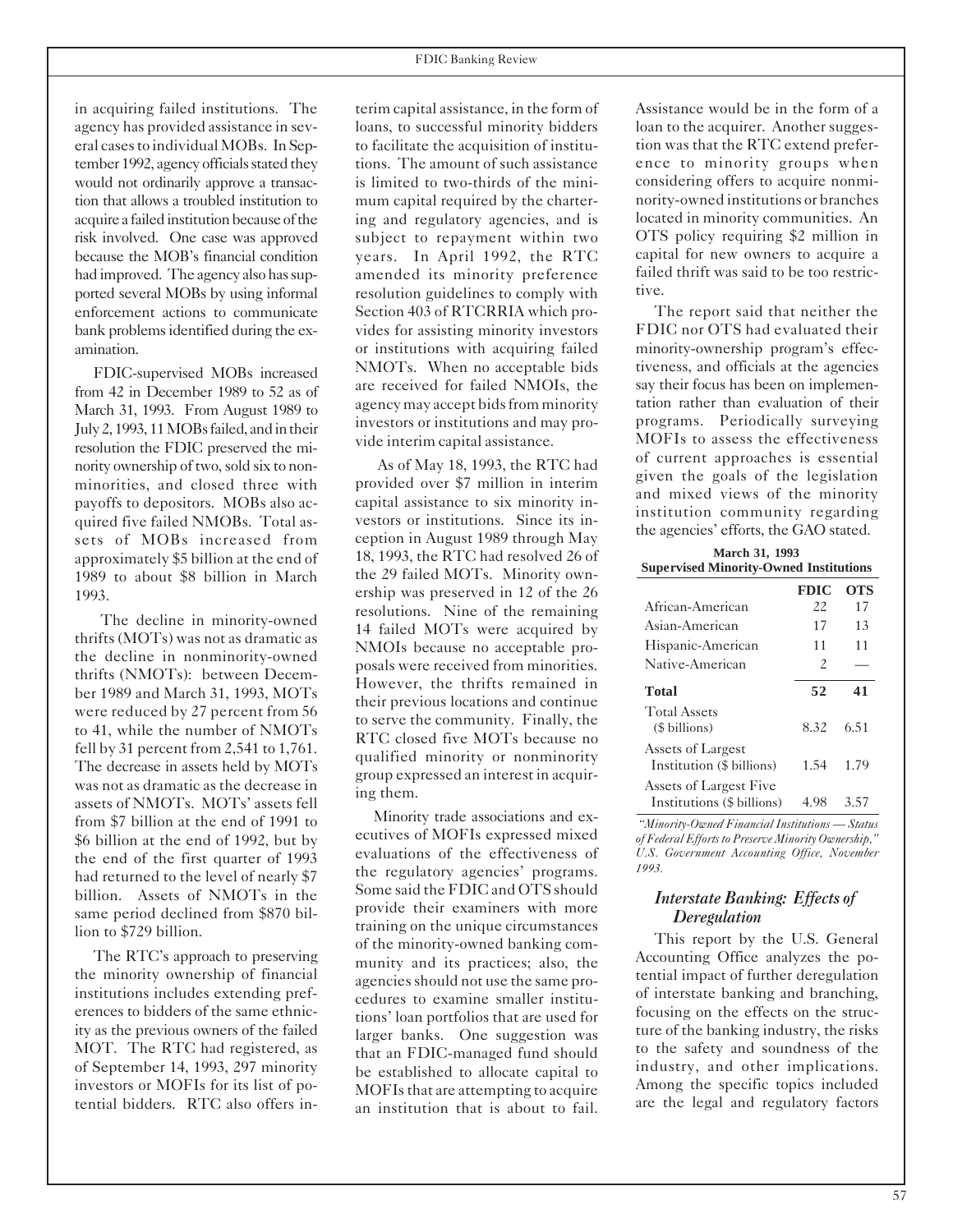that will affect the response to a federal nationwide banking and branching law, and antitrust considerations.

Under the McFadden Act of 1927, national banks are allowed to branch anywhere in a state if such branching is allowed under the state law for banks chartered in that state. The Act generally prohibits interstate branching by member banks of the Federal Reserve System. State law governs interstate branching by state-chartered nonmember banks. New York, Oregon, Alaska, and North Carolina permit reciprocal interstate branching, but except for a few minor cases, no interstate branching has been allowed to date. The Douglas Amendment to the Bank Holding Company Act of 1956 permits bank holding companies to establish and acquire a bank in another state, provided such action is specifically permitted by the state the bank holding company wants to enter. Almost every state now has some statutory provision for such interstate banking, subject to varying restrictions and conditions.

Over time, revisions of state laws have contributed to a substantial increase in interstate banking. By early 1993, all but two states, Montana and Hawaii, permitted some form of interstate banking. Thirty-four states and the District of Columbia permit bank holding companies to enter from any state, either on a reciprocal or nonreciprocal basis. The remaining 14 states (as of 11/93) restricted interstate entry to bank holding companies from their own geographic region. Before states relaxed their interstate banking laws, bank holding companies were free to expand interstate through their nonbank subsidiaries, and banks also could cross state borders by establishing insured nonbank banks, Edge Act Corporations, and loan production offices. The Garn-St Germain Act of 1982 and the Competitive Equality Banking Act of 1987 authorized the interstate acquisition of failed banks and thrifts.

At year-end 1992, a majority of U.S. banking assets were owned by 190 banking companies that operate bank

subsidiaries in more than one state. Approximately two-thirds of these assets were held in the banking companies' headquarters states, and onethird were held out-of-state. The nonbank activities of bank holding companies gave some larger banking companies a physical presence in virtually every state. In 16 states and DC, more than 40 percent of each of the states' bank assets are owned by banking companies headquartered out-of-state. In all except 13 states, more than ten percent of each of the states' bank assets are owned by outof-state banking organizations.

Increased interstate banking is found to have contributed to a substantial consolidation of the U.S. banking industry and led to an increase in overall industry concentration. From December 1986 to December 1992, the number of independent banking companies in the U.S. declined almost 20 percent, from 10,620 to 8,794, while the percentage of banking assets controlled by the three largest banking companies — a measure of overall industry concentration — increased from 12.8 percent to 14.4 percent. This increase understates the relative importance of the larger banking companies, because they are the main holders of off-balance-sheet accounts excluded from the calculations. However, the study finds no direct relationship between increased interstate banking and changes in the state and local concentration levels of the three largest banking companies. The average concentration levels of the three largest banking companies in local banking markets did not change between 1980 and 1991. Increased interstate banking does not necessarily mean a reduced role for smaller banks. Between 1986 and 1992, banks with assets of less than \$1 billion, measured in 1992 dollars, maintained a national market share of about 20 percent and increased their market share in nine of the 16 states with a relatively large amount of interstate banking.

The study concludes that removing federal interstate banking and branching restrictions would further

encourage the growth of larger, more geographically diversified banking companies. The effects on interstate banking would depend on the extent to which state banking laws are overridden, actions of the state and federal regulators, and business decisions. While increased interstate banking is leading to increased national and regional concentrations of assets, concentration at the state and local levels increases only as a result of mergers and acquisitions among banks that are in the same states or local markets.

Removing interstate banking and branching restrictions could benefit the safety and soundness of the industry, the regulatory process, and many bank customers. However, the removal of such restrictions poses risks as well. The risks can be minimized if interstate expansion is restricted to well-managed and well-capitalized banks, and if the early closure and safety-and-soundness provisions of FDICIA are properly implemented. Risks to the quality and availability of banking services can best be minimized by ensuring that markets remain competitive through vigilant antitrust enforcement, and that laws and regulations governing credit availability are adequately enforced. While interstate banking offers potential benefits to banks and the banking system from reduced costs, expanded market opportunities, and greater diversification of risks, the extent that these benefits are realized depends largely on how well banks are managed. *Interstate Banking — Benefits and Risks of Removing Regulatory Restrictions, U.S. General Accounting Office, November 1993.*

#### *Banking Concentration Stable in Most Western Statesin 1980s*

Thisstudy by Elizabeth Laderman examines the effect that banking consolidation, including such mergers as those between Bank of America and Security Pacific National Bank, and Wells Fargo Bank and Crocker National Bank, had on concentration of banking markets in the West from 1982 through 1992.